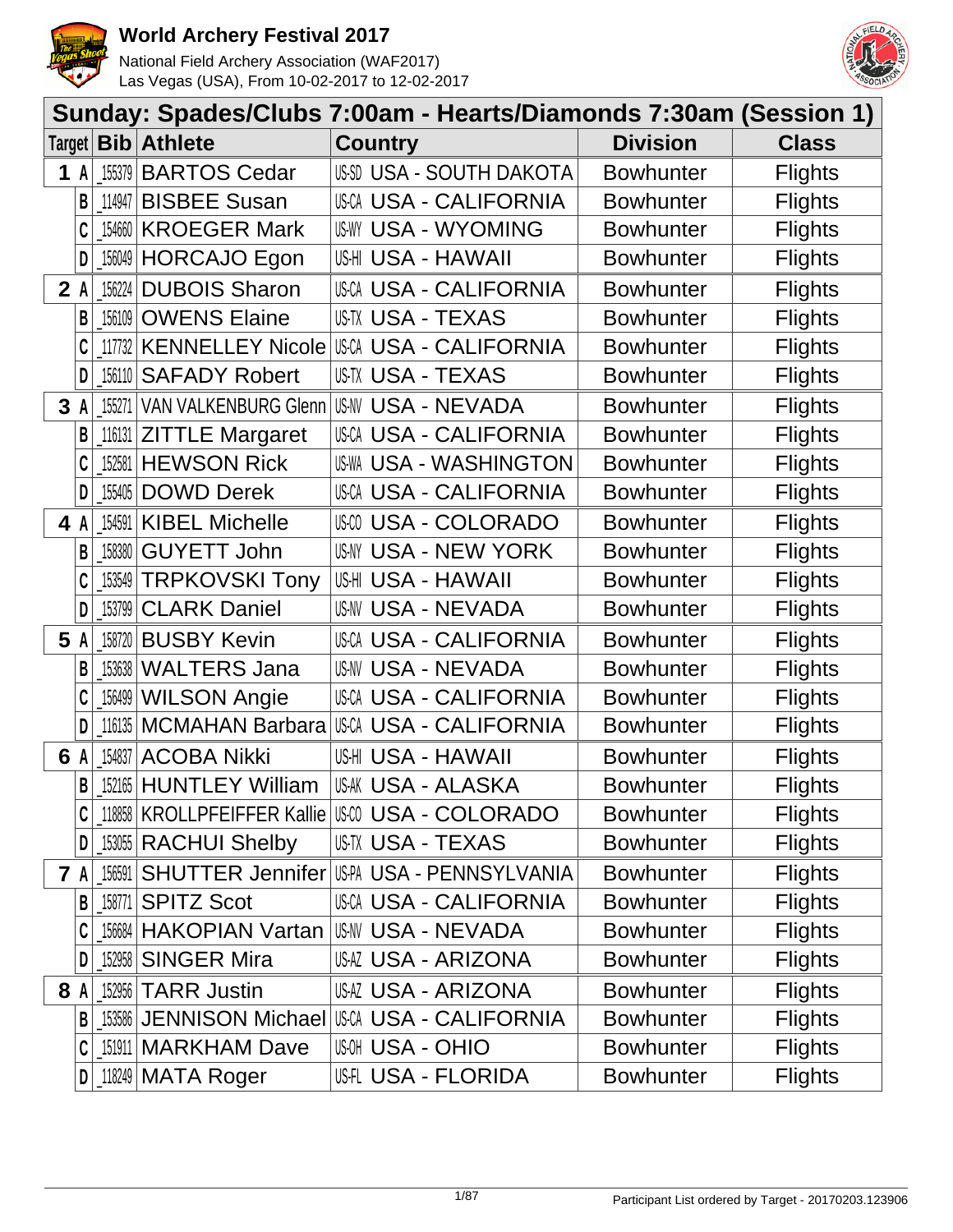



|      |            |         |                              | Sunday: Spades/Clubs 7:00am - Hearts/Diamonds 7:30am (Session-4)- |                  |                |
|------|------------|---------|------------------------------|-------------------------------------------------------------------|------------------|----------------|
|      |            |         | Target   Bib   Athlete       | <b>Country</b>                                                    | <b>Division</b>  | <b>Class</b>   |
|      | <b>9</b> A |         | 155096 NILES Pam             | US-SD USA - SOUTH DAKOTA                                          | <b>Bowhunter</b> | <b>Flights</b> |
|      | В          |         | 116133 LEWIS Charlotte       | USCA USA - CALIFORNIA                                             | <b>Bowhunter</b> | <b>Flights</b> |
|      |            | 152747  | <b>CORDARO Julie</b>         | <b>USCA USA - CALIFORNIA</b>                                      | <b>Bowhunter</b> | <b>Flights</b> |
|      | D          | 156315  | <b>GRIGGS Eric</b>           | USKY USA - KENTUCKY                                               | Bowhunter        | <b>Flights</b> |
| 10   | A          | 155395  | <b>STEVENS Callie</b>        | <b>US-MT USA - MONTANA</b>                                        | Recurve          | <b>Flights</b> |
|      | B          | 115255  | <b>SHEPPARD Gwen</b>         | <b>US-WI USA - WISCONSIN</b>                                      | Recurve          | <b>Flights</b> |
|      |            | _114815 | <b>OSTRANDER Craig</b>       | USCA USA - CALIFORNIA                                             | Recurve          | <b>Flights</b> |
|      | D          | 158543  | <b>YAZZIE Matthew</b>        | USAZ USA - ARIZONA                                                | Recurve          | <b>Flights</b> |
| 11   | A          |         | 153047   MITCHELL Kaylee     | <b>USCA USA - CALIFORNIA</b>                                      | Recurve          | <b>Flights</b> |
|      | B          |         | 115160 WILLIAMS Karen        | <b>USCA USA - CALIFORNIA</b>                                      | Recurve          | <b>Flights</b> |
|      |            | 118095  | <b>BREWER Elijah</b>         | <b>USAM USA - NEW MEXICO</b>                                      | Recurve          | <b>Flights</b> |
|      | D          |         | 157003 NED Andrew            | USAZ USA - ARIZONA                                                | Recurve          | <b>Flights</b> |
| 12   | A          |         | 156817 LOR Lucky             | USM USA - COLORADO                                                | Recurve          | <b>Flights</b> |
|      | B          |         | 154906 CHENG Stanley         | <b>USCA USA - CALIFORNIA</b>                                      | Recurve          | <b>Flights</b> |
|      |            |         | 157826 STEPHENS Bryan        | USAZ USA - ARIZONA                                                | Recurve          | <b>Flights</b> |
|      | D          |         | 152893 KUZMA Jenni           | USNV USA - NEVADA                                                 | Recurve          | <b>Flights</b> |
| 13   | A          | 152176  | <b>SULLIVAN Thomas</b>       | USAZ USA - ARIZONA                                                | Recurve          | <b>Flights</b> |
|      | B          |         | 153168   MASCARENAS Maria N  | US-IL USA - ILLINOIS                                              | Recurve          | <b>Flights</b> |
|      |            | 152326  | <b>EVANS Robert</b>          | USNV USA - NEVADA                                                 | Recurve          | <b>Flights</b> |
|      |            | 156146  | <b>LIN Carrie</b>            | <b>US-WA USA - WASHINGTON</b>                                     | Recurve          | <b>Flights</b> |
| 14   | A          |         | 154835 HARRIS Lexi           | <b>USA - COLORADO</b>                                             | Recurve          | <b>Flights</b> |
|      | B          |         | 152795 NORMAN Brian          | <b>US-WA USA - WASHINGTON</b>                                     | Recurve          | <b>Flights</b> |
|      |            |         | 156340 SIMONE Joe            | USH USA - FLORIDA                                                 | Recurve          | <b>Flights</b> |
|      | D          |         | 115004 KILLPACK Olinda       | USCA USA - CALIFORNIA                                             | Recurve          | <b>Flights</b> |
| 15 A |            |         | 152752 TRAN Y-Minh           | <b>USCA USA - CALIFORNIA</b>                                      | Recurve          | <b>Flights</b> |
|      | B          |         | 115695 PERREGO Mike          | USM USA - COLORADO                                                | Recurve          | <b>Flights</b> |
|      |            |         | 158223 FLENNER James         | US-NV USA - NEVADA                                                | Recurve          | <b>Flights</b> |
|      |            |         | 153419   <b>SALETTA Eva</b>  | USCA USA - CALIFORNIA                                             | Recurve          | <b>Flights</b> |
| 16 A |            | 155097  | <b>EMMEL Pete</b>            | <b>USCA USA - CALIFORNIA</b>                                      | Recurve          | <b>Flights</b> |
|      | B          |         | 154259 HOLLAR Darla          | USGA USA - GEORGIA                                                | Recurve          | <b>Flights</b> |
|      |            |         | 114944   HILL Gretchen       | US-NV USA - NEVADA                                                | Recurve          | <b>Flights</b> |
|      | D          |         | <sub>-</sub> 114858   YU Kai | US-NY USA - NEW YORK                                              | Recurve          | <b>Flights</b> |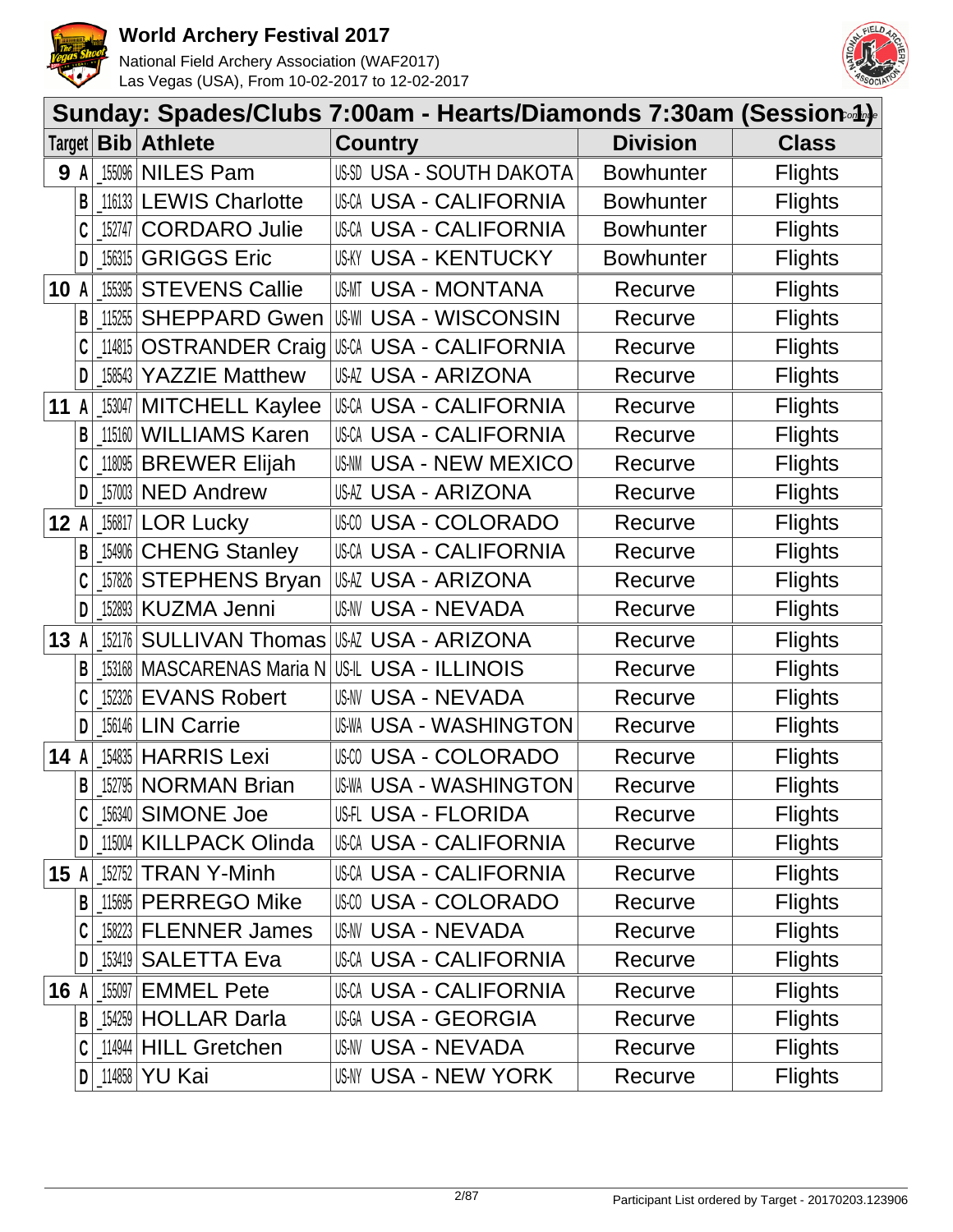



|      |   |                      |                                    | Sunday: Spades/Clubs 7:00am - Hearts/Diamonds 7:30am (Session.4). |                 |                |
|------|---|----------------------|------------------------------------|-------------------------------------------------------------------|-----------------|----------------|
|      |   | $Target $ <b>Bib</b> | <b>Athlete</b>                     | <b>Country</b>                                                    | <b>Division</b> | <b>Class</b>   |
| 17 A |   | 152491               | <b>LEE Yunjoo</b>                  | <b>USCA USA - CALIFORNIA</b>                                      | Recurve         | <b>Flights</b> |
|      | B | 116553               |                                    | BEAUCHAMP Allison USAZ USA - ARIZONA                              | Recurve         | <b>Flights</b> |
|      |   | 157832               | <b>ALLEN Lea</b>                   | <b>US-NV USA - NEVADA</b>                                         | Recurve         | <b>Flights</b> |
|      | D | 115696               | PERREGO Teresa                     | USCO USA - COLORADO                                               | Recurve         | <b>Flights</b> |
| 18   | A | 154834               | <b>PINCKNEY Lauren</b>             | USM USA - COLORADO                                                | Recurve         | <b>Flights</b> |
|      | B | 157667               | <b>BONK Ryleigh</b>                | <b>US-KY USA - KENTUCKY</b>                                       | Recurve         | <b>Flights</b> |
|      | C | 114991               | <b>THOMSON Randal</b>              | USCA USA - CALIFORNIA                                             | Recurve         | <b>Flights</b> |
|      | D | _114897              | <b>DWYER Bill</b>                  | <b>USCA USA - CALIFORNIA</b>                                      | Recurve         | <b>Flights</b> |
| 19   |   | 152827               | <b>VINA Fabian</b>                 | <b>USCA USA - CALIFORNIA</b>                                      | Recurve         | <b>Flights</b> |
|      | B | 158538               | <b>WEST Adrienne</b>               | USNY USA - NEW YORK                                               | Recurve         | <b>Flights</b> |
|      |   | 153338               | <b>SAWYER Caren</b>                | <b>USCA USA - CALIFORNIA</b>                                      | Recurve         | <b>Flights</b> |
|      | D | 157628               | <b>CRUZ Yvonne</b>                 | <b>USCA USA - CALIFORNIA</b>                                      | Recurve         | <b>Flights</b> |
| 20   | A | 157636               | <b>HAEFFELE Jessie</b>             | <b>USUT USA - UTAH</b>                                            | Recurve         | <b>Flights</b> |
|      | B | 154800               | <b>JOHNSON Amy</b>                 | USCA USA - CALIFORNIA                                             | Recurve         | <b>Flights</b> |
|      |   | 156845               | <b>WATTS Vicky</b>                 | <b>USCA USA - CALIFORNIA</b>                                      | Recurve         | <b>Flights</b> |
|      | D | 152757               | <b>PULS Caleb</b>                  | <b>US-WA USA - WASHINGTON</b>                                     | Recurve         | <b>Flights</b> |
| 21   | A | 118107               | <b>ANDERSON Martha</b>             | USWA USA - WASHINGTON                                             | Recurve         | <b>Flights</b> |
|      | B | 156279               |                                    | HERNANDEZ Logan USA USA - CALIFORNIA                              | Recurve         | <b>Flights</b> |
|      |   | 156117               | <b>SPITZ Brice</b>                 | <b>USCA USA - CALIFORNIA</b>                                      | Recurve         | <b>Flights</b> |
|      | D | 154125               | SHOEMAKER Gerald US-ID USA - IDAHO |                                                                   | Recurve         | <b>Flights</b> |
| 22   |   | 153849               | <b>BRIGGS Natalie</b>              | USAZ USA - ARIZONA                                                | Recurve         | <b>Flights</b> |
|      | B | $\_156265$           | <b>DAUBY Lindsey</b>               | <b>US-MI USA - MICHIGAN</b>                                       | Recurve         | <b>Flights</b> |
|      |   |                      | 5880 ZADOK Ido                     | <b>ISR ISRAEL</b>                                                 | Recurve         | <b>Flights</b> |
|      | D |                      |                                    | 157635 FRENCH Christina USAY USA - KENTUCKY                       | Recurve         | <b>Flights</b> |
| 23 A |   |                      |                                    | <b>[157631   MARTIN Susannah   US-VA USA - VIRGINIA</b>           | Recurve         | <b>Flights</b> |
|      | В | 157609               | <b>SELLIER Hawkins</b>             | <b>USCA USA - CALIFORNIA</b>                                      | Recurve         | <b>Flights</b> |
|      | C |                      |                                    |                                                                   |                 |                |
|      | D |                      | 153018 <b>POOLE Stephen</b>        | US-NV USA - NEVADA                                                | Recurve         | <b>Flights</b> |
| 24   |   |                      | 152236 JARPE Kyle                  | <b>USAZ USA - ARIZONA</b>                                         | Recurve         | <b>Flights</b> |
|      | B |                      | 153118   TOMPKINS Jennifer         | USCA USA - CALIFORNIA                                             | Recurve         | <b>Flights</b> |
|      | C |                      | 152263 MURPHY Leah                 | USM USA - COLORADO                                                | Recurve         | <b>Flights</b> |
|      | D |                      | 152622 LOPEZ Alonso                | USCA USA - CALIFORNIA                                             | Recurve         | <b>Flights</b> |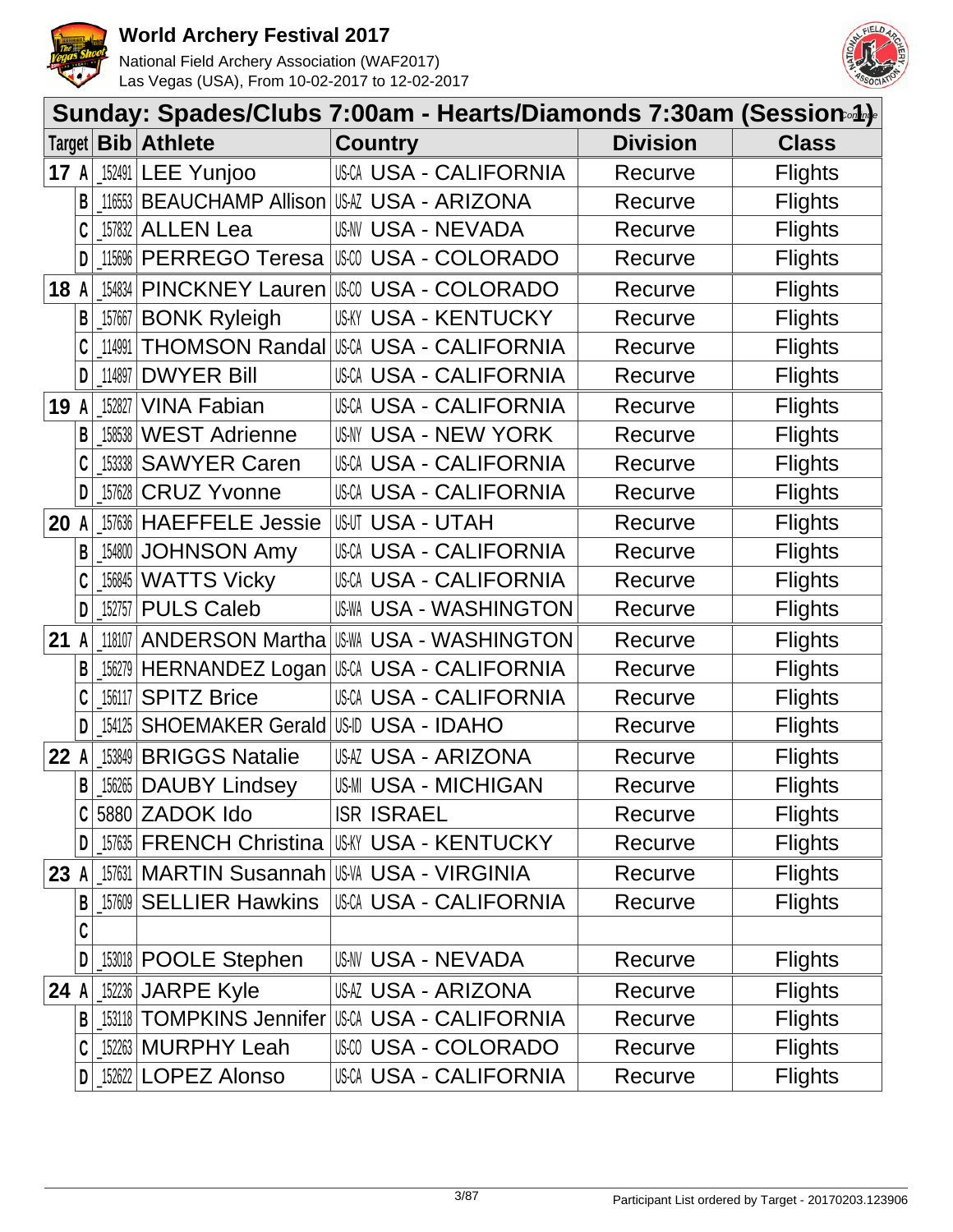



|        | Sunday: Spades/Clubs 7:00am - Hearts/Diamonds 7:30am (Session-4)- |                                   |                                               |                                                |                 |                |  |
|--------|-------------------------------------------------------------------|-----------------------------------|-----------------------------------------------|------------------------------------------------|-----------------|----------------|--|
| Target |                                                                   |                                   | <b>Bib</b> Athlete                            | <b>Country</b>                                 | <b>Division</b> | <b>Class</b>   |  |
| 25 A   |                                                                   | 154399                            | <b>SANTO Katherine</b>                        | <b>US-WA USA - WASHINGTON</b>                  | Recurve         | <b>Flights</b> |  |
|        | B                                                                 |                                   |                                               |                                                |                 |                |  |
|        |                                                                   |                                   |                                               | [158729   FRANCIS Shawndel   US-W USA - NEVADA | Recurve         | <b>Flights</b> |  |
|        | D                                                                 |                                   | 117829 BETTS Rick                             | USCA USA - CALIFORNIA                          | Recurve         | <b>Flights</b> |  |
| 26     | A                                                                 | 157621                            | <b>CHENG Chris</b>                            | <b>USCA USA - CALIFORNIA</b>                   | Recurve         | <b>Flights</b> |  |
|        | B                                                                 | 157611                            | <b>BLANTHORN Evan</b>                         | <b>US-VA USA - VIRGINIA</b>                    | Recurve         | <b>Flights</b> |  |
|        |                                                                   | 157637                            | <b>MCFARLAND Nicole</b>                       | <b>USME USA - NEBRASKA</b>                     | Recurve         | <b>Flights</b> |  |
|        | D                                                                 | $\left[ \frac{157613}{ } \right]$ | <b>SMITH Steven</b>                           | <b>USMS USA - MISSISSIPPI</b>                  | Recurve         | <b>Flights</b> |  |
| 27     | A                                                                 |                                   | 157615 BITAH Steven                           | <b>US-NN USA - NEW MEXICO</b>                  | Recurve         | <b>Flights</b> |  |
|        | B                                                                 | 157639                            | FINN Kym                                      | <b>USOR USA - OREGON</b>                       | Recurve         | <b>Flights</b> |  |
|        |                                                                   |                                   | 152543 KOUTZ Patricia                         | <b>USCA USA - CALIFORNIA</b>                   | Recurve         | <b>Flights</b> |  |
|        |                                                                   |                                   | 157632 HARTMAN Caitlin                        | <b>USA - OHIO</b>                              | Recurve         | <b>Flights</b> |  |
| 28     | A                                                                 | 138800                            | <b>MCGLEINNAISS Chris</b>                     | <b>USA - NEBRASKA</b>                          | Recurve         | <b>Flights</b> |  |
|        | B                                                                 | 156846                            | <b>YATES Tom</b>                              | USCA USA - CALIFORNIA                          | Recurve         | <b>Flights</b> |  |
|        |                                                                   | 156527                            | <b>HIRANO Mio</b>                             | <b>JPN JAPAN</b>                               | Recurve         | <b>Flights</b> |  |
|        | D                                                                 |                                   |                                               |                                                |                 |                |  |
| 29     | A                                                                 |                                   | 154693 HEUVEL John                            | <b>US-WA USA - WASHINGTON</b>                  | Compound        | <b>Flights</b> |  |
|        | B                                                                 |                                   | 16963 HIGGINS Monica                          | CAN CANADA                                     | Compound        | <b>Flights</b> |  |
|        |                                                                   |                                   | 118376 PERRY David                            | <b>US-AK USA - ALASKA</b>                      | Compound        | <b>Flights</b> |  |
|        |                                                                   | 153302                            | <b>SCHULTES Vince</b>                         | <b>US-MI USA - MICHIGAN</b>                    | Compound        | <b>Flights</b> |  |
| 30     |                                                                   | 115412                            | <b>STOLLEIS Karl</b>                          | <b>USAM USA - NEW MEXICO</b>                   | Compound        | <b>Flights</b> |  |
|        | B                                                                 |                                   | 156973 BODLE Bob                              | USMT USA - MONTANA                             | Compound        | <b>Flights</b> |  |
|        |                                                                   |                                   | _155208   OSBORN SR. Britt   US-IA USA - IOWA |                                                | Compound        | <b>Flights</b> |  |
|        | D                                                                 |                                   | 156970 SWEENEY Peter                          | USCT USA - CONNECTICUT                         | Compound        | <b>Flights</b> |  |
| 31     | A                                                                 |                                   | 152579 HEWSON Jeremy                          | <b>US-WA USA - WASHINGTON</b>                  | Compound        | <b>Flights</b> |  |
|        | В                                                                 |                                   | 115012 HULSEY Mark                            | <b>USCA USA - CALIFORNIA</b>                   | Compound        | <b>Flights</b> |  |
|        |                                                                   |                                   | 156945   KAZUI Mickie                         | <b>JPN JAPAN</b>                               | Compound        | <b>Flights</b> |  |
|        | D                                                                 |                                   | [155749 LANE Jodie                            | <b>USA - OHIO</b>                              | Compound        | <b>Flights</b> |  |
| 32     |                                                                   |                                   | 153665 BEATTY Tyler                           | USCA USA - CALIFORNIA                          | Compound        | <b>Flights</b> |  |
|        | B                                                                 | 116263                            | <b>CATALANO David</b>                         | US-NV USA - NEVADA                             | Compound        | <b>Flights</b> |  |
|        | C                                                                 |                                   | [153053   MURRY Holly                         | <b>USA - ARKANSAS</b>                          | Compound        | <b>Flights</b> |  |
|        | D                                                                 |                                   | 118662 ULMER Zacharie                         | USAZ USA - ARIZONA                             | Compound        | <b>Flights</b> |  |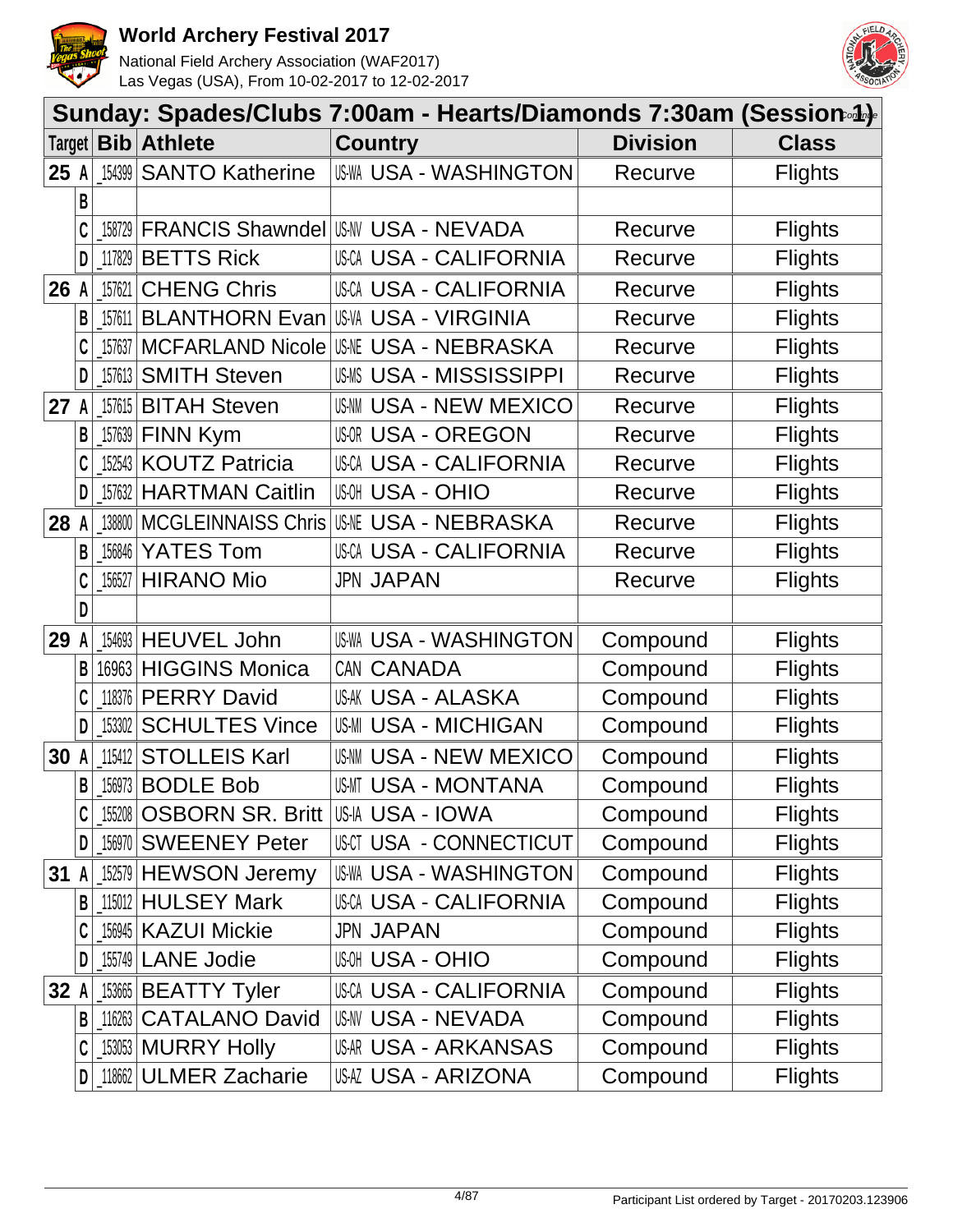



|      | Sunday: Spades/Clubs 7:00am - Hearts/Diamonds 7:30am (Session.4). |        |                            |                                                    |                 |                |  |
|------|-------------------------------------------------------------------|--------|----------------------------|----------------------------------------------------|-----------------|----------------|--|
|      |                                                                   |        | Target <b>Bib Athlete</b>  | <b>Country</b>                                     | <b>Division</b> | <b>Class</b>   |  |
| 33 A |                                                                   |        | 157126 FAY Paul            | <b>USMIN USA - MINNESOTA</b>                       | Compound        | <b>Flights</b> |  |
|      | B                                                                 |        | 156594 NAZIROV Igor        | CAN CANADA                                         | Compound        | <b>Flights</b> |  |
|      |                                                                   | 116362 | <b>GUENTHNER Christian</b> | IUSMT USA - MONTANA                                | Compound        | <b>Flights</b> |  |
|      | D                                                                 |        | 153514 NEILSON Shawna      | <b>US-OR USA - OREGON</b>                          | Compound        | <b>Flights</b> |  |
| 34 A |                                                                   |        | 118743 PINE Glen           | <b>USCA USA - CALIFORNIA</b>                       | Compound        | <b>Flights</b> |  |
|      | B                                                                 |        | 115236 WALKER Brandy       | <b>US-ID USA - IDAHO</b>                           | Compound        | <b>Flights</b> |  |
|      |                                                                   | 153562 | <b>CRONIN Brian</b>        | USAZ USA - ARIZONA                                 | Compound        | <b>Flights</b> |  |
|      | D                                                                 | 155643 | <b>KLEIN John</b>          | <b>US-MI USA - MICHIGAN</b>                        | Compound        | <b>Flights</b> |  |
| 35   | A                                                                 |        | 157992 MAKA Jozef          | <b>US-IL USA - ILLINOIS</b>                        | Compound        | <b>Flights</b> |  |
|      | B                                                                 | 156886 | <b>STONE Vanessa</b>       | <b>US-IN USA - INDIANA</b>                         | Compound        | <b>Flights</b> |  |
|      |                                                                   |        | 117403 HESS D'arce         | US-RI USA - RHODE ISLAND                           | Compound        | <b>Flights</b> |  |
|      |                                                                   |        |                            | [15860] LOHAN Christopher USA - ARIZONA            | Compound        | <b>Flights</b> |  |
| 36   | A                                                                 | 114864 | <b>ORTH Richard</b>        | USAZ USA - ARIZONA                                 | Compound        | <b>Flights</b> |  |
|      | B                                                                 | 155081 | <b>MORGAN Rick</b>         | <b>US-WA USA - WASHINGTON</b>                      | Compound        | <b>Flights</b> |  |
|      |                                                                   |        | 116134 MCMAHAN Thomas      | USCA USA - CALIFORNIA                              | Compound        | <b>Flights</b> |  |
|      | D                                                                 | 153561 | <b>CRONIN Deanna</b>       | USAZ USA - ARIZONA                                 | Compound        | <b>Flights</b> |  |
| 37   | A                                                                 |        | 154336 KUNTZ Alexander     | <b>USGA USA - GEORGIA</b>                          | Compound        | <b>Flights</b> |  |
|      | B                                                                 | 114973 | <b>SEKORA Keith</b>        | <b>US-WA USA - WASHINGTON</b>                      | Compound        | <b>Flights</b> |  |
|      |                                                                   | 154303 | <b>FORDICE Dean</b>        | <b>US-NV USA - NEVADA</b>                          | Compound        | <b>Flights</b> |  |
|      | D                                                                 |        |                            |                                                    |                 |                |  |
| 38   |                                                                   |        | 153735 LEONG Jordan        | USHI USA - HAWAII                                  | Compound        | <b>Flights</b> |  |
|      | B                                                                 |        | 157129 OLIVER Noel         | <b>USCA USA - CALIFORNIA</b>                       | Compound        | <b>Flights</b> |  |
|      |                                                                   |        |                            | _116718   WHITESOCK Jason   USM USA - NORTH DAKOTA | Compound        | <b>Flights</b> |  |
|      | D                                                                 |        | 157629 CURRIE Tara         | <b>USKY USA - KENTUCKY</b>                         | Compound        | <b>Flights</b> |  |
| 39 A |                                                                   |        | 155120 <b>FLORES Beto</b>  | <b>USWY USA - WYOMING</b>                          | Compound        | <b>Flights</b> |  |
|      | B                                                                 |        | 118754 HANSEN Buckey       | USUT USA - UTAH                                    | Compound        | <b>Flights</b> |  |
|      |                                                                   |        |                            | 152881 WILKINSON Donald USMI USA - MICHIGAN        | Compound        | <b>Flights</b> |  |
|      | D                                                                 |        |                            | 114929 CALDERON Cliffton USL USA - ILLINOIS        | Compound        | <b>Flights</b> |  |
| 40   | A                                                                 |        | 157359 SMITH Cole          | <b>USMS USA - MISSISSIPPI</b>                      | Compound        | <b>Flights</b> |  |
|      | B                                                                 |        |                            | 154684 STRICKLAND Sarah USM USA - MICHIGAN         | Compound        | <b>Flights</b> |  |
|      |                                                                   |        | 153474 HAGSTROM Matt       | <b>US-IL USA - ILLINOIS</b>                        | Compound        | <b>Flights</b> |  |
|      | D                                                                 |        | 115364 OLES Jeffrey        | USNY USA - NEW YORK                                | Compound        | <b>Flights</b> |  |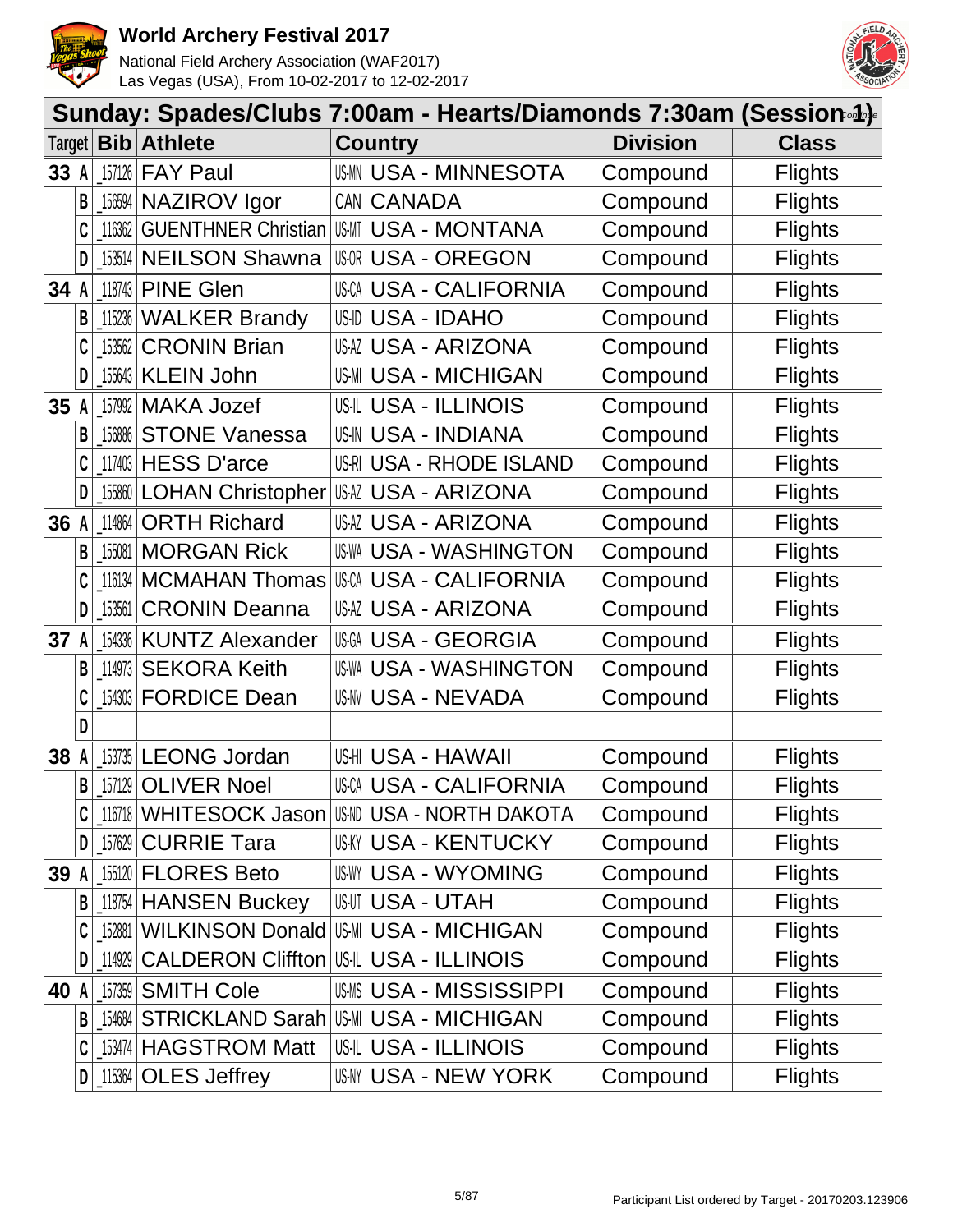



|      |              |        |                                      | Sunday: Spades/Clubs 7:00am - Hearts/Diamonds 7:30am (Session-4)- |                 |                |
|------|--------------|--------|--------------------------------------|-------------------------------------------------------------------|-----------------|----------------|
|      |              |        | Target   Bib   Athlete               | <b>Country</b>                                                    | <b>Division</b> | <b>Class</b>   |
| 41   | $\mathsf{A}$ |        | 12174 SEKHON Gurvinder AUS AUSTRALIA |                                                                   | Compound        | <b>Flights</b> |
|      | В            |        | 152756 PULS Charles                  | US-WA USA - WASHINGTON                                            | Compound        | <b>Flights</b> |
|      |              | 115063 | <b>BURK AI</b>                       | <b>US-MI USA - MICHIGAN</b>                                       | Compound        | <b>Flights</b> |
|      | D            |        | 115308 KESTER Charlie                | USAZ USA - ARIZONA                                                | Compound        | <b>Flights</b> |
| 42   | A            | 153687 | <b>CHRISTMAS Aaron</b>               | USTX USA - TEXAS                                                  | Compound        | <b>Flights</b> |
|      | B            |        | 116429 HERNANDEZ Roman               | USTX USA - TEXAS                                                  | Compound        | <b>Flights</b> |
|      |              |        | 155064 LEE Chak Kiu                  | US-WA USA - WASHINGTON                                            | Compound        | <b>Flights</b> |
|      | D            | 153697 | <b>WHITE Melanie</b>                 | <b>USFL USA - FLORIDA</b>                                         | Compound        | <b>Flights</b> |
| 43   |              | 156100 | <b>HEMPHILL Kenneth</b>              | US-LA USA - LOUISIANA                                             | Compound        | <b>Flights</b> |
|      | B            | 157084 | <b>MCROY Steve</b>                   | USAZ USA - ARIZONA                                                | Compound        | <b>Flights</b> |
|      |              | 156614 | <b>COFFMAN Rick</b>                  | <b>USW USA - WEST VIRGINIA</b>                                    | Compound        | <b>Flights</b> |
|      | D            | 156866 | DEL CAMPO G. Romeo MEX MEXICO        |                                                                   | Compound        | <b>Flights</b> |
| 44   | A            | 152660 | <b>FISHER Nick</b>                   | USAZ USA - ARIZONA                                                | Compound        | <b>Flights</b> |
|      | B            | 156948 | <b>BAKER Jayson</b>                  | USUT USA - UTAH                                                   | Compound        | <b>Flights</b> |
|      |              | 155965 | <b>GIBSON Richard</b>                | US-LA USA - LOUISIANA                                             | Compound        | <b>Flights</b> |
|      | D            |        | 114910 FUKUHARA Tony                 | USCA USA - CALIFORNIA                                             | Compound        | <b>Flights</b> |
| 45   | A            |        | 155399 HARRIS Chris                  | <b>USOR USA - OREGON</b>                                          | Compound        | <b>Flights</b> |
|      | B            | 116219 | <b>KERNER Rick</b>                   | <b>USA - MINNESOTA</b><br>US-MN                                   | Compound        | <b>Flights</b> |
|      |              | 153971 | <b>LEE Richard</b>                   | <b>US-ID USA - IDAHO</b>                                          | Compound        | <b>Flights</b> |
|      | D            | 153537 | <b>NOEL Doug</b>                     | <b>US-WI USA - WISCONSIN</b>                                      | Compound        | <b>Flights</b> |
| 46   | A            | 153020 | <b>WHITE Greg</b>                    | <b>US-IL USA - ILLINOIS</b>                                       | Compound        | <b>Flights</b> |
|      | B            |        | 152724 DEGOTT Frank                  | <b>US-IN USA - INDIANA</b>                                        | Compound        | <b>Flights</b> |
|      |              |        | 114756 EILER Travis                  | US-WA USA - WASHINGTON                                            | Compound        | <b>Flights</b> |
|      | D            |        | 115033 FRANKLIN Brent                | USNY USA - NEW YORK                                               | Compound        | <b>Flights</b> |
| 47 A |              |        | 152726 JAIME Hafid                   | USCA USA - CALIFORNIA                                             | Compound        | <b>Flights</b> |
|      | B            |        | 153080 MORSTAD Erin                  | US-ND USA - NORTH DAKOTA                                          | Compound        | <b>Flights</b> |
|      |              |        |                                      | 156461 HOGERTON David USA - CALIFORNIA                            | Compound        | <b>Flights</b> |
|      |              |        | 12744 KNALL Philipp                  | <b>JPN JAPAN</b>                                                  | Compound        | <b>Flights</b> |
| 48   | A            | 116921 | NICHOLLS Paul                        | <b>USCA USA - CALIFORNIA</b>                                      | Compound        | <b>Flights</b> |
|      | B            |        | 154029 CAMERON Ty                    | US-ID USA - IDAHO                                                 | Compound        | <b>Flights</b> |
|      |              |        | [154613 STOWE Lyle                   | <b>US-MI USA - MICHIGAN</b>                                       | Compound        | <b>Flights</b> |
|      | D            |        | 115218 REYNTIENS Kristof BEL BELGIUM |                                                                   | Compound        | <b>Flights</b> |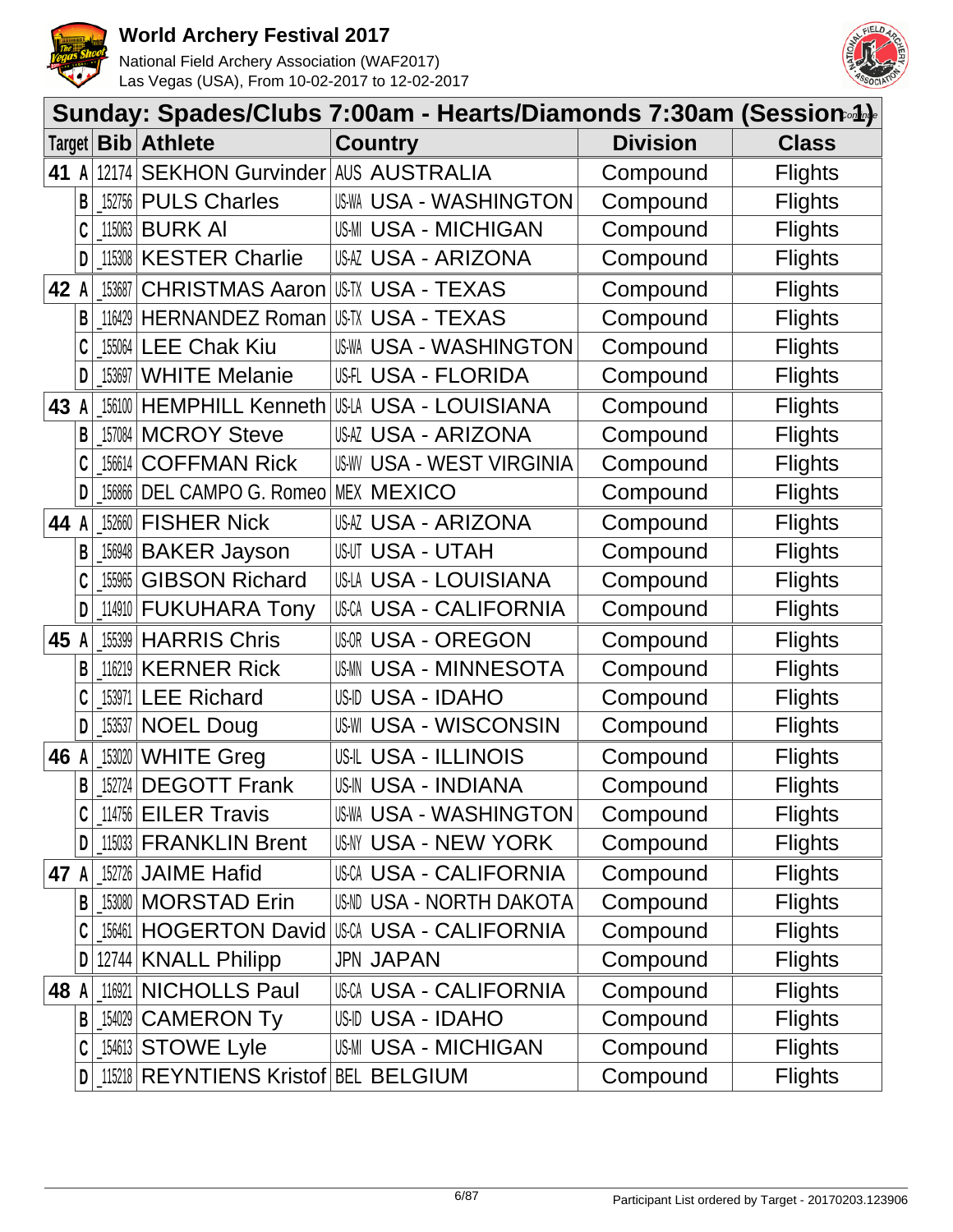



|      |              |        |                                         | Sunday: Spades/Clubs 7:00am - Hearts/Diamonds 7:30am (Session-4)- |                 |                |
|------|--------------|--------|-----------------------------------------|-------------------------------------------------------------------|-----------------|----------------|
|      |              |        | Target   Bib   Athlete                  | <b>Country</b>                                                    | <b>Division</b> | <b>Class</b>   |
| 49 A |              |        | [156635   WILLIAMS Tara                 | <b>USKS USA - KANSAS</b>                                          | Compound        | <b>Flights</b> |
|      | B            |        | 114917 STACY Michele                    | USCA USA - CALIFORNIA                                             | Compound        | <b>Flights</b> |
|      |              |        | 153887   MCCONNELL Bethany              | USCO USA - COLORADO                                               | Compound        | <b>Flights</b> |
|      | D            |        | [155522   MCGUIRE Jeff                  | USM USA - COLORADO                                                | Compound        | <b>Flights</b> |
| 50 A |              |        | $11515$ PEREZ Carlos                    | USTX USA - TEXAS                                                  | Compound        | <b>Flights</b> |
|      | B            |        | 116826 HANDLEY Scottie                  | <b>US-KS USA - KANSAS</b>                                         | Compound        | <b>Flights</b> |
|      |              |        | [155293 BENNER Greg                     | US-PA USA - PENNSYLVANIA                                          | Compound        | <b>Flights</b> |
|      | D            |        | 118659 BRANCH Orson                     | USAZ USA - ARIZONA                                                | Compound        | <b>Flights</b> |
| 51   | A            |        | 117753 SEKURA Tom                       | CAN CANADA                                                        | Compound        | <b>Flights</b> |
|      | В            | 116287 | <b>STEILING Kyle</b>                    | <b>US-WA USA - WASHINGTON</b>                                     | Compound        | <b>Flights</b> |
|      |              |        | 115397 HOFFMAN Jim                      | <b>US-IL USA - ILLINOIS</b>                                       | Compound        | <b>Flights</b> |
|      | D            | 115387 | <b>SUIZU Taro</b>                       | <b>JPN JAPAN</b>                                                  | Compound        | <b>Flights</b> |
| 52 A |              |        | $153263$ TAM Derek                      | USCA USA - CALIFORNIA                                             | Compound        | <b>Flights</b> |
|      | B            |        | 115266 WIDEGREN Peter                   | <b>SWE SWEDEN</b>                                                 | Compound        | <b>Flights</b> |
|      | C            |        | _156471 FRANKLIN Morgan                 | USMN USA - MINNESOTA                                              | Compound        | <b>Flights</b> |
|      | D            |        | [116660   IMHOFF Joerg                  | <b>GER GERMANY</b>                                                | Compound        | <b>Flights</b> |
| 53 A |              |        | 118562 LINDSTROM Joshua                 | <b>US-VA USA - VIRGINIA</b>                                       | Compound        | <b>Flights</b> |
|      | B            | 156825 | <b>PAGNELLA Pat</b>                     | <b>USCA USA - CALIFORNIA</b>                                      | Compound        | <b>Flights</b> |
|      |              |        | 152402 RAWSON Richard                   | <b>USMO USA - MISSOURI</b>                                        | Compound        | <b>Flights</b> |
|      |              | 115099 | <b>RUDY Nicolas</b>                     | CAN CANADA                                                        | Compound        | <b>Flights</b> |
| 54 A |              |        | 153865 NAY Tim                          | USID USA - IDAHO                                                  | Compound        | <b>Flights</b> |
|      | $\mathsf{B}$ |        | 18689 QUINTANA Daniel                   | <b>USAZ USA - ARIZONA</b>                                         | Compound        | <b>Flights</b> |
|      |              |        | 152938 SINAL Patrick                    | <b>USGA USA - GEORGIA</b>                                         | Compound        | <b>Flights</b> |
|      | D            |        |                                         | 116963   WAGNER Jackson   USM USA - MISSOURI                      | Compound        | <b>Flights</b> |
| 55 A |              |        |                                         |                                                                   | Compound        | <b>Flights</b> |
|      | B            |        | _153538 SHOCKEY Bradley USD USA - IDAHO |                                                                   | Compound        | <b>Flights</b> |
|      |              |        | 155781 AVILA Carol                      | <b>USUT USA - UTAH</b>                                            | Compound        | <b>Flights</b> |
|      |              |        | [155212 ADAMSON Kevin                   | <b>USUT USA - UTAH</b>                                            | Compound        | <b>Flights</b> |
| 56 A |              |        | 117318 SYKORA Ron                       | USIA USA - IOWA                                                   | Compound        | <b>Flights</b> |
|      | B            |        | 13014 ZIEGLER Friedrich AUT AUSTRIA     |                                                                   | Compound        | <b>Flights</b> |
|      |              |        | $115430$ $ADRA Bob$                     | <b>USCA USA - CALIFORNIA</b>                                      | Compound        | <b>Flights</b> |
|      | D            |        |                                         |                                                                   |                 |                |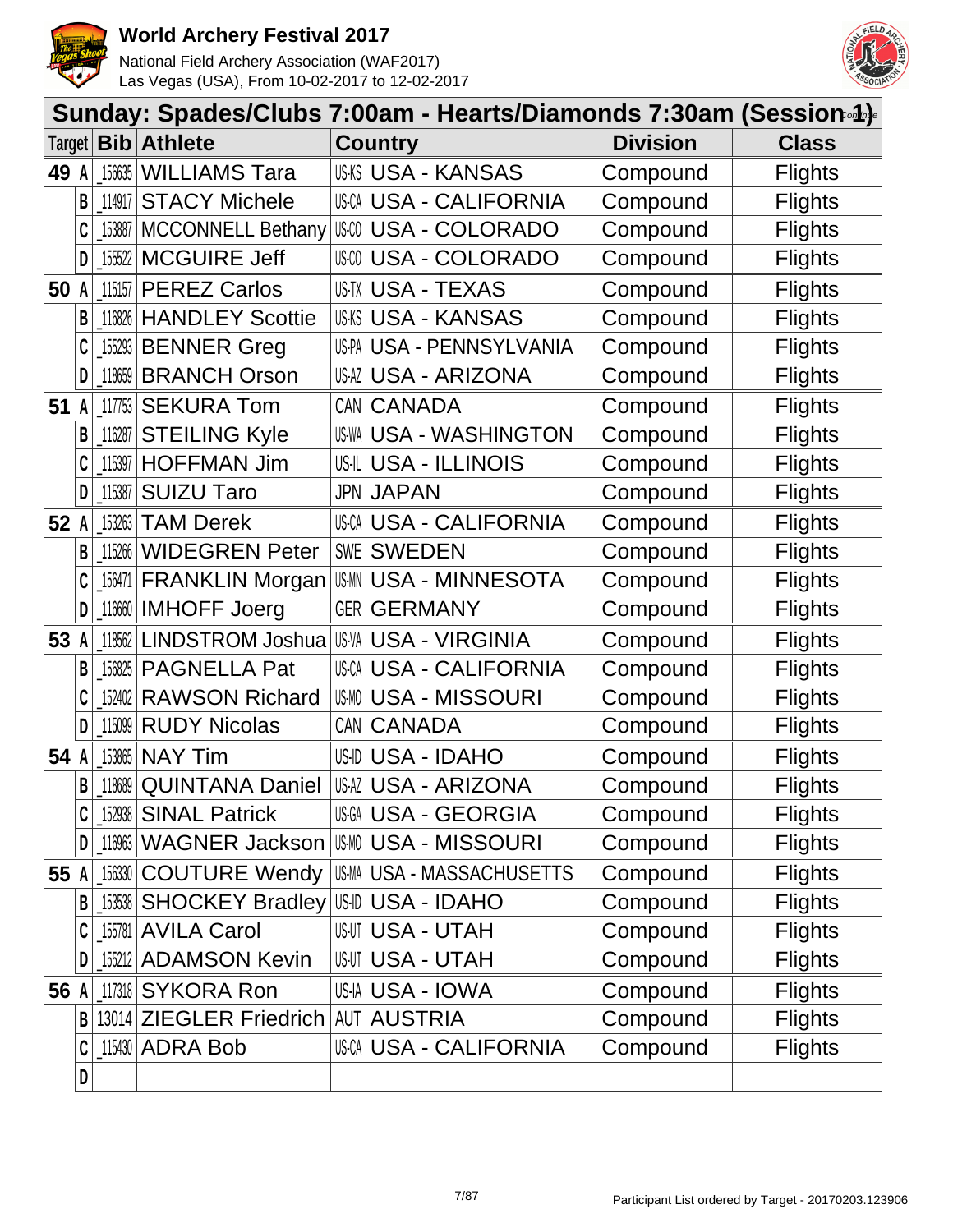



|        |   |         |                          | Sunday: Spades/Clubs 7:00am - Hearts/Diamonds 7:30am (Session.4). |                 |                |
|--------|---|---------|--------------------------|-------------------------------------------------------------------|-----------------|----------------|
| Target |   |         | <b>Bib</b> Athlete       | <b>Country</b>                                                    | <b>Division</b> | <b>Class</b>   |
| 57 A   |   |         | 153721 PILZ Michael      | USAZ USA - ARIZONA                                                | Compound        | <b>Flights</b> |
|        | В | 153164  | <b>SMITH Ches</b>        | <b>USUT USA - UTAH</b>                                            | Compound        | <b>Flights</b> |
|        |   | 154174  | LAMPSHIRE Jonathan       | <b>USUT USA - UTAH</b>                                            | Compound        | <b>Flights</b> |
|        | D | 154207  | <b>WILSON Mac</b>        | <b>US-WY USA - WYOMING</b>                                        | Compound        | <b>Flights</b> |
| 58     | A | 152550  | <b>OGDEN Frank</b>       | <b>USH USA - FLORIDA</b>                                          | Compound        | <b>Flights</b> |
|        | B | 116815  | <b>CORBETT Nicholas</b>  | <b>USA - NORTH DAKOTA</b><br>US-ND                                | Compound        | <b>Flights</b> |
|        |   | 118152  | <b>GOTTLIEB Brian</b>    | <b>USOR USA - OREGON</b>                                          | Compound        | <b>Flights</b> |
|        | D | 156992  | <b>RILEY Cody</b>        | <b>USUT USA - UTAH</b>                                            | Compound        | <b>Flights</b> |
| 59     | A | 118850  | <b>TUSON Ron</b>         | CAN CANADA                                                        | Compound        | <b>Flights</b> |
|        | В | 154960  | <b>WATSON George</b>     | US-ID USA - IDAHO                                                 | Compound        | <b>Flights</b> |
|        |   |         | 114763 ADKINS Shaun      | CAN CANADA                                                        | Compound        | <b>Flights</b> |
|        | D | 114951  |                          | UIRAGHAILE Saoirse USA USA - CALIFORNIA                           | Compound        | <b>Flights</b> |
| 60     | A | 157657  | <b>SWORDS Kristen</b>    | <b>US-KY USA - KENTUCKY</b>                                       | Compound        | <b>Flights</b> |
|        | B | 116956  | <b>HOPPER Kenneth</b>    | <b>USCA USA - CALIFORNIA</b>                                      | Compound        | <b>Flights</b> |
|        |   | _157132 | <b>OLGUIN Stacy Jo</b>   | <b>USA - NEW MEXICO</b><br>US-NM                                  | Compound        | <b>Flights</b> |
|        | D | 152712  | <b>SAXWOLD Tim</b>       | USNV USA - NEVADA                                                 | Compound        | <b>Flights</b> |
| 61     | A |         | 153618 ALDAPE Jess       | USCA USA - CALIFORNIA                                             | Compound        | <b>Flights</b> |
|        | В |         | 156703 LEVAI Christopher | USCA USA - CALIFORNIA                                             | Compound        | <b>Flights</b> |
|        |   |         |                          | 156798 SENSABOUGH George USAZ USA - ARIZONA                       | Compound        | <b>Flights</b> |
|        | D | 157117  | <b>VAROS Leo</b>         | USTX USA - TEXAS                                                  | Compound        | <b>Flights</b> |
| 62     |   | 156533  | <b>MCNICHOLAS Edward</b> | <b>USFL USA - FLORIDA</b>                                         | Compound        | <b>Flights</b> |
|        | B |         | 117282 HALL Devin        | <b>USA - COLORADO</b>                                             | Compound        | <b>Flights</b> |
|        |   | 156887  | <b>KENNEDY Jason</b>     | US-MA USA - MASSACHUSETTS                                         | Compound        | <b>Flights</b> |
|        | D |         | 154335 PHILLIPS Larry    | USCO USA - COLORADO                                               | Compound        | <b>Flights</b> |
| 63 A   |   |         | 154191 SANTOS Felix      | US-NV USA - NEVADA                                                | Compound        | <b>Flights</b> |
|        | B |         | 156812 PILLOW Mark       | <b>USUT USA - UTAH</b>                                            | Compound        | <b>Flights</b> |
|        |   |         | 114971 PRATER Don        | <b>US-MI USA - MICHIGAN</b>                                       | Compound        | <b>Flights</b> |
|        | D |         | 153578 SANDERS Brad      | USAZ USA - ARIZONA                                                | Compound        | <b>Flights</b> |
| 64 A   |   |         | 153732 BUTTON Jessica    | <b>US-WI USA - WISCONSIN</b>                                      | Compound        | <b>Flights</b> |
|        | B |         | 156892 MARBEITER Tim     | <b>US-IN USA - INDIANA</b>                                        | Compound        | <b>Flights</b> |
|        |   |         | 116202 PALMER Karen      | US-WA USA - WASHINGTON                                            | Compound        | <b>Flights</b> |
|        | D |         | 153983 SHOCKEY Brad Jr.  | US-ID USA - IDAHO                                                 | Compound        | <b>Flights</b> |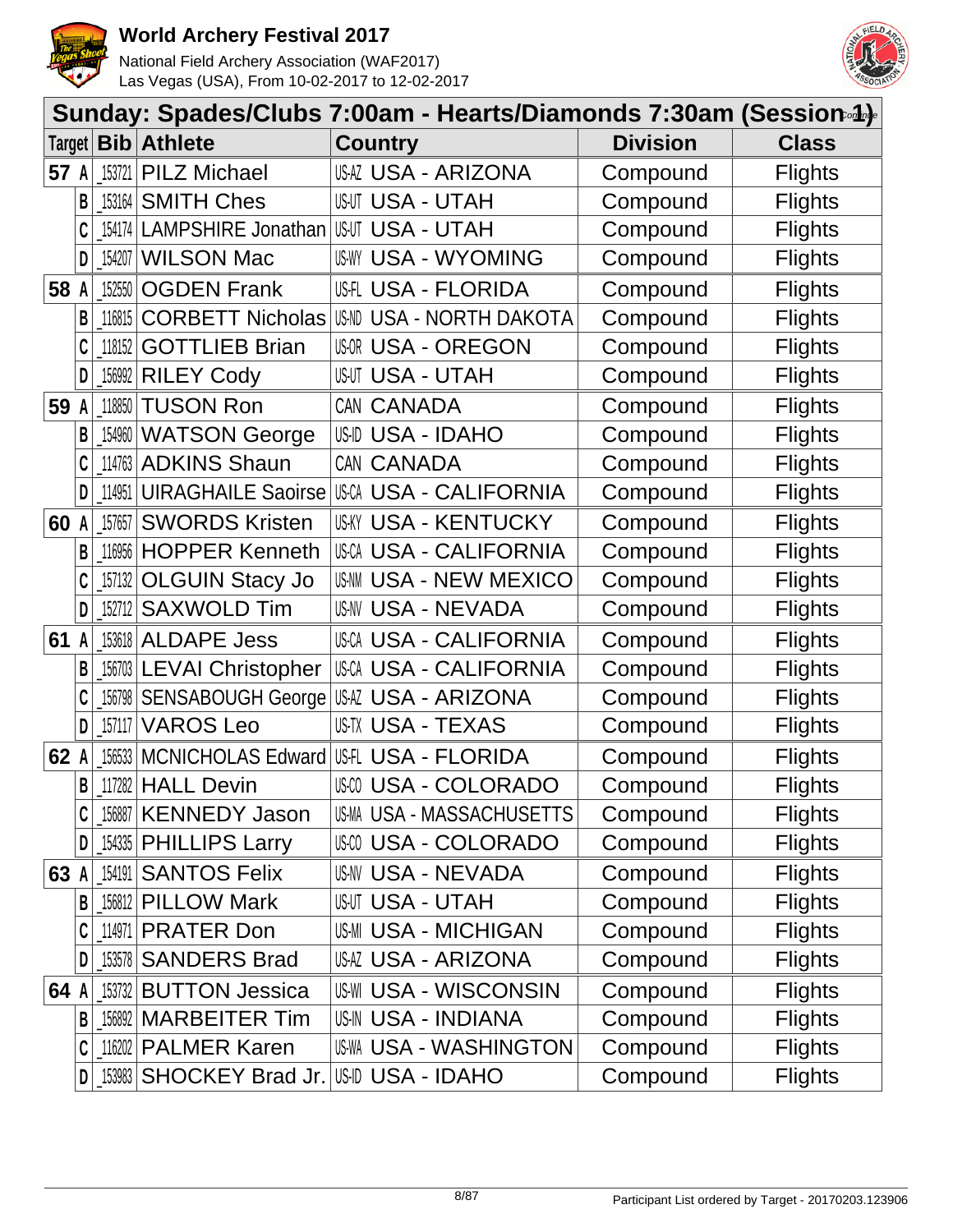



|        |   |         |                                             | Sunday: Spades/Clubs 7:00am - Hearts/Diamonds 7:30am (Session-4)- |                 |                |
|--------|---|---------|---------------------------------------------|-------------------------------------------------------------------|-----------------|----------------|
| Target |   |         | <b>Bib</b> Athlete                          | <b>Country</b>                                                    | <b>Division</b> | <b>Class</b>   |
| 65     | A |         | 157023 SPANFELLNER Randy                    | USOR USA - OREGON                                                 | Compound        | <b>Flights</b> |
|        | В | 152164  | <b>GRIFFIN Caitlin</b>                      | <b>USA - MINNESOTA</b><br>US-MN                                   | Compound        | <b>Flights</b> |
|        |   | _153712 | <b>SMITH Cheryl</b>                         | <b>USA - OHIO</b>                                                 | Compound        | <b>Flights</b> |
|        | D |         | 117310 CARLSON Nate                         | US-ID USA - IDAHO                                                 | Compound        | <b>Flights</b> |
| 66     | A | 158384  | <b>KOVACS Brandon</b>                       | <b>USCA USA - CALIFORNIA</b>                                      | Compound        | <b>Flights</b> |
|        | B |         | 156828 PETERSON Brad                        | USID USA - IDAHO                                                  | Compound        | <b>Flights</b> |
|        |   |         | 114818 KRUMM Hubertus                       | <b>GER GERMANY</b>                                                | Compound        | <b>Flights</b> |
|        | D | 114882  | <b>THEILIG Rick</b>                         | US-MA USA - MASSACHUSETTS                                         | Compound        | <b>Flights</b> |
| 67     | A | 117507  | YOUNGGREN Josh                              | USMT USA - MONTANA                                                | Compound        | <b>Flights</b> |
|        | B | 118368  | <b>CHAMPAIGN Chris</b>                      | US-SC USA - SOUTH CAROLINA                                        | Compound        | <b>Flights</b> |
|        |   | 117025  | <b>SKELLY Kristofer</b>                     | CAN CANADA                                                        | Compound        | <b>Flights</b> |
|        | D | 4996    | <b>LATORRE Maria</b>                        | PUR PUERTO RICO                                                   | Compound        | <b>Flights</b> |
| 68     | A | 155198  | <b>POLIDORI Vittorio</b>                    | <b>ITA ITALY</b>                                                  | Compound        | <b>Flights</b> |
|        | B | 153925  | <b>RAY Todd</b>                             | USM USA - COLORADO                                                | Compound        | <b>Flights</b> |
|        |   |         | 153426 BARTON Chris                         | <b>USUT USA - UTAH</b>                                            | Compound        | <b>Flights</b> |
|        | D | 155390  | <b>CHRISTMAN Edward</b>                     | <b>USNE USA - NEBRASKA</b>                                        | Compound        | <b>Flights</b> |
| 69     | A |         | 154596 MONROE Lewis                         | <b>US-OK USA - OKLAHOMA</b>                                       | Compound        | <b>Flights</b> |
|        | В | 155227  | <b>BLEILER Bruce</b>                        | US-PA USA - PENNSYLVANIA                                          | Compound        | <b>Flights</b> |
|        |   | 116845  | <b>COGAR Jennifer</b>                       | <b>US-WY USA - WEST VIRGINIA</b>                                  | Compound        | <b>Flights</b> |
|        | D | 153244  |                                             | <b>SIMONSON Daniel USW USA - WYOMING</b>                          | Compound        | <b>Flights</b> |
| 70     | A | 156239  | VANDESANDE Tyler USUT USA - UTAH            |                                                                   | Compound        | <b>Flights</b> |
|        | B |         | 152160 FROMM Donald                         | USMN USA - MINNESOTA                                              | Compound        | <b>Flights</b> |
|        |   |         | 153801 LINNE Dean                           | USAZ USA - ARIZONA                                                | Compound        | <b>Flights</b> |
|        | D |         | _156991   TROGSTAD Oaklee   USUT USA - UTAH |                                                                   | Compound        | <b>Flights</b> |
| 71 A   |   |         | 157809 KNIGGE Kylie                         | <b>USME USA - NEBRASKA</b>                                        | Compound        | <b>Flights</b> |
|        | B |         | 153632 MARSHALL Steve                       | US-00 USA - COLORADO                                              | Compound        | <b>Flights</b> |
|        |   |         |                                             | 155854 NEGRETE-CLAAR Garrett USCA USA - CALIFORNIA                | Compound        | <b>Flights</b> |
|        |   |         | 153812 WEISS Bryan                          | <b>US-IL USA - ILLINOIS</b>                                       | Compound        | <b>Flights</b> |
| 72 A   |   |         | 153046 SPECK Michael                        | USAZ USA - ARIZONA                                                | Compound        | <b>Flights</b> |
|        | B |         | 155763 TAFOYA Miguel                        | <b>US-NN USA - NEW MEXICO</b>                                     | Compound        | <b>Flights</b> |
|        | C |         | 115365 TRUITT Kevin                         | <b>USCA USA - CALIFORNIA</b>                                      | Compound        | <b>Flights</b> |
|        | D |         | <sub>_156888</sub>  HAIR John               | <b>USCA USA - CALIFORNIA</b>                                      | Compound        | <b>Flights</b> |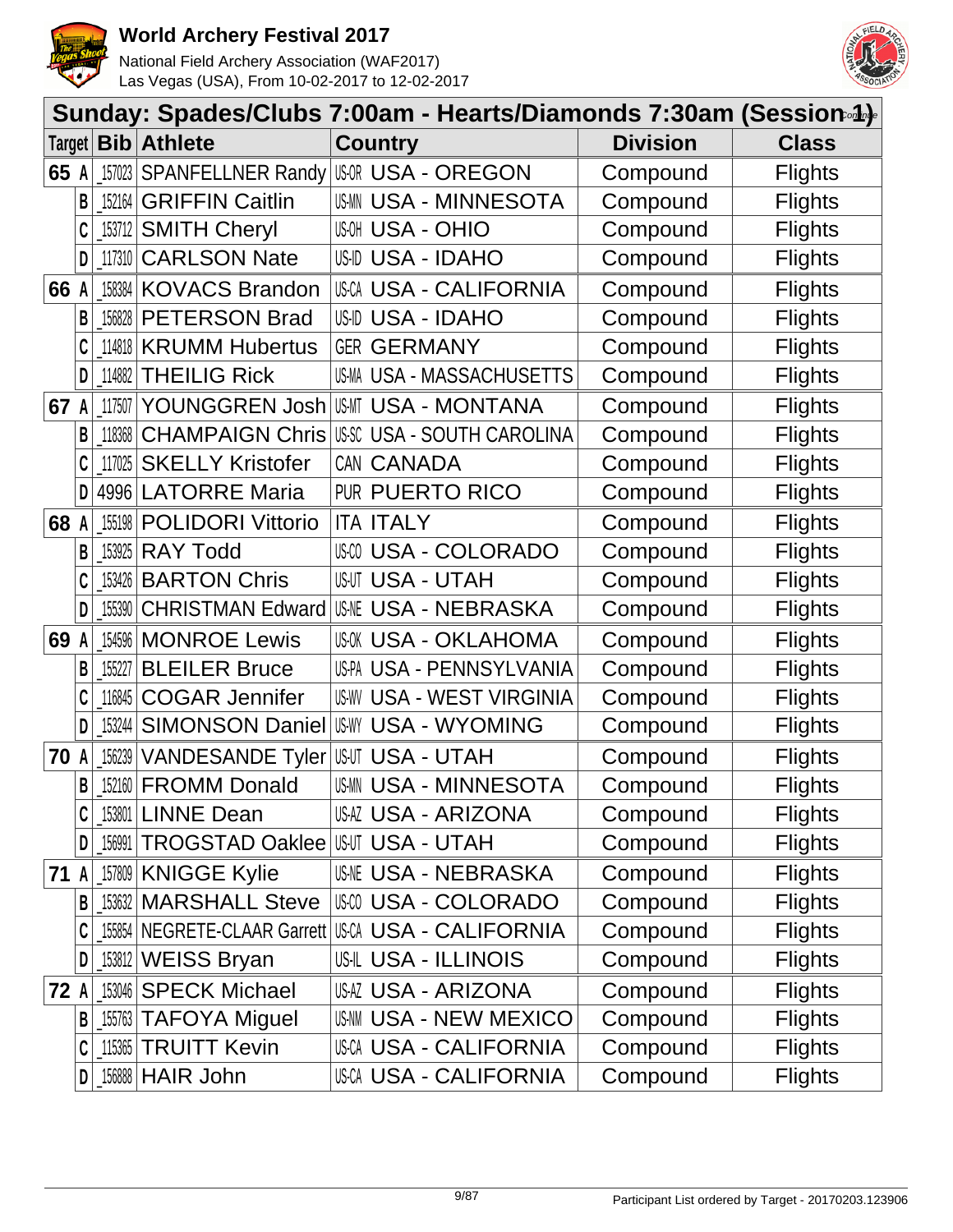



|        |              |           |                                                  | Sunday: Spades/Clubs 7:00am - Hearts/Diamonds 7:30am (Session-4)- |                 |                |
|--------|--------------|-----------|--------------------------------------------------|-------------------------------------------------------------------|-----------------|----------------|
| Target |              |           | <b>Bib</b> Athlete                               | <b>Country</b>                                                    | <b>Division</b> | <b>Class</b>   |
| 73 A   |              |           | 116276 LORENCE Martha                            | <b>USA - OHIO</b>                                                 | Compound        | <b>Flights</b> |
|        | B            |           | 115467 WARD Andrew                               | <b>USUT USA - UTAH</b>                                            | Compound        | <b>Flights</b> |
|        |              |           | 19276 ROBB Kirsty                                | <b>GBR GREAT BRITAIN</b>                                          | Compound        | <b>Flights</b> |
|        | D            |           | [154117 STAMBUL Beverly                          | US-PA USA - PENNSYLVANIA                                          | Compound        | <b>Flights</b> |
| 74 A   |              |           | [156969 LEHR Robert                              | <b>USCA USA - CALIFORNIA</b>                                      | Compound        | <b>Flights</b> |
|        | B            |           | [153506 LEMOS Marina                             | <b>BRA BRAZIL</b>                                                 | Compound        | <b>Flights</b> |
|        |              |           | 155840 NOTT Robert                               | CAN CANADA                                                        | Compound        | <b>Flights</b> |
|        | D            |           | 155687 LOVERN Judd                               | USM USA - COLORADO                                                | Compound        | <b>Flights</b> |
| 75     | A            |           | 153478 PADILLA Arnoldo                           | <b>MEX MEXICO</b>                                                 | Compound        | <b>Flights</b> |
|        | B            |           | 155504 SMITH Walter                              | USAZ USA - ARIZONA                                                | Compound        | <b>Flights</b> |
|        |              |           | 116803 HOEFS Max                                 | US-ND USA - NORTH DAKOTA                                          | Compound        | <b>Flights</b> |
|        | D            |           | 156070 MONRAD Robbie                             | US-SD USA - SOUTH DAKOTA                                          | Compound        | <b>Flights</b> |
| 76 A   |              | 158687    | <b>CHAPOY Jose</b>                               | US-TX USA - TEXAS                                                 | Compound        | <b>Flights</b> |
|        | B            | $-156983$ | <b>GUNN Danii</b>                                | USAZ USA - ARIZONA                                                | Compound        | <b>Flights</b> |
|        |              |           | [152894   HALL Mathew                            | US-FLORIDA                                                        | Compound        | <b>Flights</b> |
|        | D            |           | 117023 KRAUSE Kevin                              | US-WA USA - WASHINGTON                                            | Compound        | <b>Flights</b> |
| 77     | A            |           | 157034 KINSEL Shane                              | <b>US-WY USA - WYOMING</b>                                        | Compound        | <b>Flights</b> |
|        | B            |           | 152836 ANDERSON Matt                             | <b>USA - WASHINGTON</b><br>US-WA                                  | Compound        | <b>Flights</b> |
|        |              |           | 156833 KULP Greg                                 | US-PA USA - PENNSYLVANIA                                          | Compound        | <b>Flights</b> |
|        | D            | 116504    | O'CONNOR Cadyn                                   | US-LA USA - LOUISIANA                                             | Compound        | <b>Flights</b> |
| 78 A   |              | 117892    | <b>ADAMS Chris</b>                               | USKY USA - KENTUCKY                                               | Compound        | <b>Flights</b> |
|        | $\mathsf{B}$ |           | [158095   DAVENPORT Brooklynn                    | USCO USA - COLORADO                                               | Compound        | <b>Flights</b> |
|        |              |           | $157012$ WHALEY Lesley                           | USAZ USA - ARIZONA                                                | Compound        | <b>Flights</b> |
|        | D            |           | 116978 CARLINE Nathan                            | <b>US-TX USA - TEXAS</b>                                          | Compound        | <b>Flights</b> |
| 79 A   |              |           | 155458 COLIN Tracy                               | <b>US-NV USA - NEVADA</b>                                         | Compound        | <b>Flights</b> |
|        | B            |           | 152922 CRINKLAW Scott                            | <b>US-NV USA - NEVADA</b>                                         | Compound        | <b>Flights</b> |
|        |              |           | 156867   DEL CAMPO C. Romeo Eduardo   MEX MEXICO |                                                                   | Compound        | <b>Flights</b> |
|        | D            |           | 116846 COGAR Harold                              | <b>US-WY USA - WEST VIRGINIA</b>                                  | Compound        | <b>Flights</b> |
| 80 A   |              |           | 156177 JOHNSON Heather                           | <b>USFL USA - FLORIDA</b>                                         | Compound        | <b>Flights</b> |
|        | B            |           | 158680 BURPEE Noah                               | <b>USA - OHIO</b>                                                 | Compound        | <b>Flights</b> |
|        | C            |           | 152701 TYLER Russel                              | USCO USA - COLORADO                                               | Compound        | <b>Flights</b> |
|        | D            |           | 156502 JACOBSEN Bob                              | <b>USUT USA - UTAH</b>                                            | Compound        | <b>Flights</b> |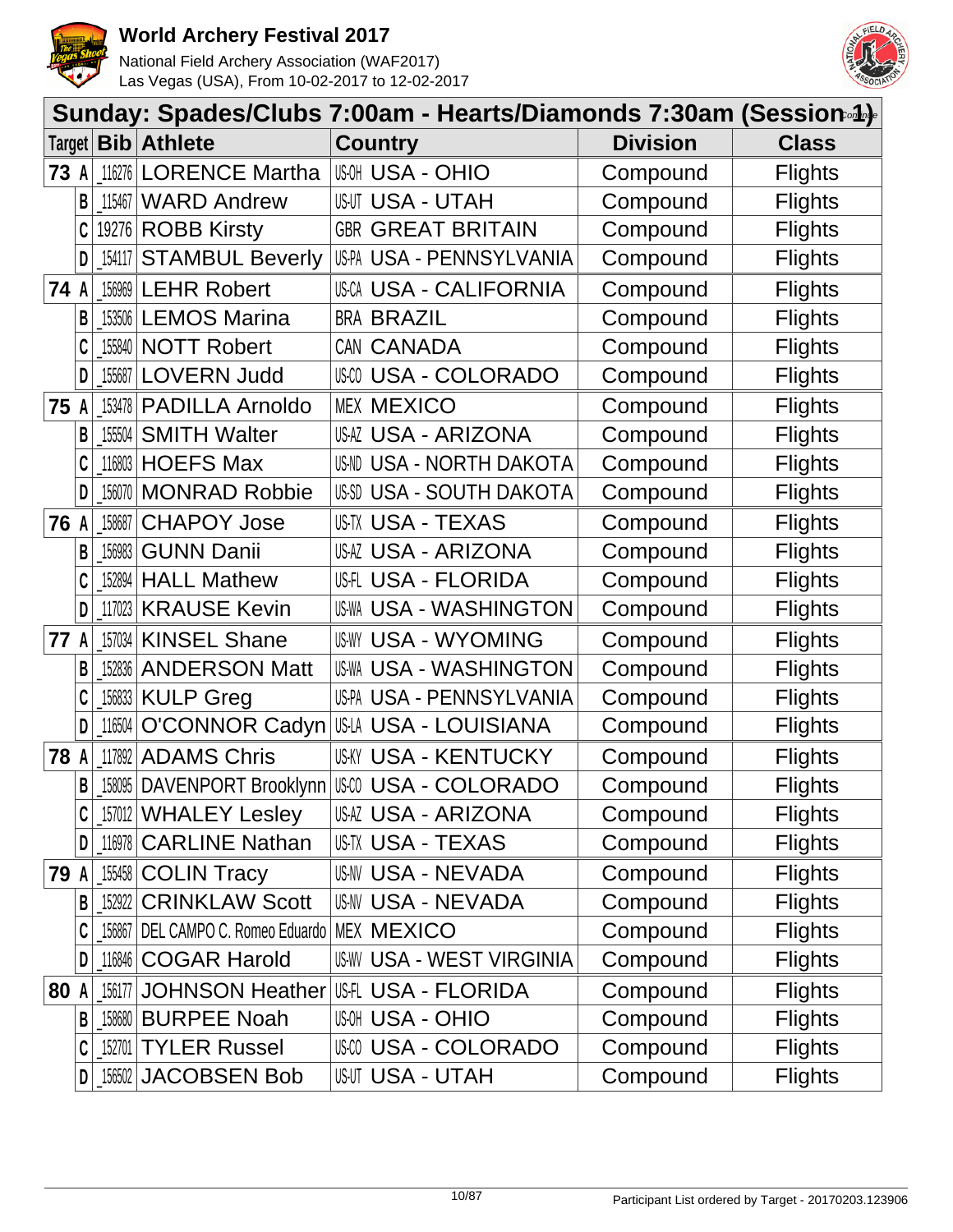



|      |   |        |                                         | Sunday: Spades/Clubs 7:00am - Hearts/Diamonds 7:30am (Session-4)- |                 |                |
|------|---|--------|-----------------------------------------|-------------------------------------------------------------------|-----------------|----------------|
|      |   |        | Target   Bib   Athlete                  | <b>Country</b>                                                    | <b>Division</b> | <b>Class</b>   |
| 81   | A |        | 116458 HARRIS Jeff                      | <b>USCA USA - CALIFORNIA</b>                                      | Compound        | <b>Flights</b> |
|      | В | 157408 | <b>WILTSE Rebecca</b>                   | <b>USO - OREGON</b>                                               | Compound        | <b>Flights</b> |
|      |   | 156683 | <b>ELLIOTT Robert</b>                   | <b>USA - OHIO</b>                                                 | Compound        | <b>Flights</b> |
|      | D | 153051 | <b>DREWES Chris</b>                     | CAN CANADA                                                        | Compound        | <b>Flights</b> |
| 82   | A | 118560 | <b>TITLEY Stephane</b>                  | CAN CANADA                                                        | Compound        | <b>Flights</b> |
|      | B |        | 157134 MILES Paige                      | <b>USAM USA - NEW MEXICO</b>                                      | Compound        | <b>Flights</b> |
|      |   | 155242 | <b>DAVIS David</b>                      | US-NV USA - NEVADA                                                | Compound        | <b>Flights</b> |
|      | D | 152719 | <b>HILBERT Del</b>                      | US-PA USA - PENNSYLVANIA                                          | Compound        | <b>Flights</b> |
| 83   |   |        | 152268 KLINGER Jan                      | <b>USA - COLORADO</b>                                             | Compound        | <b>Flights</b> |
|      | B | 118026 | <b>CABALLERO Joel</b>                   | <b>USA - COLORADO</b><br>US-CO                                    | Compound        | <b>Flights</b> |
|      |   | 157362 | <b>HEROLD Hannah</b>                    | <b>USA - WYOMING</b><br>US-WY                                     | Compound        | <b>Flights</b> |
|      | D | 156282 | <b>PARK Tim</b>                         | <b>USUT USA - UTAH</b>                                            | Compound        | <b>Flights</b> |
| 84   | A | 154437 | <b>SMITH Johnny</b>                     | <b>USNV USA - NEVADA</b>                                          | Compound        | <b>Flights</b> |
|      | B | 152457 | <b>HARRIS Rusty</b>                     | USTX USA - TEXAS                                                  | Compound        | <b>Flights</b> |
|      |   |        | 153166 HOUK Henry                       | <b>USMO USA - MISSOURI</b>                                        | Compound        | <b>Flights</b> |
|      | D |        | 152456   MARIENAU Michael               | USM USA - COLORADO                                                | Compound        | <b>Flights</b> |
| 85   | A | 156124 | <b>MCCULLOUGH Mike</b>                  | US-PA USA - PENNSYLVANIA                                          | Compound        | <b>Flights</b> |
|      | В | 156897 | <b>CARDENAS Gerardo</b>                 | US-US-                                                            | Compound        | <b>Flights</b> |
|      |   | 116038 | <b>COLIN Terry</b>                      | US-PA USA - PENNSYLVANIA                                          | Compound        | <b>Flights</b> |
|      |   | 157958 | <b>DANIELS James</b>                    | <b>USIN USA - TENNESSEE</b>                                       | Compound        | <b>Flights</b> |
| 86   | A | 115009 | <b>STEWART Karen</b>                    | <b>USCA USA - CALIFORNIA</b>                                      | Compound        | <b>Flights</b> |
|      | B |        | 114962 COOPER Amanda                    | <b>US-TX USA - TEXAS</b>                                          | Compound        | <b>Flights</b> |
|      |   |        | 154032   PETTIT Mike                    | USA - COLORADO                                                    | Compound        | <b>Flights</b> |
|      | D |        | 155908 BOYER John                       | <b>USO USA - COLORADO</b>                                         | Compound        | <b>Flights</b> |
| 87 A |   |        | 156898 HOWARD Jeff                      | USUT USA - UTAH                                                   | Compound        | <b>Flights</b> |
|      | B |        |                                         | 156325 HERNANDEZ John USR USA - OREGON                            | Compound        | <b>Flights</b> |
|      |   |        | 116776 WHALEY Chad                      | <b>US-WY USA - WYOMING</b>                                        | Compound        | <b>Flights</b> |
|      | D |        | 151927   ANDERSSON Annelie   SWE SWEDEN |                                                                   | Compound        | <b>Flights</b> |
| 88   | A |        | 156343 HOOVER Meredith                  | <b>USH USA - OHIO</b>                                             | Compound        | <b>Flights</b> |
|      | B |        | 156402 FAULKNER Erica                   | <b>US-VA USA - VIRGINIA</b>                                       | Compound        | <b>Flights</b> |
|      |   |        | 153761 DEPALMA Alessandro               | US-IL USA - ILLINOIS                                              | Compound        | <b>Flights</b> |
|      | D |        | 116886   MOODY Samuel                   | USMT USA - MONTANA                                                | Compound        | <b>Flights</b> |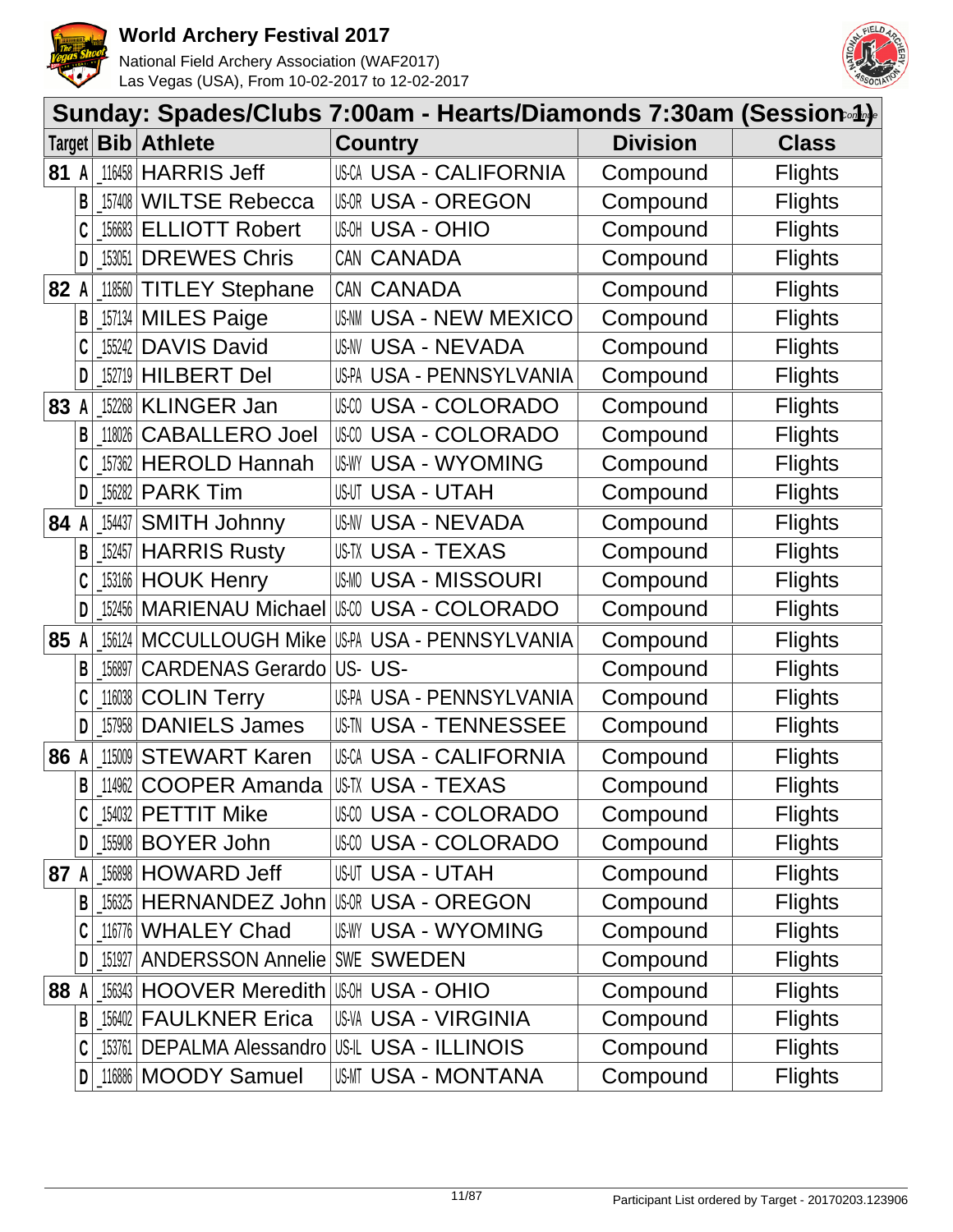



|        |   |            |                                          | Sunday: Spades/Clubs 7:00am - Hearts/Diamonds 7:30am (Session-4)- |                 |                |
|--------|---|------------|------------------------------------------|-------------------------------------------------------------------|-----------------|----------------|
| Target |   | <b>Bib</b> | <b>Athlete</b>                           | <b>Country</b>                                                    | <b>Division</b> | <b>Class</b>   |
| 89     | A | 156823     | <b>SWEITZER Craig</b>                    | US-PA USA - PENNSYLVANIA                                          | Compound        | <b>Flights</b> |
|        | В | 114876     | <b>WEST Dennis</b>                       | <b>US-NV USA - NEVADA</b>                                         | Compound        | <b>Flights</b> |
|        |   | 156217     |                                          | KERBER Stephanie USA USA - CALIFORNIA                             | Compound        | <b>Flights</b> |
|        | D | 156335     | <b>COSTIGAN Tracy</b>                    | US-TX USA - TEXAS                                                 | Compound        | <b>Flights</b> |
| 90     | A | 158678     | <b>BEASLEY Zachary</b>                   | <b>USA - COLORADO</b>                                             | Compound        | <b>Flights</b> |
|        | B | 153093     | <b>HORN Rick</b>                         | <b>USA - MISSOURI</b><br>US-MO                                    | Compound        | <b>Flights</b> |
|        |   | 153667     | <b>CAMERON Colby</b>                     | <b>USA - IDAHO</b><br>US-ID                                       | Compound        | <b>Flights</b> |
|        | D |            | 114970 PRATER Scott                      | <b>US-MI USA - MICHIGAN</b>                                       | Compound        | <b>Flights</b> |
| 91     | A |            | 153408 MEINEKE Scott                     | <b>USA - COLORADO</b><br>US-CO                                    | Compound        | <b>Flights</b> |
|        | B | 158278     | <b>SPONSLER Adam</b>                     | US-NV USA - NEVADA                                                | Compound        | <b>Flights</b> |
|        |   |            | 115088 WALKER Larry                      | US-PA USA - PENNSYLVANIA                                          | Compound        | <b>Flights</b> |
|        | D |            | 115536 MAWHORTER Paul                    | USCO USA - COLORADO                                               | Compound        | <b>Flights</b> |
| 92     | A | 152665     | <b>MEYER Adam</b>                        | USAZ USA - ARIZONA                                                | Compound        | <b>Flights</b> |
|        | B | 158452     | <b>VAUGHN Jaime</b>                      | <b>USA - MISSOURI</b><br>US-MO                                    | Compound        | <b>Flights</b> |
|        |   | 154359     | <b>CONRAD Danny</b>                      | <b>USA - WYOMING</b><br>US-WY                                     | Compound        | <b>Flights</b> |
|        | D | 156841     | <b>RYAN Race</b>                         | <b>USMO USA - MISSOURI</b>                                        | Compound        | <b>Flights</b> |
| 93     | A | 116217     | <b>MORGAN John</b>                       | <b>USNV USA - NEVADA</b>                                          | Compound        | <b>Flights</b> |
|        | В | 153791     | <b>BENTLEY Brad</b>                      | USUT USA - UTAH                                                   | Compound        | <b>Flights</b> |
|        |   | 116277     | <b>LORENCE Frank</b>                     | <b>USA - OHIO</b>                                                 | Compound        | <b>Flights</b> |
|        | D | 118657     | <b>WEBB Alexis</b>                       | <b>USA - CALIFORNIA</b><br>US-CA                                  | Compound        | <b>Flights</b> |
| 94     | A | 152616     | <b>WILSON Djon</b>                       | <b>USNV USA - NEVADA</b>                                          | Compound        | <b>Flights</b> |
|        | B |            | 155864 BURKUS Bryan                      | <b>USA - COLORADO</b>                                             | Compound        | <b>Flights</b> |
|        |   |            | .154518 LAKE Shawn                       | USUT USA - UTAH                                                   | Compound        | <b>Flights</b> |
|        | D |            | 114980   BASTIANI Isabella               | <b>US-NY USA - NEW YORK</b>                                       | Compound        | <b>Flights</b> |
| 95 A   |   |            | 153311 PEARCE Stacy                      | USCA USA - CALIFORNIA                                             | Compound        | <b>Flights</b> |
|        | B |            | 152425 HOOVER Robert                     | <b>US-NN USA - NEW MEXICO</b>                                     | Compound        | <b>Flights</b> |
|        |   |            | 153982 SHOCKEY Jasmine US-ID USA - IDAHO |                                                                   | Compound        | <b>Flights</b> |
|        | D |            | 156137 REICHERT Ed                       | US-PA USA - PENNSYLVANIA                                          | Compound        | <b>Flights</b> |
| 96     | A | 155237     | <b>WALKER Ron</b>                        | US-PA USA - PENNSYLVANIA                                          | Compound        | <b>Flights</b> |
|        | B |            | 158694 COTONUTS Kursh                    | III:00 USA - COLORADO                                             | Compound        | <b>Flights</b> |
|        |   |            | 153258 AHLGRIM Brad                      | <b>USAM USA - NEW MEXICO</b>                                      | Compound        | <b>Flights</b> |
|        | D |            |                                          | 153167   MASCARENAS Demetrio B   US-IL USA - ILLINOIS             | Compound        | <b>Flights</b> |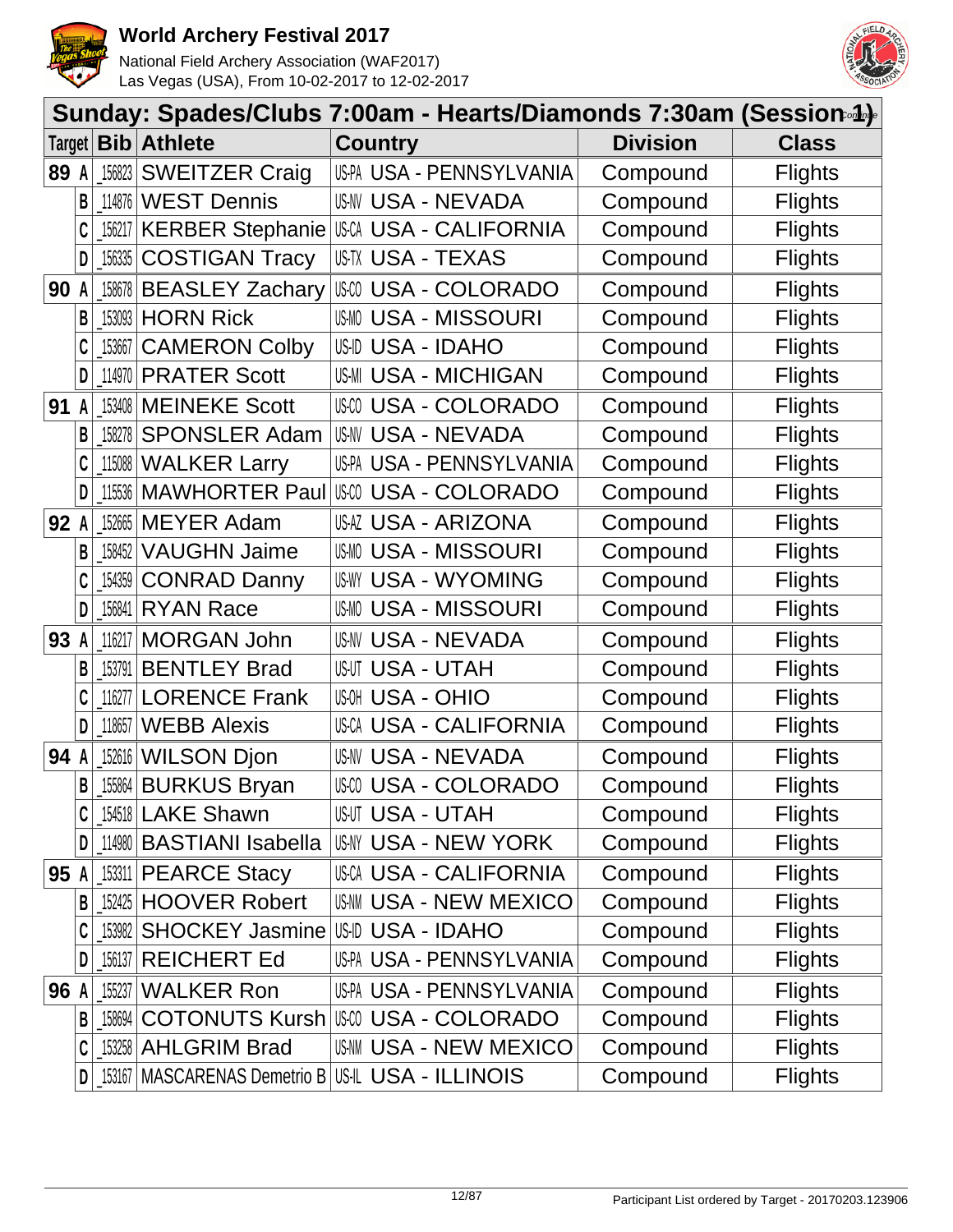



|        |              |                                   |                                             | Sunday: Spades/Clubs 7:00am - Hearts/Diamonds 7:30am (Session-4)- |                 |                |  |  |  |  |  |  |
|--------|--------------|-----------------------------------|---------------------------------------------|-------------------------------------------------------------------|-----------------|----------------|--|--|--|--|--|--|
| Target |              |                                   | <b>Bib Athlete</b>                          | <b>Country</b>                                                    | <b>Division</b> | <b>Class</b>   |  |  |  |  |  |  |
| 97 A   |              |                                   |                                             | 154148 NOVOTNY Kathryn USCA USA - CALIFORNIA                      | Compound        | <b>Flights</b> |  |  |  |  |  |  |
|        | B            | 115005                            |                                             | <b>CONNERTY Danielle USCA USA - CALIFORNIA</b>                    | Compound        | <b>Flights</b> |  |  |  |  |  |  |
|        |              | 155461                            | MALDONADO Alejandro MEX MEXICO              |                                                                   | Compound        | <b>Flights</b> |  |  |  |  |  |  |
|        | D            | 153585                            | <b>COOLEY Marcus</b>                        | <b>US-NV USA - NEVADA</b>                                         | Compound        | <b>Flights</b> |  |  |  |  |  |  |
| 98 A   |              | 156332                            | <b>WINTERS Walter</b>                       | US-NN USA - NEW MEXICO                                            | Compound        | <b>Flights</b> |  |  |  |  |  |  |
|        | B            |                                   | 156138 STAUB Michelle                       | US-PA USA - PENNSYLVANIA                                          | Compound        | <b>Flights</b> |  |  |  |  |  |  |
|        |              |                                   | 152733 LATTIMER Patrick                     | US-NV USA - NEVADA                                                | Compound        | <b>Flights</b> |  |  |  |  |  |  |
|        | D            | 152437                            | REYNOLDS Michael                            | USKS USA - KANSAS                                                 | Compound        | <b>Flights</b> |  |  |  |  |  |  |
| 99     | A            | 155909                            | <b>WEST Ronald</b>                          | USMD USA - MARYLAND                                               | Compound        | <b>Flights</b> |  |  |  |  |  |  |
|        | B            | $\left[ \frac{154494}{ } \right]$ | <b>ADAMS Ryan</b>                           | <b>USUT USA - UTAH</b>                                            | Compound        | <b>Flights</b> |  |  |  |  |  |  |
|        |              |                                   |                                             | 152745   MORNINGSTAR GIenn   US-PA USA - PENNSYLVANIA             | Compound        | <b>Flights</b> |  |  |  |  |  |  |
|        | D            | $-152838$                         | <b>SCHARMAN Russell US-ID USA - IDAHO</b>   |                                                                   | Compound        | <b>Flights</b> |  |  |  |  |  |  |
| 100 A  |              |                                   | 154905 NORBURY Audie                        | USCA USA - CALIFORNIA                                             | Compound        | <b>Flights</b> |  |  |  |  |  |  |
|        | B            | 154932                            | <b>URADOMO Jason</b>                        | USHI USA - HAWAII                                                 | Compound        | <b>Flights</b> |  |  |  |  |  |  |
|        |              |                                   | 116253 PARENTI Mark                         | <b>US-MI USA - MICHIGAN</b>                                       | Compound        | <b>Flights</b> |  |  |  |  |  |  |
|        | D            |                                   | _153439   HAMILTON Claude   USUT USA - UTAH |                                                                   | Compound        | <b>Flights</b> |  |  |  |  |  |  |
| 101 A  |              |                                   | 15809 MEERING Sophie                        | <b>GBR GREAT BRITAIN</b>                                          | Compound        | <b>Flights</b> |  |  |  |  |  |  |
|        | B            |                                   | 116256 PERREGO Jonathan                     | USA - COLORADO<br>US-CO                                           | Compound        | <b>Flights</b> |  |  |  |  |  |  |
|        | C            | 154689                            | <b>BROWN Pat</b>                            | <b>USA - COLORADO</b>                                             | Compound        | <b>Flights</b> |  |  |  |  |  |  |
|        | D            | 153479                            | <b>PADILLA Alan</b>                         | <b>MEX MEXICO</b>                                                 | Compound        | <b>Flights</b> |  |  |  |  |  |  |
| 102    | A            | 156709                            | <b>CASEY Alexandra</b>                      | USCA USA - CALIFORNIA                                             | Compound        | <b>Flights</b> |  |  |  |  |  |  |
|        | $\mathsf{B}$ |                                   | 18328 PHETTEPLACE Enoch USTX USA - TEXAS    |                                                                   | Compound        | <b>Flights</b> |  |  |  |  |  |  |
|        |              |                                   | 116514 WATSON Thomas                        | IUSCA USA - CALIFORNIA                                            | Compound        | <b>Flights</b> |  |  |  |  |  |  |
|        | D            |                                   |                                             |                                                                   |                 |                |  |  |  |  |  |  |
| 103 A  |              |                                   | 153709 WYRICK Larry                         | USTX USA - TEXAS                                                  | Compound        | <b>Flights</b> |  |  |  |  |  |  |
|        | B            |                                   | 6789 SCHINA Sonia                           | CAN CANADA                                                        | Compound        | <b>Flights</b> |  |  |  |  |  |  |
|        |              |                                   | 153647 PEARSON Becky                        | <b>USAZ USA - ARIZONA</b>                                         | Compound        | <b>Flights</b> |  |  |  |  |  |  |
|        | D            |                                   | 13199 WISEMAN Luke                          | <b>GBR GREAT BRITAIN</b>                                          | Compound        | <b>Flights</b> |  |  |  |  |  |  |
| 104 A  |              |                                   | 153148 MILLER Rodney                        | US-PA USA - PENNSYLVANIA                                          | Compound        | <b>Flights</b> |  |  |  |  |  |  |
|        | B            |                                   | 15006 MORRIS Arthur                         | USCA USA - CALIFORNIA                                             | Compound        | <b>Flights</b> |  |  |  |  |  |  |
|        |              |                                   | 155257 BOMGARDNER Bailey                    | USMT USA - MONTANA                                                | Compound        | <b>Flights</b> |  |  |  |  |  |  |
|        | D            |                                   | 154015 ADEN Mikelynn                        | US-ID USA - IDAHO                                                 | Compound        | <b>Flights</b> |  |  |  |  |  |  |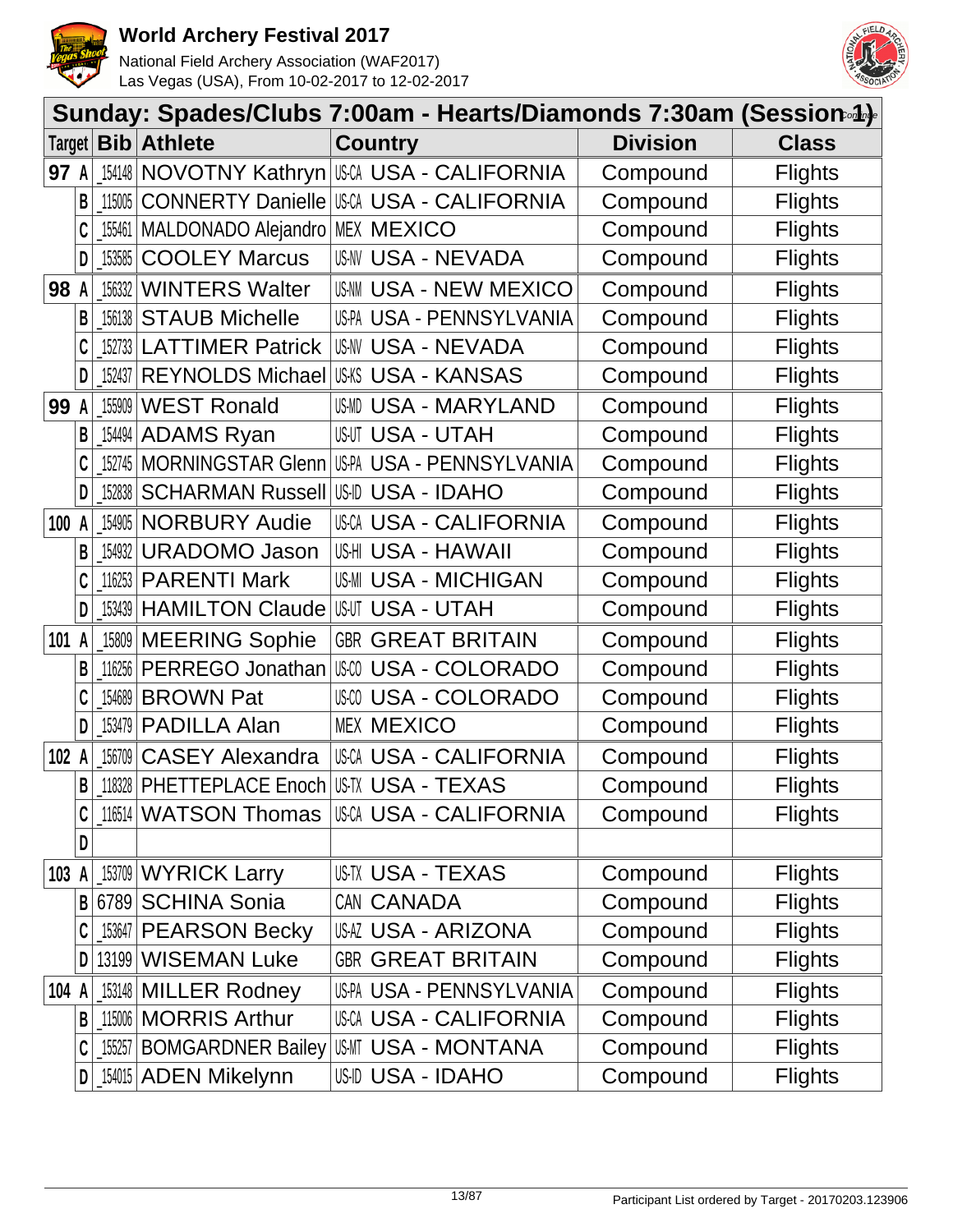



|         |   |           |                                 | Sunday: Spades/Clubs 7:00am - Hearts/Diamonds 7:30am (Session-4)- |                 |                |
|---------|---|-----------|---------------------------------|-------------------------------------------------------------------|-----------------|----------------|
|         |   |           | Target <b>Bib Athlete</b>       | <b>Country</b>                                                    | <b>Division</b> | <b>Class</b>   |
| 105 A   |   | 152810    | <b>DIXSON James</b>             | <b>USOR USA - OREGON</b>                                          | Compound        | <b>Flights</b> |
|         | B |           | $152325$ MAIR Mindy             | <b>USUT USA - UTAH</b>                                            | Compound        | <b>Flights</b> |
|         |   |           | 154546 KERR Lisa                | <b>USA - COLORADO</b>                                             | Compound        | <b>Flights</b> |
|         | D |           |                                 |                                                                   |                 |                |
| 106 A   |   |           | 152591 NASH Darryl              | USWY USA - WYOMING                                                | Compound        | <b>Flights</b> |
|         | B |           | $157022$ KITE Layton            | USID USA - IDAHO                                                  | Compound        | <b>Flights</b> |
|         |   | 115593    | <b>DUFEK Pete</b>               | USAZ USA - ARIZONA                                                | Compound        | <b>Flights</b> |
|         | D | $-153764$ | <b>RICHARDS Brittany</b>        | <b>US-MI USA - MICHIGAN</b>                                       | Compound        | <b>Flights</b> |
| 107     | A | 156348    | <b>COMBS Todd</b>               | <b>USA - COLORADO</b>                                             | Compound        | <b>Flights</b> |
|         | В | $-118103$ | <b>GRAVES Brandon</b>           | USID USA - IDAHO                                                  | Compound        | <b>Flights</b> |
|         |   | 156914    | <b>FLY Levi</b>                 | <b>USMO USA - MISSOURI</b>                                        | Compound        | <b>Flights</b> |
|         | D | 115098    |                                 | <b>CEMBALISTY Chris USA - COLORADO</b>                            | Compound        | <b>Flights</b> |
| 108 A   |   | 158079    | <b>MUELLER Kurt</b>             | US-US-                                                            | Compound        | <b>Flights</b> |
|         | B | 115700    | <b>DAVID Daniel</b>             | CAN CANADA                                                        | Compound        | <b>Flights</b> |
|         |   | 154574    | <b>HOOK Mark</b>                | <b>US-MI USA - MICHIGAN</b>                                       | Compound        | <b>Flights</b> |
|         | D | 155855    | <b>HENDRICKS John</b>           | <b>USOR USA - OREGON</b>                                          | Compound        | <b>Flights</b> |
| 109 A   |   | 154131    | MUGAVERO Don                    | <b>USAZ USA - ARIZONA</b>                                         | Compound        | <b>Flights</b> |
|         | В | $-157358$ | <b>ELDRIDGE Jeff</b>            | <b>US-WA USA - WASHINGTON</b>                                     | Compound        | <b>Flights</b> |
|         |   | 153491    | <b>FINNEY Tammy</b>             | <b>US-IN USA - INDIANA</b>                                        | Compound        | <b>Flights</b> |
|         | D | 155676    | <b>OWENS Tyler</b>              | <b>US-WY USA - WYOMING</b>                                        | Compound        | <b>Flights</b> |
| 110 A   |   | 155698    | <b>SHREVES Phil</b>             | <b>USCA USA - CALIFORNIA</b>                                      | Compound        | <b>Flights</b> |
|         | B |           | $\lfloor$ 118374   PENGAL Keyth | <b>USCA USA - CALIFORNIA</b>                                      | Compound        | <b>Flights</b> |
|         |   |           | [155375 GARCIA Erica            | USAZ USA - ARIZONA                                                | Compound        | <b>Flights</b> |
|         | D |           | 115665 DORST Perry              | <b>NED NETHERLANDS</b>                                            | Compound        | <b>Flights</b> |
| 111 A   |   |           | 154265 EVANS Richard            | <b>US-NV USA - NEVADA</b>                                         | Compound        | <b>Flights</b> |
|         | В |           | <b>_155383 SHEELY John</b>      | <b>US-WY USA - WYOMING</b>                                        | Compound        | <b>Flights</b> |
|         |   |           |                                 | 118664 ALONZO Benjamin USCA USA - CALIFORNIA                      | Compound        | <b>Flights</b> |
|         | D |           | 151870 JOHNSON Daniel           | <b>USUT USA - UTAH</b>                                            | Compound        | <b>Flights</b> |
| 112 $A$ |   |           | 152420 ASAY Robert              | USAZ USA - ARIZONA                                                | Compound        | <b>Flights</b> |
|         | B |           | <b>158347 NELSON Joshua</b>     | USM USA - COLORADO                                                | Compound        | <b>Flights</b> |
|         |   |           | 153490 FINNEY Steve             | <b>US-IN USA - INDIANA</b>                                        | Compound        | <b>Flights</b> |
|         | D |           | $155059$ LINDE Gary             | USCA USA - CALIFORNIA                                             | Compound        | <b>Flights</b> |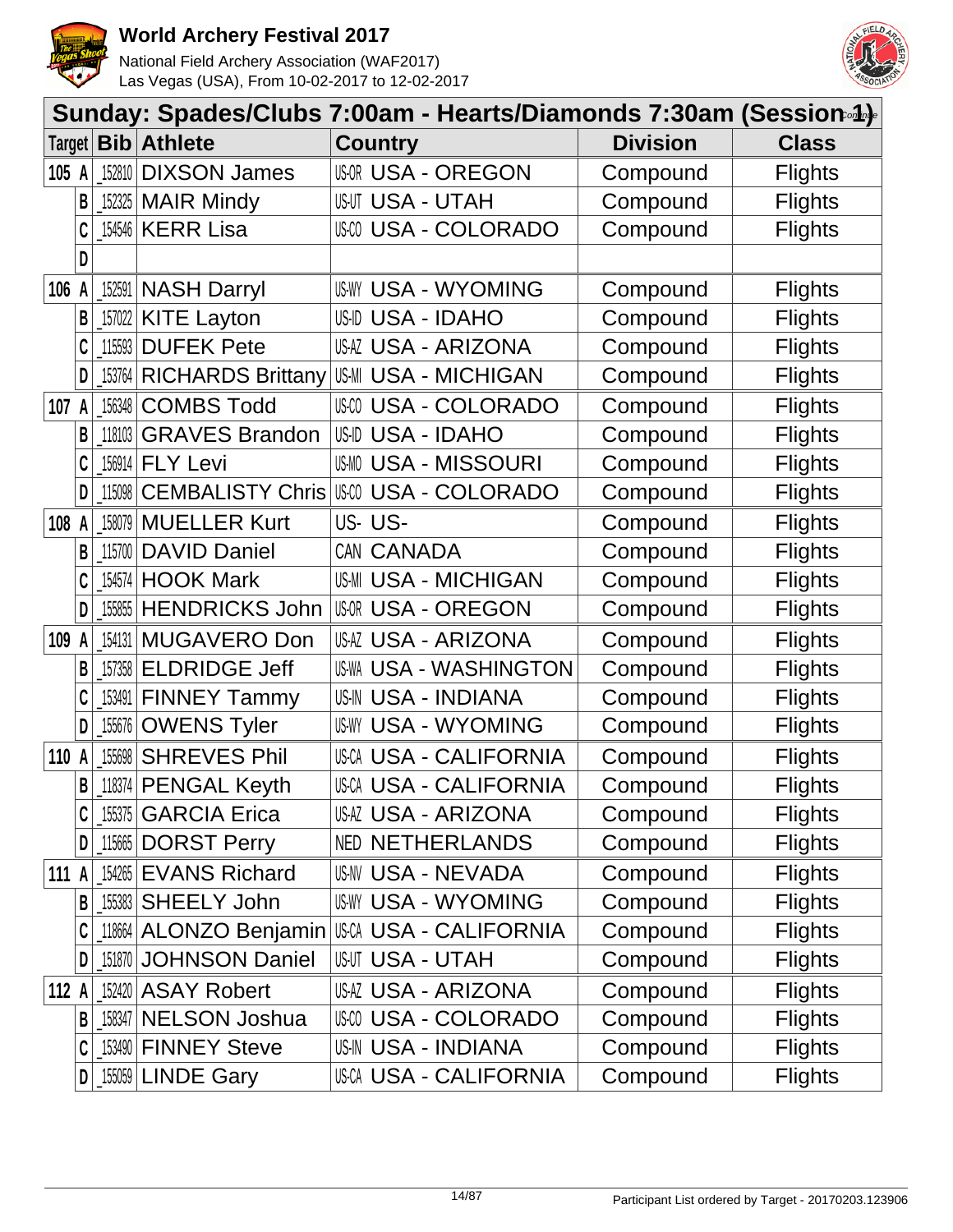



|         |              |         |                                                   | Sunday: Spades/Clubs 7:00am - Hearts/Diamonds 7:30am (Session-4)- |                       |                |
|---------|--------------|---------|---------------------------------------------------|-------------------------------------------------------------------|-----------------------|----------------|
|         |              |         | Target   Bib   Athlete                            | <b>Country</b>                                                    | <b>Division</b>       | <b>Class</b>   |
| 113 $A$ |              |         | $156600$ ZORN Nancy                               | <b>USIL USA - ILLINOIS</b>                                        | Compound              | <b>Flights</b> |
|         | B            |         | 155419 NECAISE Russ                               | <b>USUT USA - UTAH</b>                                            | Compound              | <b>Flights</b> |
|         | C            | 156994  | <b>SMITH Craig</b>                                | USAZ USA - ARIZONA                                                | Compound              | <b>Flights</b> |
|         | D            |         | 153409 MEINEKE Tammy                              | USCO USA - COLORADO                                               | Compound              | <b>Flights</b> |
| 114 A   |              | 157937  | <b>GRIFFITHS Ashlee</b>                           | <b>USA - COLORADO</b>                                             | Compound              | <b>Flights</b> |
|         | B            |         | 18345 PERSSON Andreas                             | SWE SWEDEN                                                        | Compound              | <b>Flights</b> |
|         |              |         | 153066 KOHNKE John                                | USAZ USA - ARIZONA                                                | Compound              | <b>Flights</b> |
|         | D            |         | [156216   FISHER Brittney                         | USMT USA - MONTANA                                                | Compound              | <b>Flights</b> |
| 115 A   |              |         | 116358 ADACHI Kyra                                | CAN CANADA                                                        | Compound              | <b>Flights</b> |
|         | B            |         | 115368 KAMILAR Victoria                           | US-TX USA - TEXAS                                                 | Compound              | <b>Flights</b> |
|         |              |         | 152504 STEWART Andrew                             | USID USA - IDAHO                                                  | Compound              | <b>Flights</b> |
|         | D            |         | 152892 FEDIRKO Daniel                             | USM USA - COLORADO                                                | Compound              | <b>Flights</b> |
| 116     | A            |         | 153962   MCCORMICK Ernest                         | <b>US-IN USA - INDIANA</b>                                        | Compound              | <b>Flights</b> |
|         | B            | 118025  | <b>POOL Ethan</b>                                 | <b>USCA USA - CALIFORNIA</b>                                      | Compound              | <b>Flights</b> |
|         |              |         | 115114 VAN CASPEL Peter                           | <b>NED NETHERLANDS</b>                                            | Compound              | <b>Flights</b> |
|         | D            | 9577    | <b>SMITH John</b>                                 | <b>IRL IRELAND</b>                                                | Compound              | <b>Flights</b> |
| 117 A   |              |         | 117047   MARTIN John                              | <b>USUT USA - UTAH</b>                                            | Compound              | <b>Flights</b> |
|         | B            | 114904  | <b>SCHNEIDER Michael USA - NEBRASKA</b>           |                                                                   | Compound              | <b>Flights</b> |
|         |              |         | 155848 SMITH Michael                              | US-TX USA - TEXAS                                                 | Compound              | <b>Flights</b> |
|         | D            | _154772 | <b>TATGE Troy</b>                                 | <b>US-WA USA - WASHINGTON</b>                                     | Compound              | <b>Flights</b> |
| 118     | A            |         | 156899 CARDENAS GARCIA Gerardo                    | <b>MEX MEXICO</b>                                                 | Compound              | <b>Flights</b> |
|         | $\mathsf{B}$ |         | 156233 MINYARD James                              | <b>USCA USA - CALIFORNIA</b>                                      | Compound              | <b>Flights</b> |
|         |              |         | $156511$ TAJIRI Bruce                             | US-HI USA - HAWAII                                                | Compound              | <b>Flights</b> |
|         | $\mathsf{D}$ |         | 117756 BRIGGS Clarence                            | CAN CANADA                                                        | Compound              | <b>Flights</b> |
| 119 A   |              |         | 115143 BURNS Sherri                               | <b>USUT USA - UTAH</b>                                            | Compound              | <b>Flights</b> |
|         | B            |         | _153621   OTTESEN Christopher   USA WISA - ALASKA |                                                                   | Compound              | <b>Flights</b> |
|         |              |         | 155147   VAUGHN Jason                             | <b>US-KS USA - KANSAS</b>                                         | Compound              | <b>Flights</b> |
|         | D            |         | 156487 WILLIAMS Gray                              | USOK USA - OKLAHOMA                                               | Compound              | <b>Flights</b> |
| 121 $A$ |              |         | 116812 RIGGS Shane                                | <b>US-NN USA - NEW MEXICO</b>                                     | Championship Compound | Open           |
|         | $\mathsf{B}$ |         | 153114 NATHE Eric                                 | <b>USMN USA - MINNESOTA</b>                                       | Championship Compound | Open           |
|         |              |         | 118738 WORTHAM Tyler                              | US-AK USA - ALASKA                                                | Championship Compound | Open           |
|         |              |         | D 8166 CARDOSO Mario                              | <b>MEX MEXICO</b>                                                 | Championship Compound | Open           |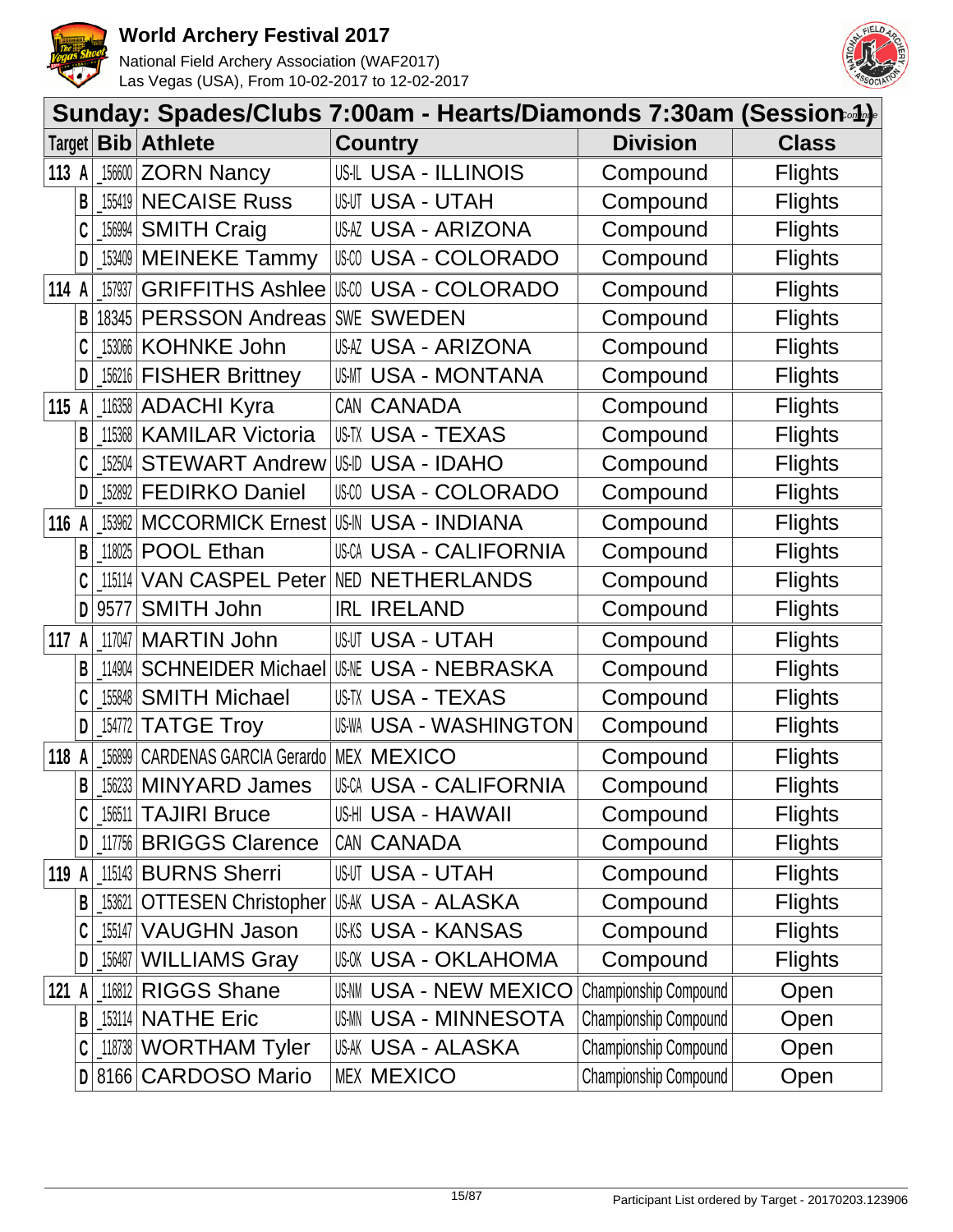



|        |   |                                            |                                          |       | Sunday: Spades/Clubs 7:00am - Hearts/Diamonds 7:30am (Session.4). |                              |              |
|--------|---|--------------------------------------------|------------------------------------------|-------|-------------------------------------------------------------------|------------------------------|--------------|
| Target |   | $\mathbf{Bib}$                             | <b>Athlete</b>                           |       | <b>Country</b>                                                    | <b>Division</b>              | <b>Class</b> |
| 122 A  |   | 17470                                      | <b>MORAN Tristan</b>                     |       | CAN CANADA                                                        | Championship Compound        | Open         |
|        | B | 152870                                     | ANDERSON Michael US-IA USA - IOWA        |       |                                                                   | Championship Compound        | Open         |
|        |   | 158164                                     | <b>STEPP David</b>                       |       | USAZ USA - ARIZONA                                                | Championship Compound        | Open         |
|        | D | 11315                                      | MITCHELL Jordan                          |       | <b>GBR GREAT BRITAIN</b>                                          | Championship Compound        | Open         |
| 123    | A | $\begin{array}{c c} \n154479\n\end{array}$ | <b>CLEM Anthony</b>                      | US-CO | USA - COLORADO                                                    | Championship Compound        | Open         |
|        | B | 156864                                     | <b>COOPER Sebastian</b>                  |       | <b>USMO USA - MISSOURI</b>                                        | Championship Compound        | Open         |
|        | C | 116909                                     | <b>WILKIN Joe</b>                        |       | US-MA USA - MASSACHUSETTS                                         | Championship Compound        | Open         |
|        | D |                                            | 152487 BEARD Jeremy                      |       | <b>USGA USA - GEORGIA</b>                                         | Championship Compound        | Open         |
| 124    | A | 477                                        | DE GRANDIS Jocelyn FRA FRANCE            |       |                                                                   | Championship Compound        | Open         |
|        | B | 5813                                       | <b>BURRI Kevin</b>                       |       | <b>SUI SWITZERLAND</b>                                            | Championship Compound        | Open         |
|        |   | 156837                                     | <b>CLARK Cody</b>                        |       | USGA USA - GEORGIA                                                | Championship Compound        | Open         |
|        | D | 117177                                     | <b>PARDUE Jared</b>                      |       | US-PA USA - PENNSYLVANIA                                          | Championship Compound        | Open         |
| 125A   |   | 153640                                     | <b>STRYCHALSKI Ted</b>                   |       | US-PA USA - PENNSYLVANIA                                          | Championship Compound        | Open         |
|        | B | 152966                                     | <b>HEISKELL Barry</b>                    |       | <b>US-TX USA - TEXAS</b>                                          | Championship Compound        | Open         |
|        |   | 156929                                     | <b>SCHERER Gregory</b>                   |       | <b>US-MI USA - MICHIGAN</b>                                       | Championship Compound        | Open         |
|        | D | 18343                                      | <b>ERICSSON Mats Inge SWE SWEDEN</b>     |       |                                                                   | Championship Compound        | Open         |
| 126    | A | 156944                                     | <b>MEIER Justin</b>                      | US-MN | <b>USA - MINNESOTA</b>                                            | Championship Compound        | Open         |
|        | B | 117619                                     | <b>POPPY Lance</b>                       |       | <b>US-WI USA - WISCONSIN</b>                                      | Championship Compound        | Open         |
|        |   | 156528                                     | <b>STONE Mike</b>                        |       | USAL USA - ALABAMA                                                | Championship Compound        | Open         |
|        | D | 155000                                     | <b>YEE Spencer</b>                       |       | USAZ USA - ARIZONA                                                | <b>Championship Compound</b> | Open         |
| 127    | A | 115190                                     | <b>NELLESSEN Isaac</b>                   |       | <b>US-WI USA - WISCONSIN</b>                                      | Championship Compound        | Open         |
|        | B |                                            | 152322   WILLIAMSON Trey   USA - GEORGIA |       |                                                                   | Championship Compound        | Open         |
|        |   |                                            | 7075 CARMINIO Antonio ITA ITALY          |       |                                                                   | Championship Compound        | Open         |
|        | D |                                            |                                          |       | 157107 ELLENSOHN Christopher US-00 USA - COLORADO                 | Championship Compound        | Open         |
| 128 A  |   |                                            | 18617 SMANDYCH Cory                      |       | CAN CANADA                                                        | Championship Compound        | Open         |
|        | B |                                            | 154606 COVERT Tyler                      |       | <b>USUT USA - UTAH</b>                                            | Championship Compound        | Open         |
|        |   |                                            | 154030 BENNETT Brandon                   |       | US-IL USA - ILLINOIS                                              | Championship Compound        | Open         |
|        | D |                                            | 152959 CARTER Forrest                    |       | USID USA - IDAHO                                                  | <b>Championship Compound</b> | Open         |
| 129    | A |                                            | 6280 LIE Eivind                          |       | <b>NOR NORWAY</b>                                                 | Championship Compound        | Open         |
|        | B |                                            | 153235 JONES Scott                       |       | USID USA - IDAHO                                                  | Championship Compound        | Open         |
|        | C |                                            | 3261 PAAVOLA Aki                         |       | FIN FINLAND                                                       | Championship Compound        | Open         |
|        | D | 157701                                     | <b>CARTIA Joe</b>                        |       | US-PA USA - PENNSYLVANIA                                          | Championship Compound        | Open         |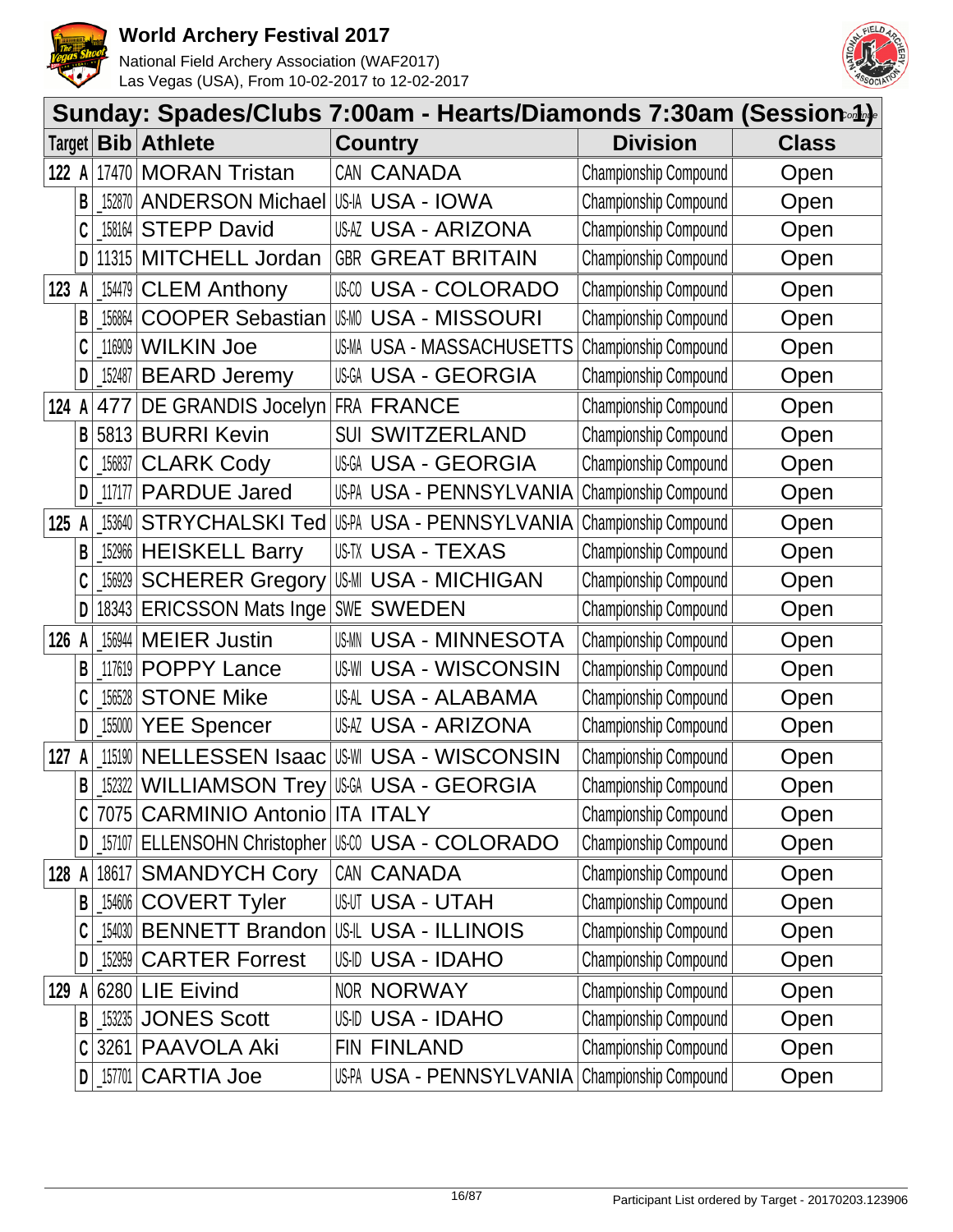



|        |   |                                                               |                                    | Sunday: Spades/Clubs 7:00am - Hearts/Diamonds 7:30am (Session-4)- |                       |              |
|--------|---|---------------------------------------------------------------|------------------------------------|-------------------------------------------------------------------|-----------------------|--------------|
| Target |   | <b>Bib</b>                                                    | <b>Athlete</b>                     | <b>Country</b>                                                    | <b>Division</b>       | <b>Class</b> |
| 130    | A | 153353                                                        | <b>SCOTT Jonathan</b>              | USNY USA - NEW YORK                                               | Championship Compound | Open         |
|        | B | 115000                                                        | <b>DOXEY Justin</b>                | <b>US-NV USA - NEVADA</b>                                         | Championship Compound | Open         |
|        |   | 156834                                                        | <b>CLARK Jonathan</b>              | <b>USA - GEORGIA</b>                                              | Championship Compound | Open         |
|        | D | 156865                                                        | <b>NIBBE Brett</b>                 | <b>USA - WISCONSIN</b><br>US-WI                                   | Championship Compound | Open         |
| 131    |   | 156352                                                        | <b>SMITH Ricky</b>                 | <b>USNY USA - NEW YORK</b>                                        | Championship Compound | Open         |
|        | B | 114755                                                        | <b>GROSS Luke</b>                  | US-PA USA - PENNSYLVANIA                                          | Championship Compound | Open         |
|        | C | 154454                                                        | <b>WHITE Cade</b>                  | USAL USA - ALABAMA                                                | Championship Compound | Open         |
|        | D | 155455                                                        | <b>BAILEY Timothy</b>              | <b>USA - NEW MEXICO</b><br>US-NM                                  | Championship Compound | Open         |
| 132    | A | 13001                                                         | <b>STAS Hareld</b>                 | <b>NED NETHERLANDS</b>                                            | Championship Compound | Open         |
|        | В | 152153                                                        | PIECKENSTAINER Ricardo             | ARG ARGENTINA                                                     | Championship Compound | Open         |
|        |   | 11223                                                         | <b>RUBBEN Guillaume FRA FRANCE</b> |                                                                   | Championship Compound | Open         |
|        | D | $\left[ \begin{smallmatrix} 156084 \end{smallmatrix} \right]$ | <b>GREEN III Roy</b>               | US-WI USA - WISCONSIN                                             | Championship Compound | Open         |
| 133    |   | 158595                                                        | NICHOLSON Zach                     | <b>USAZ USA - ARIZONA</b>                                         | Championship Compound | Open         |
|        | B | 157841                                                        | <b>AMERINE Connor</b>              | USAZ USA - ARIZONA                                                | Championship Compound | Open         |
|        | C | 116060                                                        | <b>BANTLE Frank</b>                | <b>GER GERMANY</b>                                                | Championship Compound | Open         |
|        | D | 156495                                                        | <b>ZUREK Jonathan</b>              | <b>USA - NEW YORK</b><br>US-NY                                    | Championship Compound | Open         |
| 134    |   | 155923                                                        | <b>KURTZHALS Zak</b>               | USUT USA - UTAH                                                   | Championship Compound | Open         |
|        | В | 19068                                                         | <b>SHAGJSUREN Davaakhuu</b>        | <b>MGL MONGOLIA</b>                                               | Championship Compound | Open         |
|        |   | 6964                                                          | DOLDERMAN Sander                   | <b>NED NETHERLANDS</b>                                            | Championship Compound | Open         |
|        | D | 17445                                                         | <b>NONOSHITA Susumu</b>            | <b>JPN JAPAN</b>                                                  | Championship Compound | Open         |
| 135    |   | 114959                                                        | <b>OUGHTON Ewan</b>                | <b>USA - CALIFORNIA</b><br>US CA                                  | Championship Compound | Open         |
|        | В | 12033                                                         | <b>STUTZMAN Matt</b>               | US-IA USA - IOWA                                                  | Championship Compound | Open         |
|        | C | 4411                                                          | <b>NASH Tim</b>                    | <b>GBR GREAT BRITAIN</b>                                          | Championship Compound | Open         |
|        | D |                                                               |                                    |                                                                   |                       |              |
| 136    | A |                                                               | 157110 MCINTOSH Drew               | <b>USMT USA - MONTANA</b>                                         | Championship Compound | Open         |
|        | B | 157031                                                        | <b>BAIRD Kort</b>                  | <b>USUT USA - UTAH</b>                                            | Championship Compound | Open         |
|        |   |                                                               | 13061 LAVRENTIEV Oleg BLR BELARUS  |                                                                   | Championship Compound | Open         |
|        | D |                                                               | 116348 MUNSON William              | <b>US-IL USA - ILLINOIS</b>                                       | Championship Compound | Open         |
| 137    | A |                                                               | 1365 HOFER Patrizio                | <b>SUI SWITZERLAND</b>                                            | Championship Compound | Open         |
|        | B | 14781                                                         | <b>QUIQUERE Antoine FRA FRANCE</b> |                                                                   | Championship Compound | Open         |
|        | C | 157696                                                        | <b>COOLEY Chuck</b>                | USNY USA - NEW YORK                                               | Championship Compound | Open         |
|        | D | _154502                                                       | <b>WINTERS Nathan</b>              | USIN USA - TENNESSEE                                              | Championship Compound | Open         |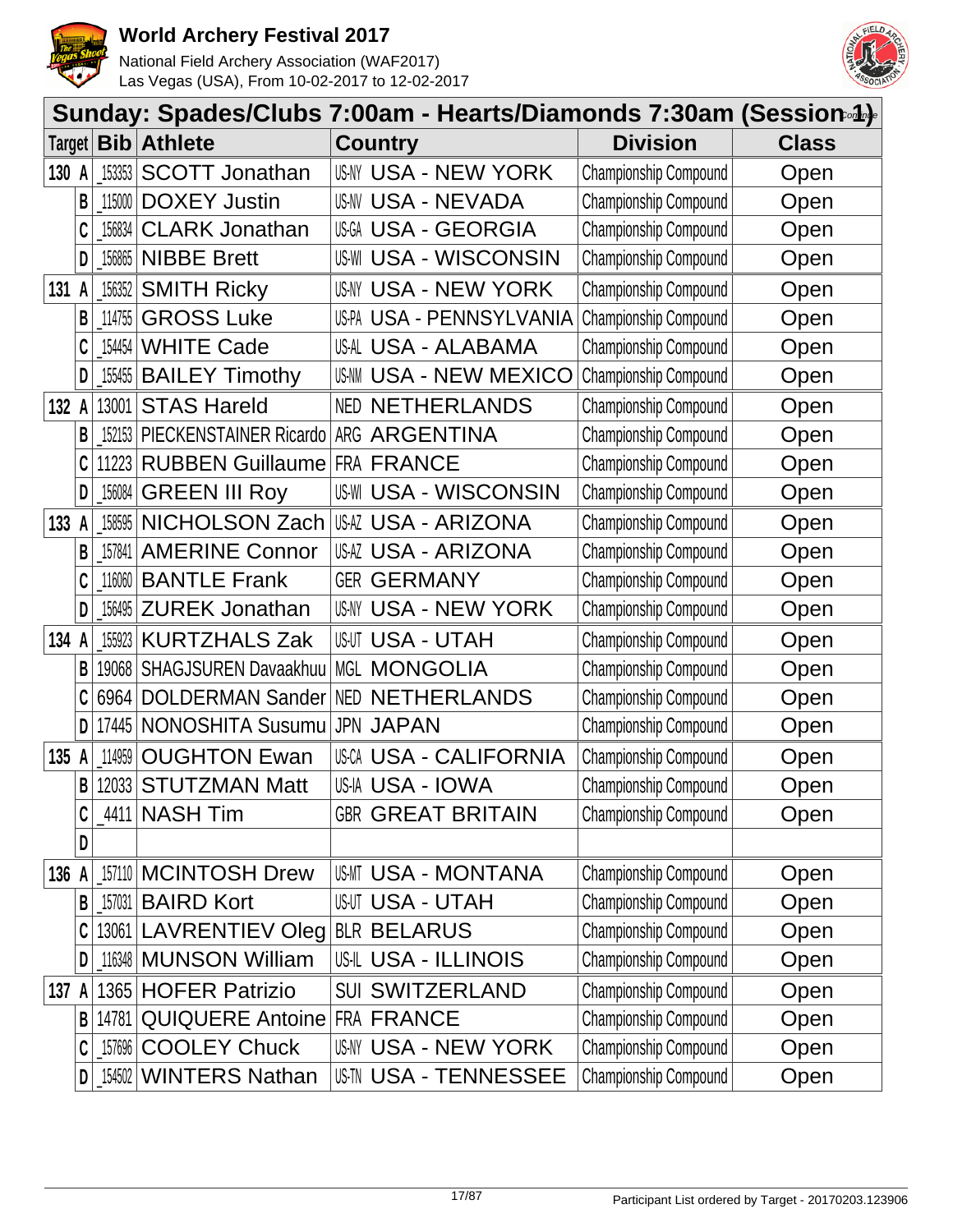



|         | Sunday: Spades/Clubs 7:00am - Hearts/Diamonds 7:30am (Session.4). |                                                     |                                                       |                                           |                              |              |  |  |  |  |
|---------|-------------------------------------------------------------------|-----------------------------------------------------|-------------------------------------------------------|-------------------------------------------|------------------------------|--------------|--|--|--|--|
| Target  |                                                                   | <b>Bib</b>                                          | <b>Athlete</b>                                        | <b>Country</b>                            | <b>Division</b>              | <b>Class</b> |  |  |  |  |
| 138 A   |                                                                   | 115299                                              | <b>MERCER Lance</b>                                   | US-TX USA - TEXAS                         | Championship Compound        | Open         |  |  |  |  |
|         | B                                                                 | 156118                                              | <b>LAMBRIGHT Todd</b>                                 | US-PA USA - PENNSYLVANIA                  | Championship Compound        | Open         |  |  |  |  |
|         |                                                                   | 118747                                              |                                                       | VAN DALEN Jasper NED NETHERLANDS          | Championship Compound        | Open         |  |  |  |  |
|         | D                                                                 | $\left[ \begin{matrix} 156468 \end{matrix} \right]$ |                                                       | YEREMENKO Wesley USA USA - CALIFORNIA     | Championship Compound        | Open         |  |  |  |  |
| 139     | A                                                                 | 17143                                               | <b>POLLEI Tom</b>                                     | <b>USAZ USA - ARIZONA</b>                 | Championship Compound        | Open         |  |  |  |  |
|         | B                                                                 | 156925                                              | <b>BRETSCH Ross</b>                                   | USIA USA - IOWA                           | Championship Compound        | Open         |  |  |  |  |
|         | C                                                                 | 152040                                              | <b>BURCA Alex</b>                                     | US-NV USA - NEVADA                        | Championship Compound        | Open         |  |  |  |  |
|         | D                                                                 | $\_$ 156433 $ $                                     | <b>DORAMUS Smoky</b>                                  | US-ID USA - IDAHO                         | Championship Compound        | Open         |  |  |  |  |
| 140     | A                                                                 | 156443                                              | <b>MACIAS Paul</b>                                    | US-NV USA - NEVADA                        | Championship Compound        | Open         |  |  |  |  |
|         | B                                                                 | 19406                                               |                                                       | <b>SCHLANGEN Jake USM USA - MINNESOTA</b> | Championship Compound        | Open         |  |  |  |  |
|         |                                                                   |                                                     | 152419   LABORANTI BERNASCONI Augusto   ARG ARGENTINA |                                           | Championship Compound        | Open         |  |  |  |  |
|         | D                                                                 | 115310                                              |                                                       | <b>TOMLINSON Steve USOR USA - OREGON</b>  | Championship Compound        | Open         |  |  |  |  |
| 141 $A$ |                                                                   |                                                     | 2354 MALM Anders                                      | SWE SWEDEN                                | Championship Compound        | Open         |  |  |  |  |
|         | B                                                                 | 114975                                              | SANDOVAL JR Rodolfo                                   | IUSCA USA - CALIFORNIA                    | Championship Compound        | Open         |  |  |  |  |
|         | C                                                                 | 152097                                              | <b>DOGAN Cetin</b>                                    | <b>GER GERMANY</b>                        | Championship Compound        | Open         |  |  |  |  |
|         | D                                                                 | 19279                                               | DE VOGELAERE Jochem                                   | <b>BEL BELGIUM</b>                        | Championship Compound        | Open         |  |  |  |  |
| 142 A   |                                                                   | 116142                                              | <b>MCELROY Ben</b>                                    | USIL USA - ILLINOIS                       | Championship Compound        | Open         |  |  |  |  |
|         | B                                                                 | 155937                                              | <b>GRINAGER Wade</b>                                  | <b>USMN USA - MINNESOTA</b>               | Championship Compound        | Open         |  |  |  |  |
|         |                                                                   | 155693                                              | <b>DEGARIMORE Michael</b>                             | USWA USA - WASHINGTON                     | Championship Compound        | Open         |  |  |  |  |
|         | D                                                                 | 158391                                              | <b>BODNAR Happy</b>                                   | USMT USA - MONTANA                        | <b>Championship Compound</b> | Open         |  |  |  |  |
| 143     | A                                                                 | 10655                                               | <b>GERARD Nathan</b>                                  | <b>BEL BELGIUM</b>                        | Championship Compound        | Open         |  |  |  |  |
|         | B                                                                 |                                                     | 154104 WRIGHT Stephen                                 | <b>US-NN USA - NEW MEXICO</b>             | Championship Compound        | Open         |  |  |  |  |
|         |                                                                   |                                                     | $152619$ RITTER Jacob                                 | <b>US-AK USA - ALASKA</b>                 | Championship Compound        | Open         |  |  |  |  |
|         | D                                                                 |                                                     | [158145 SMITH IV Wade                                 | <b>US-WA USA - WASHINGTON</b>             | Championship Compound        | Open         |  |  |  |  |
| 144 A   |                                                                   |                                                     | 156584 SALAZAR Leonardo CRC COSTA RICA                |                                           | Championship Compound        | Open         |  |  |  |  |
|         | B                                                                 |                                                     | 156728 DE VOGELAERE Jonas BEL BELGIUM                 |                                           | Championship Compound        | Open         |  |  |  |  |
|         |                                                                   |                                                     | 114794 SANNERUD Stian                                 | NOR NORWAY                                | Championship Compound        | Open         |  |  |  |  |
|         | D                                                                 |                                                     | $114976$ JENKINS Jeff                                 | USCA USA - CALIFORNIA                     | Championship Compound        | Open         |  |  |  |  |
| 145 A   |                                                                   |                                                     | 17970 ALBISHRI Darwish UAE UAE                        |                                           | Championship Compound        | Open         |  |  |  |  |
|         | B                                                                 |                                                     | 156742 SCHOUTEERE Eddy BEL BELGIUM                    |                                           | Championship Compound        | Open         |  |  |  |  |
|         | C                                                                 |                                                     | 156729 DE VOGELAERE Joachim BEL BELGIUM               |                                           | Championship Compound        | Open         |  |  |  |  |
|         | D                                                                 |                                                     |                                                       |                                           |                              |              |  |  |  |  |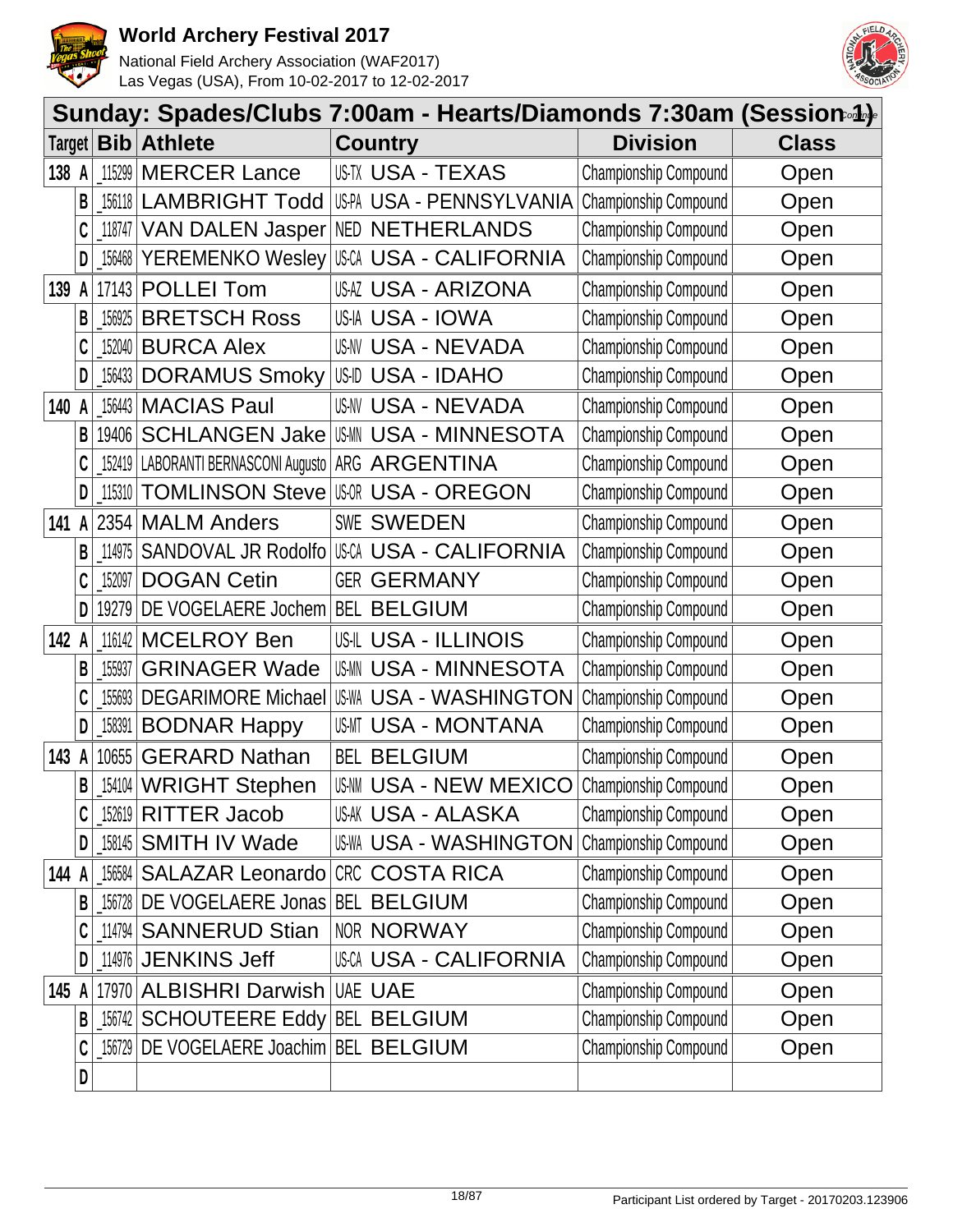



|        | Sunday: Spades/Clubs 7:00am - Hearts/Diamonds 7:30am (Session-4)- |                                                                                                                                                                                                                                                                                                                                                                                                                                             |                                             |            |                               |                              |              |  |  |  |
|--------|-------------------------------------------------------------------|---------------------------------------------------------------------------------------------------------------------------------------------------------------------------------------------------------------------------------------------------------------------------------------------------------------------------------------------------------------------------------------------------------------------------------------------|---------------------------------------------|------------|-------------------------------|------------------------------|--------------|--|--|--|
| Target |                                                                   | <b>Bib</b>                                                                                                                                                                                                                                                                                                                                                                                                                                  | <b>Athlete</b>                              |            | <b>Country</b>                | <b>Division</b>              | <b>Class</b> |  |  |  |
| 146 A  |                                                                   | 19280                                                                                                                                                                                                                                                                                                                                                                                                                                       | VAN POTTELBERG Giovanni BEL BELGIUM         |            |                               | Championship Compound        | Open         |  |  |  |
|        | B                                                                 | 12132                                                                                                                                                                                                                                                                                                                                                                                                                                       | LARRIVÉE Jonathan                           |            | CAN CANADA                    | Championship Compound        | Open         |  |  |  |
|        |                                                                   |                                                                                                                                                                                                                                                                                                                                                                                                                                             | 19278 DEMEY Dominiek                        |            | <b>BEL BELGIUM</b>            | Championship Compound        | Open         |  |  |  |
|        | D                                                                 |                                                                                                                                                                                                                                                                                                                                                                                                                                             |                                             |            |                               |                              |              |  |  |  |
| 147    | A                                                                 |                                                                                                                                                                                                                                                                                                                                                                                                                                             | 17730 CLASON Stephanie GBR GREAT BRITAIN    |            |                               | Championship Compound        | Female       |  |  |  |
|        | B                                                                 | 115692                                                                                                                                                                                                                                                                                                                                                                                                                                      | <b>SPENCER Kari</b>                         |            | <b>USUT USA - UTAH</b>        | Championship Compound        | Female       |  |  |  |
|        |                                                                   | 12030                                                                                                                                                                                                                                                                                                                                                                                                                                       | <b>JONES Naomi</b>                          |            | <b>NED NETHERLANDS</b>        | Championship Compound        | Female       |  |  |  |
|        | D                                                                 | 4656                                                                                                                                                                                                                                                                                                                                                                                                                                        | OLEKSEJENKO Jelena                          |            | <b>SUI SWITZERLAND</b>        | Championship Compound        | Female       |  |  |  |
| 148    | A                                                                 | 118327                                                                                                                                                                                                                                                                                                                                                                                                                                      | <b>PHETTEPLACE Stacey</b>                   |            | USTX USA - TEXAS              | Championship Compound        | Female       |  |  |  |
|        | B                                                                 | 7045                                                                                                                                                                                                                                                                                                                                                                                                                                        | <b>CLARK Daisy</b>                          |            | <b>GBR GREAT BRITAIN</b>      | Championship Compound        | Female       |  |  |  |
|        |                                                                   | 116125                                                                                                                                                                                                                                                                                                                                                                                                                                      | <b>MCGHEE Mikey</b>                         |            | <b>US-MI USA - MICHIGAN</b>   | Championship Compound        | Female       |  |  |  |
|        | D                                                                 | $-154551$                                                                                                                                                                                                                                                                                                                                                                                                                                   | <b>LEBOEUF Melanie</b>                      |            | IUSTX USA - TEXAS             | Championship Compound        | Female       |  |  |  |
| 149    | A                                                                 | 152713                                                                                                                                                                                                                                                                                                                                                                                                                                      | <b>RIGGI Anna</b>                           |            | <b>US-NV USA - NEVADA</b>     | Championship Compound        | Female       |  |  |  |
|        | B                                                                 | 156559                                                                                                                                                                                                                                                                                                                                                                                                                                      | <b>KILE Sierrah</b>                         |            | <b>US-ID USA - IDAHO</b>      | Championship Compound        | Female       |  |  |  |
|        |                                                                   | 156950                                                                                                                                                                                                                                                                                                                                                                                                                                      | <b>SCHNUR Ashley</b>                        |            | <b>US-MI USA - MICHIGAN</b>   | Championship Compound        | Female       |  |  |  |
|        | D                                                                 | 1492                                                                                                                                                                                                                                                                                                                                                                                                                                        | <b>JURENKA Jahna</b>                        |            | USMT USA - MONTANA            | Championship Compound        | Female       |  |  |  |
| 150 A  |                                                                   | 116781                                                                                                                                                                                                                                                                                                                                                                                                                                      | <b>BANG Margaret</b>                        | <b>DEN</b> | <b>DENMARK</b>                | Championship Compound        | Female       |  |  |  |
|        | B                                                                 | 117685                                                                                                                                                                                                                                                                                                                                                                                                                                      | <b>HOCKMAN Pamela</b>                       |            | US-PA USA - PENNSYLVANIA      | Championship Compound        | Female       |  |  |  |
|        | C                                                                 | 4157                                                                                                                                                                                                                                                                                                                                                                                                                                        | <b>FEENEY Alexandra</b>                     |            | AUS AUSTRALIA                 | Championship Compound        | Female       |  |  |  |
|        | D                                                                 |                                                                                                                                                                                                                                                                                                                                                                                                                                             | 10693 MARTINEZ CALVO Raquel ESP SPAIN       |            |                               | Championship Compound        | Female       |  |  |  |
| 151    | A                                                                 | 155768                                                                                                                                                                                                                                                                                                                                                                                                                                      | <b>CLIETT Jessica</b>                       |            | <b>USGA USA - GEORGIA</b>     | Championship Compound        | Female       |  |  |  |
|        | B                                                                 |                                                                                                                                                                                                                                                                                                                                                                                                                                             |                                             |            |                               |                              |              |  |  |  |
|        |                                                                   |                                                                                                                                                                                                                                                                                                                                                                                                                                             | 13380 OSHIRO Tricia                         |            | CAN CANADA                    | <b>Championship Compound</b> | Female       |  |  |  |
|        | D                                                                 | $-152582$                                                                                                                                                                                                                                                                                                                                                                                                                                   | <b>SWENSON Jalyssa</b>                      |            | USMT USA - MONTANA            | Championship Compound        | Female       |  |  |  |
| 152 A  |                                                                   |                                                                                                                                                                                                                                                                                                                                                                                                                                             | 565 TENJIN Satoko                           |            | <b>JPN JAPAN</b>              | Championship Compound        | Female       |  |  |  |
|        | B                                                                 | 3457                                                                                                                                                                                                                                                                                                                                                                                                                                        | <b>GEIST Kaylee</b>                         |            | USA - COLORADO                | Championship Compound        | Female       |  |  |  |
|        |                                                                   | 156653                                                                                                                                                                                                                                                                                                                                                                                                                                      | <b>SHERMAN Sara</b>                         |            | US-PA USA - PENNSYLVANIA      | Championship Compound        | Female       |  |  |  |
|        | D                                                                 | 158139                                                                                                                                                                                                                                                                                                                                                                                                                                      | <b>ENGLISH Mindi</b>                        |            | <b>US-WA USA - WASHINGTON</b> | Championship Compound        | Female       |  |  |  |
| 153 A  |                                                                   | 118322                                                                                                                                                                                                                                                                                                                                                                                                                                      | <b>SCHLEUSNER Serena</b>                    |            | <b>US-WI USA - WISCONSIN</b>  | Championship Compound        | Female       |  |  |  |
|        | B                                                                 |                                                                                                                                                                                                                                                                                                                                                                                                                                             | 116493 ZUMBACH Lindsay US-MI USA - MICHIGAN |            |                               | Championship Compound        | Female       |  |  |  |
|        |                                                                   | $\setlength{\unitlength}{0.5cm} \begin{picture}(20,5) \label{picc} \put(0,0){\dashbox{0.5}(5,0){ }} \thicklines \put(0,0){\dashbox{0.5}(5,0){ }} \thicklines \put(0,0){\dashbox{0.5}(5,0){ }} \thicklines \put(0,0){\dashbox{0.5}(5,0){ }} \thicklines \put(0,0){\dashbox{0.5}(5,0){ }} \thicklines \put(0,0){\dashbox{0.5}(5,0){ }} \thicklines \put(0,0){\dashbox{0.5}(5,0){ }} \thicklines \put(0,0){\dashbox{0.5}(5,0){ }} \thicklines$ | <b>RIGNEY Kim</b>                           |            | <b>US-IL USA - ILLINOIS</b>   | Championship Compound        | Female       |  |  |  |
|        | D                                                                 |                                                                                                                                                                                                                                                                                                                                                                                                                                             | 155476 CHRISTENSEN Sherri USUT USA - UTAH   |            |                               | Championship Compound        | Female       |  |  |  |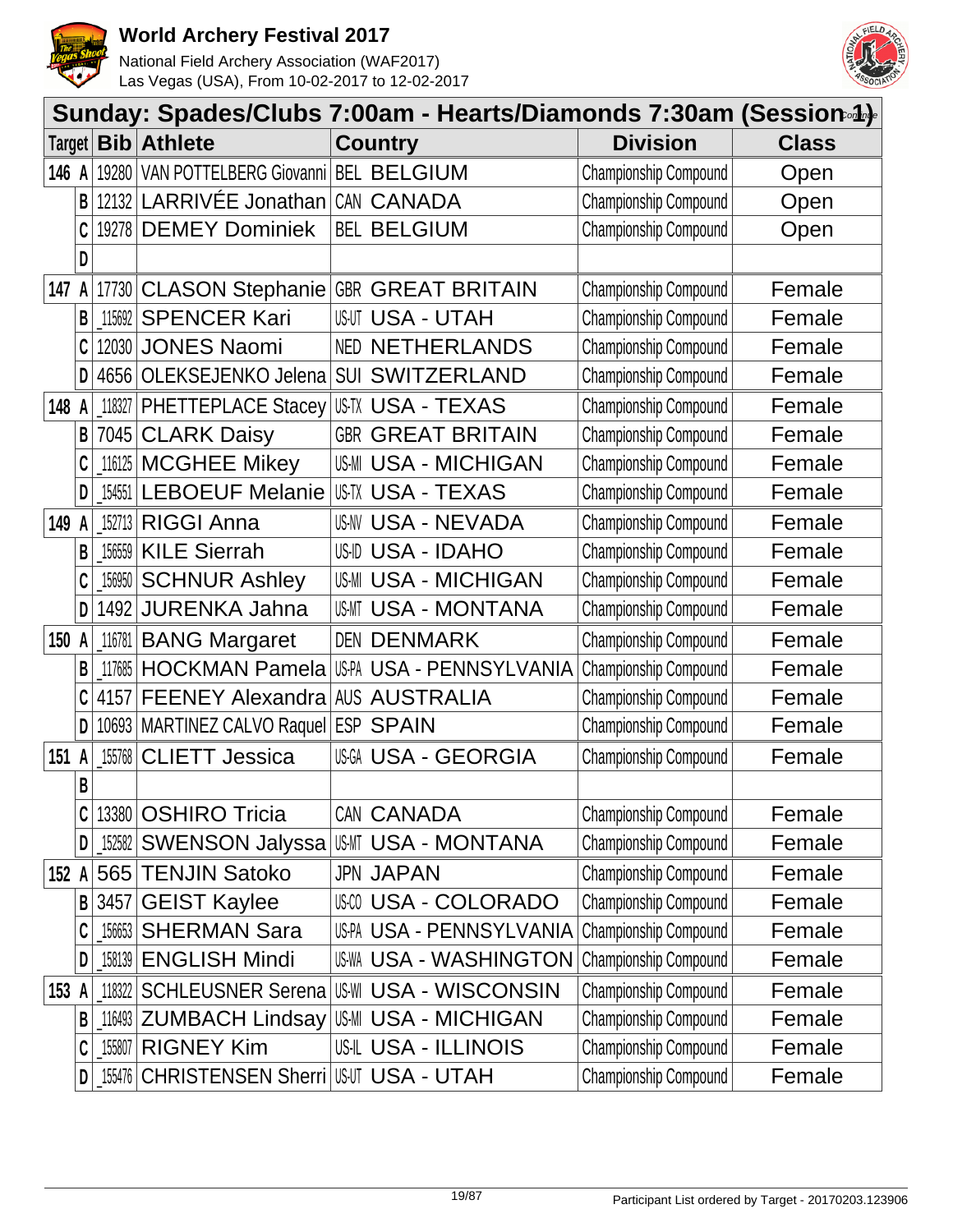



|        |              |            |                                             | Sunday: Spades/Clubs 7:00am - Hearts/Diamonds 7:30am (Session-4) |                             |              |
|--------|--------------|------------|---------------------------------------------|------------------------------------------------------------------|-----------------------------|--------------|
| Target |              | <b>Bib</b> | <b>Athlete</b>                              | <b>Country</b>                                                   | <b>Division</b>             | <b>Class</b> |
| 154 A  |              | 3485       |                                             | TAYLOR Samantha   USA - COLORADO                                 | Championship Compound       | Female       |
|        | B            | 17682      | <b>CHUPIN Julie</b>                         | FRA FRANCE                                                       | Championship Compound       | Female       |
|        |              |            | 6496 CHRISTENSEN Lindsay                    | US-ID USA - IDAHO                                                | Championship Compound       | Female       |
|        | D            |            |                                             |                                                                  |                             |              |
| 155    | A            |            | 156611 LEROY Laurie                         | US-TX USA - TEXAS                                                | Championship Compound       | Female       |
|        | B            |            | 8599 PARSAMEHR Mahtab                       | <b>USA - GEORGIA</b>                                             | Championship Compound       | Female       |
|        |              | 156078     | <b>HENDRIX Blakelee</b>                     | USAL USA - ALABAMA                                               | Championship Compound       | Female       |
|        | D            | $\_152597$ | <b>SANJ Bolorsaikhan</b>                    | <b>MGL MONGOLIA</b>                                              | Championship Compound       | Female       |
| 156    | A            | 157013     | <b>CALDWELL Heather</b>                     | <b>USAZ USA - ARIZONA</b>                                        | Championship Compound       | Female       |
|        | B            | 19023      | <b>ZHANG Lin</b>                            | CHN PR CHINA                                                     | Championship Compound       | Female       |
|        |              | 11554      | GREENWOOD Hope                              | <b>GBR GREAT BRITAIN</b>                                         | Championship Compound       | Female       |
|        | D            |            |                                             |                                                                  |                             |              |
| 157    | A            | 156299     | <b>MILLER David</b>                         | USAZ USA - ARIZONA                                               | Championship Compound       | Senior       |
|        | B            | 118941     | <b>PARTLOW JR David</b>                     | USHI USA - HAWAII                                                | Championship Compound       | Senior       |
|        |              | 14288      | <b>EBERHARD Franz</b>                       | <b>SUI SWITZERLAND</b>                                           | Championship Compound       | Senior       |
|        | D            | 156990     | <b>DEMICHELE Dominic USM USA - MICHIGAN</b> |                                                                  | Championship Compound       | Senior       |
| 158 A  |              | 156657     | <b>TOYOFUKU Hiroshi</b>                     | <b>JPN JAPAN</b>                                                 | Championship Compound       | Senior       |
|        | B            | 153322     | <b>STOCKTON Robert   US 00</b>              | USA - COLORADO                                                   | Championship Compound       | Senior       |
|        | C            | 114872     | <b>SEWALL JR Arthur</b>                     | <b>US-NV USA - NEVADA</b>                                        | Championship Compound       | Senior       |
|        | D            |            |                                             |                                                                  |                             |              |
| 159    | A            | 116864     | <b>HESS Vernon</b>                          | <b>USKS USA - KANSAS</b>                                         | Championship Compound       | Senior       |
|        | B            |            | 118362 MERTZ Steven                         | USAK USA - ALASKA                                                | Championship Compound       | Senior       |
|        | C            |            | 154644   OSAWA Tadashi                      | <b>JPN JAPAN</b>                                                 | Championship Compound       | Senior       |
|        | D            |            |                                             |                                                                  |                             |              |
| 160 A  |              | 156054     | PERREAULT Ron                               | CAN CANADA                                                       | Championship Compound       | Senior       |
|        | B            |            | 155668 VOELLINGER Gerard                    | <b>US-VA USA - VIRGINIA</b>                                      | Championship Compound       | Senior       |
|        |              |            | 117548 BURNETT Tim                          | <b>USCA USA - CALIFORNIA</b>                                     | Championship Compound       | Senior       |
|        | D            |            |                                             |                                                                  |                             |              |
| 161 A  |              |            | 116944 HOON Sean                            | <b>US-WA USA - WASHINGTON</b>                                    | <b>Championship Recurve</b> | Male         |
|        | B            |            | $114943$ HILL William                       | <b>US-NV USA - NEVADA</b>                                        | Championship Recurve        | Male         |
|        | C            |            | 118273 SALVETTI Franco                      | <b>ITA ITALY</b>                                                 | <b>Championship Recurve</b> | Male         |
|        | $\mathsf{D}$ |            | 11193 CUSICK Jeremiah                       | <b>USMN USA - MINNESOTA</b>                                      | <b>Championship Recurve</b> | Male         |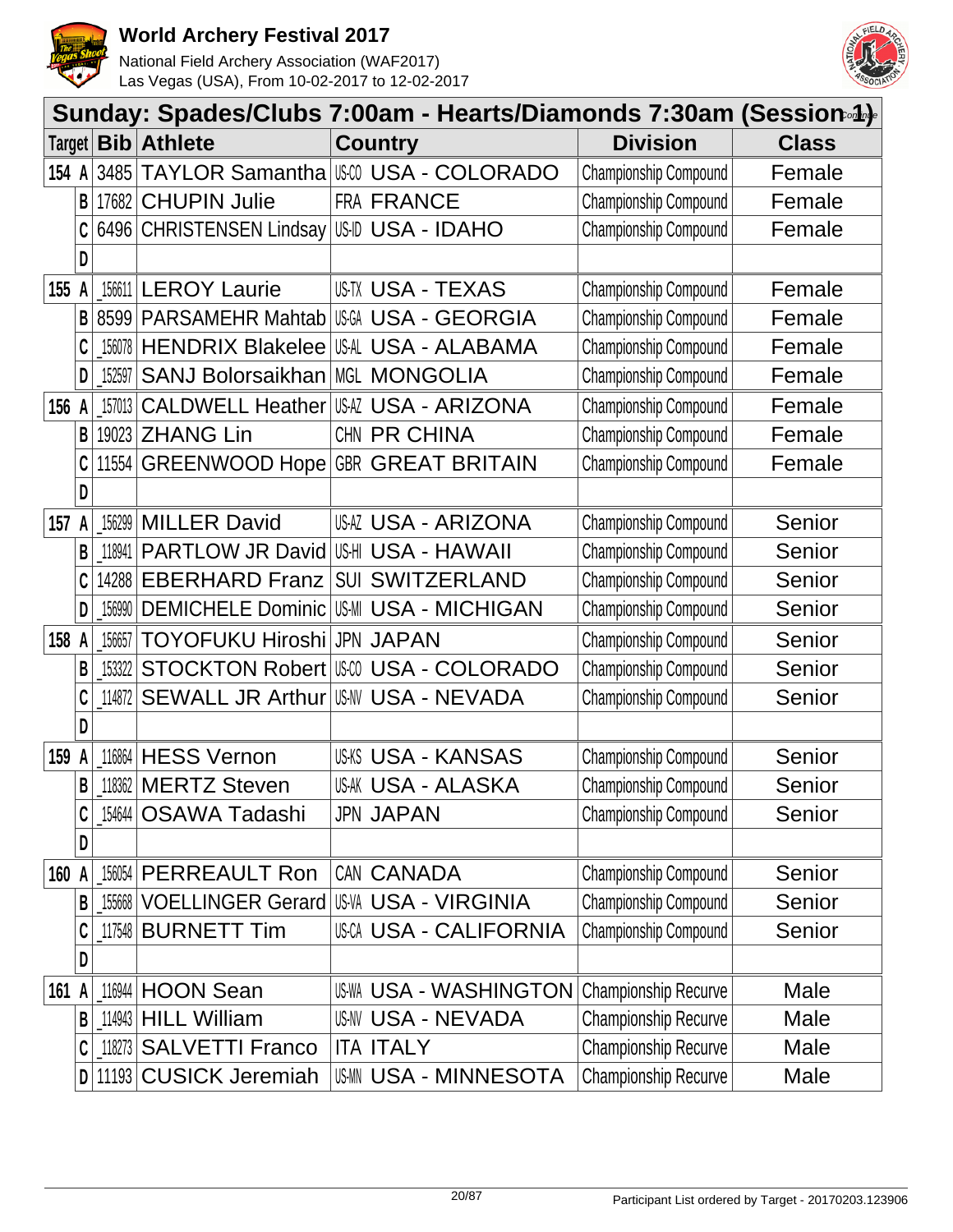



|        | Sunday: Spades/Clubs 7:00am - Hearts/Diamonds 7:30am (Session.4). |            |                                    |                                                      |                             |                |  |  |  |  |
|--------|-------------------------------------------------------------------|------------|------------------------------------|------------------------------------------------------|-----------------------------|----------------|--|--|--|--|
| Target |                                                                   | <b>Bib</b> | <b>Athlete</b>                     | <b>Country</b>                                       | <b>Division</b>             | <b>Class</b>   |  |  |  |  |
| 162 A  |                                                                   | 156645     | <b>ODA</b> Ichiro                  | <b>JPN JAPAN</b>                                     | <b>Championship Recurve</b> | Male           |  |  |  |  |
|        | В                                                                 |            | 18978 MINGARD Emilien              | <b>SUI SWITZERLAND</b>                               | <b>Championship Recurve</b> | Male           |  |  |  |  |
|        |                                                                   |            | 6926 HOWELL Benjamin AUS AUSTRALIA |                                                      | Championship Recurve        | Male           |  |  |  |  |
|        | D                                                                 | 152175     | <b>SARVIS Steven</b>               | USMT USA - MONTANA                                   | <b>Championship Recurve</b> | Male           |  |  |  |  |
| 163    | A                                                                 | 155620     | <b>COOK Heath</b>                  | <b>US-NC USA - NORTH CAROLINA</b>                    | Championship Recurve        | Male           |  |  |  |  |
|        | B                                                                 |            | 19344 WANG Hongsheng               | CHN PR CHINA                                         | <b>Championship Recurve</b> | Male           |  |  |  |  |
|        |                                                                   |            | 152043 HIOTAKIS Jeffrey            | USCT USA - CONNECTICUT                               | <b>Championship Recurve</b> | Male           |  |  |  |  |
|        | D                                                                 |            |                                    |                                                      |                             |                |  |  |  |  |
| 164    |                                                                   |            |                                    | 15029 BENNETT SHELTON Laura US-PA USA - PENNSYLVANIA | Championship Recurve        | Female         |  |  |  |  |
|        | В                                                                 |            | 17216 GILL Darcy                   | <b>USMO USA - MISSOURI</b>                           | Championship Recurve        | Female         |  |  |  |  |
|        | C                                                                 | 1856       | <b>DIELEN Nathalie</b>             | <b>SUI SWITZERLAND</b>                               | Championship Recurve        | Female         |  |  |  |  |
|        | D                                                                 | 3887       | <b>LIONETTI Pia</b>                | <b>ITA ITALY</b>                                     | Championship Recurve        | Female         |  |  |  |  |
| 165    | A                                                                 |            | 3454 HONG Audrey                   | USCA USA - CALIFORNIA                                | Championship Recurve        | Female         |  |  |  |  |
|        | B                                                                 |            | 14444   STEVENSON Kathleen Roberts | <b>USOK USA - OKLAHOMA</b>                           | <b>Championship Recurve</b> | Female         |  |  |  |  |
|        |                                                                   | 4998       | <b>USHERENKO Olga</b>              | ∣ßM USA - NEW JERSEY                                 | <b>Championship Recurve</b> | Female         |  |  |  |  |
|        | D                                                                 | 152521     | PELLEGRINATO Catherine FRA FRANCE  |                                                      | <b>Championship Recurve</b> | Female         |  |  |  |  |
| 166 A  |                                                                   |            | 114833 <b>FEIN Marie</b>           | USN USA - NEW JERSEY                                 | Championship Recurve        | Female         |  |  |  |  |
|        | B                                                                 |            | 8909 FORD-FAHERTY Eileen           | IUSGA USA - GEORGIA                                  | <b>Championship Recurve</b> | Female         |  |  |  |  |
|        |                                                                   | 153057     | <b>CLOPTON Taryn</b>               | US-PA USA - PENNSYLVANIA                             | Championship Recurve        | Female         |  |  |  |  |
|        | D                                                                 |            |                                    |                                                      |                             |                |  |  |  |  |
| 168    | A                                                                 | 155951     | <b>KEITH Robert</b>                | USCA USA - CALIFORNIA                                | Compound                    | <b>Flights</b> |  |  |  |  |
|        | B                                                                 |            | [153425 BARTON Corey               | <b>USUT USA - UTAH</b>                               | Compound                    | <b>Flights</b> |  |  |  |  |
|        |                                                                   | _152817    | <b>SCHAFF Mike</b>                 | USMT USA - MONTANA                                   | Compound                    | <b>Flights</b> |  |  |  |  |
|        | D                                                                 |            |                                    | 154519 STALNAKER Adrienne USW USA - WEST VIRGINIA    | Compound                    | <b>Flights</b> |  |  |  |  |
| 169 A  |                                                                   |            | 115265 WHALEY Russell              | USCA USA - CALIFORNIA                                | Compound                    | <b>Flights</b> |  |  |  |  |
|        | B                                                                 |            | 114945 BISBEE Laney                | USCA USA - CALIFORNIA                                | Compound                    | <b>Flights</b> |  |  |  |  |
|        |                                                                   |            | 154248 DUKES LeRoy                 | <b>USWA USA - WASHINGTON</b>                         | Compound                    | <b>Flights</b> |  |  |  |  |
|        | D                                                                 |            | 118072 PANOU Blake                 | <b>US-NV USA - NEVADA</b>                            | Compound                    | <b>Flights</b> |  |  |  |  |
| 170    | A                                                                 |            | 152329 ATCHLEY Robert              | USCA USA - CALIFORNIA                                | Compound                    | <b>Flights</b> |  |  |  |  |
|        | B                                                                 |            | 114811 STANFORD Richard            | USAZ USA - ARIZONA                                   | Compound                    | <b>Flights</b> |  |  |  |  |
|        |                                                                   |            | 152830 PETERSON Craig              | US-OR USA - OREGON                                   | Compound                    | <b>Flights</b> |  |  |  |  |
|        | D                                                                 |            | 154129 MUGAVERO Lori               | <b>USAZ USA - ARIZONA</b>                            | Compound                    | <b>Flights</b> |  |  |  |  |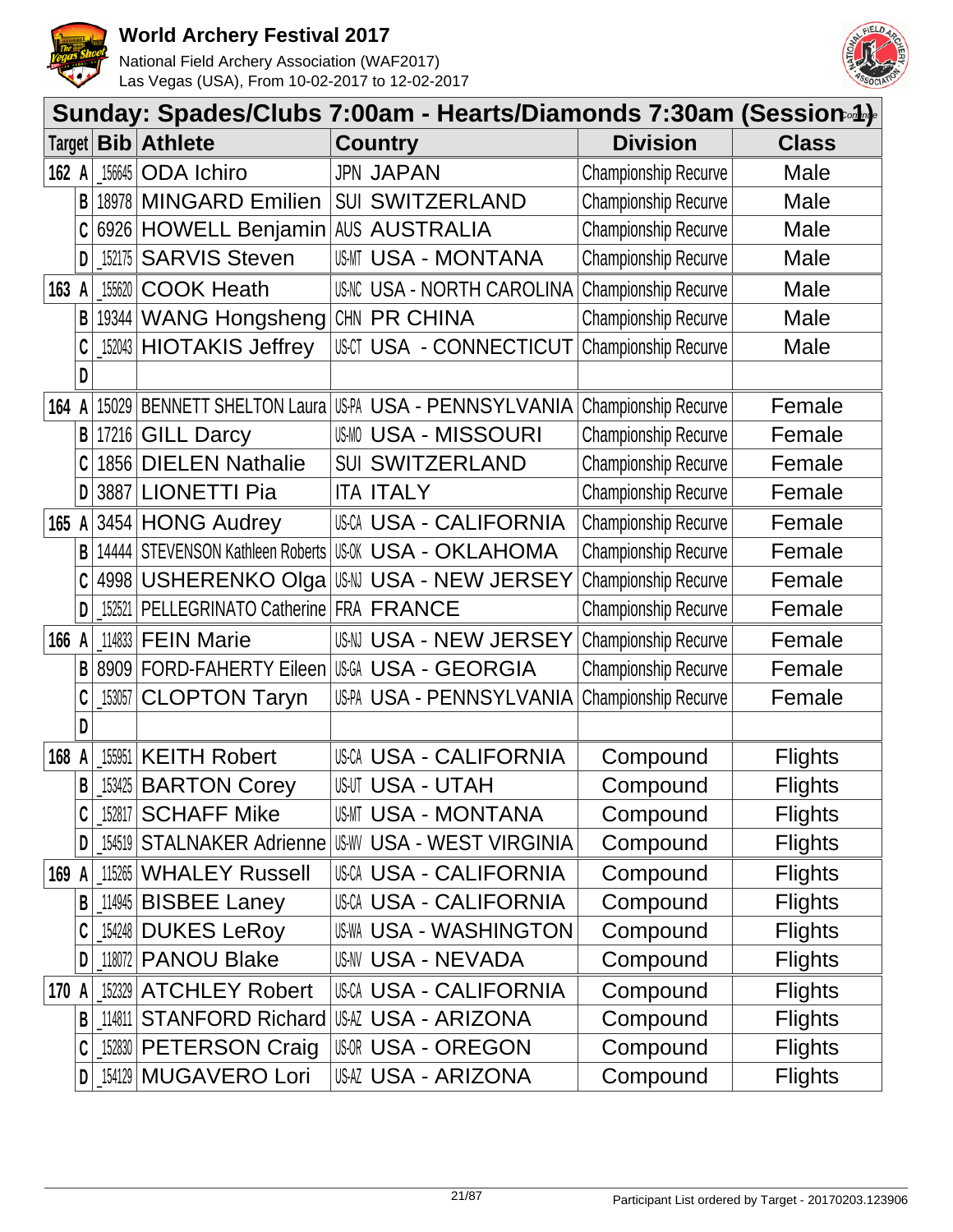



|       |   | Sunday: Spades/Clubs 7:00am - Hearts/Diamonds 7:30am (Session-4)- |                                   |                                                |                 |                |  |  |  |  |
|-------|---|-------------------------------------------------------------------|-----------------------------------|------------------------------------------------|-----------------|----------------|--|--|--|--|
|       |   |                                                                   | Target   Bib   Athlete            | <b>Country</b>                                 | <b>Division</b> | <b>Class</b>   |  |  |  |  |
| 171   | A | 114860                                                            | <b>LINDBLOM Thomas SWE SWEDEN</b> |                                                | Compound        | <b>Flights</b> |  |  |  |  |
|       | В |                                                                   | 114990 MESTAS Erik                | USCO USA - COLORADO                            | Compound        | <b>Flights</b> |  |  |  |  |
|       |   | 116582                                                            | <b>SNOW Megan</b>                 | US-PA USA - PENNSYLVANIA                       | Compound        | <b>Flights</b> |  |  |  |  |
|       | D | 153401                                                            |                                   | GOODWIN Joseph USM USA - OKLAHOMA              | Compound        | <b>Flights</b> |  |  |  |  |
| 172   | A | 156880                                                            | <b>RICHARDSON Duane</b>           | USAZ USA - ARIZONA                             | Compound        | <b>Flights</b> |  |  |  |  |
|       | B | 152996                                                            | <b>CHILDRESS Daniel</b>           | <b>USCO USA - COLORADO</b>                     | Compound        | <b>Flights</b> |  |  |  |  |
|       |   | 117224                                                            | <b>JACQUES Mathieu</b>            | CAN CANADA                                     | Compound        | <b>Flights</b> |  |  |  |  |
|       | D |                                                                   | 115471 FREESE Walt                | <b>USAZ USA - ARIZONA</b>                      | Compound        | <b>Flights</b> |  |  |  |  |
| 173   | A |                                                                   | 153002 PETERSON Danny             | USID USA - IDAHO                               | Compound        | <b>Flights</b> |  |  |  |  |
|       | В | 152967                                                            | <b>SWISHER Jerry</b>              | <b>USNV USA - NEVADA</b>                       | Compound        | <b>Flights</b> |  |  |  |  |
|       |   |                                                                   | 154796 BECK Jason                 | <b>USCA USA - CALIFORNIA</b>                   | Compound        | <b>Flights</b> |  |  |  |  |
|       | D | 115496                                                            |                                   | WARD Christopher USKS USA - KANSAS             | Compound        | <b>Flights</b> |  |  |  |  |
| 174   | A | 114887                                                            | <b>SINCLAIR Philip</b>            | CAN CANADA                                     | Compound        | <b>Flights</b> |  |  |  |  |
|       | B | 115656                                                            | <b>FRANZEN Kati</b>               | <b>GER GERMANY</b>                             | Compound        | <b>Flights</b> |  |  |  |  |
|       |   | 152725                                                            | <b>JAIME Carmen</b>               | <b>USCA USA - CALIFORNIA</b>                   | Compound        | <b>Flights</b> |  |  |  |  |
|       | D | 155477                                                            | <b>CARLSON Lee</b>                | <b>US-NN USA - NEW MEXICO</b>                  | Compound        | <b>Flights</b> |  |  |  |  |
| 175   | A | 156097                                                            | <b>HEMPHILL Kathleen</b>          | USLA USA - LOUISIANA                           | Compound        | <b>Flights</b> |  |  |  |  |
|       | B | 158607                                                            | <b>POINDEXTER Mike</b>            | USCA USA - CALIFORNIA                          | Compound        | <b>Flights</b> |  |  |  |  |
|       |   | 153805                                                            | RADDATZ Jennnifer US-SD           | <b>USA - SOUTH DAKOTA</b>                      | Compound        | <b>Flights</b> |  |  |  |  |
|       | D | 114770                                                            | <b>LOPEZ Sergio</b>               | <b>US-TX USA - TEXAS</b>                       | Compound        | <b>Flights</b> |  |  |  |  |
| 176   | A | 118903                                                            | <b>EVOY Jason</b>                 | <b>USA - OHIO</b>                              | Compound        | <b>Flights</b> |  |  |  |  |
|       | B | 118501                                                            | <b>TURNER Charles</b>             | <b>US-NM USA - NEW MEXICO</b>                  | Compound        | <b>Flights</b> |  |  |  |  |
|       |   |                                                                   | 158140 OLSEN Judd                 | USUT USA - UTAH                                | Compound        | <b>Flights</b> |  |  |  |  |
|       | D |                                                                   |                                   | 153895 HENDERSON Braydin USMA USA - WASHINGTON | Compound        | <b>Flights</b> |  |  |  |  |
| 177 A |   |                                                                   | 152661 HUDSON James               | USAZ USA - ARIZONA                             | Compound        | <b>Flights</b> |  |  |  |  |
|       | B |                                                                   | 153856 NOTESTINE Bob              | <b>USA - OHIO</b>                              | Compound        | <b>Flights</b> |  |  |  |  |
|       |   |                                                                   | 152385 HERRLEIN Sandy             | USSD USA - SOUTH DAKOTA                        | Compound        | <b>Flights</b> |  |  |  |  |
|       | D |                                                                   | 116215 POTTS William              | <b>USCA USA - CALIFORNIA</b>                   | Compound        | <b>Flights</b> |  |  |  |  |
| 178 A |   |                                                                   | 117674 ALLAIN David               | <b>USCA USA - CALIFORNIA</b>                   | Compound        | <b>Flights</b> |  |  |  |  |
|       | B | 115207                                                            | <b>GILBERT Chuck</b>              | <b>USCA USA - CALIFORNIA</b>                   | Compound        | <b>Flights</b> |  |  |  |  |
|       |   |                                                                   | 117076 RICHARDSON Nicholas        | US-IL USA - ILLINOIS                           | Compound        | <b>Flights</b> |  |  |  |  |
|       | D |                                                                   | 117535 WAGNER David               | <b>USUT USA - UTAH</b>                         | Compound        | <b>Flights</b> |  |  |  |  |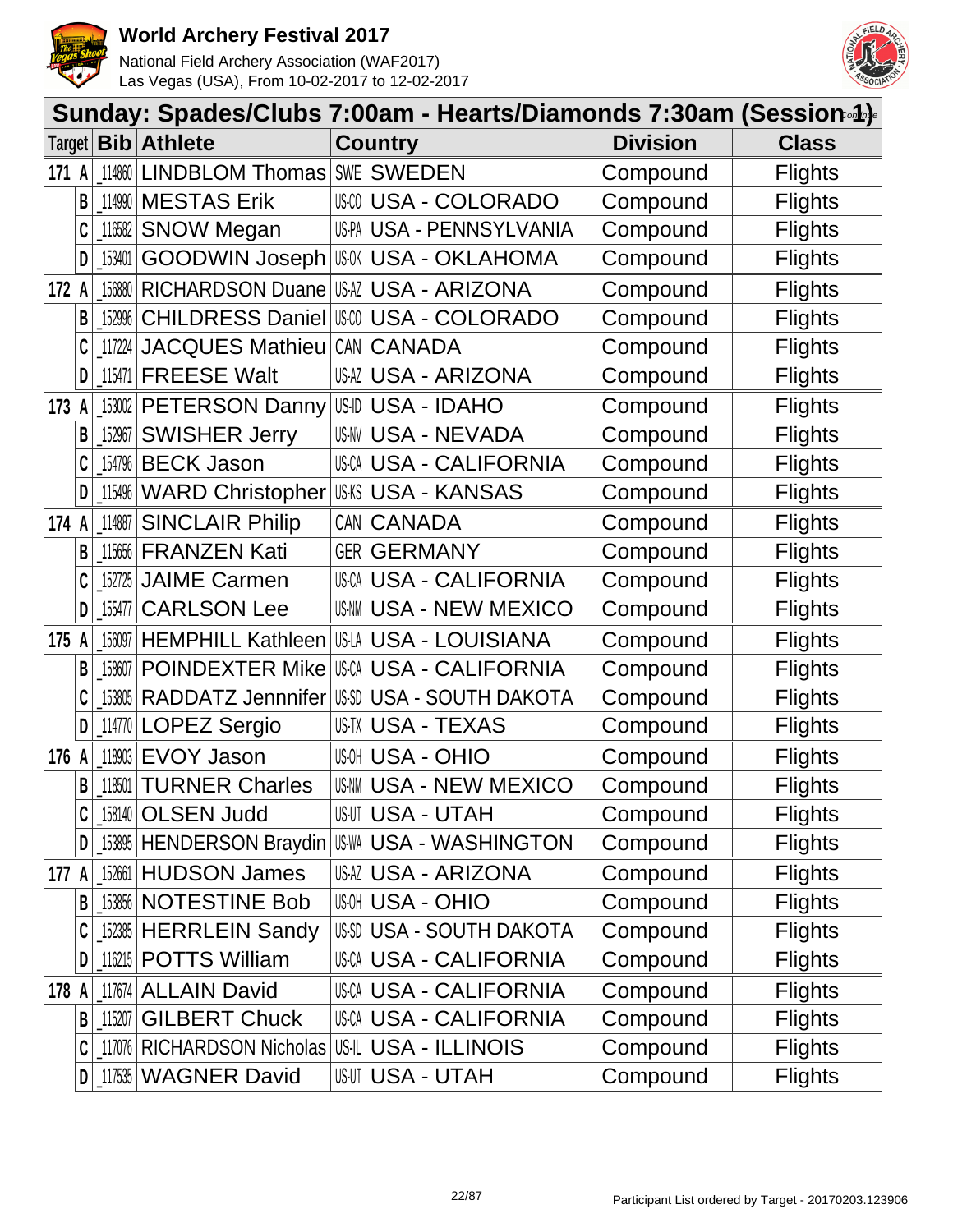



|        |   |                    |                                     | Sunday: Spades/Clubs 7:00am - Hearts/Diamonds 7:30am (Session-4)- |                 |                |
|--------|---|--------------------|-------------------------------------|-------------------------------------------------------------------|-----------------|----------------|
| Target |   |                    | <b>Bib Athlete</b>                  | <b>Country</b>                                                    | <b>Division</b> | <b>Class</b>   |
| 179 A  |   | 152065             | <b>WARD Seth</b>                    | <b>USUT USA - UTAH</b>                                            | Compound        | <b>Flights</b> |
|        | B | 156779             | <b>BRAWLEY Ken</b>                  | US-TX USA - TEXAS                                                 | Compound        | <b>Flights</b> |
|        |   | 115335             | <b>JENG Matt</b>                    | US-NV USA - NEVADA                                                | Compound        | <b>Flights</b> |
|        | D | 156308             | <b>COOLEY Kiera</b>                 | <b>US-NY USA - NEW YORK</b>                                       | Compound        | <b>Flights</b> |
| 180 A  |   |                    | 10692 HERRAIZ OSUNA Jordi ESP SPAIN |                                                                   | Compound        | <b>Flights</b> |
|        | B |                    | 155322 NEWMAN Norman                | <b>USA - OHIO</b>                                                 | Compound        | <b>Flights</b> |
|        |   |                    | 153098   KHATCHADOURIAN Richard     | USCA USA - CALIFORNIA                                             | Compound        | <b>Flights</b> |
|        | D |                    | 114902 MIDROUILLET Cecile           | <b>GBR GREAT BRITAIN</b>                                          | Compound        | <b>Flights</b> |
| 181    | A | 117792             | <b>STEWART Matthew</b>              | USCA USA - CALIFORNIA                                             | Compound        | <b>Flights</b> |
|        | B |                    | 118366 ROWDEN Corbyn                | <b>USAZ USA - ARIZONA</b>                                         | Compound        | <b>Flights</b> |
|        | C |                    | 156345 BROWN Cameron                | <b>USA - COLORADO</b><br>US-CO                                    | Compound        | <b>Flights</b> |
|        | D | $\frac{157227}{ }$ | <b>DUPKE Brady</b>                  | USAZ USA - ARIZONA                                                | Compound        | <b>Flights</b> |
| 182    | A |                    | 116468 BURKHART Christopher         | IUSAZ USA - ARIZONA                                               | Compound        | <b>Flights</b> |
|        | B | 156986             | <b>SHELL Katie</b>                  | USCO USA - COLORADO                                               | Compound        | <b>Flights</b> |
|        |   | $\_153477$         | <b>HORN Tj</b>                      | US-IA USA - IOWA                                                  | Compound        | <b>Flights</b> |
|        | D | 118169             | <b>TACHIBANA Brian</b>              | US-HI USA - HAWAII                                                | Compound        | <b>Flights</b> |
| 183 A  |   | 152472             | <b>CLELAND Eric</b>                 | USAZ USA - ARIZONA                                                | Compound        | <b>Flights</b> |
|        | B |                    | 118739 HELLAND Stephen              | IUSMN USA - MINNESOTA                                             | Compound        | <b>Flights</b> |
|        |   |                    | 152755   KIMBELL Nichole            | USCA USA - CALIFORNIA                                             | Compound        | <b>Flights</b> |
|        | D | 152272             | <b>HALEY Sara</b>                   | USCT USA - CONNECTICUT                                            | Compound        | <b>Flights</b> |
| 184 A  |   |                    | 156144 TAYLOR Kelly                 | CAN CANADA                                                        | Compound        | <b>Flights</b> |
|        |   |                    | <b>B</b> 154575 HOOK Danielle       | <b>US-MI USA - MICHIGAN</b>                                       | Compound        | <b>Flights</b> |
|        |   |                    | 114841 KNUTSON Kirsten              | USTX USA - TEXAS                                                  | Compound        | <b>Flights</b> |
|        | D |                    | $115421$ KIEFER Herwig              | CAN CANADA                                                        | Compound        | <b>Flights</b> |
| 185 A  |   |                    | 154065 ELLEDGE Lance                | <b>USTX USA - TEXAS</b>                                           | Compound        | <b>Flights</b> |
|        | B |                    | 152533 DEDRICK Tammy                | <b>USOR USA - OREGON</b>                                          | Compound        | <b>Flights</b> |
|        |   |                    | 155092 ROCKEL Chuck                 | USCA USA - CALIFORNIA                                             | Compound        | <b>Flights</b> |
|        | D |                    | $115459$ WARD Arlo                  | <b>USUT USA - UTAH</b>                                            | Compound        | <b>Flights</b> |
| 186 A  |   |                    | 156409 WONG Wray                    | USAZ USA - ARIZONA                                                | Compound        | <b>Flights</b> |
|        | B |                    | 155692 LANEY Dennis                 | USCA USA - CALIFORNIA                                             | Compound        | <b>Flights</b> |
|        |   |                    | 116936 LEMKE Daren                  | <b>USNE USA - NEBRASKA</b>                                        | Compound        | <b>Flights</b> |
|        | D |                    | 154668 ROSSETTI Eric                | USCA USA - CALIFORNIA                                             | Compound        | <b>Flights</b> |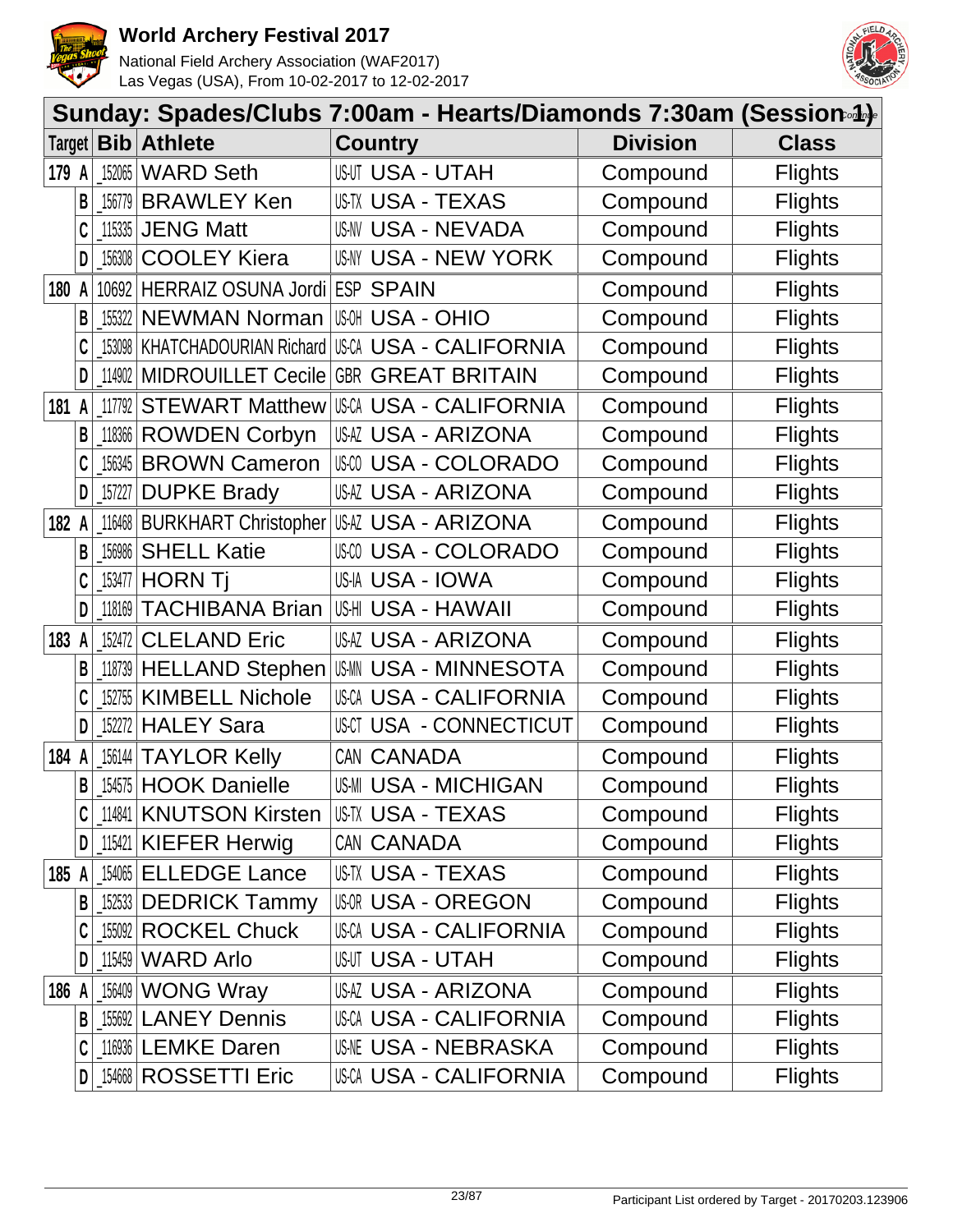



|         |   |                                                               |                                            | Sunday: Spades/Clubs 7:00am - Hearts/Diamonds 7:30am (Session-4)-                                           |                 |                |
|---------|---|---------------------------------------------------------------|--------------------------------------------|-------------------------------------------------------------------------------------------------------------|-----------------|----------------|
|         |   |                                                               | Target <b>Bib Athlete</b>                  | <b>Country</b>                                                                                              | <b>Division</b> | <b>Class</b>   |
| 187 A   |   |                                                               | 10530 JAMIESON Karen                       | <b>GBR GREAT BRITAIN</b>                                                                                    | Compound        | <b>Flights</b> |
|         | B | 152923                                                        | <b>CRINKLAW Jill</b>                       | <b>US-NV USA - NEVADA</b>                                                                                   | Compound        | <b>Flights</b> |
|         |   | 157127                                                        | <b>EVOLA Michael</b>                       | USCA USA - CALIFORNIA                                                                                       | Compound        | <b>Flights</b> |
|         | D | 153719                                                        | YOUNGER Dan                                | <b>USMO USA - MISSOURI</b>                                                                                  | Compound        | <b>Flights</b> |
| 188 A   |   |                                                               | 153646 PEARSON Frank                       | <b>USAZ USA - ARIZONA</b>                                                                                   | Compound        | <b>Flights</b> |
|         | B |                                                               | 153438 HAMILTON Lesa                       | <b>USUT USA - UTAH</b>                                                                                      | Compound        | <b>Flights</b> |
|         |   | $\_156649$                                                    | YOSHII Hirofumi                            | <b>JPN JAPAN</b>                                                                                            | Compound        | <b>Flights</b> |
|         | D |                                                               | 118363 JONES Lewis                         | <b>USCA USA - CALIFORNIA</b>                                                                                | Compound        | <b>Flights</b> |
| 189     | A | 115707                                                        | VILLAVICENCIO CHAIDEZ Fernanda             | <b>MEX MEXICO</b>                                                                                           | Compound        | <b>Flights</b> |
|         | B | 156450                                                        | <b>GRANT William</b>                       | US-TX USA - TEXAS                                                                                           | Compound        | <b>Flights</b> |
|         |   |                                                               | 156642   MASON Daniel                      | <b>USUT USA - UTAH</b>                                                                                      | Compound        | <b>Flights</b> |
|         | D |                                                               | 115682 MILYARD Jeff                        | USAZ USA - ARIZONA                                                                                          | Compound        | <b>Flights</b> |
| 190     | A |                                                               | [155853 CLAAR Mark                         | <b>USCA USA - CALIFORNIA</b>                                                                                | Compound        | <b>Flights</b> |
|         | B |                                                               | 152860 COLEMAN Jacquelyne                  | USNY USA - NEW YORK                                                                                         | Compound        | <b>Flights</b> |
|         |   |                                                               | 116817   <b>BISSON Jim</b>                 | US-ND USA - NORTH DAKOTA                                                                                    | Compound        | <b>Flights</b> |
|         | D | 116140                                                        | <b>CRAGHEAD Carissa</b>                    | <b>IUS-WA USA - WASHINGTON</b>                                                                              | Compound        | <b>Flights</b> |
| 191 A   |   |                                                               | 156418 SHEPLEY Pete                        | <b>USAZ USA - ARIZONA</b>                                                                                   | Compound        | <b>Flights</b> |
|         | B | 158559                                                        | <b>URQUIDI Theresa</b>                     | USAZ USA - ARIZONA                                                                                          | Compound        | <b>Flights</b> |
|         | C | 18897                                                         | <b>LECOINTE Erik</b>                       | FRA FRANCE                                                                                                  | Compound        | <b>Flights</b> |
|         | D | $\left[ \begin{smallmatrix} 154084 \end{smallmatrix} \right]$ | <b>SUH David</b>                           | USCA USA - CALIFORNIA                                                                                       | Compound        | <b>Flights</b> |
| 192 A   |   | 156719                                                        | <b>JAIME Natividad</b>                     | <b>USCA USA - CALIFORNIA</b>                                                                                | Compound        | <b>Flights</b> |
|         | B |                                                               |                                            | <b>SEE SEE SEE DANIEL SEE AND INCORDED IN THE SEE ON SEE ON SEE ON SEE ON SEE ON SEE ON SEE ON SEE ON S</b> | Compound        | <b>Flights</b> |
|         |   |                                                               | 116505 BARMORE Rick                        | US-LA USA - LOUISIANA                                                                                       | Compound        | <b>Flights</b> |
|         | D |                                                               | 156826 <b>IRWIN</b> Linn                   | USIA USA - IOWA                                                                                             | Compound        | <b>Flights</b> |
| 193 A   |   |                                                               | 10690 TRIGUERO DE LA JARA Cintia ESP SPAIN |                                                                                                             | Compound        | <b>Flights</b> |
|         | B |                                                               |                                            | 154607 KOSSLER Darlene US-IL USA - ILLINOIS                                                                 | Compound        | <b>Flights</b> |
|         |   |                                                               | 154599 ANCTIL Elizabeth                    | USSC USA - SOUTH CAROLINA                                                                                   | Compound        | <b>Flights</b> |
|         | D |                                                               | 115258 NEPPER Todd                         | <b>USMN USA - MINNESOTA</b>                                                                                 | Compound        | <b>Flights</b> |
| 194 $A$ |   |                                                               | 155858 TRUITT Wendy                        | <b>US-WA USA - WASHINGTON</b>                                                                               | Compound        | <b>Flights</b> |
|         | B |                                                               | <b>153150 GARMAN Kevin</b>                 | US-PA USA - PENNSYLVANIA                                                                                    | Compound        | <b>Flights</b> |
|         |   |                                                               | 115237 HAYES Susan                         | US-ID USA - IDAHO                                                                                           | Compound        | <b>Flights</b> |
|         | D |                                                               |                                            | 188   CARLSON Anthony   USA - CALIFORNIA                                                                    | Compound        | <b>Flights</b> |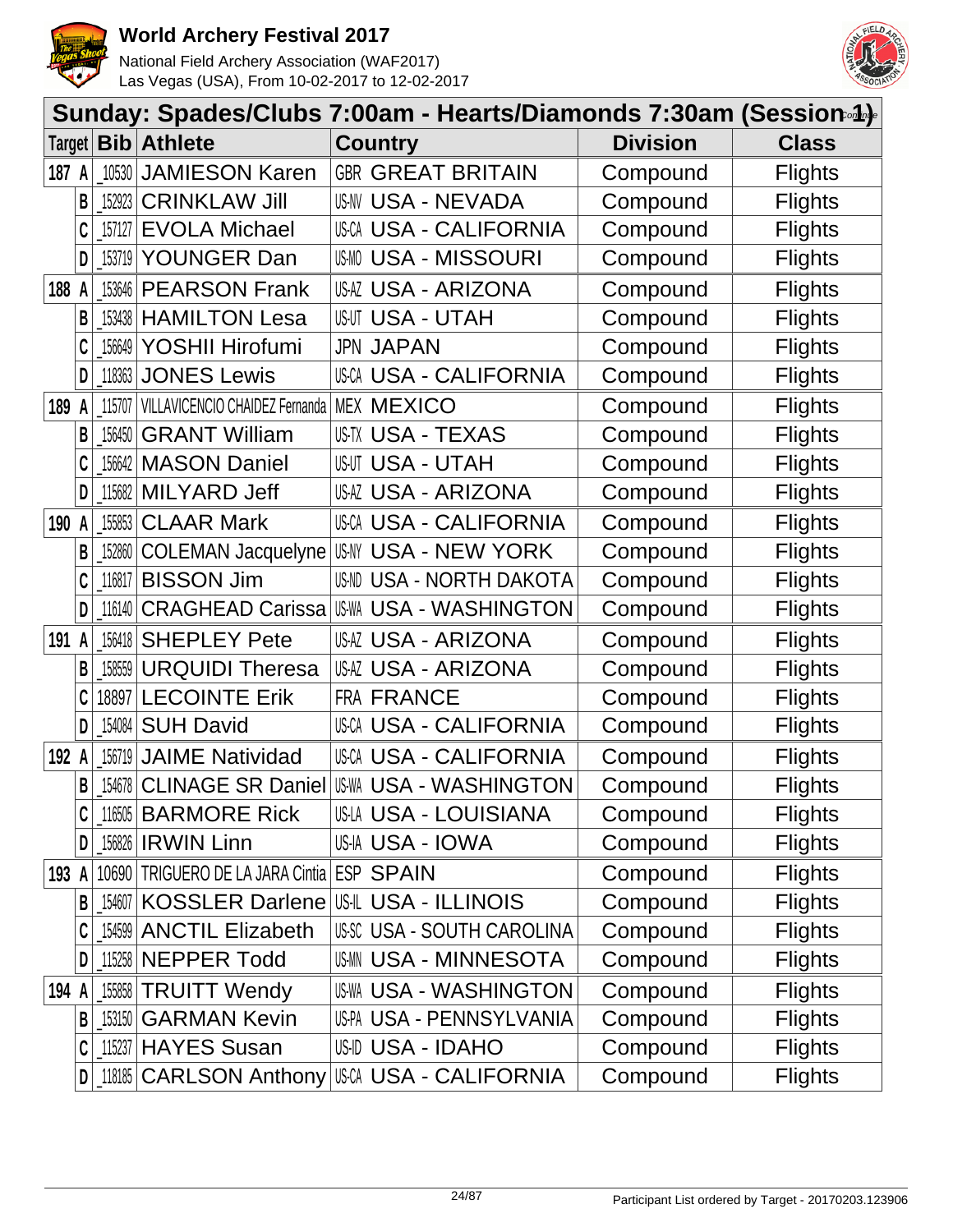



|        |              |            |                                | Sunday: Spades/Clubs 7:00am - Hearts/Diamonds 7:30am (Session-4)- |                 |                |
|--------|--------------|------------|--------------------------------|-------------------------------------------------------------------|-----------------|----------------|
| Target |              |            | <b>Bib</b> Athlete             | <b>Country</b>                                                    | <b>Division</b> | <b>Class</b>   |
| 195 A  |              |            |                                | 116825   HANDLEY Melissa   USA S - KANSAS                         | Compound        | <b>Flights</b> |
|        | B            |            | 156542 LLOYD Michael           | USMT USA - MONTANA                                                | Compound        | <b>Flights</b> |
|        |              |            | 114871 METSCHKE Gene           | <b>USA - NEBRASKA</b>                                             | Compound        | <b>Flights</b> |
|        | D            | $-154503$  | <b>COTTLE Daren</b>            | <b>USUT USA - UTAH</b>                                            | Compound        | <b>Flights</b> |
| 196 A  |              | 151902     | <b>HARTSOCK Zarah</b>          | <b>US-NN USA - NEW MEXICO</b>                                     | Compound        | <b>Flights</b> |
|        | B            | 156877     | POLSGROVE Jim                  | USCA USA - CALIFORNIA                                             | Compound        | <b>Flights</b> |
|        | C            | $\_154946$ | <b>GRAVES Gary</b>             | <b>USAM USA - NEW MEXICO</b>                                      | Compound        | <b>Flights</b> |
|        | D            |            | 115296 NIERMAN Gregory         | US-WA USA - WASHINGTON                                            | Compound        | <b>Flights</b> |
| 197    | A            |            | 156462 HOGERTON Katrina        | USCA USA - CALIFORNIA                                             | Compound        | <b>Flights</b> |
|        | B            |            | 115530 STEDMAN Rick            | <b>USCA USA - CALIFORNIA</b>                                      | Compound        | <b>Flights</b> |
|        |              |            | 157038 KUBOKAWA Kaley          | USCA USA - CALIFORNIA                                             | Compound        | <b>Flights</b> |
|        | D            |            | 114992 POZNIAK Richard         | USCA USA - CALIFORNIA                                             | Compound        | <b>Flights</b> |
| 198 A  |              |            | 156715 ALMARAZ Nancy           | <b>USCA USA - CALIFORNIA</b>                                      | Compound        | <b>Flights</b> |
|        | B            |            | [154740 BRUDI Susan            | <b>USOR USA - OREGON</b>                                          | Compound        | <b>Flights</b> |
|        |              | 116361     | NGUYEN Viet Thai AUS AUSTRALIA |                                                                   | Compound        | <b>Flights</b> |
|        | D            | 153497     | <b>WARD Larry</b>              | US-TX USA - TEXAS                                                 | Compound        | <b>Flights</b> |
| 199 A  |              |            | 153115 BARNES Kim              | <b>USMN USA - MINNESOTA</b>                                       | Compound        | <b>Flights</b> |
|        | B            | 153517     | <b>BELZNER Catherine</b>       | USAZ USA - ARIZONA                                                | Compound        | <b>Flights</b> |
|        |              |            | 151915 SAULNIER Ken            | CAN CANADA                                                        | Compound        | <b>Flights</b> |
|        | D            |            | 116353 KOK Shaun               | <b>AUS AUSTRALIA</b>                                              | Compound        | <b>Flights</b> |
| 200    | $\mathsf{A}$ | 154428     | <b>TAYLOR Michael</b>          | <b>USCA USA - CALIFORNIA</b>                                      | Compound        | <b>Flights</b> |
|        | $\mathsf{B}$ |            | $156478$ CRAN Meletta          | <b>US-WI USA - WISCONSIN</b>                                      | Compound        | <b>Flights</b> |
|        |              |            | 117682 POORMAN Cindy           | USA - COLORADO                                                    | Compound        | <b>Flights</b> |
|        | D            |            | [155695   WILSON Kaitlynd      | <b>USCA USA - CALIFORNIA</b>                                      | Compound        | <b>Flights</b> |
| 201 A  |              |            | 152617 WILSON Tina             | <b>US-NV USA - NEVADA</b>                                         | Compound        | <b>Flights</b> |
|        | B            |            | 156667 WILSON Michelle         | <b>USWY USA - WYOMING</b>                                         | Compound        | <b>Flights</b> |
|        |              |            | 157014 RENDON David            | <b>USUT USA - UTAH</b>                                            | Compound        | <b>Flights</b> |
|        | D            |            | 118108 NGUYEN Brian            | USCA USA - CALIFORNIA                                             | Compound        | <b>Flights</b> |
| 202 A  |              |            | 115212 AKIN Adam               | US-WA USA - WASHINGTON                                            | Compound        | <b>Flights</b> |
|        | B            |            | 117178 LYFORD Larry            | <b>USCA USA - CALIFORNIA</b>                                      | Compound        | <b>Flights</b> |
|        |              |            | 152369 MCGOVERN Bob            | <b>US-VA USA - VIRGINIA</b>                                       | Compound        | <b>Flights</b> |
|        | D            |            | 158597 BALCAZAR Alberto        | <b>MEX MEXICO</b>                                                 | Compound        | <b>Flights</b> |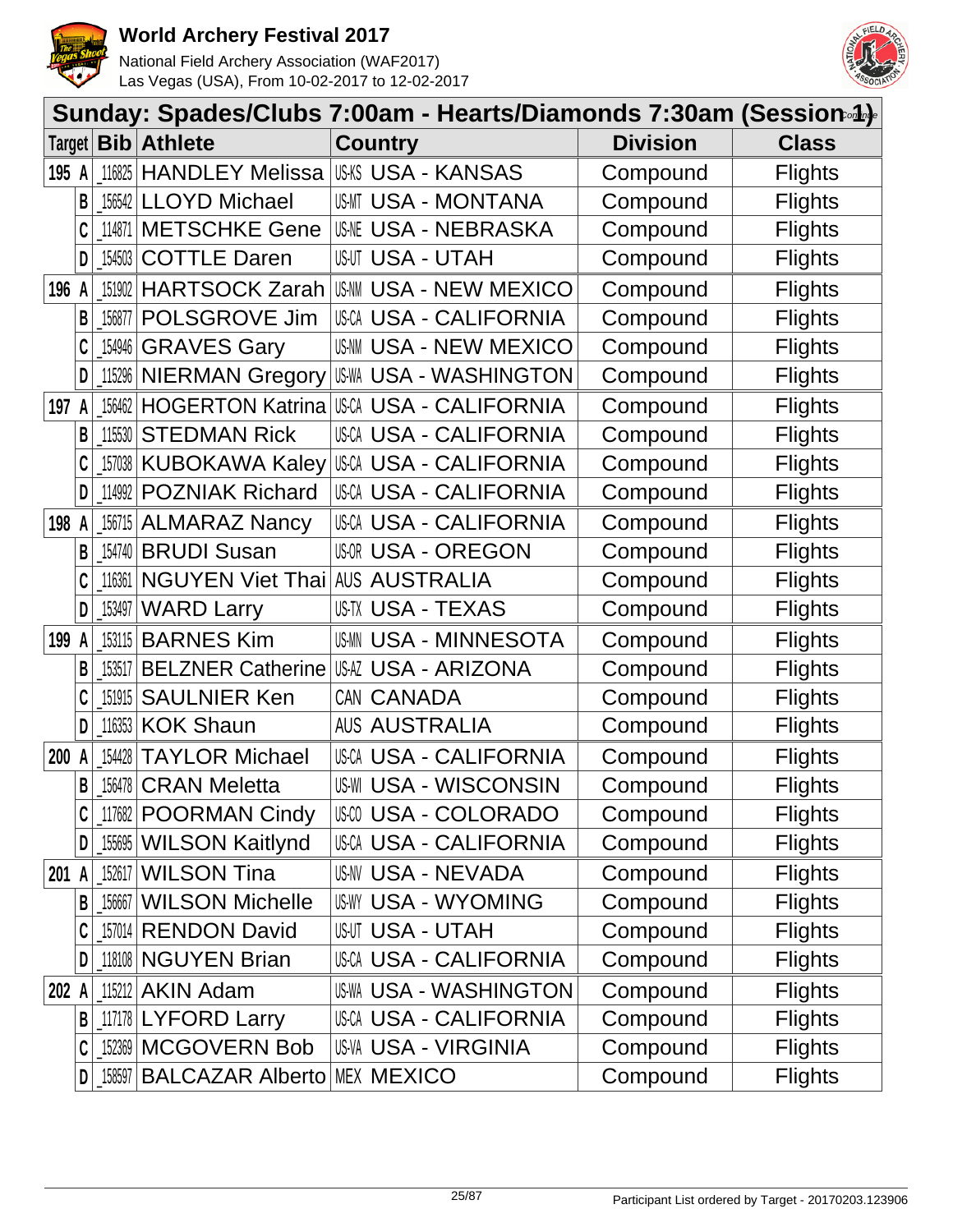



|        | Sunday: Spades/Clubs 7:00am - Hearts/Diamonds 7:30am (Session.4). |        |                                                |                                   |                 |                |  |  |  |  |
|--------|-------------------------------------------------------------------|--------|------------------------------------------------|-----------------------------------|-----------------|----------------|--|--|--|--|
| Target |                                                                   |        | <b>Bib</b> Athlete                             | <b>Country</b>                    | <b>Division</b> | <b>Class</b>   |  |  |  |  |
| 203 A  |                                                                   | 154404 | <b>CORBETT Joanne</b>                          | CAN CANADA                        | Compound        | <b>Flights</b> |  |  |  |  |
|        | B                                                                 |        |                                                |                                   |                 |                |  |  |  |  |
|        |                                                                   |        | 154476 MUNSON Gary                             | <b>US-WY USA - WEST VIRGINIA</b>  | Compound        | <b>Flights</b> |  |  |  |  |
|        | D                                                                 |        | 153064 MATRANGA Vincent                        | IUSCA USA - CALIFORNIA            | Compound        | <b>Flights</b> |  |  |  |  |
| 204    | A                                                                 | 118007 | <b>NAUMAN Tom</b>                              | <b>USNE USA - NEBRASKA</b>        | Compound        | <b>Flights</b> |  |  |  |  |
|        | B                                                                 | 115115 |                                                | VAN CASPEL Tineke NED NETHERLANDS | Compound        | <b>Flights</b> |  |  |  |  |
|        | C                                                                 | 155772 | <b>DENLEY Jack</b>                             | USNY USA - NEW YORK               | Compound        | <b>Flights</b> |  |  |  |  |
|        | D                                                                 |        | 157139 MORRIS Travis                           | <b>USCA USA - CALIFORNIA</b>      | Compound        | <b>Flights</b> |  |  |  |  |
| 205    |                                                                   | 115022 | <b>MCCRAW Nikki</b>                            | <b>USAZ USA - ARIZONA</b>         | Compound        | <b>Flights</b> |  |  |  |  |
|        | B                                                                 | 157109 | <b>CISNEROS Louie</b>                          | <b>USCA USA - CALIFORNIA</b>      | Compound        | <b>Flights</b> |  |  |  |  |
|        |                                                                   | 153402 | <b>GOODWIN Stacey</b>                          | <b>USOK USA - OKLAHOMA</b>        | Compound        | <b>Flights</b> |  |  |  |  |
|        | D                                                                 | 153651 | KOCHERSBERGER AI                               | USSD USA - SOUTH DAKOTA           | Compound        | <b>Flights</b> |  |  |  |  |
| 206    | A                                                                 |        | 117103 NIEVES Luis                             | <b>USNY USA - NEW YORK</b>        | Compound        | <b>Flights</b> |  |  |  |  |
|        | B                                                                 | 153972 | <b>BAILEY Ronda</b>                            | <b>US-ID USA - IDAHO</b>          | Compound        | <b>Flights</b> |  |  |  |  |
|        | C                                                                 | 158377 | <b>CHRETIEN SR James J</b>                     | <b>USCA USA - CALIFORNIA</b>      | Compound        | <b>Flights</b> |  |  |  |  |
|        | D                                                                 | 155203 | <b>MOLTENI Sadi Mario</b>                      | <b>ITA ITALY</b>                  | Compound        | <b>Flights</b> |  |  |  |  |
| 207    | A                                                                 |        | 154909 <b>IBUS Rodel</b>                       | US-TX USA - TEXAS                 | Compound        | <b>Flights</b> |  |  |  |  |
|        | B                                                                 | 154671 | <b>WENGER James</b>                            | <b>USCA USA - CALIFORNIA</b>      | Compound        | <b>Flights</b> |  |  |  |  |
|        |                                                                   | 10987  | <b>BUTHIAUX Isabelle</b>                       | <b>FRA FRANCE</b>                 | Compound        | <b>Flights</b> |  |  |  |  |
|        | D                                                                 |        | 153436 FIERKE Tim                              | <b>USMM USA - MINNESOTA</b>       | Compound        | <b>Flights</b> |  |  |  |  |
| 208    |                                                                   | 4269   | <b>HOTCHKISS Patricia</b>                      | <b>GBR GREAT BRITAIN</b>          | Compound        | <b>Flights</b> |  |  |  |  |
|        | B                                                                 |        | [153840 DRAPER Raquel                          | CAN CANADA                        | Compound        | <b>Flights</b> |  |  |  |  |
|        |                                                                   |        | 115708   RUIZ COLMENERO Alejandra   MEX MEXICO |                                   | Compound        | <b>Flights</b> |  |  |  |  |
|        | D                                                                 |        | 156844 HUNTER Dianne                           | CAN CANADA                        | Compound        | <b>Flights</b> |  |  |  |  |
| 209    | A                                                                 |        | 153434 THRUN Jeff                              | <b>USMN USA - MINNESOTA</b>       | Compound        | <b>Flights</b> |  |  |  |  |
|        | В                                                                 |        | 154196 HOAGLUND Toby                           | US-NV USA - NEVADA                | Compound        | <b>Flights</b> |  |  |  |  |
|        |                                                                   |        | 155428 COONS Scott                             | <b>USAZ USA - ARIZONA</b>         | Compound        | <b>Flights</b> |  |  |  |  |
|        | D                                                                 |        | 157011 KELLER West                             | USAZ USA - ARIZONA                | Compound        | <b>Flights</b> |  |  |  |  |
| 210    |                                                                   |        | 152435 MICHEL Sévigny                          | CAN CANADA                        | Compound        | <b>Flights</b> |  |  |  |  |
|        | B                                                                 |        | 116354 KOK Justin                              | <b>AUS AUSTRALIA</b>              | Compound        | <b>Flights</b> |  |  |  |  |
|        | C                                                                 |        | 114775 REALICA Rusty                           | USCA USA - CALIFORNIA             | Compound        | <b>Flights</b> |  |  |  |  |
|        | D                                                                 |        | 153583 STRATMAN Mike                           | <b>USCA USA - CALIFORNIA</b>      | Compound        | <b>Flights</b> |  |  |  |  |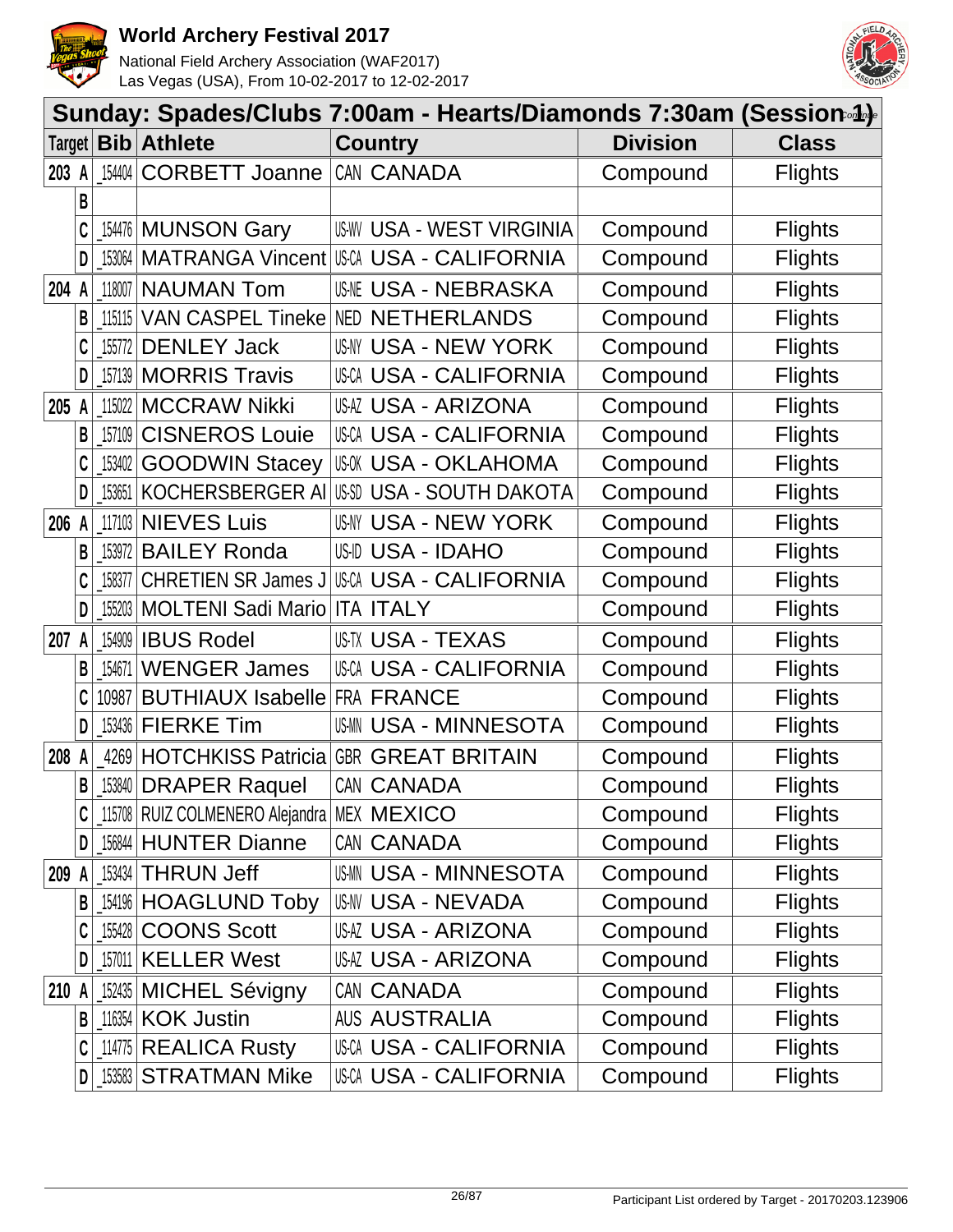



|                         | Sunday: Spades/Clubs 7:00am - Hearts/Diamonds 7:30am (Session.4). |        |                        |                                                                   |                  |                |  |  |  |
|-------------------------|-------------------------------------------------------------------|--------|------------------------|-------------------------------------------------------------------|------------------|----------------|--|--|--|
|                         |                                                                   |        | Target   Bib   Athlete | <b>Country</b>                                                    | <b>Division</b>  | <b>Class</b>   |  |  |  |
| 211 A                   |                                                                   |        | 118663 ULMER Jeremy    | <b>USAZ USA - ARIZONA</b>                                         | Compound         | <b>Flights</b> |  |  |  |
|                         | B                                                                 |        | 155262 HUNTER John     | <b>US-NN USA - NEW MEXICO</b>                                     | Compound         | <b>Flights</b> |  |  |  |
|                         |                                                                   | 156534 |                        | <b>SANFORD Elizabeth USA - FLORIDA</b>                            | Compound         | <b>Flights</b> |  |  |  |
|                         | D                                                                 | 152970 | <b>STEPANEK Bill</b>   | USCA USA - CALIFORNIA                                             | Compound         | <b>Flights</b> |  |  |  |
|                         |                                                                   |        |                        | Sunday: Spades/Clubs 9:30am - Hearts/Diamonds 10:00am (Session 2) |                  |                |  |  |  |
|                         |                                                                   |        | Target   Bib   Athlete | <b>Country</b>                                                    | <b>Division</b>  | <b>Class</b>   |  |  |  |
|                         | 1 A                                                               |        |                        | _157902   BEARDSWORTH Douglas   US-NI USA - NEW JERSEY            | <b>Bowhunter</b> | <b>Flights</b> |  |  |  |
|                         | B                                                                 |        | 115142 WARNER Thomas   | USPA USA - PENNSYLVANIA                                           | <b>Bowhunter</b> | <b>Flights</b> |  |  |  |
|                         | C                                                                 | 158252 | <b>GOMEZ Thomas</b>    | <b>USKY USA - KENTUCKY</b>                                        | <b>Bowhunter</b> | <b>Flights</b> |  |  |  |
|                         | D                                                                 | 156681 | <b>EWERS Tim</b>       | <b>US-VA USA - VIRGINIA</b>                                       | <b>Bowhunter</b> | <b>Flights</b> |  |  |  |
| 2A                      |                                                                   |        | 156666 LADD Jason      | <b>US-MI USA - MICHIGAN</b>                                       | <b>Bowhunter</b> | <b>Flights</b> |  |  |  |
|                         |                                                                   |        |                        | 152110 WARNSTROM Ralph USMT USA - MONTANA                         | <b>Bowhunter</b> | <b>Flights</b> |  |  |  |
|                         | C                                                                 | 156838 | <b>ERTEL Justin</b>    | <b>USMO USA - MISSOURI</b>                                        | <b>Bowhunter</b> | <b>Flights</b> |  |  |  |
|                         | D                                                                 |        | 156331 LYKINS Stacy    | USKY USA - KENTUCKY                                               | <b>Bowhunter</b> | <b>Flights</b> |  |  |  |
| $\overline{\mathbf{3}}$ |                                                                   |        | 156959 WAGNER Mark     | US-IA USA - IOWA                                                  | <b>Bowhunter</b> | <b>Flights</b> |  |  |  |
|                         | B                                                                 | 114836 | <b>SILVERSON Tim</b>   | <b>US-MI USA - MICHIGAN</b>                                       | <b>Bowhunter</b> | <b>Flights</b> |  |  |  |
|                         | C                                                                 | 153968 | <b>LEWIS Bill</b>      | <b>USNE USA - NEBRASKA</b>                                        | <b>Bowhunter</b> | <b>Flights</b> |  |  |  |
|                         | D                                                                 |        | 154786 MCBRIDE Greg    | US-PA USA - PENNSYLVANIA                                          | <b>Bowhunter</b> | <b>Flights</b> |  |  |  |
| 4                       |                                                                   |        | 156947 HEDGE Nathan    | <b>US-WY USA - WYOMING</b>                                        | <b>Bowhunter</b> | <b>Flights</b> |  |  |  |
|                         | B                                                                 | 156489 | <b>PALMER Kevin</b>    | <b>USUT USA - UTAH</b>                                            | <b>Bowhunter</b> | <b>Flights</b> |  |  |  |
|                         |                                                                   |        | 154297   MARRS Dustin  | US-IA USA - IOWA                                                  | <b>Bowhunter</b> | <b>Flights</b> |  |  |  |
|                         | D                                                                 |        | 154438 BERGEY Ryan     | <b>US-WI USA - WISCONSIN</b>                                      | <b>Bowhunter</b> | <b>Flights</b> |  |  |  |
| 5                       |                                                                   |        | 157661 BYRD Jayson     | <b>USKY USA - KENTUCKY</b>                                        | <b>Bowhunter</b> | <b>Flights</b> |  |  |  |
|                         | B                                                                 |        | 152220 REIDER Charles  | US-PA USA - PENNSYLVANIA                                          | <b>Bowhunter</b> | <b>Flights</b> |  |  |  |
|                         | C                                                                 |        | 152173 HAM Jason       | <b>USCA USA - CALIFORNIA</b>                                      | <b>Bowhunter</b> | <b>Flights</b> |  |  |  |
|                         | D                                                                 |        | 156467 WAGNER Ken      | USCA USA - CALIFORNIA                                             | <b>Bowhunter</b> | <b>Flights</b> |  |  |  |
| 6                       |                                                                   | 157659 | <b>BATTISTA Parker</b> | <b>USMS USA - MISSISSIPPI</b>                                     | <b>Bowhunter</b> | <b>Flights</b> |  |  |  |
|                         | B                                                                 | 152256 |                        | LLOYD-MASSEY Jacob USCA USA - CALIFORNIA                          | <b>Bowhunter</b> | <b>Flights</b> |  |  |  |
|                         |                                                                   |        | 155111 WRINKLE Jason   | <b>US-TX USA - TEXAS</b>                                          | <b>Bowhunter</b> | <b>Flights</b> |  |  |  |
|                         | D                                                                 |        | 116203 PALMER Mike     | US-WA USA - WASHINGTON                                            | <b>Bowhunter</b> | <b>Flights</b> |  |  |  |
|                         | 7 A                                                               |        | 117768 HILL Justin     | <b>US-WA USA - WASHINGTON</b>                                     | <b>Bowhunter</b> | <b>Flights</b> |  |  |  |
|                         | B                                                                 |        | 157133 OLGUIN Mark     | USAM USA - NEW MEXICO                                             | <b>Bowhunter</b> | <b>Flights</b> |  |  |  |
|                         | C                                                                 |        |                        | [155873 FERNANDEZ Coco USCA USA - CALIFORNIA]                     | <b>Bowhunter</b> | <b>Flights</b> |  |  |  |
|                         | D                                                                 |        |                        | 154785   MCBRIDE Melissa   USPA USA - PENNSYLVANIA                | <b>Bowhunter</b> | <b>Flights</b> |  |  |  |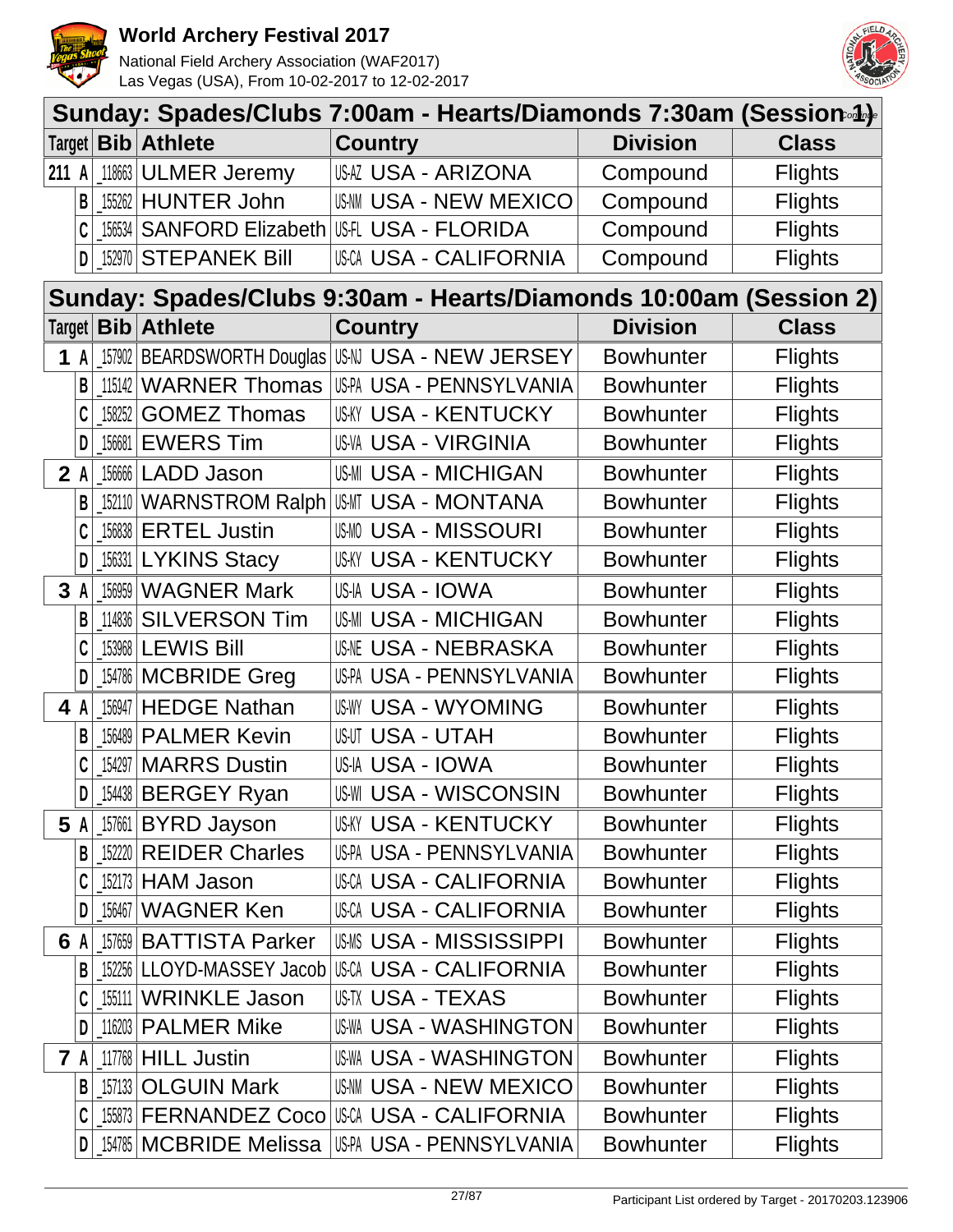



|        | Sunday: Spades/Clubs 9:30am - Hearts/Diamonds 10:00am (Session∞2) |          |                            |                                       |                  |                |  |  |  |
|--------|-------------------------------------------------------------------|----------|----------------------------|---------------------------------------|------------------|----------------|--|--|--|
| Target |                                                                   |          | <b>Bib</b> Athlete         | <b>Country</b>                        | <b>Division</b>  | <b>Class</b>   |  |  |  |
|        | 8 A                                                               | $157645$ | <b>GOLDEN Haley</b>        | <b>USKY USA - KENTUCKY</b>            | Bowhunter        | <b>Flights</b> |  |  |  |
|        | В                                                                 | 156590   | <b>GRIESEMER Bill</b>      | US-PA USA - PENNSYLVANIA              | <b>Bowhunter</b> | <b>Flights</b> |  |  |  |
|        |                                                                   | 152949   | <b>HATHAWAY Kurtis</b>     | CAN CANADA                            | <b>Bowhunter</b> | <b>Flights</b> |  |  |  |
|        | D                                                                 |          | $116942$ MORAN Bret        | USAZ USA - ARIZONA                    | <b>Bowhunter</b> | <b>Flights</b> |  |  |  |
|        | <b>9 A</b>                                                        |          | $156894$ HINTZ Gary        | <b>US-WI USA - WISCONSIN</b>          | <b>Bowhunter</b> | <b>Flights</b> |  |  |  |
|        | B                                                                 | 152651   | <b>REAMS Bart</b>          | <b>USA - COLORADO</b>                 | <b>Bowhunter</b> | <b>Flights</b> |  |  |  |
|        |                                                                   | 157660   | <b>COOK Aaron</b>          | <b>US-KY USA - KENTUCKY</b>           | <b>Bowhunter</b> | <b>Flights</b> |  |  |  |
|        | D                                                                 |          | 158142 HERWICK Kelly       | USM USA - COLORADO                    | <b>Bowhunter</b> | <b>Flights</b> |  |  |  |
| 10     | A                                                                 | 155172   | <b>DOUGLAS Keith</b>       | <b>USA - COLORADO</b>                 | <b>Bowhunter</b> | <b>Flights</b> |  |  |  |
|        | В                                                                 | 158369   | <b>GUYETT Sean</b>         | <b>US-MI USA - MICHIGAN</b>           | <b>Bowhunter</b> | <b>Flights</b> |  |  |  |
|        |                                                                   |          | 152170 HICKS Chuck         | <b>USCA USA - CALIFORNIA</b>          | <b>Bowhunter</b> | <b>Flights</b> |  |  |  |
|        | D                                                                 |          | 157887 CALHOON Jayce       | <b>USUT USA - UTAH</b>                | <b>Bowhunter</b> | <b>Flights</b> |  |  |  |
| 11     | $\mathsf{A}$                                                      |          | 153600 ULRICH Kevin        | <b>US-NY USA - NEW YORK</b>           | <b>Bowhunter</b> | <b>Flights</b> |  |  |  |
|        | B                                                                 | 156926   | <b>BRETSCH Tressia</b>     | US-IA USA - IOWA                      | <b>Bowhunter</b> | <b>Flights</b> |  |  |  |
|        |                                                                   |          | 115704 TUCKER Tyler        | USTX USA - TEXAS                      | <b>Bowhunter</b> | <b>Flights</b> |  |  |  |
|        | D                                                                 |          | 153106 CASSADY Jason       | USM USA - COLORADO                    | <b>Bowhunter</b> | <b>Flights</b> |  |  |  |
| 12A    |                                                                   | 115479   | <b>SMOOT Brett</b>         | <b>USUT USA - UTAH</b>                | <b>Bowhunter</b> | <b>Flights</b> |  |  |  |
|        | B                                                                 |          | 155958 HODGES Troy         | <b>USCA USA - CALIFORNIA</b>          | <b>Bowhunter</b> | <b>Flights</b> |  |  |  |
|        |                                                                   |          | 156606 BASSETT Matt        | <b>US-ID USA - IDAHO</b>              | <b>Bowhunter</b> | <b>Flights</b> |  |  |  |
|        | D                                                                 |          |                            |                                       |                  |                |  |  |  |
| 13     | A                                                                 | 118004   |                            | PFLASTERER Joshua USME USA - NEBRASKA | <b>Bowhunter</b> | <b>Flights</b> |  |  |  |
|        | B                                                                 |          | 116881 GRIMM Hartley       | <b>WOH USA - OHIO</b>                 | <b>Bowhunter</b> | <b>Flights</b> |  |  |  |
|        |                                                                   |          | 116951 HOPKINS Craig       | USA - COLORADO                        | <b>Bowhunter</b> | <b>Flights</b> |  |  |  |
|        | D                                                                 |          | 155570 LARGO Calvin        | <b>USAM USA - NEW MEXICO</b>          | <b>Bowhunter</b> | <b>Flights</b> |  |  |  |
| 14 $A$ |                                                                   |          | 157664 VAUGHN Morgan       | <b>USKY USA - KENTUCKY</b>            | <b>Bowhunter</b> | <b>Flights</b> |  |  |  |
|        | B                                                                 |          | 15450 DE LA REY Christiaan | <b>RSA SOUTH AFRICA</b>               | <b>Bowhunter</b> | <b>Flights</b> |  |  |  |
|        |                                                                   |          | [156680 HIRSCH Brittney    | <b>USA - COLORADO</b>                 | <b>Bowhunter</b> | <b>Flights</b> |  |  |  |
|        | D                                                                 |          | [156686 HOBBS Tony         | USM USA - COLORADO                    | <b>Bowhunter</b> | <b>Flights</b> |  |  |  |
| 15A    |                                                                   |          | 157646 CARR Courtnie       | <b>USKY USA - KENTUCKY</b>            | <b>Bowhunter</b> | <b>Flights</b> |  |  |  |
|        | B                                                                 |          | 152976 RIGGS Marvin        | USID USA - IDAHO                      | <b>Bowhunter</b> | <b>Flights</b> |  |  |  |
|        |                                                                   |          | 152687   BARTO Kevin       | US-PA USA - PENNSYLVANIA              | <b>Bowhunter</b> | <b>Flights</b> |  |  |  |
|        | D                                                                 |          | 152122 PALMER Jason        | USAZ USA - ARIZONA                    | <b>Bowhunter</b> | <b>Flights</b> |  |  |  |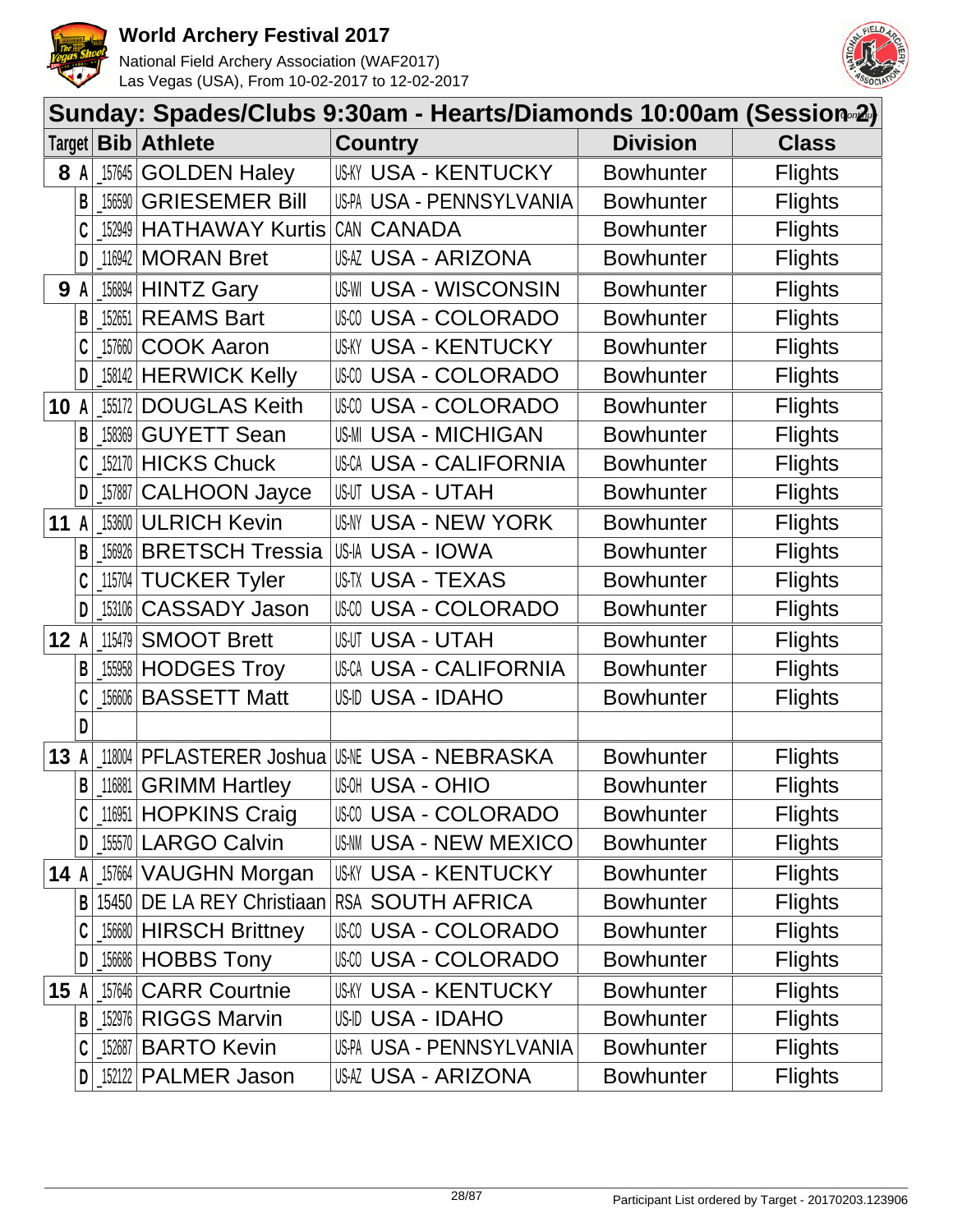



|        | Sunday: Spades/Clubs 9:30am - Hearts/Diamonds 10:00am (Session∞2) |        |                                  |                   |                              |                  |                |  |  |  |
|--------|-------------------------------------------------------------------|--------|----------------------------------|-------------------|------------------------------|------------------|----------------|--|--|--|
|        |                                                                   |        | Target <b>Bib Athlete</b>        | <b>Country</b>    |                              | <b>Division</b>  | <b>Class</b>   |  |  |  |
| 16A    |                                                                   |        | 152592 SWANSON Rob               |                   | <b>US-AK USA - ALASKA</b>    | <b>Bowhunter</b> | <b>Flights</b> |  |  |  |
|        | B                                                                 |        | 119000 PARSHEN Larry             |                   | <b>USWI USA - WISCONSIN</b>  | <b>Bowhunter</b> | <b>Flights</b> |  |  |  |
|        |                                                                   |        | 157663 DIXON Caleb               |                   | <b>USKY USA - KENTUCKY</b>   | <b>Bowhunter</b> | <b>Flights</b> |  |  |  |
|        | D                                                                 |        | 152753 BOYER John                | <b>USA - OHIO</b> |                              | <b>Bowhunter</b> | <b>Flights</b> |  |  |  |
| 17     | A                                                                 | 153050 | <b>WALKER John</b>               |                   | <b>USCA USA - CALIFORNIA</b> | <b>Bowhunter</b> | <b>Flights</b> |  |  |  |
|        | B                                                                 |        | 154759 FESMIRE Chris             |                   | USM USA - COLORADO           | <b>Bowhunter</b> | <b>Flights</b> |  |  |  |
|        |                                                                   |        | 154827 MOORE Jeremy              |                   | USM USA - COLORADO           | <b>Bowhunter</b> | <b>Flights</b> |  |  |  |
|        | D                                                                 |        | 152804 HANSON Mark G             |                   | USAZ USA - ARIZONA           | <b>Bowhunter</b> | <b>Flights</b> |  |  |  |
| 18     | A                                                                 |        | 157643 HAYGOOD Haley             |                   | <b>USKY USA - KENTUCKY</b>   | <b>Bowhunter</b> | <b>Flights</b> |  |  |  |
|        | В                                                                 |        | 156361 YENNE' Jason              |                   | <b>USCA USA - CALIFORNIA</b> | <b>Bowhunter</b> | <b>Flights</b> |  |  |  |
|        |                                                                   |        | 157668 OLMER Spencer             |                   | <b>USNE USA - NEBRASKA</b>   | <b>Bowhunter</b> | <b>Flights</b> |  |  |  |
|        | D                                                                 | 156336 | COSTIGAN, JR. Gerald L.          | US-TX USA - TEXAS |                              | <b>Bowhunter</b> | <b>Flights</b> |  |  |  |
| 19     | A                                                                 |        | [155134   PARKINS James          |                   | <b>US-WY USA - WYOMING</b>   | <b>Bowhunter</b> | <b>Flights</b> |  |  |  |
|        | B                                                                 | 154635 | <b>CORBETT Bruce</b>             |                   | <b>US-NV USA - NEVADA</b>    | <b>Bowhunter</b> | <b>Flights</b> |  |  |  |
|        |                                                                   |        | 152718 OWENS Troy                |                   | <b>US-WY USA - WYOMING</b>   | <b>Bowhunter</b> | <b>Flights</b> |  |  |  |
|        | D                                                                 |        | 152196 DAVIS Tim                 |                   | US-WA USA - WASHINGTON       | <b>Bowhunter</b> | <b>Flights</b> |  |  |  |
| 20     | A                                                                 |        | 155482 KENASTON Dennis           |                   | <b>USA - COLORADO</b>        | <b>Bowhunter</b> | <b>Flights</b> |  |  |  |
|        | B                                                                 | 152912 | <b>KIRKWOOD Dave</b>             |                   | <b>US-NV USA - NEVADA</b>    | <b>Bowhunter</b> | <b>Flights</b> |  |  |  |
|        |                                                                   |        | 156927 FOUST Owen                |                   | <b>USOR USA - OREGON</b>     | <b>Bowhunter</b> | <b>Flights</b> |  |  |  |
|        | D                                                                 | 158070 | <b>PERRY Dale</b>                |                   | USAZ USA - ARIZONA           | <b>Bowhunter</b> | <b>Flights</b> |  |  |  |
| 21     | A                                                                 |        | <sub>_153868</sub>   QUAN Marsha |                   | USCA USA - CALIFORNIA        | <b>Bowhunter</b> | <b>Flights</b> |  |  |  |
|        | $\mathsf{B}$                                                      |        | $114915$ WU Thomas               |                   | <b>USCA USA - CALIFORNIA</b> | <b>Bowhunter</b> | <b>Flights</b> |  |  |  |
|        |                                                                   |        | 153405 NISSLEY Kristy            |                   | USKS USA - KANSAS            | <b>Bowhunter</b> | <b>Flights</b> |  |  |  |
|        | D                                                                 |        | 115140 RIDER Melissa             |                   | US-PA USA - PENNSYLVANIA     | <b>Bowhunter</b> | <b>Flights</b> |  |  |  |
| 22A    |                                                                   |        |                                  |                   |                              | <b>Bowhunter</b> | <b>Flights</b> |  |  |  |
|        | B                                                                 |        | 154505 DOONEY Dave               |                   | USCA USA - CALIFORNIA        | <b>Bowhunter</b> | <b>Flights</b> |  |  |  |
|        |                                                                   |        | 155443 CRITES Byron              |                   | <b>USCO USA - COLORADO</b>   | <b>Bowhunter</b> | <b>Flights</b> |  |  |  |
|        | D                                                                 |        | 116044 RUETTEN Michael           |                   | <b>US-WI USA - WISCONSIN</b> | <b>Bowhunter</b> | <b>Flights</b> |  |  |  |
| $23$ A |                                                                   |        | [156134 BARKDULL Ryan            |                   | USKS USA - KANSAS            | <b>Bowhunter</b> | <b>Flights</b> |  |  |  |
|        | B                                                                 |        | $152089$ ALLEN Steve             |                   | US-WA USA - WASHINGTON       | <b>Bowhunter</b> | <b>Flights</b> |  |  |  |
|        | C                                                                 |        | $155171$ REED Merl               |                   | US-WA USA - WASHINGTON       | <b>Bowhunter</b> | <b>Flights</b> |  |  |  |
|        | D                                                                 |        | 152627 SHIPMAN Robert L          |                   | USM USA - COLORADO           | <b>Bowhunter</b> | <b>Flights</b> |  |  |  |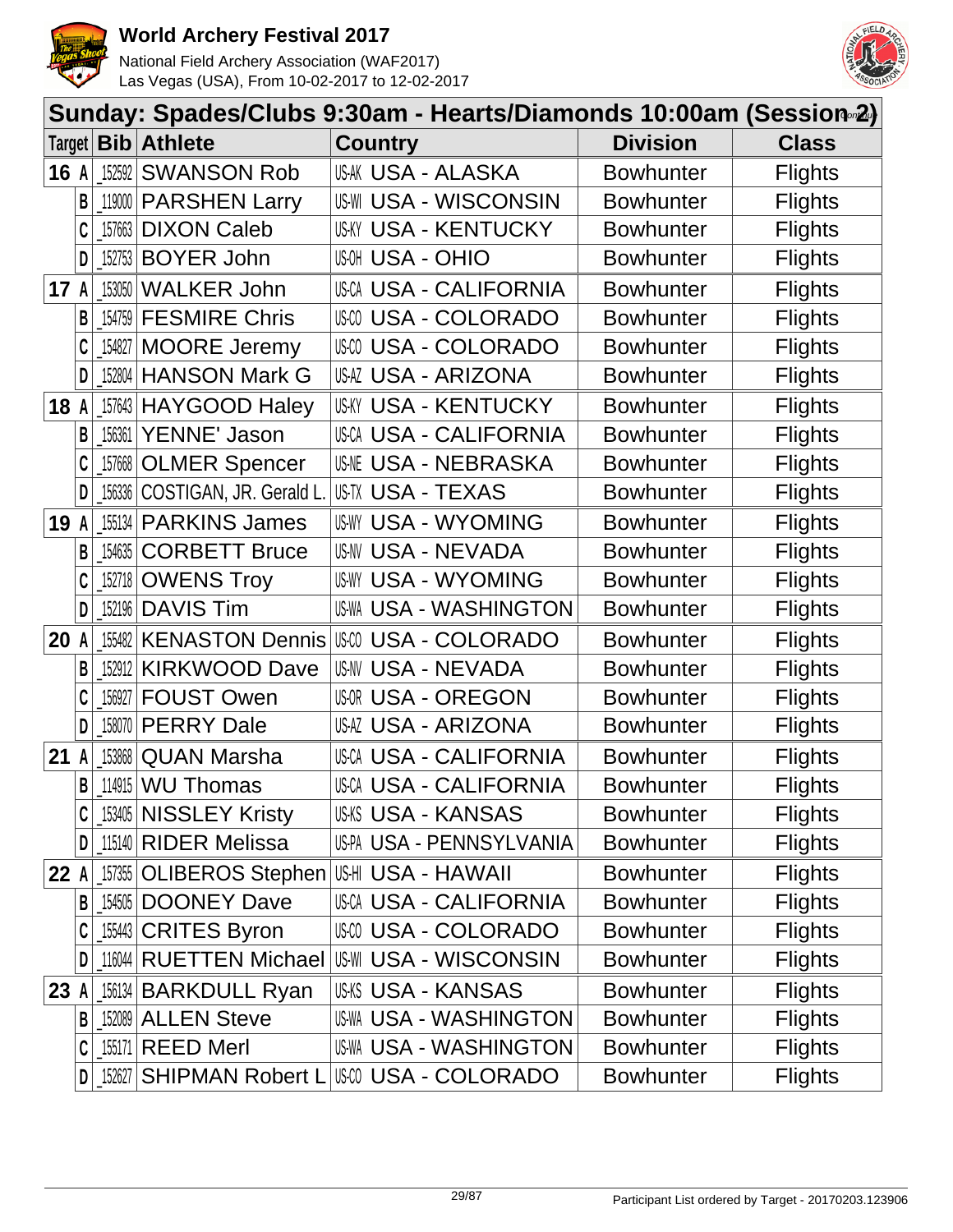



|      |              |        | Sunday: Spades/Clubs 9:30am - Hearts/Diamonds 10:00am (Session∞2) |       |                |                               |                  |                |
|------|--------------|--------|-------------------------------------------------------------------|-------|----------------|-------------------------------|------------------|----------------|
|      |              |        | Target   Bib   Athlete                                            |       | <b>Country</b> |                               | <b>Division</b>  | <b>Class</b>   |
| 24 A |              | 114895 | O'STEEN Kimberly USA USA - CALIFORNIA                             |       |                |                               | <b>Bowhunter</b> | <b>Flights</b> |
|      | B            |        | 155524 BERENS Mark                                                |       |                | USCO USA - COLORADO           | <b>Bowhunter</b> | <b>Flights</b> |
|      |              | 156567 | <b>RUDE Aidan</b>                                                 |       |                | <b>US-AK USA - ALASKA</b>     | <b>Bowhunter</b> | <b>Flights</b> |
|      | D            | 154210 | <b>CARROLL Barb</b>                                               |       |                | USAZ USA - ARIZONA            | <b>Bowhunter</b> | <b>Flights</b> |
| 25   | A            | 152571 | <b>BLAZEK Steven</b>                                              |       |                | USCO USA - COLORADO           | <b>Bowhunter</b> | <b>Flights</b> |
|      | B            |        | [156136   KIMBERLY Shawn                                          |       |                | <b>US-KS USA - KANSAS</b>     | <b>Bowhunter</b> | <b>Flights</b> |
|      |              |        | 156445 TINGLEY Cody                                               |       |                | US-IA USA - IOWA              | <b>Bowhunter</b> | <b>Flights</b> |
|      | D            |        | 156767 HARPER Eric                                                |       |                | <b>USA - COLORADO</b>         | <b>Bowhunter</b> | <b>Flights</b> |
| 26   | A            |        | 11655 BOHRER Travis                                               | US-CO |                | <b>USA - COLORADO</b>         | <b>Bowhunter</b> | <b>Flights</b> |
|      | B            | 154923 | <b>JARRETT Mick</b>                                               |       |                | US-TX USA - TEXAS             | <b>Bowhunter</b> | <b>Flights</b> |
|      |              |        | 156020 MISNER Greg                                                |       |                | <b>US-MI USA - MICHIGAN</b>   | <b>Bowhunter</b> | <b>Flights</b> |
|      | D            |        | _118857 <b>HEINZ Kyle</b>                                         |       |                | USCO USA - COLORADO           | <b>Bowhunter</b> | <b>Flights</b> |
| 27   | $\mathsf{A}$ |        | 155363 MARTINDALE Jennifer                                        |       |                | <b>US-MI USA - MICHIGAN</b>   | <b>Bowhunter</b> | <b>Flights</b> |
|      | B            |        | 153936 TRPKOVSKI Paul                                             |       |                | US-HI USA - HAWAII            | <b>Bowhunter</b> | <b>Flights</b> |
|      | C            |        | [152671   ADAM Steven]                                            |       |                | <b>USCA USA - CALIFORNIA</b>  | <b>Bowhunter</b> | <b>Flights</b> |
|      | D            |        | 152624 WARD Amanda                                                |       |                | <b>USUT USA - UTAH</b>        | <b>Bowhunter</b> | <b>Flights</b> |
| 28 A |              | 116556 | <b>BOHRER Brian</b>                                               |       |                | USCO USA - COLORADO           | <b>Bowhunter</b> | <b>Flights</b> |
|      | B            |        | 153453   BROUGHTON Rylan   US-WA                                  |       |                | <b>USA - WASHINGTON</b>       | <b>Bowhunter</b> | <b>Flights</b> |
|      |              |        | 154090 ROGERS Tyrel                                               |       |                | USCO USA - COLORADO           | <b>Bowhunter</b> | <b>Flights</b> |
|      |              |        | 157669 HECKER Justin                                              |       |                | <b>USOH USA - OHIO</b>        | <b>Bowhunter</b> | <b>Flights</b> |
| 29   | A            |        | 157666 BRICKHOUSE Daniel USMS USA - MISSISSIPPI                   |       |                |                               | <b>Bowhunter</b> | <b>Flights</b> |
|      |              |        | $B$ 152174 HAM Rebekah                                            |       |                | <b>USCA USA - CALIFORNIA</b>  | <b>Bowhunter</b> | <b>Flights</b> |
|      |              |        | 153959 OLIPHANT Kevin                                             |       |                | US-WA USA - WASHINGTON        | <b>Bowhunter</b> | <b>Flights</b> |
|      | D            |        | 154406 POSPISHEK Philip                                           |       |                | USCA USA - CALIFORNIA         | <b>Bowhunter</b> | <b>Flights</b> |
| 30 A |              |        | 116887 BURDICK Brady                                              |       |                | US-NV USA - NEVADA            | <b>Bowhunter</b> | <b>Flights</b> |
|      | B            |        | 116128 HASH David                                                 |       |                | USAZ USA - ARIZONA            | <b>Bowhunter</b> | <b>Flights</b> |
|      |              |        | 158058 WARREN Carla                                               |       |                | US-TX USA - TEXAS             | <b>Bowhunter</b> | <b>Flights</b> |
|      | D            |        | 156302 BARNARD Monty                                              |       |                | <b>USME USA - NEBRASKA</b>    | <b>Bowhunter</b> | <b>Flights</b> |
| 31   | A            |        | 157650 RAYBURN Samantha                                           |       |                | <b>IUSKY USA - KENTUCKY</b>   | <b>Bowhunter</b> | <b>Flights</b> |
|      |              |        | <b>B</b> 118455 <b>PERRY</b> Martin                               |       |                | <b>US-NN USA - NEW MEXICO</b> | <b>Bowhunter</b> | <b>Flights</b> |
|      |              |        | [118529   TABOLT Benjamin                                         |       |                | II\$00 USA - COLORADO         | <b>Bowhunter</b> | <b>Flights</b> |
|      | D            |        | <b>LI53536   OSBORNE Hilda</b>                                    |       |                | USNY USA - NEW YORK           | <b>Bowhunter</b> | <b>Flights</b> |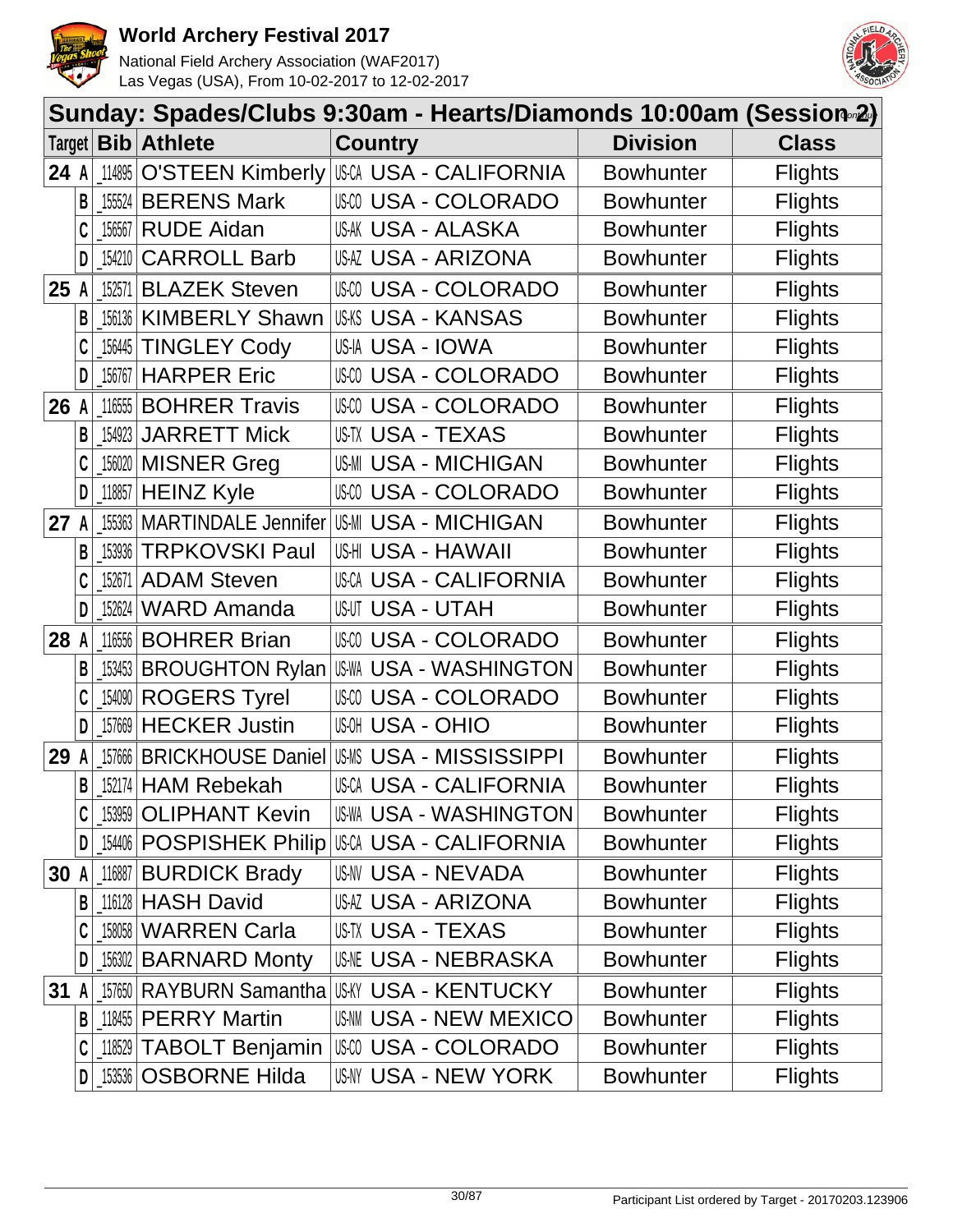



|        | Sunday: Spades/Clubs 9:30am - Hearts/Diamonds 10:00am (Session-2) |            |                                                   |                               |  |                  |                |  |  |  |
|--------|-------------------------------------------------------------------|------------|---------------------------------------------------|-------------------------------|--|------------------|----------------|--|--|--|
| Target |                                                                   | <b>Bib</b> | <b>Athlete</b>                                    | <b>Country</b>                |  | <b>Division</b>  | <b>Class</b>   |  |  |  |
| 32 A   |                                                                   | 153793     | <b>BAUMER Doug</b>                                | <b>USA - COLORADO</b>         |  | <b>Bowhunter</b> | <b>Flights</b> |  |  |  |
|        | B                                                                 | 157807     | <b>ACOSTA Dan</b>                                 | <b>USAZ USA - ARIZONA</b>     |  | <b>Bowhunter</b> | <b>Flights</b> |  |  |  |
|        |                                                                   | 156789     | <b>SHAW Glen</b>                                  | CAN CANADA                    |  | <b>Bowhunter</b> | <b>Flights</b> |  |  |  |
|        | D                                                                 |            |                                                   |                               |  |                  |                |  |  |  |
| 33     |                                                                   | 153931     | <b>FAULKNER Catherine</b>                         | CAN CANADA                    |  | <b>Bowhunter</b> | <b>Flights</b> |  |  |  |
|        | B                                                                 |            | 156408 MARTIN Craig                               | <b>USWY USA - WYOMING</b>     |  | <b>Bowhunter</b> | <b>Flights</b> |  |  |  |
|        | C                                                                 | 156982     | <b>RUIZ Armando</b>                               | <b>USAZ USA - ARIZONA</b>     |  | <b>Bowhunter</b> | <b>Flights</b> |  |  |  |
|        | D                                                                 |            |                                                   |                               |  |                  |                |  |  |  |
| 34     |                                                                   | 155960     | YAGER Greg                                        | <b>US-NV USA - NEVADA</b>     |  | <b>Bowhunter</b> | <b>Flights</b> |  |  |  |
|        | B                                                                 | 156966     | <b>HANZEL Joshua</b>                              | <b>US-WI USA - WISCONSIN</b>  |  | <b>Bowhunter</b> | <b>Flights</b> |  |  |  |
|        |                                                                   | 154094     | <b>FORSYTHE Randy</b>                             | I S © USA - COLORADO          |  | <b>Bowhunter</b> | <b>Flights</b> |  |  |  |
|        | D                                                                 |            |                                                   |                               |  |                  |                |  |  |  |
| 35     | A                                                                 | 7954       | <b>MORGAN Ashe</b>                                | <b>GBR GREAT BRITAIN</b>      |  | Recurve          | <b>Flights</b> |  |  |  |
|        | B                                                                 | 13674      | <b>ARELLANO Humberto</b>                          | <b>MEX MEXICO</b>             |  | Recurve          | <b>Flights</b> |  |  |  |
|        | C                                                                 | 157602     | <b>ZUMBO Matthew</b>                              | <b>USCA USA - CALIFORNIA</b>  |  | Recurve          | <b>Flights</b> |  |  |  |
|        | D                                                                 | 118065     | <b>BOURDAGE Alexander</b>                         | USMN USA - MINNESOTA          |  | Recurve          | <b>Flights</b> |  |  |  |
| 36     | A                                                                 | 153692     | <b>RABY Josh</b>                                  | <b>US-WA USA - WASHINGTON</b> |  | Recurve          | <b>Flights</b> |  |  |  |
|        | B                                                                 | 9050       | <b>EVANS Sean</b>                                 | <b>GBR GREAT BRITAIN</b>      |  | Recurve          | <b>Flights</b> |  |  |  |
|        |                                                                   | 13192      | <b>GOELZ Dominic</b>                              | <b>GER GERMANY</b>            |  | Recurve          | <b>Flights</b> |  |  |  |
|        | D                                                                 | 116669     | <b>FOGLI Francesco</b>                            | <b>ITA ITALY</b>              |  | Recurve          | <b>Flights</b> |  |  |  |
| 37     |                                                                   | 117011     | <b>KIM Noah</b>                                   | USCA USA - CALIFORNIA         |  | Recurve          | <b>Flights</b> |  |  |  |
|        | B                                                                 |            | 152306   PRITCHARD LaNola   USCA USA - CALIFORNIA |                               |  | Recurve          | <b>Flights</b> |  |  |  |
|        |                                                                   |            | 6579 CONTRERAS Valentina COL COLOMBIA             |                               |  | Recurve          | <b>Flights</b> |  |  |  |
|        | D                                                                 |            | 7001 NESBITT Mark                                 | <b>GBR GREAT BRITAIN</b>      |  | Recurve          | <b>Flights</b> |  |  |  |
| 38 A   |                                                                   |            | 13688 RIDDERSTROM Line NOR NORWAY                 |                               |  | Recurve          | <b>Flights</b> |  |  |  |
|        | B                                                                 |            | 152700 HUBBARD Kevin                              | USAZ USA - ARIZONA            |  | Recurve          | <b>Flights</b> |  |  |  |
|        |                                                                   |            | 116477 ARCEO Arsi                                 | <b>USCA USA - CALIFORNIA</b>  |  | Recurve          | <b>Flights</b> |  |  |  |
|        | D                                                                 |            | 114890 KIM Edward                                 | USCA USA - CALIFORNIA         |  | Recurve          | <b>Flights</b> |  |  |  |
| 39     |                                                                   | 11221      | ROWBOTHAM Erik GREAT BRITAIN                      |                               |  | Recurve          | <b>Flights</b> |  |  |  |
|        | B                                                                 |            | 11834 ANDERSEN Mads                               | DEN DENMARK                   |  | Recurve          | <b>Flights</b> |  |  |  |
|        |                                                                   |            | 17913 RIPAUX Valentin                             | FRA FRANCE                    |  | Recurve          | <b>Flights</b> |  |  |  |
|        | D                                                                 |            | 16647 SMITH Alex                                  | <b>GBR GREAT BRITAIN</b>      |  | Recurve          | <b>Flights</b> |  |  |  |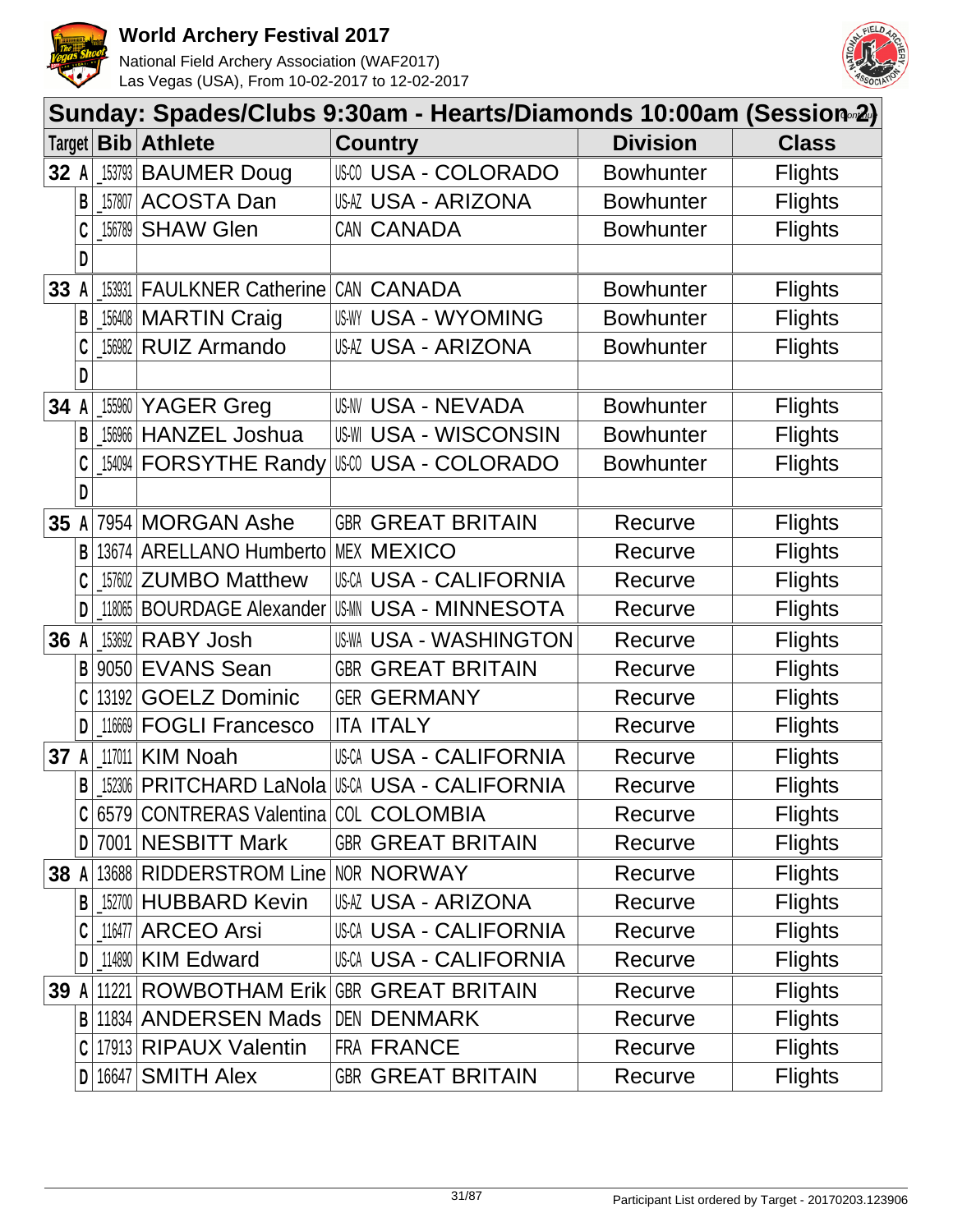



|        | Sunday: Spades/Clubs 9:30am - Hearts/Diamonds 10:00am (Session <sup>2</sup> ) |          |                                         |                                                                 |                |  |  |  |  |
|--------|-------------------------------------------------------------------------------|----------|-----------------------------------------|-----------------------------------------------------------------|----------------|--|--|--|--|
| Target |                                                                               |          | <b>Bib</b> Athlete                      | <b>Country</b><br><b>Division</b>                               | <b>Class</b>   |  |  |  |  |
| 40 A   |                                                                               | 156814   |                                         | CAMERON Theodore USCA USA - CALIFORNIA<br>Recurve               | <b>Flights</b> |  |  |  |  |
|        | B                                                                             | 153472   | <b>TENNER Brandon</b>                   | <b>USOR USA - OREGON</b><br>Recurve                             | <b>Flights</b> |  |  |  |  |
|        |                                                                               | 152311   |                                         | MOSCOWITZ Coby US-MI USA - MICHIGAN<br>Recurve                  | <b>Flights</b> |  |  |  |  |
|        | D                                                                             | 116695   | <b>BÆK Eli</b>                          | <b>DEN DENMARK</b><br>Recurve                                   | <b>Flights</b> |  |  |  |  |
| 41     |                                                                               | 116365   | <b>KIM Toby</b>                         | USCA USA - CALIFORNIA<br>Recurve                                | <b>Flights</b> |  |  |  |  |
|        | B                                                                             | 152327   | <b>BROOKS Randy</b>                     | US-IA USA - IOWA<br>Recurve                                     | <b>Flights</b> |  |  |  |  |
|        |                                                                               | 152631   | <b>GILBERT Michelle</b>                 | USMD USA - MARYLAND<br>Recurve                                  | <b>Flights</b> |  |  |  |  |
|        | D                                                                             |          | 156656 HALL William                     | USCT USA - CONNECTICUT<br>Recurve                               | <b>Flights</b> |  |  |  |  |
| 42     |                                                                               | 637      | PASSETO Fabio                           | <b>BRA BRAZIL</b><br>Recurve                                    | <b>Flights</b> |  |  |  |  |
|        |                                                                               | $154132$ | <b>LARD Kelsey</b>                      | USAZ USA - ARIZONA<br>Recurve                                   | <b>Flights</b> |  |  |  |  |
|        |                                                                               | 115327   | <b>SCOTT lan</b>                        | <b>US-TX USA - TEXAS</b><br>Recurve                             | <b>Flights</b> |  |  |  |  |
|        | D                                                                             | 155696   | <b>WILSON Joel</b>                      | USCA USA - CALIFORNIA<br>Recurve                                | <b>Flights</b> |  |  |  |  |
| 43     |                                                                               | 116415   | <b>BERRY Curtis</b>                     | USCA USA - CALIFORNIA<br>Recurve                                | <b>Flights</b> |  |  |  |  |
|        | B                                                                             | 118855   |                                         | <b>TIONGSON Steven USM USA - MINNESOTA</b><br>Recurve           | <b>Flights</b> |  |  |  |  |
|        | C                                                                             | 116924   | <b>ALLEN Brent</b>                      | <b>USCA USA - CALIFORNIA</b><br>Recurve                         | <b>Flights</b> |  |  |  |  |
|        | D                                                                             | 118762   | HEFFELFINGER John "Chip"                | USAZ USA - ARIZONA<br>Recurve                                   | <b>Flights</b> |  |  |  |  |
| 44     |                                                                               | 116252   | <b>BARRS Jay</b>                        | <b>USUT USA - UTAH</b><br>Recurve                               | <b>Flights</b> |  |  |  |  |
|        | B                                                                             | 115508   | <b>HOLST John</b>                       | USMT USA - MONTANA<br>Recurve                                   | <b>Flights</b> |  |  |  |  |
|        |                                                                               | 116734   |                                         | <b>BATINICH Thomas USA USA - CALIFORNIA</b><br>Recurve          | <b>Flights</b> |  |  |  |  |
|        | D                                                                             | 156679   | <b>GAUVIN Rich</b>                      | USCT USA - CONNECTICUT<br>Recurve                               | <b>Flights</b> |  |  |  |  |
| 45     |                                                                               | 117648   | <b>GAUVIN Crystal</b>                   | USCT USA - CONNECTICUT<br>Recurve                               | <b>Flights</b> |  |  |  |  |
|        |                                                                               |          | $B$   116516 GERIG Guy                  | <b>US-NY USA - NEW YORK</b><br>Recurve                          | <b>Flights</b> |  |  |  |  |
|        |                                                                               |          | 117342 DUNWOODY David CAN CANADA        | Recurve                                                         | <b>Flights</b> |  |  |  |  |
|        | D                                                                             |          |                                         | 118485 STEVENSON, JR Thomas US-0K USA - OKLAHOMA<br>Recurve     | <b>Flights</b> |  |  |  |  |
| 46 A   |                                                                               |          | 152486 HANSON Matthew US-TX USA - TEXAS | Recurve                                                         | <b>Flights</b> |  |  |  |  |
|        | B                                                                             |          | 156955 LUMAYAG Jonas                    | US-IL USA - ILLINOIS<br>Recurve                                 | <b>Flights</b> |  |  |  |  |
|        |                                                                               |          | 117182 FANG Yanbin                      | USCA USA - CALIFORNIA<br>Recurve                                | <b>Flights</b> |  |  |  |  |
|        | D                                                                             |          | $11453$ GYS Lenthy                      | <b>BEL BELGIUM</b><br>Recurve                                   | <b>Flights</b> |  |  |  |  |
| 47     |                                                                               |          | 153866 PHAM Thomas                      | <b>USCA USA - CALIFORNIA</b><br>Recurve                         | <b>Flights</b> |  |  |  |  |
|        |                                                                               |          |                                         | B   152963   MORRIS Jeremiah   USCA USA - CALIFORNIA<br>Recurve | <b>Flights</b> |  |  |  |  |
|        |                                                                               |          | 154119 DENTON Douglas                   | <b>IUSUT USA - UTAH</b><br>Recurve                              | <b>Flights</b> |  |  |  |  |
|        |                                                                               |          |                                         | D 111 JAMIESON Gilbert GBR GREAT BRITAIN<br>Recurve             | <b>Flights</b> |  |  |  |  |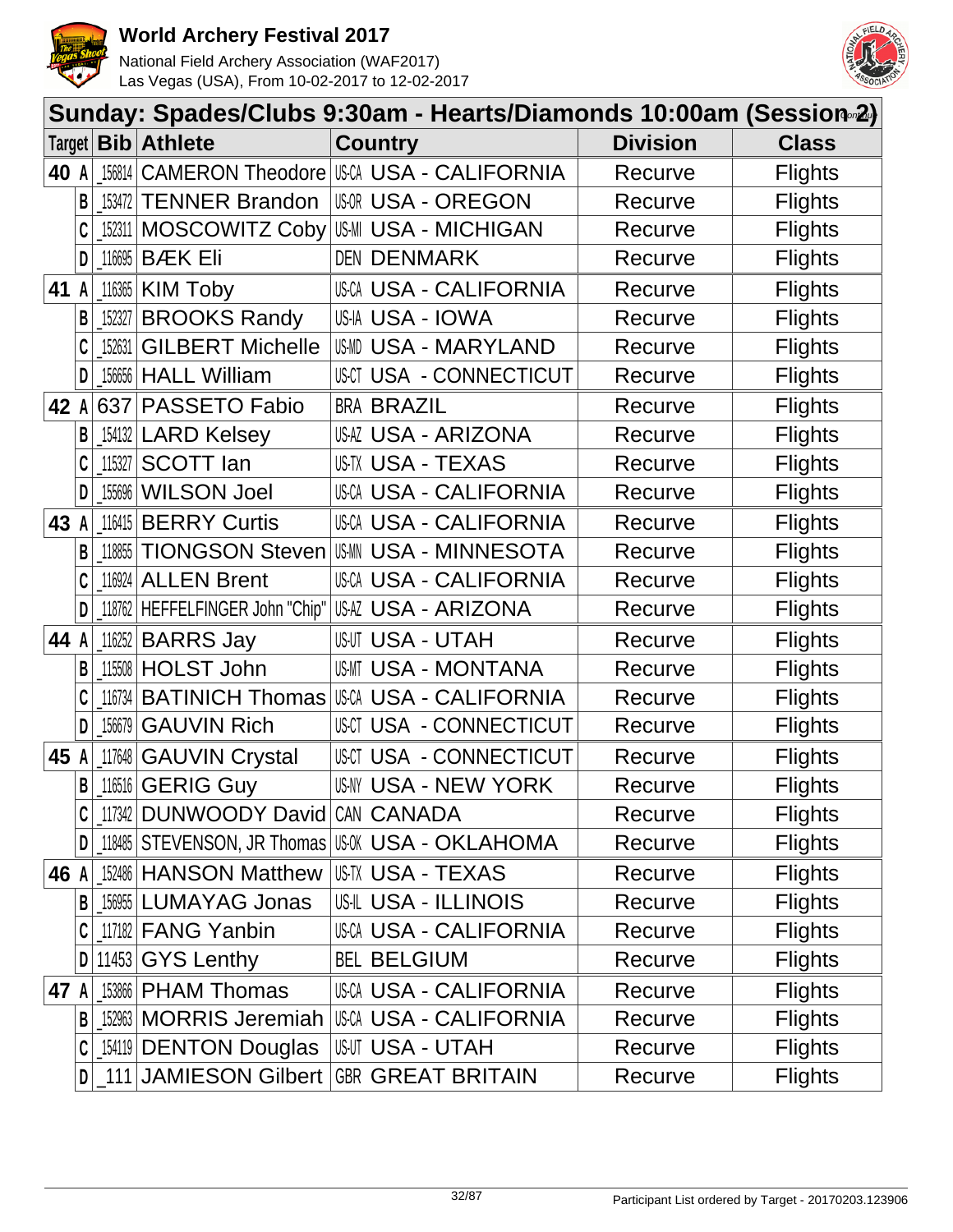



|        | Sunday: Spades/Clubs 9:30am - Hearts/Diamonds 10:00am (Session <sup>2</sup> ) |                 |                                             |                                                     |                 |                |  |  |  |  |
|--------|-------------------------------------------------------------------------------|-----------------|---------------------------------------------|-----------------------------------------------------|-----------------|----------------|--|--|--|--|
| Target |                                                                               | <b>Bib</b>      | <b>Athlete</b>                              | <b>Country</b>                                      | <b>Division</b> | <b>Class</b>   |  |  |  |  |
| 48 A   |                                                                               | 116853          | <b>NITTA Kent</b>                           | <b>USCA USA - CALIFORNIA</b>                        | Recurve         | <b>Flights</b> |  |  |  |  |
|        | B                                                                             | 152159          | <b>GIBILARO Ariel</b>                       | USTX USA - TEXAS                                    | Recurve         | <b>Flights</b> |  |  |  |  |
|        |                                                                               | 156659          | <b>NAGAAMI Miki</b>                         | <b>JPN JAPAN</b>                                    | Recurve         | <b>Flights</b> |  |  |  |  |
|        | D                                                                             | 152807          | OHLENDORF Jake                              | USCA USA - CALIFORNIA                               | Recurve         | <b>Flights</b> |  |  |  |  |
| 49     | A                                                                             | 154036          |                                             | YAMAGUCHI Gary USA - ARIZONA                        | Recurve         | <b>Flights</b> |  |  |  |  |
|        |                                                                               |                 | B   15133   MCDONALD Randy                  | US-PA USA - PENNSYLVANIA                            | Recurve         | <b>Flights</b> |  |  |  |  |
|        |                                                                               | 152934          | <b>PAGUIA Raymond</b>                       | <b>USCA USA - CALIFORNIA</b>                        | Recurve         | <b>Flights</b> |  |  |  |  |
|        | D                                                                             | 117129          | RABSKA Don                                  | <b>USCA USA - CALIFORNIA</b>                        | Recurve         | <b>Flights</b> |  |  |  |  |
| 50     | A                                                                             |                 | 15167 KING Tayla                            | <b>AUS AUSTRALIA</b>                                | Recurve         | <b>Flights</b> |  |  |  |  |
|        |                                                                               | 116066          |                                             | GEBHARDT Jennifer   USM USA - WASHINGTON            | Recurve         | <b>Flights</b> |  |  |  |  |
|        |                                                                               | 152611          | <b>ROBB Christina</b>                       | USAZ USA - ARIZONA                                  | Recurve         | <b>Flights</b> |  |  |  |  |
|        | D                                                                             | 115162          | <b>SAMM Stefaniya</b>                       | <b>USCA USA - CALIFORNIA</b>                        | Recurve         | <b>Flights</b> |  |  |  |  |
| 51     |                                                                               | $A \mid 152867$ | <b>SINGH Vikram</b>                         | USNY USA - NEW YORK                                 | Recurve         | <b>Flights</b> |  |  |  |  |
|        | B                                                                             | 115091          | <b>TURINA Nicole</b>                        | USHI USA - HAWAII                                   | Recurve         | <b>Flights</b> |  |  |  |  |
|        |                                                                               | 154765          | <b>GORMAN Foster</b>                        | USAZ USA - ARIZONA                                  | Recurve         | <b>Flights</b> |  |  |  |  |
|        | D                                                                             | 116674          | POLASTRI Annunciata                         | <b>ITA ITALY</b>                                    | Recurve         | <b>Flights</b> |  |  |  |  |
| 52 A   |                                                                               | 116832          | <b>SHIPMAN Phyllis</b>                      | US-HI USA - HAWAII                                  | Recurve         | <b>Flights</b> |  |  |  |  |
|        | B                                                                             | 152779          | <b>QUEROL Gabriel</b>                       | <b>US-IL USA - ILLINOIS</b>                         | Recurve         | <b>Flights</b> |  |  |  |  |
|        |                                                                               | 154641          | <b>GOBBI Marina Canetta BRA BRAZIL</b>      |                                                     | Recurve         | <b>Flights</b> |  |  |  |  |
|        |                                                                               | 117495          | <b>KOEHL Heather</b>                        | USTX USA - TEXAS                                    | Recurve         | <b>Flights</b> |  |  |  |  |
| 53     |                                                                               | 115165          |                                             | NISHIMURA Everett USA USA - CALIFORNIA              | Recurve         | <b>Flights</b> |  |  |  |  |
|        |                                                                               |                 |                                             | B   152430   PELTON Cassandra   USA - USA - GEORGIA | Recurve         | <b>Flights</b> |  |  |  |  |
|        |                                                                               | 114899          | <b>SCHNEIDER Jennifer US-TX USA - TEXAS</b> |                                                     | Recurve         | <b>Flights</b> |  |  |  |  |
|        | D                                                                             | 116673          | CAGNAZZI Alberto ITA ITALY                  |                                                     | Recurve         | <b>Flights</b> |  |  |  |  |
| 54 A   |                                                                               |                 | 115138 WEBBER Robert                        | <b>US-IN USA - INDIANA</b>                          | Recurve         | <b>Flights</b> |  |  |  |  |
|        | B                                                                             | 118492          | <b>WON Noah</b>                             | USCA USA - CALIFORNIA                               | Recurve         | <b>Flights</b> |  |  |  |  |
|        |                                                                               |                 | 153839 MISCIONE Anna                        | <b>USCA USA - CALIFORNIA</b>                        | Recurve         | <b>Flights</b> |  |  |  |  |
|        | D                                                                             |                 | 118101 KIM Patrick                          | USCA USA - CALIFORNIA                               | Recurve         | <b>Flights</b> |  |  |  |  |
| 55     |                                                                               | 115495          | <b>WONG Andrew</b>                          | USNY USA - NEW YORK                                 | Recurve         | <b>Flights</b> |  |  |  |  |
|        | B                                                                             |                 | 115330 SEO James                            | <b>US-IL USA - ILLINOIS</b>                         | Recurve         | <b>Flights</b> |  |  |  |  |
|        |                                                                               | 156822          |                                             | <b>STOCKTON Nicole US-IL USA - ILLINOIS</b>         | Recurve         | <b>Flights</b> |  |  |  |  |
|        | D                                                                             |                 |                                             | 118189 PHLIPOT Stephanie USA USA - ARIZONA          | Recurve         | <b>Flights</b> |  |  |  |  |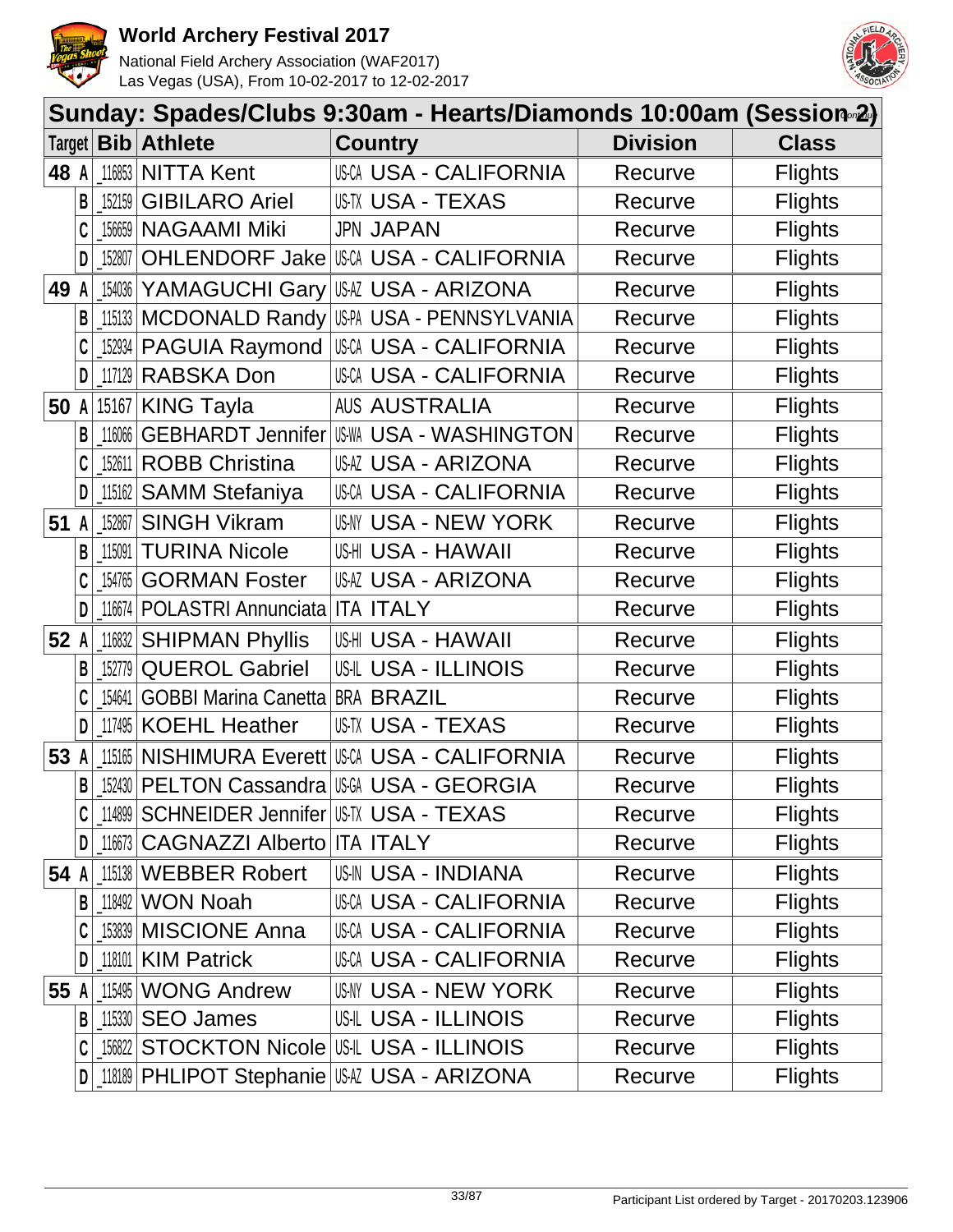



|      | Sunday: Spades/Clubs 9:30am - Hearts/Diamonds 10:00am (Session∞2) |           |                                         |                                                    |                 |                |  |  |  |  |
|------|-------------------------------------------------------------------|-----------|-----------------------------------------|----------------------------------------------------|-----------------|----------------|--|--|--|--|
|      |                                                                   |           | Target <b>Bib Athlete</b>               | <b>Country</b>                                     | <b>Division</b> | <b>Class</b>   |  |  |  |  |
| 56 A |                                                                   |           | 18239 MIRIC-SMOJVER Sara SWE SWEDEN     |                                                    | Recurve         | <b>Flights</b> |  |  |  |  |
|      | B                                                                 |           | 155003 PAVLOV Vadim                     | <b>US-NV USA - NEVADA</b>                          | Recurve         | <b>Flights</b> |  |  |  |  |
|      |                                                                   |           | 118677 LUCERO Lily                      | <b>USCA USA - CALIFORNIA</b>                       | Recurve         | <b>Flights</b> |  |  |  |  |
|      | D                                                                 |           | 153605 BALL Jarrod                      | CAN CANADA                                         | Recurve         | <b>Flights</b> |  |  |  |  |
| 57   | A                                                                 | $-114953$ | <b>COOMBE</b> lan                       | <b>USA - OHIO</b>                                  | Recurve         | <b>Flights</b> |  |  |  |  |
|      | B                                                                 |           | 114956 MARINO Anthony                   | USN USA - NEW JERSEY                               | Recurve         | <b>Flights</b> |  |  |  |  |
|      |                                                                   | 118849    | <b>GERRELLS Blain</b>                   | USM USA - COLORADO                                 | Recurve         | <b>Flights</b> |  |  |  |  |
|      | D                                                                 |           | [152760 PULS DeAnna                     | US-WA USA - WASHINGTON                             | Recurve         | <b>Flights</b> |  |  |  |  |
| 58   | A                                                                 |           | 152265 GROVER Matthew                   | US-TX USA - TEXAS                                  | Recurve         | <b>Flights</b> |  |  |  |  |
|      | B                                                                 | 15225     | WAREHIME Amanda                         | <b>ISV VIRGIN ISLANDS, US</b>                      | Recurve         | <b>Flights</b> |  |  |  |  |
|      |                                                                   |           | 155002 HUANG Wenda                      | <b>AUS AUSTRALIA</b>                               | Recurve         | <b>Flights</b> |  |  |  |  |
|      | D                                                                 | 154037    |                                         | YAMAGUCHI Karissa USA USA - ARIZONA                | Recurve         | <b>Flights</b> |  |  |  |  |
| 59   | A                                                                 |           | 154843 YOON Samuel                      | USCA USA - CALIFORNIA                              | Recurve         | <b>Flights</b> |  |  |  |  |
|      | B                                                                 | 114761    | MATUSZAK Jeff                           | USM USA - COLORADO                                 | Recurve         | <b>Flights</b> |  |  |  |  |
|      |                                                                   |           | 116213 BUTLER Tanner                    | USM USA - COLORADO                                 | Recurve         | <b>Flights</b> |  |  |  |  |
|      | D                                                                 | 118491    | <b>WON Nathan</b>                       | USCA USA - CALIFORNIA                              | Recurve         | <b>Flights</b> |  |  |  |  |
| 60 A |                                                                   |           | 118238 LEBARON III Verlan               | US-OR USA - OREGON                                 | Recurve         | <b>Flights</b> |  |  |  |  |
|      | B                                                                 |           | 116255 ALLEM Cameron                    | <b>USCA USA - CALIFORNIA</b>                       | Recurve         | <b>Flights</b> |  |  |  |  |
|      |                                                                   |           | 15071 FUENTES Maximiliano ARG ARGENTINA |                                                    | Recurve         | <b>Flights</b> |  |  |  |  |
|      |                                                                   |           | 117618 HAYNES Elizabeth                 | USTX USA - TEXAS                                   | Recurve         | <b>Flights</b> |  |  |  |  |
| 61   | A                                                                 |           | 158289 BURNS Mina                       | <b>USCA USA - CALIFORNIA</b>                       | Recurve         | <b>Flights</b> |  |  |  |  |
|      | $\mathsf{B}$                                                      |           | $153347$ GROVER Matt                    | <b>USA - COLORADO</b>                              | Recurve         | <b>Flights</b> |  |  |  |  |
|      |                                                                   |           | $118854$ BREWER Frank                   | USTX USA - TEXAS                                   | Recurve         | <b>Flights</b> |  |  |  |  |
|      | $\mathsf{D}$                                                      |           | 117466 WOLSKI Theo                      | <b>USM USA - COLORADO</b>                          | Recurve         | <b>Flights</b> |  |  |  |  |
| 62 A |                                                                   |           | 115502 KOCUREK Zachary USTX USA - TEXAS |                                                    | Recurve         | <b>Flights</b> |  |  |  |  |
|      | B                                                                 |           |                                         | 156276 LIEBERMAN Meric USCA USA - CALIFORNIA       | Recurve         | <b>Flights</b> |  |  |  |  |
|      |                                                                   |           |                                         | 158101 STROUD Branduin USCA USA - CALIFORNIA       | Recurve         | <b>Flights</b> |  |  |  |  |
|      |                                                                   |           |                                         | 114769 PACIFICADOR Rey Patrick USAY USA - NEW YORK | Recurve         | <b>Flights</b> |  |  |  |  |
| 63 A |                                                                   |           | 15636 MESLE Margaux                     | <b>GBR GREAT BRITAIN</b>                           | Recurve         | <b>Flights</b> |  |  |  |  |
|      | B                                                                 |           | _115420 HUANG Zhengguo                  | USCA USA - CALIFORNIA                              | Recurve         | <b>Flights</b> |  |  |  |  |
|      | C                                                                 |           | 116067 KIM Katherine                    | <b>USCA USA - CALIFORNIA</b>                       | Recurve         | <b>Flights</b> |  |  |  |  |
|      | D                                                                 |           | [156426 NELSON Brenna                   | USM USA - COLORADO                                 | Recurve         | <b>Flights</b> |  |  |  |  |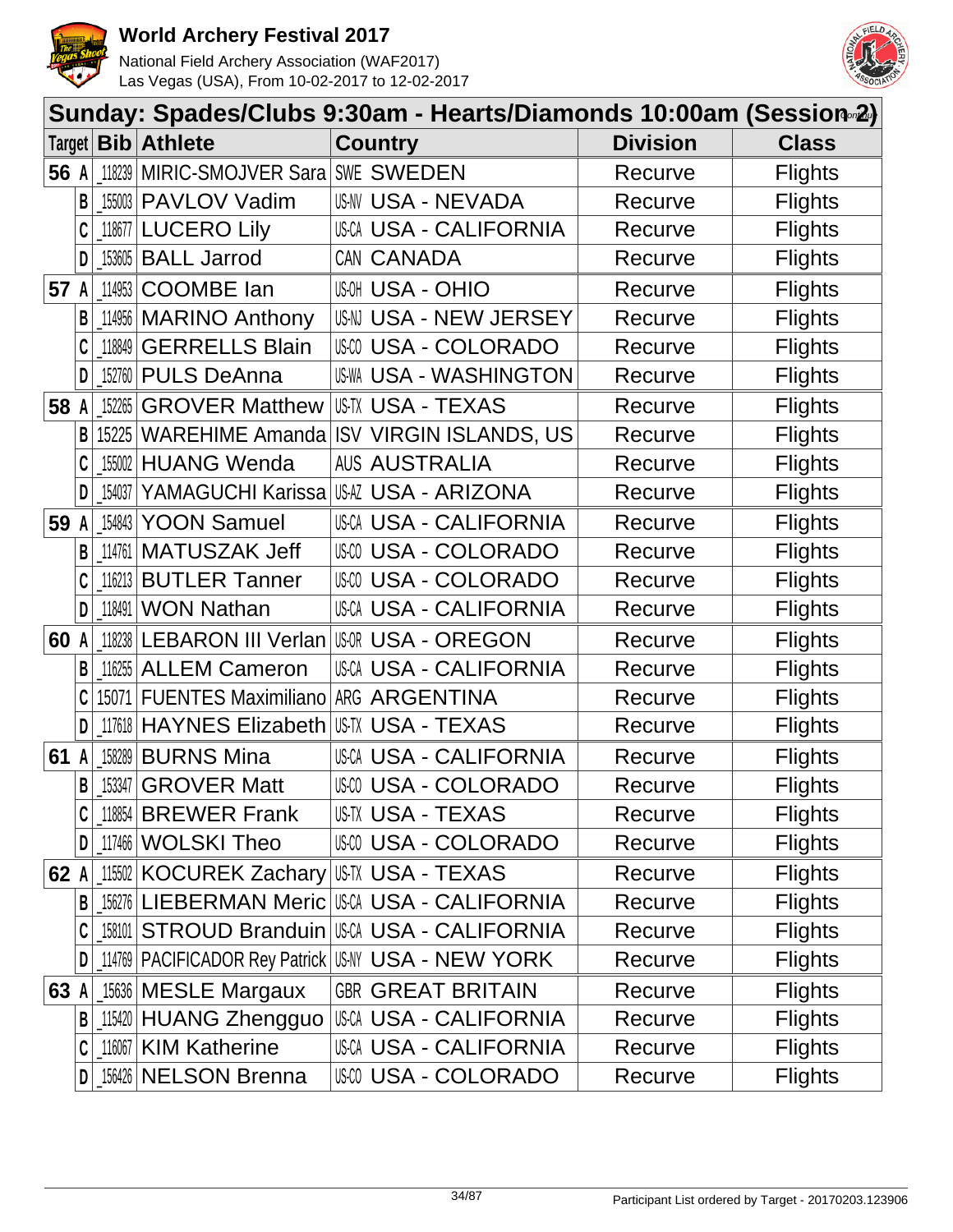



|        | Sunday: Spades/Clubs 9:30am - Hearts/Diamonds 10:00am (Session-2) |        |                                   |                                           |                         |                |  |  |  |  |
|--------|-------------------------------------------------------------------|--------|-----------------------------------|-------------------------------------------|-------------------------|----------------|--|--|--|--|
| Target |                                                                   | Bib    | <b>Athlete</b>                    | <b>Country</b>                            | <b>Division</b>         | <b>Class</b>   |  |  |  |  |
| 64 A   |                                                                   | 116960 | <b>JUN Justin</b>                 | <b>USCA USA - CALIFORNIA</b>              | Recurve                 | <b>Flights</b> |  |  |  |  |
|        | B                                                                 |        | 156122 LEE Daniel                 | <b>US-TX USA - TEXAS</b>                  | Recurve                 | <b>Flights</b> |  |  |  |  |
|        | C                                                                 | 114771 |                                   | <b>NAKANISHI Michael   USA - OREGON</b>   | Recurve                 | <b>Flights</b> |  |  |  |  |
|        | D                                                                 | 152523 |                                   | HOLGADO Juan-Carlos SUI SWITZERLAND       | Recurve                 | <b>Flights</b> |  |  |  |  |
| 65     |                                                                   | 115424 | <b>LEE Elliott</b>                | <b>USCA USA - CALIFORNIA</b>              | Recurve                 | <b>Flights</b> |  |  |  |  |
|        | B                                                                 |        | 115614 TANK lan                   | <b>US-TX USA - TEXAS</b>                  | Recurve                 | <b>Flights</b> |  |  |  |  |
|        | C                                                                 | 4951   | <b>FAY Klara</b>                  | <b>GBR GREAT BRITAIN</b>                  | Recurve                 | <b>Flights</b> |  |  |  |  |
|        | D                                                                 | 155199 | <b>GRANATA Giuliana ITA ITALY</b> |                                           | Recurve                 | <b>Flights</b> |  |  |  |  |
| 66     |                                                                   | 152507 | <b>CARTER Corey</b>               | <b>USA - OHIO</b>                         | Recurve                 | <b>Flights</b> |  |  |  |  |
|        | B                                                                 | 153262 | <b>SEO Sherry</b>                 | <b>US-NV USA - NEVADA</b>                 | Recurve                 | <b>Flights</b> |  |  |  |  |
|        |                                                                   | 156355 | <b>LAURIA Miranda</b>             | USMT USA - MONTANA                        | Recurve                 | <b>Flights</b> |  |  |  |  |
|        | D                                                                 | 154610 |                                   | TSOSIE Emmett O. USA USA - ARIZONA        | Recurve                 | <b>Flights</b> |  |  |  |  |
| 67     | A                                                                 | 154501 |                                   | VAINAUSKAS Adam USAZ USA - ARIZONA        | Recurve                 | <b>Flights</b> |  |  |  |  |
|        | B                                                                 | 117176 | MORIN Jacques-Andre CAN CANADA    |                                           | Recurve                 | <b>Flights</b> |  |  |  |  |
|        | C                                                                 |        | 14300 MURRAY Jaymie               | <b>AUS AUSTRALIA</b>                      | Recurve                 | <b>Flights</b> |  |  |  |  |
|        | D                                                                 | 157478 | LLAMES Leonardo                   | USAZ USA - ARIZONA                        | Recurve                 | <b>Flights</b> |  |  |  |  |
| 68 A   |                                                                   | 117884 | <b>SEDDON Neil</b>                | <b>GBR GREAT BRITAIN</b>                  | Recurve                 | <b>Flights</b> |  |  |  |  |
|        | B                                                                 | 157633 | <b>DISSINGER Meredith US-NH</b>   | <b>USA - NEW HAMPSHIRE</b>                | Recurve                 | <b>Flights</b> |  |  |  |  |
|        |                                                                   | 156722 | <b>HILL Stephanie</b>             | US-NV USA - NEVADA                        | Recurve                 | <b>Flights</b> |  |  |  |  |
|        | D                                                                 | 153507 |                                   | VACCARELLO Jason USCA USA - CALIFORNIA    | Recurve                 | <b>Flights</b> |  |  |  |  |
| 69     |                                                                   | 115213 | <b>AKIN Julia</b>                 | <b>US-WA USA - WASHINGTON</b>             | Recurve                 | <b>Flights</b> |  |  |  |  |
|        | B                                                                 |        | 154246 KIM Diana                  | USCA USA - CALIFORNIA                     | Recurve                 | <b>Flights</b> |  |  |  |  |
|        | C                                                                 |        | 116344 HO Hangan                  | <b>USCA USA - CALIFORNIA</b>              | Recurve                 | <b>Flights</b> |  |  |  |  |
|        | D                                                                 |        |                                   |                                           |                         |                |  |  |  |  |
| 70 A   |                                                                   | 116851 | <b>GREYEYES Garin</b>             | IUSAZ USA - ARIZONA                       | Recurve                 | <b>Flights</b> |  |  |  |  |
|        | B                                                                 |        |                                   | 157619 PEYTON Cameron USKY USA - KENTUCKY | Recurve                 | <b>Flights</b> |  |  |  |  |
|        | C                                                                 | 116073 | <b>DONG Danfeng</b>               | CHN PR CHINA                              | Recurve                 | <b>Flights</b> |  |  |  |  |
|        | D                                                                 |        |                                   |                                           |                         |                |  |  |  |  |
| 71     | A                                                                 | 17751  | OTSUKA Tadatsugu                  | <b>JPN JAPAN</b>                          | <b>Compound Limited</b> | <b>Flights</b> |  |  |  |  |
|        | B                                                                 |        | 156304 FABRY Jeff                 | USCA USA - CALIFORNIA                     | <b>Compound Limited</b> | <b>Flights</b> |  |  |  |  |
|        | C                                                                 |        | 153127 JONES Christina            | <b>US-KS USA - KANSAS</b>                 | <b>Compound Limited</b> | <b>Flights</b> |  |  |  |  |
|        | D                                                                 |        |                                   |                                           |                         |                |  |  |  |  |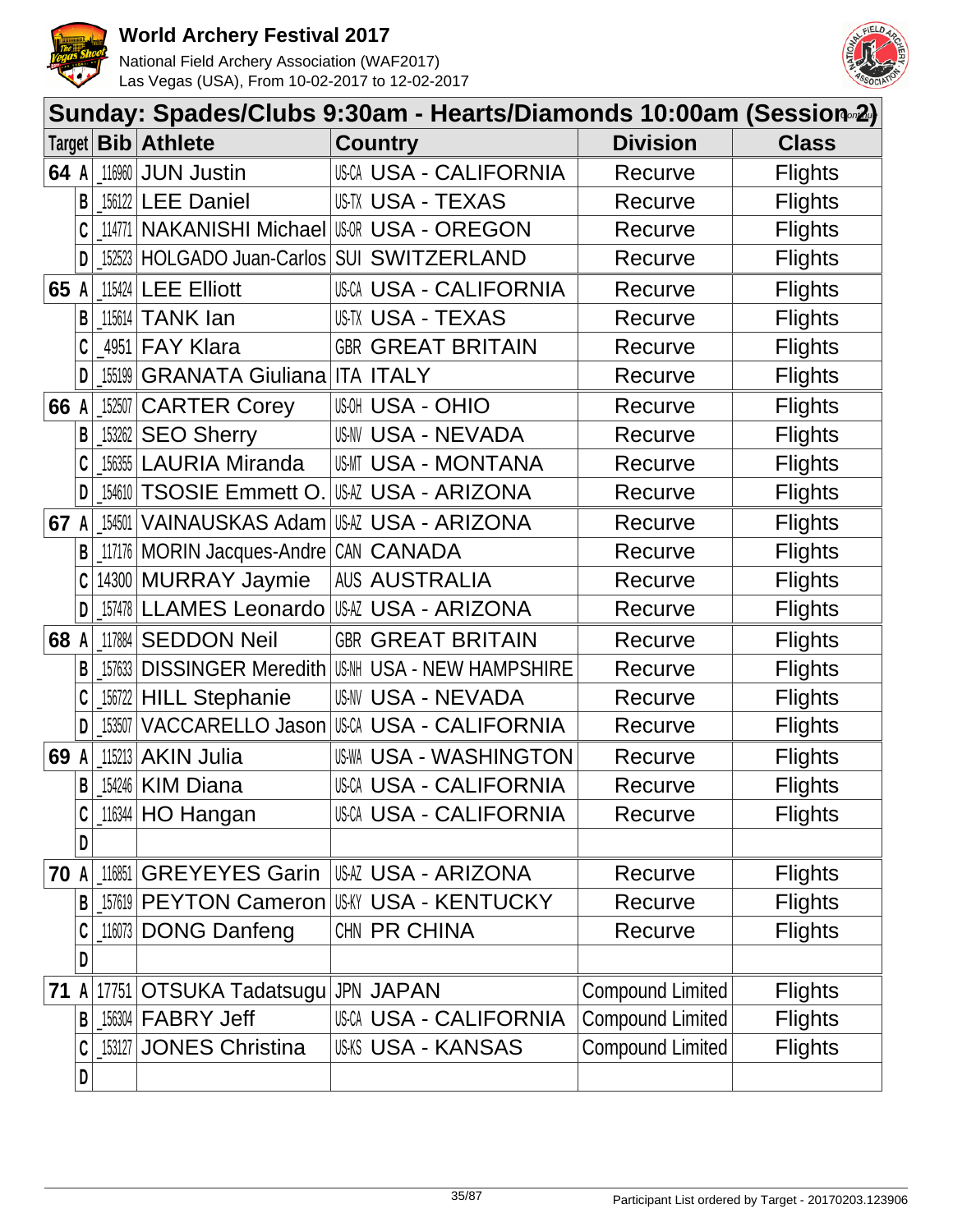



|        | Sunday: Spades/Clubs 9:30am - Hearts/Diamonds 10:00am (Session <sub>®</sub> 2) |          |                                                    |       |                |                               |                         |                |  |  |  |
|--------|--------------------------------------------------------------------------------|----------|----------------------------------------------------|-------|----------------|-------------------------------|-------------------------|----------------|--|--|--|
|        |                                                                                |          | Target   Bib   Athlete                             |       | <b>Country</b> |                               | <b>Division</b>         | <b>Class</b>   |  |  |  |
| $72$ A |                                                                                |          | $158053$ ROSE Guy                                  |       |                | USIA USA - IOWA               | Compound Limited        | <b>Flights</b> |  |  |  |
|        | B                                                                              |          | 156773 LOWE Michael                                |       |                | <b>US-TX USA - TEXAS</b>      | <b>Compound Limited</b> | <b>Flights</b> |  |  |  |
|        |                                                                                | 154236   | <b>CARROLL Bob</b>                                 |       |                | USAZ USA - ARIZONA            | Compound Limited        | <b>Flights</b> |  |  |  |
|        | D                                                                              |          | 115703   THORNBERRY Dave   USCA USA - CALIFORNIA   |       |                |                               | Compound Limited        | <b>Flights</b> |  |  |  |
| 73     | A                                                                              | 115230   | <b>MAY Charles</b>                                 |       |                | <b>USKY USA - KENTUCKY</b>    | Compound Limited        | <b>Flights</b> |  |  |  |
|        | B                                                                              |          | 156089 VANDONSEL Bill                              |       |                | USMT USA - MONTANA            | <b>Compound Limited</b> | <b>Flights</b> |  |  |  |
|        |                                                                                | 152371   | <b>CONRAD Dean</b>                                 |       |                | USIA USA - IOWA               | <b>Compound Limited</b> | <b>Flights</b> |  |  |  |
|        | D                                                                              |          | [155136   BARKER William                           |       |                | <b>US-WA USA - WASHINGTON</b> | <b>Compound Limited</b> | <b>Flights</b> |  |  |  |
| 74 A   |                                                                                | 154137   | <b>GILLEY Jennifer</b>                             |       |                | USOK USA - OKLAHOMA           | Compound Limited        | <b>Flights</b> |  |  |  |
|        | B                                                                              |          | 156446 TEAGUE Faron                                |       |                | <b>USMO USA - MISSOURI</b>    | <b>Compound Limited</b> | <b>Flights</b> |  |  |  |
|        |                                                                                |          | 152246 OLORES Christopher                          |       |                | <b>USHI USA - HAWAII</b>      | Compound Limited        | <b>Flights</b> |  |  |  |
|        | D                                                                              |          | 158135 LANDRUM Densel                              |       |                | IUSFL USA - FLORIDA           | <b>Compound Limited</b> | <b>Flights</b> |  |  |  |
| 75     | $\mathsf{A}$                                                                   | $156975$ | <b>WHYTE Clyde</b>                                 |       |                | USCO USA - COLORADO           | <b>Compound Limited</b> | <b>Flights</b> |  |  |  |
|        | B                                                                              | 157698   | <b>WITHERS Trent</b>                               |       |                | US-SD USA - SOUTH DAKOTA      | <b>Compound Limited</b> | <b>Flights</b> |  |  |  |
|        |                                                                                |          | [154199 ANDERSON David                             |       |                | US-IA USA - IOWA              | <b>Compound Limited</b> | <b>Flights</b> |  |  |  |
|        | D                                                                              |          | 117851 PARKER Linda                                |       |                | <b>US-WA USA - WASHINGTON</b> | <b>Compound Limited</b> | <b>Flights</b> |  |  |  |
| 76 A   |                                                                                |          | 153668 CAMERON Greg                                |       |                | USID USA - IDAHO              | <b>Compound Limited</b> | <b>Flights</b> |  |  |  |
|        | B                                                                              |          | 155647 HOPPES Dan                                  | US-CO |                | <b>USA - COLORADO</b>         | <b>Compound Limited</b> | <b>Flights</b> |  |  |  |
|        | C                                                                              |          | 156568 PALOMO Peter                                |       |                | <b>USCA USA - CALIFORNIA</b>  | Compound Limited        | <b>Flights</b> |  |  |  |
|        | D                                                                              | 155916   | <b>WALKER Melissa</b>                              |       |                | <b>US-WI USA - WISCONSIN</b>  | <b>Compound Limited</b> | <b>Flights</b> |  |  |  |
| 77     | A                                                                              | 157520   | <b>SITES Coty</b>                                  |       |                | US-WV USA - WEST VIRGINIA     | Compound                | <b>Flights</b> |  |  |  |
|        | B                                                                              |          | 152821 MOORMAN Austin                              |       |                | IUSIA USA - IOWA              | Compound                | <b>Flights</b> |  |  |  |
|        |                                                                                |          | 158102 PAULINO Justin                              |       |                | <b>USMS USA - MISSISSIPPI</b> | Compound                | <b>Flights</b> |  |  |  |
|        | DI                                                                             |          | <b>153688 APPLEBY Kody</b>                         |       |                | <b>US-KY USA - KENTUCKY</b>   | Compound                | <b>Flights</b> |  |  |  |
| 78 A   |                                                                                |          | 157017 ELZA Sean                                   |       |                | <b>US-WA USA - WASHINGTON</b> | Compound                | <b>Flights</b> |  |  |  |
|        | B                                                                              |          | 15595 STREET Jason                                 |       |                | <b>US-MI USA - MICHIGAN</b>   | Compound                | <b>Flights</b> |  |  |  |
|        |                                                                                |          | 152895 MILLER Paul                                 |       |                | USMD USA - MARYLAND           | Compound                | <b>Flights</b> |  |  |  |
|        | D                                                                              |          | [155953 GLEITZ Jake                                |       |                | <b>USMN USA - MINNESOTA</b>   | Compound                | <b>Flights</b> |  |  |  |
| 79 A   |                                                                                |          | $115579$ REED Ryan                                 |       |                | <b>USKY USA - KENTUCKY</b>    | Compound                | <b>Flights</b> |  |  |  |
|        | B                                                                              |          | 153085 HOLDER Thomas                               |       |                | US-PA USA - PENNSYLVANIA      | Compound                | <b>Flights</b> |  |  |  |
|        |                                                                                |          | 154114 VANHILLO Jason                              |       |                | US-MA USA - MASSACHUSETTS     | Compound                | <b>Flights</b> |  |  |  |
|        | D                                                                              |          | <b>156536 THOMPSON Travis US-IL USA - ILLINOIS</b> |       |                |                               | Compound                | <b>Flights</b> |  |  |  |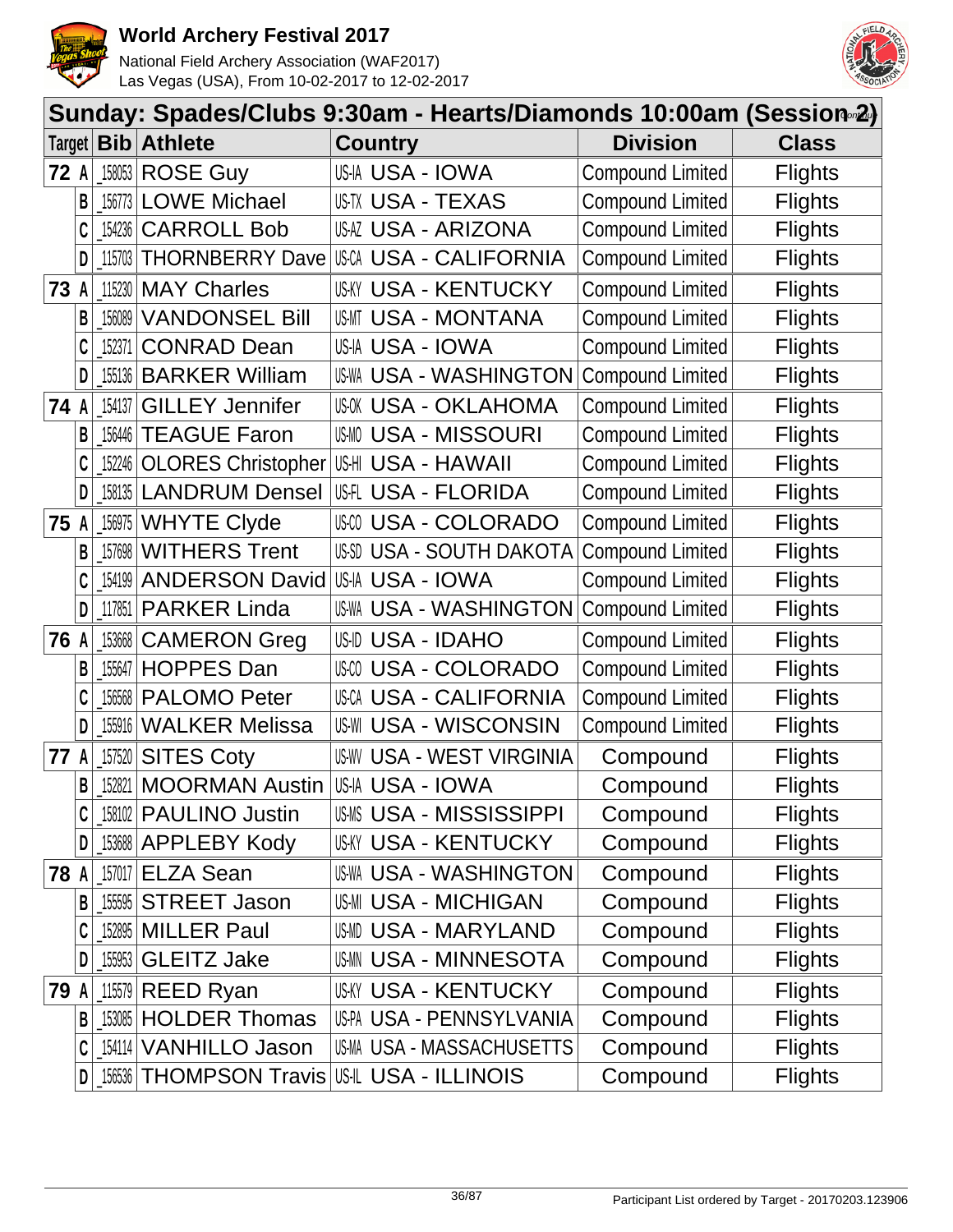



|        | Sunday: Spades/Clubs 9:30am - Hearts/Diamonds 10:00am (Session∞2) |            |                         |                                               |                 |                |  |  |  |
|--------|-------------------------------------------------------------------|------------|-------------------------|-----------------------------------------------|-----------------|----------------|--|--|--|
| Target |                                                                   | Bib        | <b>Athlete</b>          | <b>Country</b>                                | <b>Division</b> | <b>Class</b>   |  |  |  |
| 80 A   |                                                                   | 153863     |                         | SPOOLSTRA Taylor USA - CALIFORNIA             | Compound        | <b>Flights</b> |  |  |  |
|        | B                                                                 | 153065     |                         | <b>HOSTUTLER Brian USS USA - SOUTH DAKOTA</b> | Compound        | <b>Flights</b> |  |  |  |
|        |                                                                   | 152741     | <b>BRAY Matt</b>        | <b>US-WI USA - WISCONSIN</b>                  | Compound        | <b>Flights</b> |  |  |  |
|        | D                                                                 |            | 152172 LIND Taylor      | US-ID USA - IDAHO                             | Compound        | <b>Flights</b> |  |  |  |
| 81     | A                                                                 | 158502     | <b>QUALLS Brent</b>     | <b>US-SC USA - SOUTH CAROLINA</b>             | Compound        | <b>Flights</b> |  |  |  |
|        | B                                                                 | $-157895$  | <b>GATTO Steven</b>     | US-NJ USA - NEW JERSEY                        | Compound        | <b>Flights</b> |  |  |  |
|        | C                                                                 | 116808     | <b>TEETS Ben</b>        | USND USA - NORTH DAKOTA                       | Compound        | <b>Flights</b> |  |  |  |
|        | D                                                                 | 118674     | <b>THOMPSON Peter</b>   | <b>US-ID USA - IDAHO</b>                      | Compound        | <b>Flights</b> |  |  |  |
| 82     |                                                                   | 156792     | <b>DREYER Thomas</b>    | <b>US-WA USA - WASHINGTON</b>                 | Compound        | <b>Flights</b> |  |  |  |
|        | В                                                                 | 116176     | <b>SHARP Andrew</b>     | <b>US-VA USA - VIRGINIA</b>                   | Compound        | <b>Flights</b> |  |  |  |
|        |                                                                   | 152187     | <b>GREEN Keith</b>      | <b>USKS USA - KANSAS</b>                      | Compound        | <b>Flights</b> |  |  |  |
|        | D                                                                 | $-152699$  | <b>COOPER Sylvester</b> | US-LA USA - LOUISIANA                         | Compound        | <b>Flights</b> |  |  |  |
| 83     | $\mathsf{A}$                                                      | 18347      | DÄLDBORG Christian      | SWE SWEDEN                                    | Compound        | <b>Flights</b> |  |  |  |
|        | B                                                                 | 157430     | <b>GREGORY Daniel</b>   | <b>USUT USA - UTAH</b>                        | Compound        | <b>Flights</b> |  |  |  |
|        |                                                                   | $\_156997$ | <b>RAGLIN Randy</b>     | <b>USCA USA - CALIFORNIA</b>                  | Compound        | <b>Flights</b> |  |  |  |
|        | D                                                                 |            | 15871 KIANZAD Majid     | <b>IRI IR IRAN</b>                            | Compound        | <b>Flights</b> |  |  |  |
| 84 A   |                                                                   |            | 5729 RAMIREZ Angel      | <b>MEX MEXICO</b>                             | Compound        | <b>Flights</b> |  |  |  |
|        | B                                                                 | 118367     | KARSTETTER Chad         | US-PA USA - PENNSYLVANIA                      | Compound        | <b>Flights</b> |  |  |  |
|        |                                                                   |            | 156852 BODLE Brad       | US-MT USA - MONTANA                           | Compound        | <b>Flights</b> |  |  |  |
|        |                                                                   | 153089     | <b>HUNTZINGER David</b> | <b>US-MI USA - MICHIGAN</b>                   | Compound        | <b>Flights</b> |  |  |  |
| 85     | A                                                                 | 156632     | <b>STRALEY Frank</b>    | US-PA USA - PENNSYLVANIA                      | Compound        | <b>Flights</b> |  |  |  |
|        | B                                                                 |            | _116844   COGAR Mike    | <b>US-WY USA - WEST VIRGINIA</b>              | Compound        | <b>Flights</b> |  |  |  |
|        |                                                                   |            |                         | 154313 HOOKSTEAD Payton US-WI USA - WISCONSIN | Compound        | <b>Flights</b> |  |  |  |
|        | D                                                                 |            | 116216 VOLARD Luc       | CAN CANADA                                    | Compound        | <b>Flights</b> |  |  |  |
| 86 A   |                                                                   |            | 157605 ISENHOFF Josh    | <b>USKY USA - KENTUCKY</b>                    | Compound        | <b>Flights</b> |  |  |  |
|        | B                                                                 |            | 153689 WAGNER Steve     | <b>USCA USA - CALIFORNIA</b>                  | Compound        | <b>Flights</b> |  |  |  |
|        |                                                                   |            | 154603 JIROVSKY Adam    | <b>USNE USA - NEBRASKA</b>                    | Compound        | <b>Flights</b> |  |  |  |
|        | D                                                                 |            | 11855 RAYOW Devin       | USNY USA - NEW YORK                           | Compound        | <b>Flights</b> |  |  |  |
| 87 A   |                                                                   | 158349     | <b>VINCENT Joe</b>      | US-MT USA - MONTANA                           | Compound        | <b>Flights</b> |  |  |  |
|        | B                                                                 |            | 154214 VOORN Craig      | CAN CANADA                                    | Compound        | <b>Flights</b> |  |  |  |
|        |                                                                   |            | [154262 SOUZA Wendell   | USCA USA - CALIFORNIA                         | Compound        | <b>Flights</b> |  |  |  |
|        | D                                                                 | $\_155700$ | <b>BECHTOLD Greg</b>    | US-PA USA - PENNSYLVANIA                      | Compound        | <b>Flights</b> |  |  |  |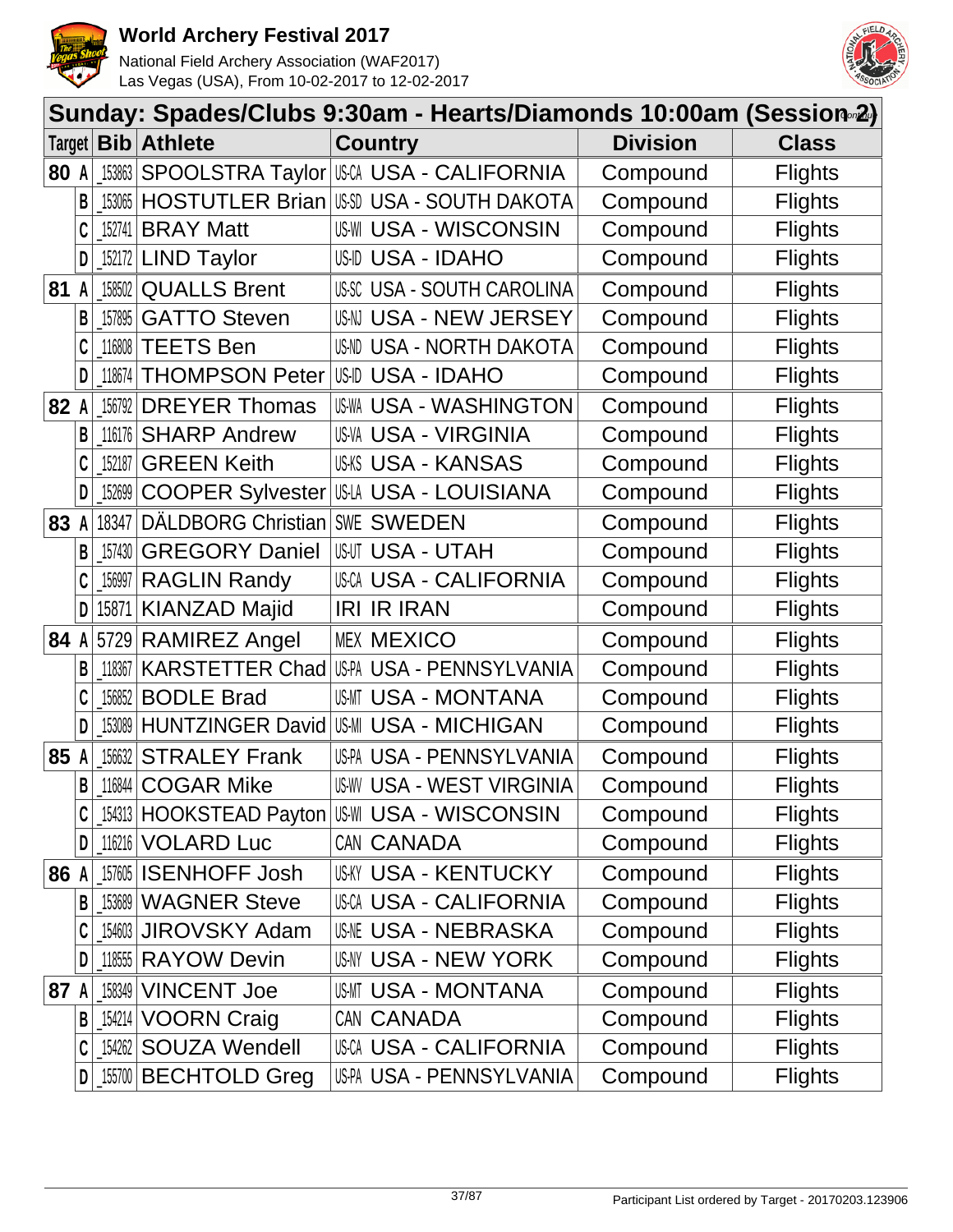



|        |   |        |                                        | Sunday: Spades/Clubs 9:30am - Hearts/Diamonds 10:00am (Session∞2) |                 |                |
|--------|---|--------|----------------------------------------|-------------------------------------------------------------------|-----------------|----------------|
| Target |   |        | <b>Bib</b> Athlete                     | <b>Country</b>                                                    | <b>Division</b> | <b>Class</b>   |
| 88 A   |   |        | 156353 PIMENTEL Ryan                   | <b>US-ID USA - IDAHO</b>                                          | Compound        | <b>Flights</b> |
|        | В |        | 152630 BEFORT Justin                   | <b>USAK USA - ALASKA</b>                                          | Compound        | <b>Flights</b> |
|        |   |        | 157782 MESKO David                     | <b>USA - COLORADO</b>                                             | Compound        | <b>Flights</b> |
|        | D | 153103 | <b>WARMBY Cameron</b>                  | USCA USA - CALIFORNIA                                             | Compound        | <b>Flights</b> |
| 89     | A | 155114 | <b>HOUSEWEART Ira</b>                  | <b>USA - COLORADO</b>                                             | Compound        | <b>Flights</b> |
|        | B | 156794 | <b>JOHNSON Ryan</b>                    | <b>USA - COLORADO</b><br>US-CO                                    | Compound        | <b>Flights</b> |
|        |   | 153731 | <b>BUTTON Danny</b>                    | <b>US-WI USA - WISCONSIN</b>                                      | Compound        | <b>Flights</b> |
|        | D | 153125 | <b>OSTROWSKI III Lenny</b>             | US-WI USA - WISCONSIN                                             | Compound        | <b>Flights</b> |
| 90     | A | 152998 | <b>TAYLOR David</b>                    | <b>USMO USA - MISSOURI</b>                                        | Compound        | <b>Flights</b> |
|        | В | 156937 | <b>BONHAM Torrey</b>                   | US-TX USA - TEXAS                                                 | Compound        | <b>Flights</b> |
|        |   | 157002 | <b>GULLEDGE Travis</b>                 | US-NN USA - NEW MEXICO                                            | Compound        | <b>Flights</b> |
|        | D | 157142 | <b>HAAS Matt</b>                       | <b>USMM USA - MINNESOTA</b>                                       | Compound        | <b>Flights</b> |
| 91     | A | 157052 | <b>HELLSTROM Tobias</b>                | SWE SWEDEN                                                        | Compound        | <b>Flights</b> |
|        | B | 158088 | <b>HENLEY Kameron</b>                  | USKY USA - KENTUCKY                                               | Compound        | <b>Flights</b> |
|        |   |        | 157538 NUNN Daniel                     | USM USA - COLORADO                                                | Compound        | <b>Flights</b> |
|        | D | 154408 | <b>JOHNSON Chadrick</b>                | USCA USA - CALIFORNIA                                             | Compound        | <b>Flights</b> |
| 92     | A | 155481 | <b>GORE Dave</b>                       | <b>USCA USA - CALIFORNIA</b>                                      | Compound        | <b>Flights</b> |
|        | B | 115326 | <b>SMITH Travis</b>                    | USMT USA - MONTANA                                                | Compound        | <b>Flights</b> |
|        |   | 156283 | <b>COTTEN Evan</b>                     | USAK USA - ALASKA                                                 | Compound        | <b>Flights</b> |
|        | D | 156669 | <b>REGA Brad</b>                       | US-PA USA - PENNSYLVANIA                                          | Compound        | <b>Flights</b> |
| 93     |   | 152887 | <b>ROSS Adam</b>                       | USCA USA - CALIFORNIA                                             | Compound        | <b>Flights</b> |
|        | B |        | 153492   BARILLAS ARAGON Julio Alfredo | <b>GUA GUATEMALA</b>                                              | Compound        | <b>Flights</b> |
|        |   |        | 156713 CLYDE Micah                     | USUT USA - UTAH                                                   | Compound        | <b>Flights</b> |
|        | D |        | 156479 CRAN Scott                      | <b>US-WI USA - WISCONSIN</b>                                      | Compound        | <b>Flights</b> |
| 94 A   |   |        |                                        | 156454 MAJDECKI Joseph US-MI USA - MICHIGAN                       | Compound        | <b>Flights</b> |
|        | B |        | 156924 KELLER Paeton                   | USAZ USA - ARIZONA                                                | Compound        | <b>Flights</b> |
|        |   |        | 13975 GUSTAFSON Colton                 | CAN CANADA                                                        | Compound        | <b>Flights</b> |
|        | D |        | 153775 BRUNETTA Allen                  | USCA USA - CALIFORNIA                                             | Compound        | <b>Flights</b> |
| 95 A   |   |        |                                        | 15254 ALVARADO FERNANDEZ Bryan PUR PUERTO RICO                    | Compound        | <b>Flights</b> |
|        | B | 154067 | BIRCHMEIER Jason                       | US-MI USA - MICHIGAN                                              | Compound        | <b>Flights</b> |
|        |   |        | 156964 PALMER Doug                     | USUT USA - UTAH                                                   | Compound        | <b>Flights</b> |
|        | D |        | 158166 STEPP Tristan                   | USAZ USA - ARIZONA                                                | Compound        | <b>Flights</b> |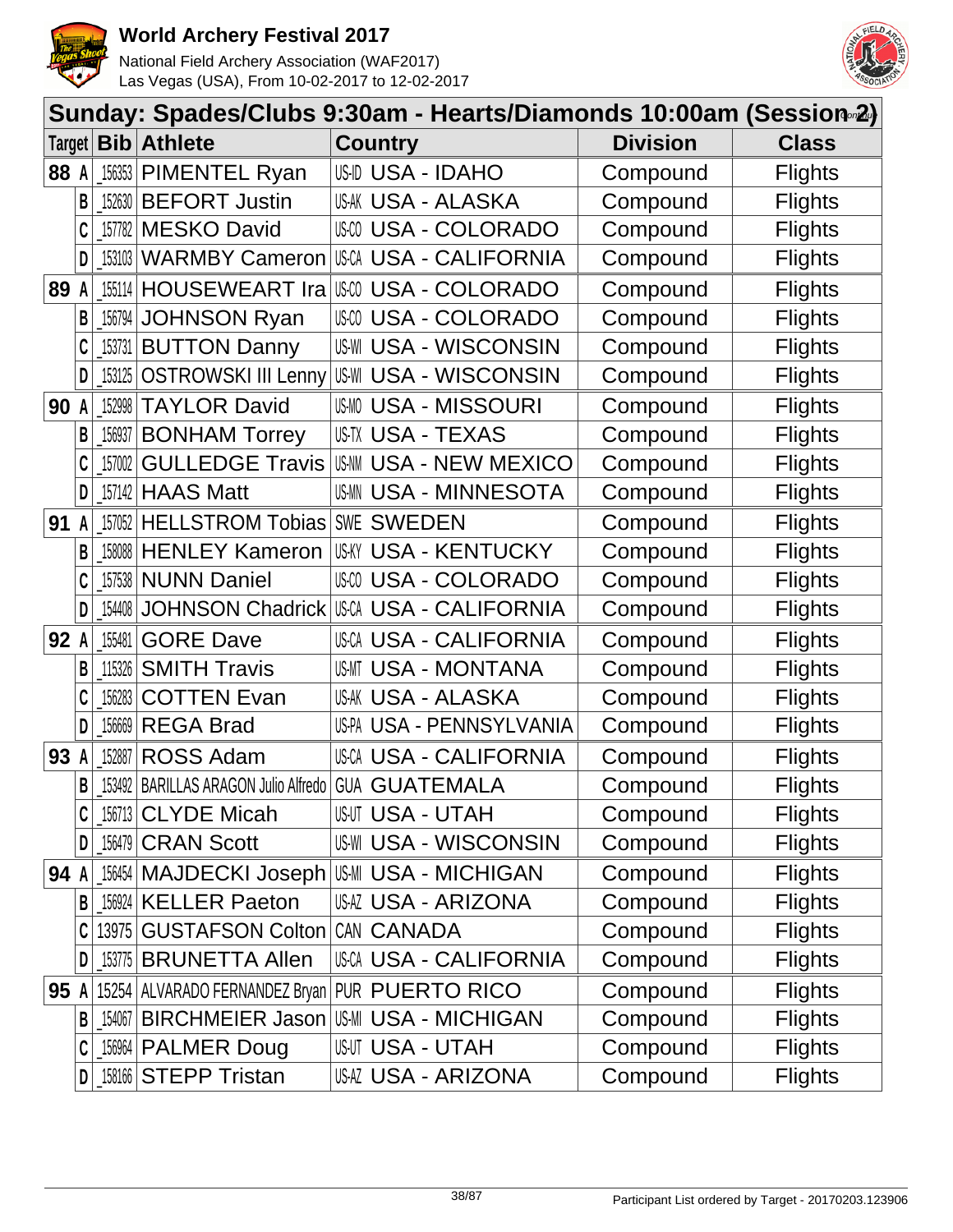



|        | Sunday: Spades/Clubs 9:30am - Hearts/Diamonds 10:00am (Session <sup>2</sup> ) |            |                       |                                         |                 |                |  |  |
|--------|-------------------------------------------------------------------------------|------------|-----------------------|-----------------------------------------|-----------------|----------------|--|--|
| Target |                                                                               | Bib        | <b>Athlete</b>        | <b>Country</b>                          | <b>Division</b> | <b>Class</b>   |  |  |
| 96 A   |                                                                               | 116847     | <b>BARNES Brandon</b> | <b>USMN USA - MINNESOTA</b>             | Compound        | <b>Flights</b> |  |  |
|        | B                                                                             | 153705     | <b>WEAVER Jon</b>     | <b>USCA USA - CALIFORNIA</b>            | Compound        | <b>Flights</b> |  |  |
|        |                                                                               | 155567     |                       | ROBERTS-OLSEN Chris USOR USA - OREGON   | Compound        | <b>Flights</b> |  |  |
|        | D                                                                             | 151919     | <b>JEROME Blake</b>   | <b>US-WA USA - WASHINGTON</b>           | Compound        | <b>Flights</b> |  |  |
| 97     |                                                                               | 157610     | <b>MEHS Justin</b>    | <b>USKY USA - KENTUCKY</b>              | Compound        | <b>Flights</b> |  |  |
|        | B                                                                             | 152944     | SIMPSON John          | US-PA USA - PENNSYLVANIA                | Compound        | <b>Flights</b> |  |  |
|        | C                                                                             | 153806     | <b>ELLIS Doug</b>     | USSD USA - SOUTH DAKOTA                 | Compound        | <b>Flights</b> |  |  |
|        | D                                                                             | 156453     | <b>MARTIN Jeff</b>    | <b>USMO USA - MISSOURI</b>              | Compound        | <b>Flights</b> |  |  |
| 98     |                                                                               | 154035     | <b>BOHLANDER Eric</b> | <b>USWY USA - WYOMING</b>               | Compound        | <b>Flights</b> |  |  |
|        | B                                                                             | 153102     | <b>HUNNELL Andy</b>   | US-PA USA - PENNSYLVANIA                | Compound        | <b>Flights</b> |  |  |
|        |                                                                               | 157984     | <b>JOLLEY Lucas</b>   | <b>USUT USA - UTAH</b>                  | Compound        | <b>Flights</b> |  |  |
|        | D                                                                             | 153627     | <b>COON William</b>   | US-IA USA - IOWA                        | Compound        | <b>Flights</b> |  |  |
| 99     | A                                                                             | 151946     | <b>WALDEN Jesse</b>   | US-TX USA - TEXAS                       | Compound        | <b>Flights</b> |  |  |
|        | B                                                                             | 4168       | <b>ETIENNE David</b>  | <b>BEL BELGIUM</b>                      | Compound        | <b>Flights</b> |  |  |
|        |                                                                               | 156809     | <b>KAUFMAN Kyle</b>   | USMT USA - MONTANA                      | Compound        | <b>Flights</b> |  |  |
|        | D                                                                             | 152253     | <b>NETZLER Brad</b>   | <b>US-WI USA - WISCONSIN</b>            | Compound        | <b>Flights</b> |  |  |
| 100    | A                                                                             | 118617     | <b>CLARK Monte</b>    | <b>USUT USA - UTAH</b>                  | Compound        | <b>Flights</b> |  |  |
|        | B                                                                             | 155748     | <b>LANE Dan</b>       | <b>USA - OHIO</b>                       | Compound        | <b>Flights</b> |  |  |
|        |                                                                               | 156907     | <b>PICK Bryce</b>     | <b>USOR USA - OREGON</b>                | Compound        | <b>Flights</b> |  |  |
|        | D                                                                             | 156673     | <b>HEGG Jason</b>     | USMT USA - MONTANA                      | Compound        | <b>Flights</b> |  |  |
| 101    |                                                                               | 118820     | <b>KERBER Dan</b>     | <b>USCA USA - CALIFORNIA</b>            | Compound        | <b>Flights</b> |  |  |
|        |                                                                               |            | $B$ 156627 MARKT Kyle | <b>USMO USA - MISSOURI</b>              | Compound        | <b>Flights</b> |  |  |
|        |                                                                               | $\_153811$ | <b>CANION Bradley</b> | US-NN USA - NEW MEXICO                  | Compound        | <b>Flights</b> |  |  |
|        | D                                                                             |            | 156350 SMILEY Charlie | <b>USMO USA - MISSOURI</b>              | Compound        | <b>Flights</b> |  |  |
| 102 A  |                                                                               | 156791     | <b>SWEITZER Marc</b>  | US-PA USA - PENNSYLVANIA                | Compound        | <b>Flights</b> |  |  |
|        | B                                                                             | 115097     |                       | WEGNER Christopher USA V USA - NEW YORK | Compound        | <b>Flights</b> |  |  |
|        |                                                                               |            | 154433 BROOKS John    | <b>USMO USA - MISSOURI</b>              | Compound        | <b>Flights</b> |  |  |
|        | D                                                                             | $\_157083$ | <b>MOORE Joshua</b>   | <b>USUT USA - UTAH</b>                  | Compound        | <b>Flights</b> |  |  |
| 103    |                                                                               | 152879     | <b>VARGAS Bobby</b>   | USAZ USA - ARIZONA                      | Compound        | <b>Flights</b> |  |  |
|        | B                                                                             |            | 116357 ADACHI Jordan  | CAN CANADA                              | Compound        | <b>Flights</b> |  |  |
|        | C                                                                             | $\_152685$ | <b>SCOTT Mitchell</b> | USNY USA - NEW YORK                     | Compound        | <b>Flights</b> |  |  |
|        | D                                                                             | $\_154490$ |                       | SIDEBOTTOM Josh USM USA - NEW YORK      | Compound        | <b>Flights</b> |  |  |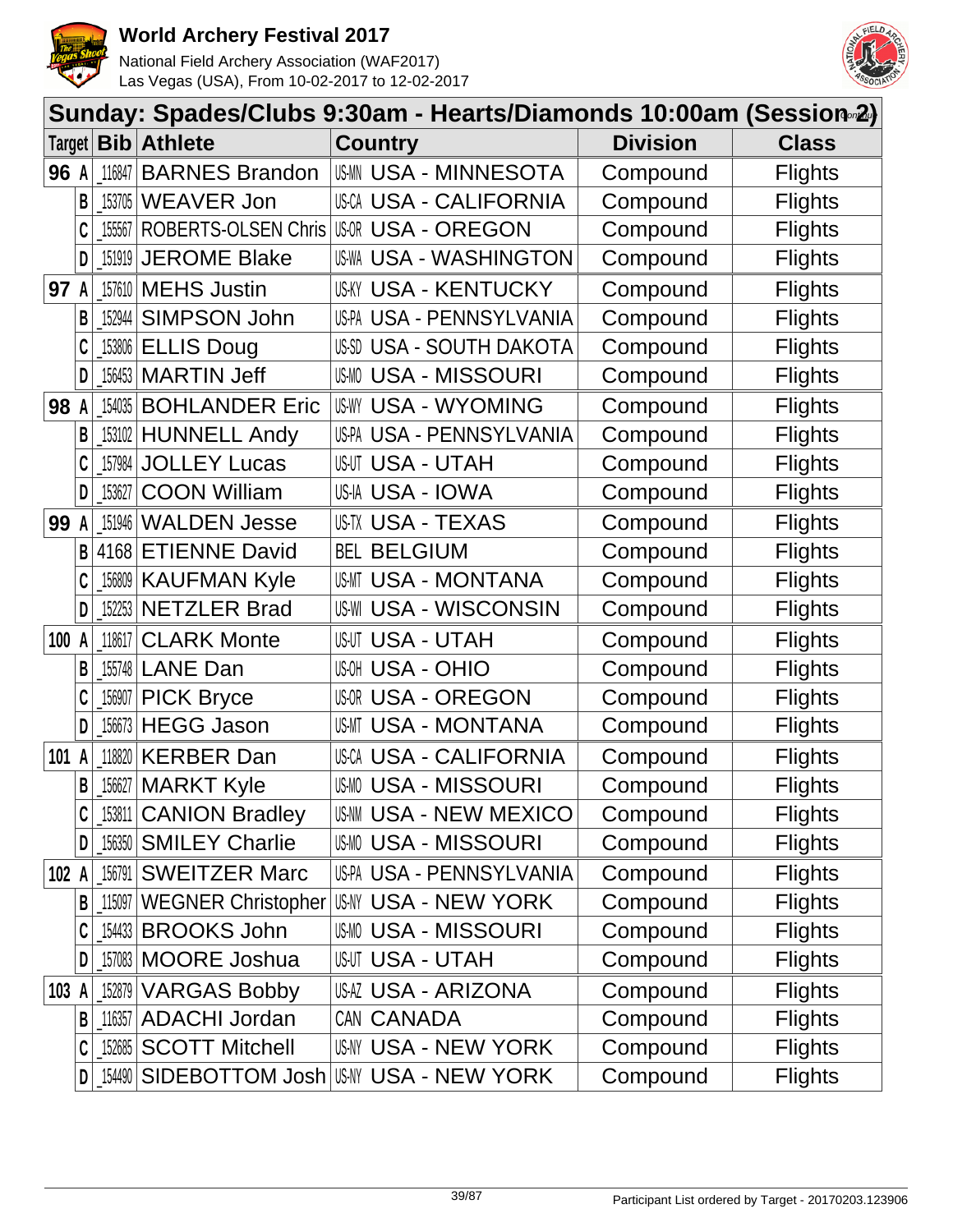



|        | Sunday: Spades/Clubs 9:30am - Hearts/Diamonds 10:00am (Session∞2) |          |                                      |                                            |                 |                |  |  |  |
|--------|-------------------------------------------------------------------|----------|--------------------------------------|--------------------------------------------|-----------------|----------------|--|--|--|
| Target |                                                                   |          | <b>Bib Athlete</b>                   | <b>Country</b>                             | <b>Division</b> | <b>Class</b>   |  |  |  |
| 104 A  |                                                                   | $153086$ | <b>HOLDER Joseph</b>                 | US-PA USA - PENNSYLVANIA                   | Compound        | <b>Flights</b> |  |  |  |
|        | B                                                                 |          | 15544 JORIS Gianni                   | <b>BEL BELGIUM</b>                         | Compound        | <b>Flights</b> |  |  |  |
|        |                                                                   | 5406     | <b>CHEAH Ricci</b>                   | <b>AUS AUSTRALIA</b>                       | Compound        | <b>Flights</b> |  |  |  |
|        | D                                                                 |          | [154533 HAMILTON John                | <b>US-WI USA - WISCONSIN</b>               | Compound        | <b>Flights</b> |  |  |  |
| 105    | A                                                                 |          | 153706 NUNES Cory                    | <b>USCA USA - CALIFORNIA</b>               | Compound        | <b>Flights</b> |  |  |  |
|        | B                                                                 |          | 156946 PARKINS Reece                 | <b>US-WY USA - WYOMING</b>                 | Compound        | <b>Flights</b> |  |  |  |
|        |                                                                   | 115231   | <b>PLANTE Tommy</b>                  | CAN CANADA                                 | Compound        | <b>Flights</b> |  |  |  |
|        | D                                                                 |          | 7935 ROUGIER Mathieu                 | FRA FRANCE                                 | Compound        | <b>Flights</b> |  |  |  |
| 106    | A                                                                 | 117654   |                                      | CLAUSEN Jonathan USM USA - WISCONSIN       | Compound        | <b>Flights</b> |  |  |  |
|        | В                                                                 | 153979   | <b>FYFFE Matthew</b>                 | USAZ USA - ARIZONA                         | Compound        | <b>Flights</b> |  |  |  |
|        |                                                                   |          | 157612 <b>ROY Lucas</b>              | <b>USA - OHIO</b>                          | Compound        | <b>Flights</b> |  |  |  |
|        | D                                                                 | 116919   | <b>SNOW Garret</b>                   | US-PA USA - PENNSYLVANIA                   | Compound        | <b>Flights</b> |  |  |  |
| 107 A  |                                                                   | 157625   | <b>BALLENGEE Jillian</b>             | <b>US-KY USA - KENTUCKY</b>                | Compound        | <b>Flights</b> |  |  |  |
|        | B                                                                 | 117000   | <b>CLARSON Brady</b>                 | <b>US-WI USA - WISCONSIN</b>               | Compound        | <b>Flights</b> |  |  |  |
|        |                                                                   |          | 116829 FERNANDEZ Pablo               | <b>ESP SPAIN</b>                           | Compound        | <b>Flights</b> |  |  |  |
|        | D                                                                 |          | 154940 HALL Aaron                    | USCA USA - CALIFORNIA                      | Compound        | <b>Flights</b> |  |  |  |
| 108    | A                                                                 | 118073   | PARSONS Jeremiah                     | <b>USW USA - WEST VIRGINIA</b>             | Compound        | <b>Flights</b> |  |  |  |
|        | B                                                                 | 11638    | <b>SCOTT Simon</b>                   | <b>GBR GREAT BRITAIN</b>                   | Compound        | <b>Flights</b> |  |  |  |
|        |                                                                   | 117746   | <b>SHARP David</b>                   | USMD USA - MARYLAND                        | Compound        | <b>Flights</b> |  |  |  |
|        |                                                                   | 153489   | CASTRO ROJAS Diego Andrés            | <b>GUA GUATEMALA</b>                       | Compound        | <b>Flights</b> |  |  |  |
| 109    | A                                                                 |          | 153488 CORDERO HAESE Arturo Luis     | <b>GUATEMALA</b><br>GUA                    | Compound        | <b>Flights</b> |  |  |  |
|        | B                                                                 |          | 115597 LUBBEN Joshua                 | <b>USMM USA - MINNESOTA</b>                | Compound        | <b>Flights</b> |  |  |  |
|        |                                                                   |          | 14778 MARTINEZ ORTIZ Borja ESP SPAIN |                                            | Compound        | <b>Flights</b> |  |  |  |
|        | D                                                                 |          | $153335$ STYHL Nick                  | <b>US-ID USA - IDAHO</b>                   | Compound        | <b>Flights</b> |  |  |  |
| 110 A  |                                                                   |          | 153486   WATHEN Judd                 | <b>USUT USA - UTAH</b>                     | Compound        | <b>Flights</b> |  |  |  |
|        | B                                                                 |          | 153146 STRICKLAND Timothy            | II\$00 USA - COLORADO                      | Compound        | <b>Flights</b> |  |  |  |
|        |                                                                   |          | 154405 HERRING Mark                  | <b>WOH USA - OHIO</b>                      | Compound        | <b>Flights</b> |  |  |  |
|        | D                                                                 |          | 157469 KNOPP Trevor                  | <b>US-WA USA - WASHINGTON</b>              | Compound        | <b>Flights</b> |  |  |  |
| 111 A  |                                                                   |          | 118094 CARLTON Hunter                | <b>USKY USA - KENTUCKY</b>                 | Compound        | <b>Flights</b> |  |  |  |
|        | B                                                                 |          | [156329 COUTURE Shawn]               | US-MA USA - MASSACHUSETTS                  | Compound        | <b>Flights</b> |  |  |  |
|        |                                                                   |          | 155264 VENECIA Ted                   | US-TX USA - TEXAS                          | Compound        | <b>Flights</b> |  |  |  |
|        |                                                                   |          |                                      | D 5946 ALRODHAN Abdulaziz KSA SAUDI ARABIA | Compound        | <b>Flights</b> |  |  |  |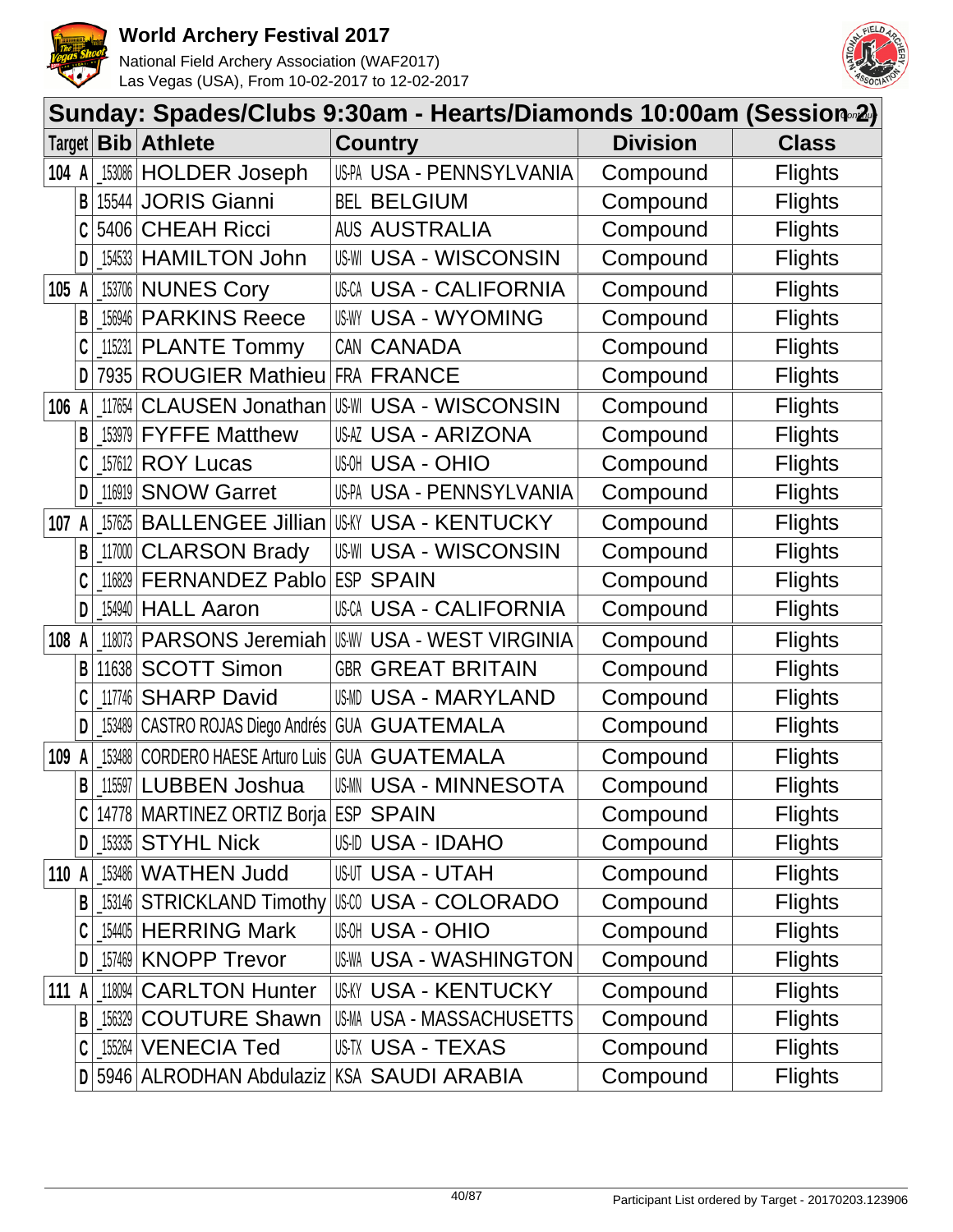



|        | Sunday: Spades/Clubs 9:30am - Hearts/Diamonds 10:00am (Session 2) |        |                                       |                                        |                       |                |  |  |  |  |
|--------|-------------------------------------------------------------------|--------|---------------------------------------|----------------------------------------|-----------------------|----------------|--|--|--|--|
| Target |                                                                   | Bib    | <b>Athlete</b>                        | <b>Country</b>                         | <b>Division</b>       | <b>Class</b>   |  |  |  |  |
| 112 A  |                                                                   | 156918 | <b>ASHLEY Tom</b>                     | <b>USNY USA - NEW YORK</b>             | Compound              | <b>Flights</b> |  |  |  |  |
|        | B                                                                 | 153411 | <b>ROUSSEAU Simon</b>                 | USTX USA - TEXAS                       | Compound              | <b>Flights</b> |  |  |  |  |
|        | C                                                                 | 157901 | <b>SEELEY Josh</b>                    | USMT USA - MONTANA                     | Compound              | <b>Flights</b> |  |  |  |  |
|        | D                                                                 |        |                                       |                                        |                       |                |  |  |  |  |
| 118    | A                                                                 | 153965 | <b>PELOSI Carol</b>                   | USMD USA - MARYLAND                    | Crossbow              | <b>Flights</b> |  |  |  |  |
|        | B                                                                 |        |                                       |                                        |                       |                |  |  |  |  |
|        | C                                                                 | 155469 |                                       | PENNYPACKER Stan   USA - COLORADO      | Crossbow              | <b>Flights</b> |  |  |  |  |
|        | D                                                                 |        |                                       |                                        |                       |                |  |  |  |  |
| 119    |                                                                   | 116661 |                                       | O'DONNELL Michelle   USH USA - FLORIDA | Crossbow              | <b>Flights</b> |  |  |  |  |
|        | B                                                                 |        |                                       |                                        |                       |                |  |  |  |  |
|        | C                                                                 | 115591 | PIMM JR William                       | <b>US-FLORIDA</b>                      | Crossbow              | <b>Flights</b> |  |  |  |  |
|        | D                                                                 |        |                                       |                                        |                       |                |  |  |  |  |
| 120    | A                                                                 | 155470 | <b>DAY Vickie</b>                     | USA - COLORADO                         | Crossbow              | <b>Flights</b> |  |  |  |  |
|        | B                                                                 |        |                                       |                                        |                       |                |  |  |  |  |
|        | C                                                                 | 114799 | <b>WU Alex</b>                        | <b>US-TX USA - TEXAS</b>               | Crossbow              | <b>Flights</b> |  |  |  |  |
|        | D                                                                 |        |                                       |                                        |                       |                |  |  |  |  |
| 124    | A                                                                 | 153778 | <b>YOUNG Matthew</b>                  | US-PA USA - PENNSYLVANIA               | Championship Compound | Open           |  |  |  |  |
|        | B                                                                 | 4242   | <b>POLISH Kevin</b>                   | US-PA USA - PENNSYLVANIA               | Championship Compound | Open           |  |  |  |  |
|        |                                                                   | 117085 | <b>INGHAM Nicholas</b>                | <b>USCA USA - CALIFORNIA</b>           | Championship Compound | Open           |  |  |  |  |
|        | D                                                                 |        |                                       |                                        |                       |                |  |  |  |  |
| 125 A  |                                                                   |        |                                       |                                        |                       |                |  |  |  |  |
|        | B                                                                 | 1350   | <b>WILDE Logan</b>                    | <b>USUT USA - UTAH</b>                 | Championship Compound | Open           |  |  |  |  |
|        |                                                                   | 156808 | <b>WOLTHUIS Sam</b>                   | <b>USMO USA - MISSOURI</b>             | Championship Compound | Open           |  |  |  |  |
|        | D                                                                 |        | 154768 THOMPSON Nshan                 | <b>USMO USA - MISSOURI</b>             | Championship Compound | Open           |  |  |  |  |
| 126 A  |                                                                   |        | 5682 DELOCHE Pierre-Julien FRA FRANCE |                                        | Championship Compound | Open           |  |  |  |  |
|        | B                                                                 |        | 158707 LOCKE Ryan                     | <b>US-MI USA - MICHIGAN</b>            | Championship Compound | Open           |  |  |  |  |
|        | C                                                                 |        |                                       |                                        |                       |                |  |  |  |  |
|        | D                                                                 |        |                                       |                                        |                       |                |  |  |  |  |
| 127    | A                                                                 |        | 154245 BOUNCE Dustin                  | <b>USOH USA - OHIO</b>                 | Championship Compound | Open           |  |  |  |  |
|        | В                                                                 |        | 154039 HILLESHEIM Jake                | <b>USMN USA - MINNESOTA</b>            | Championship Compound | Open           |  |  |  |  |
|        | C                                                                 |        | 155685 POOLE Greg                     | USAZ USA - ARIZONA                     | Championship Compound | Open           |  |  |  |  |
|        | D                                                                 |        |                                       |                                        |                       |                |  |  |  |  |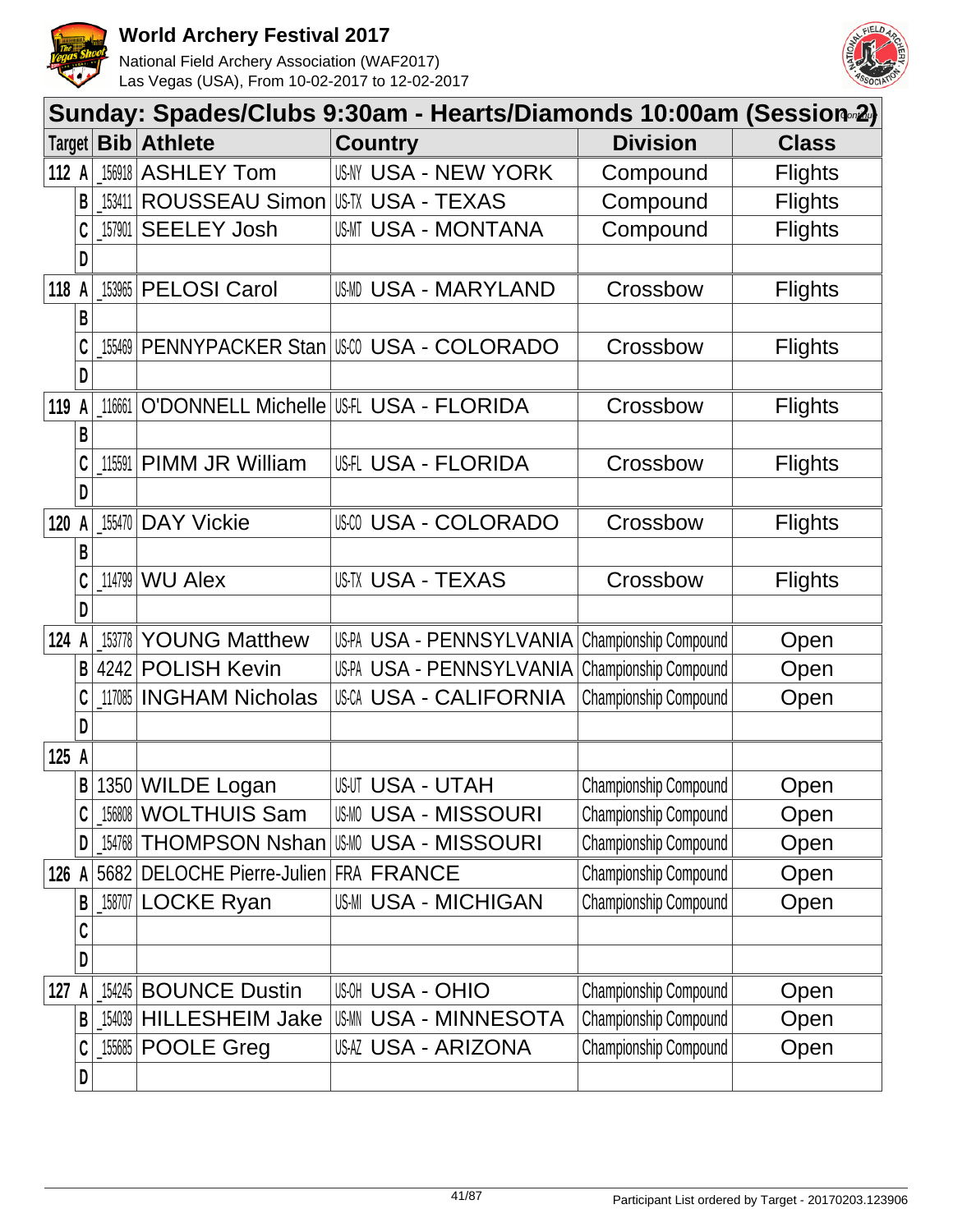



|        | Sunday: Spades/Clubs 9:30am - Hearts/Diamonds 10:00am (Session <sup>2</sup> ) |           |                               |       |                                                      |                              |              |  |  |
|--------|-------------------------------------------------------------------------------|-----------|-------------------------------|-------|------------------------------------------------------|------------------------------|--------------|--|--|
| Target |                                                                               | Bib       | <b>Athlete</b>                |       | <b>Country</b>                                       | <b>Division</b>              | <b>Class</b> |  |  |
| 128 A  |                                                                               | 152828    |                               |       | <b>MCCARTHY Daniel USM USA - WISCONSIN</b>           | Championship Compound        | Open         |  |  |
|        | B                                                                             | 156700    | <b>DOUGLAS Kyle</b>           |       | <b>USUT USA - UTAH</b>                               | Championship Compound        | Open         |  |  |
|        |                                                                               | 158695    | <b>MORGAN Levi</b>            |       | US-PA USA - PENNSYLVANIA                             | Championship Compound        | Open         |  |  |
|        | D                                                                             | 7437      | <b>ELMAAGACLI Demir</b>       |       | <b>TUR TURKEY</b>                                    | Championship Compound        | Open         |  |  |
| 129    | A                                                                             | 154080    | <b>BOWEN Richard</b>          |       | USAR USA - ARKANSAS                                  | Championship Compound        | Open         |  |  |
|        | B                                                                             |           | 4226 PAGNI Sergio             |       | <b>ITA ITALY</b>                                     | Championship Compound        | Open         |  |  |
|        |                                                                               | 19272     | <b>THACKER Donnie</b>         |       | USKY USA - KENTUCKY                                  | Championship Compound        | Open         |  |  |
|        | D                                                                             |           | 3826 ZAMANINEJAD Reza         |       | USCA USA - CALIFORNIA                                | <b>Championship Compound</b> | Open         |  |  |
| 130    | A                                                                             |           | 8705 BUDEN Domagoj            |       | CRO CROATIA                                          | Championship Compound        | Open         |  |  |
|        | B                                                                             |           | 3048 GELLENTHIEN Braden       |       | USMA USA - MASSACHUSETTS                             | Championship Compound        | Open         |  |  |
|        |                                                                               | 152789    | <b>MCSPADDEN Quinn</b>        |       | <b>USUT USA - UTAH</b>                               | Championship Compound        | Open         |  |  |
|        | D                                                                             | $-157337$ | PHELPS Jacob                  |       | US-VA USA - VIRGINIA                                 | Championship Compound        | Open         |  |  |
| 131    | A                                                                             |           | 7346 POLIDORI Jacopo          |       | <b>ITA ITALY</b>                                     | <b>Championship Compound</b> | Open         |  |  |
|        | B                                                                             | 157140    | <b>TRAIL Keith</b>            |       | <b>US-NC USA - NORTH CAROLINA</b>                    | Championship Compound        | Open         |  |  |
|        |                                                                               | 156884    | <b>GIBSON Adam</b>            |       | US-IN USA - INDIANA                                  | Championship Compound        | Open         |  |  |
|        | D                                                                             | 5032      | <b>MUNOZ Daniel</b>           |       | COL COLOMBIA                                         | Championship Compound        | Open         |  |  |
| 132 A  |                                                                               |           | 6865 PERKINS Christopher      |       | CAN CANADA                                           | Championship Compound        | Open         |  |  |
|        | B                                                                             | 14467     | <b>RYALS George</b>           | US-GA | <b>USA - GEORGIA</b>                                 | Championship Compound        | Open         |  |  |
|        | C                                                                             | 13399     | <b>SULLIVAN Matt</b>          |       | US-NV USA - NEVADA                                   | Championship Compound        | Open         |  |  |
|        | D                                                                             | 153693    | <b>WINTERTON Bart</b>         |       | <b>USUT USA - UTAH</b>                               | Championship Compound        | Open         |  |  |
| 133 A  |                                                                               | 2291      | <b>DAMSBO Martin</b>          |       | <b>DEN DENMARK</b>                                   | Championship Compound        | Open         |  |  |
|        | B                                                                             |           | 156957 HEITZ Michael          |       | <b>US-IL USA - ILLINOIS</b>                          | Championship Compound        | Open         |  |  |
|        |                                                                               | _117895   | <b>SHEHAN Brandon</b>         |       | USAL USA - ALABAMA                                   | <b>Championship Compound</b> | Open         |  |  |
|        | D                                                                             | 157120    | <b>GRUBER Marc</b>            |       | <b>US-WI USA - WISCONSIN</b>                         | Championship Compound        | Open         |  |  |
| 134 A  |                                                                               |           |                               |       | _153737   MCCLANAHAN Wade   US\$D USA - SOUTH DAKOTA | Championship Compound        | Open         |  |  |
|        | B                                                                             |           | 452 WHITE Rodney              |       | US-IA USA - IOWA                                     | Championship Compound        | Open         |  |  |
|        |                                                                               | _156641   | <b>WILLS Shane</b>            |       | USMD USA - MARYLAND                                  | Championship Compound        | Open         |  |  |
|        | D                                                                             |           | $152792$ FLAKE Wade           |       | USAZ USA - ARIZONA                                   | Championship Compound        | Open         |  |  |
| 135 A  |                                                                               | 153906    | <b>OOSTERLINCK Chris</b>      |       | USCA USA - CALIFORNIA                                | Championship Compound        | Open         |  |  |
|        | B                                                                             |           | 158138 SETHER Dillon          |       | <b>USA - COLORADO</b>                                | <b>Championship Compound</b> | Open         |  |  |
|        | C                                                                             |           | 1914 ELZINGA Peter            |       | <b>NED NETHERLANDS</b>                               | Championship Compound        | Open         |  |  |
|        | D                                                                             |           | <b>116930 HAMILTON Colton</b> |       | <b>USUT USA - UTAH</b>                               | Championship Compound        | Open         |  |  |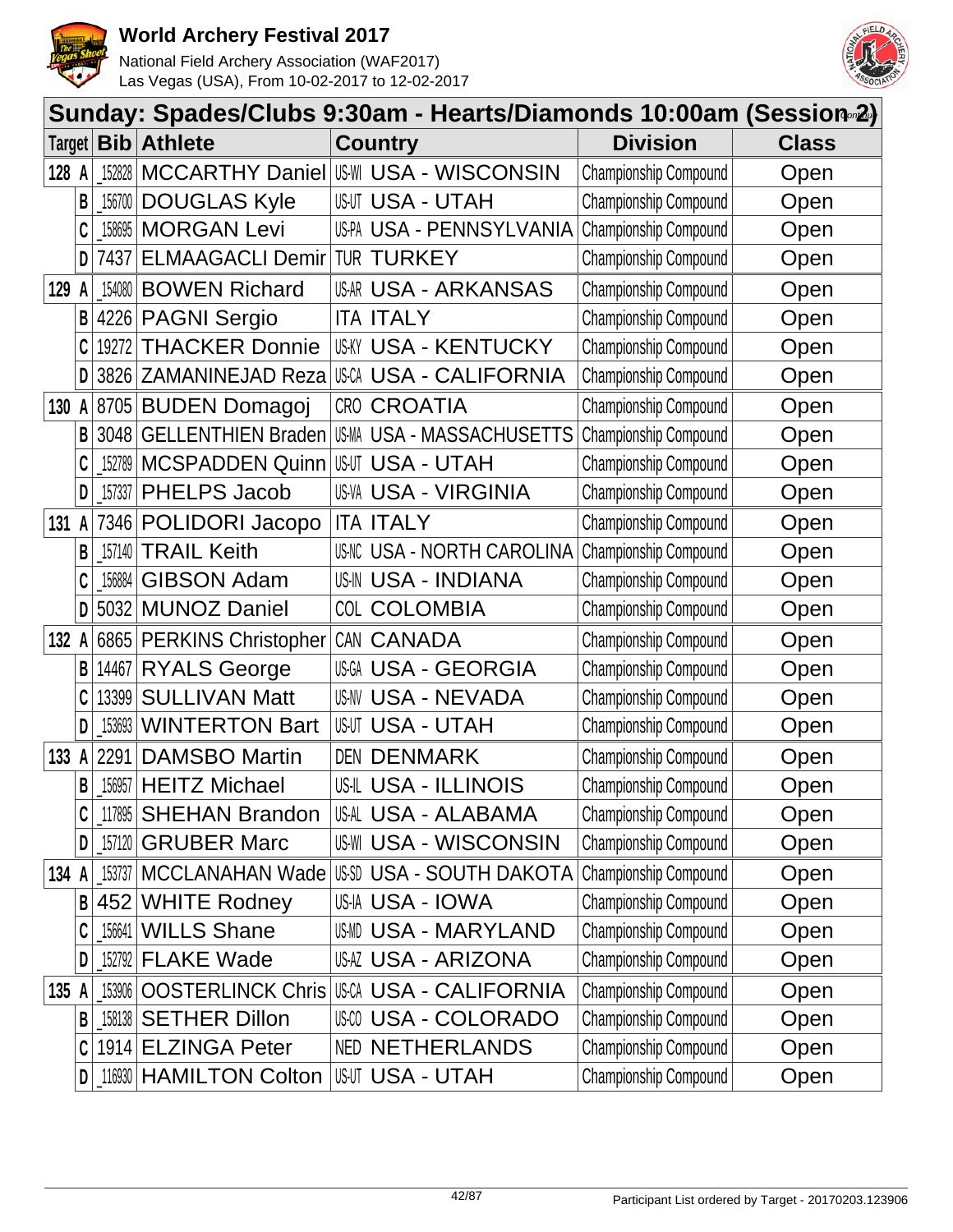



|        |   |                |                                           |       | Sunday: Spades/Clubs 9:30am - Hearts/Diamonds 10:00am (Session∞2) |                       |              |
|--------|---|----------------|-------------------------------------------|-------|-------------------------------------------------------------------|-----------------------|--------------|
| Target |   | <b>Bib</b>     | <b>Athlete</b>                            |       | <b>Country</b>                                                    | <b>Division</b>       | <b>Class</b> |
| 136 A  |   | 11641          | <b>DEATON Bridger</b>                     |       | USIA USA - IOWA                                                   | Championship Compound | Open         |
|        | B | 13883          | <b>VAN EIL Thomas</b>                     | NED   | <b>NETHERLANDS</b>                                                | Championship Compound | Open         |
|        | C | 6507           | <b>WILKEY Kevin</b>                       |       | <b>USUT USA - UTAH</b>                                            | Championship Compound | Open         |
|        | D | 156687         | <b>BENNETT II Jason</b>                   |       | US-PA USA - PENNSYLVANIA                                          | Championship Compound | Open         |
| 137    | A | 12666          | <b>OROSZ Viktor</b>                       |       | HUN HUNGARY                                                       | Championship Compound | Open         |
|        | B | $\_158363$ $ $ | <b>GOZA Joseph</b>                        |       | USAL USA - ALABAMA                                                | Championship Compound | Open         |
|        |   | 153886         | MCCONNELL Jeremiah                        | US-CO | <b>USA - COLORADO</b>                                             | Championship Compound | Open         |
|        | D |                | 9718 LOPEZ Sara                           |       | COL COLOMBIA                                                      | Championship Compound | Open         |
| 138    | A | 153450         | <b>NATTERSTAD Collin</b>                  |       | <b>USWA USA - WASHINGTON</b>                                      | Championship Compound | Open         |
|        | В | 115331         | <b>BROOKS Nathan</b>                      |       | <b>USAR USA - ARKANSAS</b>                                        | Championship Compound | Open         |
|        |   | 156215         | <b>LARSEN Norman</b>                      |       | <b>US-MT USA - MONTANA</b>                                        | Championship Compound | Open         |
|        | D |                |                                           |       |                                                                   |                       |              |
| 139    | A | 18758          | <b>LEIJON Peter</b>                       |       | <b>SWE SWEDEN</b>                                                 | Championship Compound | Open         |
|        | B | 157360         | <b>SMITH Houston</b>                      |       | USMS USA - MISSISSIPPI                                            | Championship Compound | Open         |
|        |   | 152997         | <b>WORKMAN Spencer</b>                    |       | <b>US-IN USA - INDIANA</b>                                        | Championship Compound | Open         |
|        | D |                |                                           |       |                                                                   |                       |              |
| 140    | A |                | 11518 JENSEN Tanja                        |       | <b>DEN DENMARK</b>                                                | Championship Compound | Female       |
|        | B |                |                                           |       |                                                                   |                       |              |
|        |   | 8253           | SONNICHSEN Sarah DEN DENMARK              |       |                                                                   | Championship Compound | Female       |
|        | D | 17223          | <b>COX Cassidy</b>                        | US-NM | <b>USA - NEW MEXICO</b>                                           | Championship Compound | Female       |
| 141    | A | 7568           | <b>LANCE Sarah</b>                        |       | <b>US-WI USA - WISCONSIN</b>                                      | Championship Compound | Female       |
|        | B | 17215          | <b>THEODORE Breanna</b>                   |       | <b>IUSMN USA - MINNESOTA</b>                                      | Championship Compound | Female       |
|        | C |                |                                           |       |                                                                   |                       |              |
|        | D |                | 11626 WENTZEL Danelle                     |       | <b>RSA SOUTH AFRICA</b>                                           | Championship Compound | Female       |
| 142 A  |   |                | 154638 BATSCH Dusti                       |       | USIL USA - ILLINOIS                                               | Championship Compound | Female       |
|        | В | 157021         |                                           |       | <b>CALLOWAY Connie USTN USA - TENNESSEE</b>                       | Championship Compound | Female       |
|        |   |                | 7117 ELLISON Toja                         |       | USAZ USA - ARIZONA                                                | Championship Compound | Female       |
|        | D | 1942           | <b>COLIN Christie</b>                     |       | US-PA USA - PENNSYLVANIA                                          | Championship Compound | Female       |
| 143 A  |   | 15032          | <b>WILLIAMS Brogan</b>                    |       | USOK USA - OKLAHOMA                                               | Championship Compound | Female       |
|        | B |                | 14635 SO Chae Won                         |       | <b>KOR KOREA</b>                                                  | Championship Compound | Female       |
|        | C |                | 2246 OCHOA-ANDERSON Linda USUT USA - UTAH |       |                                                                   | Championship Compound | Female       |
|        | D |                | 13856 MARCOS GARCIA Andrea ESP SPAIN      |       |                                                                   | Championship Compound | Female       |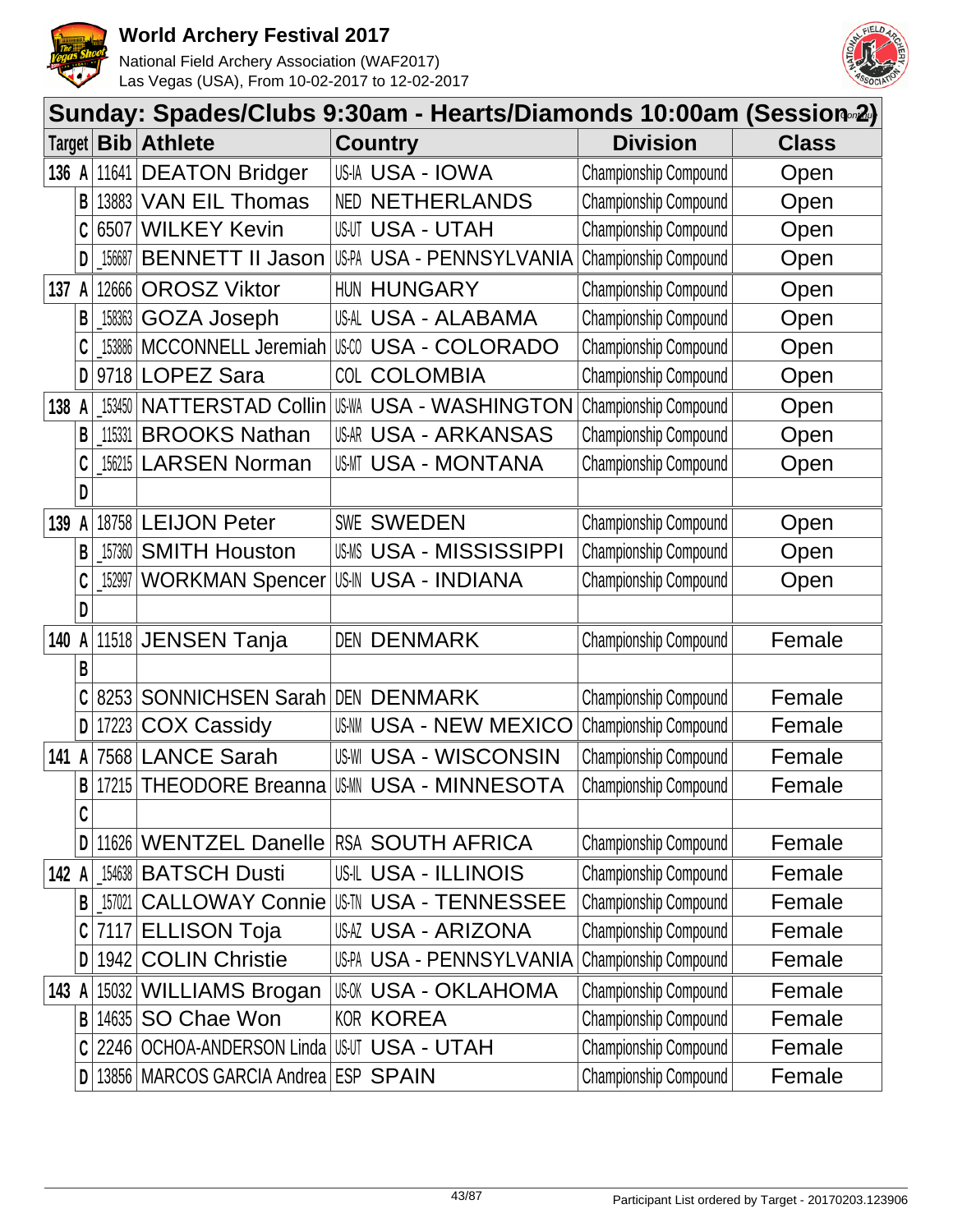



|        | Sunday: Spades/Clubs 9:30am - Hearts/Diamonds 10:00am (Session <sup>2</sup> ) |            |                            |                                   |                       |              |  |  |  |
|--------|-------------------------------------------------------------------------------|------------|----------------------------|-----------------------------------|-----------------------|--------------|--|--|--|
| Target |                                                                               | <b>Bib</b> | <b>Athlete</b>             | <b>Country</b>                    | <b>Division</b>       | <b>Class</b> |  |  |  |
| 144 A  |                                                                               | 1944       | VAN NATTA Jamie            | <b>USOH USA - OHIO</b>            | Championship Compound | Female       |  |  |  |
|        | B                                                                             | 155480     | <b>GORE Paige</b>          | <b>USCA USA - CALIFORNIA</b>      | Championship Compound | Female       |  |  |  |
|        | C                                                                             | 153584     | RUTKOWSKI Madison          | US-PA USA - PENNSYLVANIA          | Championship Compound | Female       |  |  |  |
|        | D                                                                             | 3619       | <b>JONES Erika</b>         | <b>USOK USA - OKLAHOMA</b>        | Championship Compound | Female       |  |  |  |
| 145 A  |                                                                               | 9591       | <b>COCHRAN Carli</b>       | USSC USA - SOUTH CAROLINA         | Championship Compound | Female       |  |  |  |
|        | B                                                                             | 156067     | <b>HARRELSON Christine</b> | <b>US-NC USA - NORTH CAROLINA</b> | Championship Compound | Female       |  |  |  |
|        | C                                                                             | 11647      | VINOGRADOVA Mariia         | <b>RUS RUSSIA</b>                 | Championship Compound | Female       |  |  |  |
|        | D                                                                             |            |                            |                                   |                       |              |  |  |  |
| 146    |                                                                               | 4023       | DE LAAT Sanne              | <b>NED NETHERLANDS</b>            | Championship Compound | Female       |  |  |  |
|        | B                                                                             | 6646       | <b>PRIEELS Sarah</b>       | <b>GBR GREAT BRITAIN</b>          | Championship Compound | Female       |  |  |  |
|        | C                                                                             | 154171     | <b>BRENZEL Samantha</b>    | <b>US-NY USA - NEW YORK</b>       | Championship Compound | Female       |  |  |  |
|        | D                                                                             | 158696     | MORGAN Samantha            | US-PA USA - PENNSYLVANIA          | Championship Compound | Female       |  |  |  |
| 147 A  |                                                                               |            |                            |                                   |                       |              |  |  |  |
|        | B                                                                             |            |                            |                                   |                       |              |  |  |  |
|        | C                                                                             | 156799     | <b>BORDWELL Jeff</b>       | USNY USA - NEW YORK               | Championship Compound | Senior       |  |  |  |
|        | D                                                                             | 156472     | <b>BURKE Richy</b>         | US-TX USA - TEXAS                 | Championship Compound | Senior       |  |  |  |
| 148 A  |                                                                               |            |                            |                                   |                       |              |  |  |  |
|        | В                                                                             |            |                            |                                   |                       |              |  |  |  |
|        | C                                                                             |            |                            |                                   |                       |              |  |  |  |
|        | D                                                                             | 154134     | <b>NELSON Todd</b>         | USMN USA - MINNESOTA              | Championship Compound | Senior       |  |  |  |
| 149    |                                                                               | 156676     | <b>WOODY Kendall</b>       | <b>US-VA USA - VIRGINIA</b>       | Championship Compound | Senior       |  |  |  |
|        | B                                                                             | 155254     | <b>HAINES Ramie</b>        | <b>USWY USA - WYOMING</b>         | Championship Compound | Senior       |  |  |  |
|        | C                                                                             | _154147    | <b>HARBAUGH Tony</b>       | USID USA - IDAHO                  | Championship Compound | Senior       |  |  |  |
|        | D                                                                             |            | 152813 HICKS Billy         | US-TX USA - TEXAS                 | Championship Compound | Senior       |  |  |  |
| 150 A  |                                                                               | 115581     | <b>JAMPEN Rudy</b>         | CAN CANADA                        | Championship Compound | Senior       |  |  |  |
|        | B                                                                             |            |                            |                                   |                       |              |  |  |  |
|        | C                                                                             | 116999     | <b>CLARSON Brian</b>       | <b>US-WI USA - WISCONSIN</b>      | Championship Compound | Senior       |  |  |  |
|        | D                                                                             |            |                            |                                   |                       |              |  |  |  |
| 151    |                                                                               | 155666     | <b>BRABEC Randy</b>        | <b>USA - COLORADO</b>             | Championship Compound | Senior       |  |  |  |
|        | B                                                                             | 156298     | <b>WOLFRAM Robert</b>      | US-IL USA - ILLINOIS              | Championship Compound | Senior       |  |  |  |
|        | C                                                                             | 157057     | <b>SETZER Matt</b>         | USN USA - NEW JERSEY              | Championship Compound | Senior       |  |  |  |
|        | D                                                                             | 156071     | <b>CONNER Allen</b>        | USAL USA - ALABAMA                | Championship Compound | Senior       |  |  |  |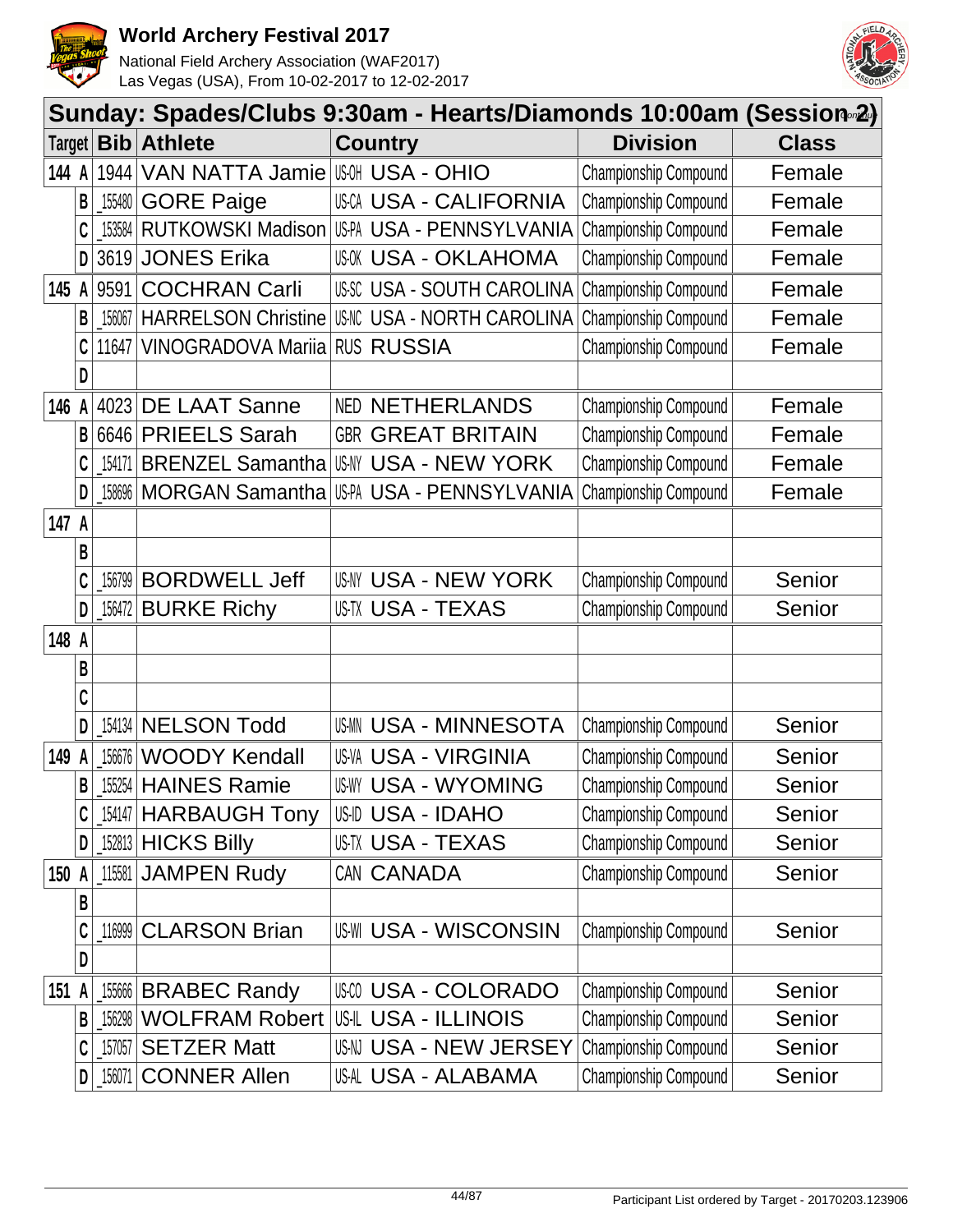



|       |   |                     | Sunday: Spades/Clubs 9:30am - Hearts/Diamonds 10:00am (Session 2) |                              |                             |              |
|-------|---|---------------------|-------------------------------------------------------------------|------------------------------|-----------------------------|--------------|
|       |   | Target   <b>Bib</b> | <b>Athlete</b>                                                    | <b>Country</b>               | <b>Division</b>             | <b>Class</b> |
| 152 A |   | $-153630$           | <b>RUDDOCK Allan</b>                                              | <b>USOR USA - OREGON</b>     | Championship Compound       | Senior       |
|       | B | 156400              | <b>WILLETT Rodger</b>                                             | <b>US-VA USA - VIRGINIA</b>  | Championship Compound       | Senior       |
|       |   |                     | 152802 HOOD Tom                                                   | <b>USMO USA - MISSOURI</b>   | Championship Compound       | Senior       |
|       | D |                     | $117469$ LEITER Mike                                              | USMD USA - MARYLAND          | Championship Compound       | Senior       |
| 153 A |   | 153614              | <b>KAPP Joe</b>                                                   | <b>US-IN USA - INDIANA</b>   | Championship Compound       | Senior       |
|       | B |                     | 115202 TENBROOK Ray                                               | <b>USO USA - COLORADO</b>    | Championship Compound       | Senior       |
|       |   |                     | 4608 PARENTEAU Benny                                              | CAN CANADA                   | Championship Compound       | Senior       |
|       | D | _156671             | <b>BARNDT Ron</b>                                                 | USMT USA - MONTANA           | Championship Compound       | Senior       |
| 154   | A |                     | 116849 BUTTERFIELD Larry                                          | USAZ USA - ARIZONA           | Championship Compound       | Senior       |
|       | B |                     | 155934 TUCKER Randy                                               | <b>USCA USA - CALIFORNIA</b> | Championship Compound       | Senior       |
|       |   |                     | 118656 WEBB Brian                                                 | <b>USCA USA - CALIFORNIA</b> | Championship Compound       | Senior       |
|       | D |                     |                                                                   |                              |                             |              |
| 155   | A | 152743              | <b>DERUS Michael</b>                                              | USNY USA - NEW YORK          | Championship Compound       | Senior       |
|       | B |                     | 152783 WILSON Scott                                               | <b>USA - COLORADO</b>        | Championship Compound       | Senior       |
|       |   | $\_152903$ $ $      | <b>COBLENTZ Tom</b>                                               | USMD USA - MARYLAND          | Championship Compound       | Senior       |
|       | D |                     |                                                                   |                              |                             |              |
| 156 A |   |                     | 7295 DAS Atanu                                                    | <b>IND INDIA</b>             | Championship Recurve        | Male         |
|       | B |                     | 5107 ELLISON Brady                                                | USAZ USA - ARIZONA           | Championship Recurve        | Male         |
|       |   |                     | 3613 DUENAS Crispin                                               | CAN CANADA                   | Championship Recurve        | Male         |
|       | D |                     | 14346 KU Bonchan                                                  | <b>KOR KOREA</b>             | Championship Recurve        | Male         |
| 157   | A |                     | 1030 OH Jin Hyek                                                  | <b>KOR KOREA</b>             | <b>Championship Recurve</b> | Male         |
|       | B |                     | 7241 KIM Joo Wan                                                  | <b>KOR KOREA</b>             | <b>Championship Recurve</b> | Male         |
|       |   |                     | 15369 GARRETT Zach                                                | USCA USA - CALIFORNIA        | <b>Championship Recurve</b> | Male         |
|       | D |                     | 14641 GYE Dong Hyun                                               | <b>KOR KOREA</b>             | <b>Championship Recurve</b> | Male         |
| 158 A |   |                     | 7084 MANDIA Massimiliano                                          | <b>ITA ITALY</b>             | Championship Recurve        | Male         |
|       | B |                     | 6403 VALLADONT Jean-Charles FRA FRANCE                            |                              | Championship Recurve        | Male         |
|       |   |                     | 5882 IM Ji Wan                                                    | <b>KOR KOREA</b>             | Championship Recurve        | Male         |
|       | D |                     | 12395 ANTOINE Thomas                                              | <b>FRA FRANCE</b>            | Championship Recurve        | Male         |
| 159 A |   |                     | 13642 VERMA Atul                                                  | <b>IND INDIA</b>             | Championship Recurve        | Male         |
|       | B |                     | 6910 BOARDMAN Ernesto                                             | <b>MEX MEXICO</b>            | Championship Recurve        | Male         |
|       |   |                     | 6942 FISSORE Matteo                                               | <b>ITA ITALY</b>             | Championship Recurve        | Male         |
|       | D |                     | $155272$ BENNETT Eric                                             | USAZ USA - ARIZONA           | Championship Recurve        | Male         |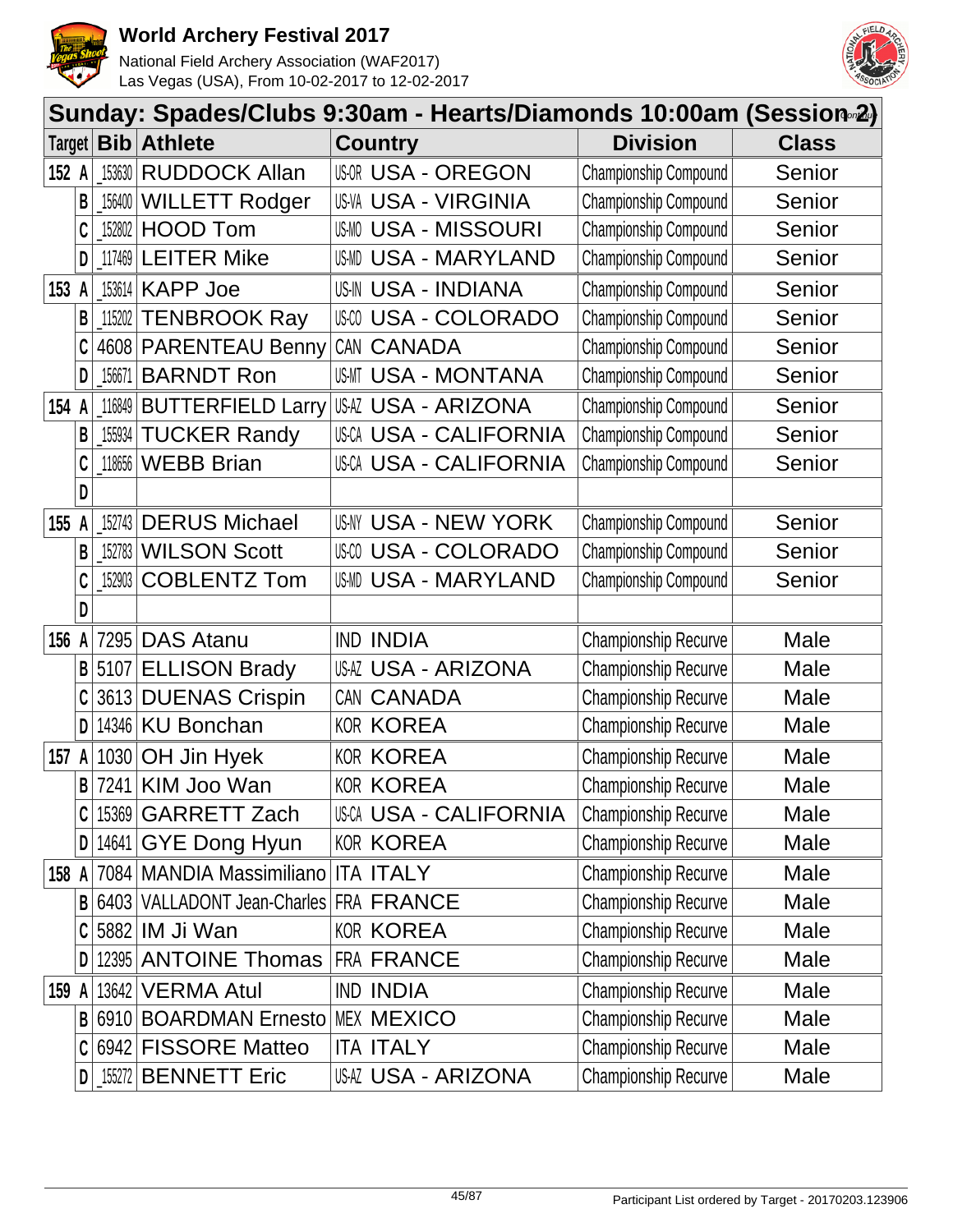



|       | Sunday: Spades/Clubs 9:30am - Hearts/Diamonds 10:00am (Session <sub>®</sub> 2) |        |                           |                              |                             |              |  |  |  |
|-------|--------------------------------------------------------------------------------|--------|---------------------------|------------------------------|-----------------------------|--------------|--|--|--|
|       |                                                                                |        | Target <b>Bib Athlete</b> | <b>Country</b>               | <b>Division</b>             | <b>Class</b> |  |  |  |
| 160 A |                                                                                |        | 14636 PARK Sehui          | <b>KOR KOREA</b>             | <b>Championship Recurve</b> | Female       |  |  |  |
|       | В                                                                              |        |                           |                              |                             |              |  |  |  |
|       | C                                                                              |        | 14634 JIN Yun             | <b>KOR KOREA</b>             | <b>Championship Recurve</b> | Female       |  |  |  |
|       | D                                                                              |        |                           |                              |                             |              |  |  |  |
| 161   | A                                                                              |        | 14081 SIM Yeji            | <b>KOR KOREA</b>             | <b>Championship Recurve</b> | Female       |  |  |  |
|       | B                                                                              |        | 8183 JEON Hunyoung        | <b>KOR KOREA</b>             | Championship Recurve        | Female       |  |  |  |
|       |                                                                                |        | 11198 JUNG Dasomi         | <b>KOR KOREA</b>             | Championship Recurve        | Female       |  |  |  |
|       | D                                                                              |        | 6890 CHANG Hye Jin        | <b>KOR KOREA</b>             | <b>Championship Recurve</b> | Female       |  |  |  |
| 162   | A                                                                              |        | 5047 UNRUH Lisa           | <b>GER GERMANY</b>           | <b>Championship Recurve</b> | Female       |  |  |  |
|       | В                                                                              |        | 19064 KIM Hyejin          | <b>KOR KOREA</b>             | Championship Recurve        | Female       |  |  |  |
|       | C                                                                              |        | 11710 KIM Minjung         | <b>KOR KOREA</b>             | <b>Championship Recurve</b> | Female       |  |  |  |
|       | D                                                                              |        | 8906 BAYARDO Gabriela     | <b>MEX MEXICO</b>            | Championship Recurve        | Female       |  |  |  |
| 163   | A                                                                              |        | 7353 MANDIA Claudia       | <b>ITA ITALY</b>             | <b>Championship Recurve</b> | Female       |  |  |  |
|       | B                                                                              | 3677   | JU Hyebhin                | <b>KOR KOREA</b>             | <b>Championship Recurve</b> | Female       |  |  |  |
|       |                                                                                |        | 454 LORIG Khatuna         | <b>USA - COLORADO</b>        | <b>Championship Recurve</b> | Female       |  |  |  |
|       | D                                                                              |        |                           |                              |                             |              |  |  |  |
| 164   | A                                                                              |        | 118504 DEMMER III John    | US-PA USA - PENNSYLVANIA     | Championship Barebow        | Open         |  |  |  |
|       | В                                                                              |        | 156550 MACHART David      | US-IA USA - IOWA             | Championship Barebow        | Open         |  |  |  |
|       | C                                                                              |        | 156438 LUTZ James         | <b>US-WI USA - WISCONSIN</b> | Championship Barebow        | Open         |  |  |  |
|       | D                                                                              |        | 151864 MCNEESE Joel       | US-MT USA - MONTANA          | Championship Barebow        | Open         |  |  |  |
| 165   | A                                                                              |        | 154464 KIBEL Teddy        | <b>USA - COLORADO</b>        | Championship Barebow        | Open         |  |  |  |
|       | B                                                                              | 156985 | <b>ECKENBURG Rich</b>     | <b>USCA USA - CALIFORNIA</b> | Championship Barebow        | Open         |  |  |  |
|       |                                                                                |        | [154395   MCCAIN Gary     | USCA USA - CALIFORNIA        | <b>Championship Barebow</b> | Open         |  |  |  |
|       | D                                                                              |        | 16010 AXEFLOD Mats        | <b>SWE SWEDEN</b>            | Championship Barebow        | Open         |  |  |  |
| 166 A |                                                                                |        | 155131 BORGES Bob         | <b>USAM USA - NEW MEXICO</b> | Championship Barebow        | Open         |  |  |  |
|       | B                                                                              | 154787 | <b>JENKINS Steve</b>      | US-TX USA - TEXAS            | Championship Barebow        | Open         |  |  |  |
|       |                                                                                |        | 115501 BATEMAN Earle      | <b>USTX USA - TEXAS</b>      | Championship Barebow        | Open         |  |  |  |
|       | D                                                                              |        | 117082 ROGERS Ben         | USA - COLORADO               | Championship Barebow        | Open         |  |  |  |
| 167 A |                                                                                |        | 152066   DALEY Tom        | <b>USCA USA - CALIFORNIA</b> | Championship Barebow        | Open         |  |  |  |
|       | B                                                                              |        | [11853] BROOKS Spanky     | USKS USA - KANSAS            | <b>Championship Barebow</b> | Open         |  |  |  |
|       | C                                                                              |        | 157884 WORTHINGTON Bobby  | USIN USA - TENNESSEE         | Championship Barebow        | Open         |  |  |  |
|       | D                                                                              |        | 157545 STARK Richard      | US-VA USA - VIRGINIA         | <b>Championship Barebow</b> | Open         |  |  |  |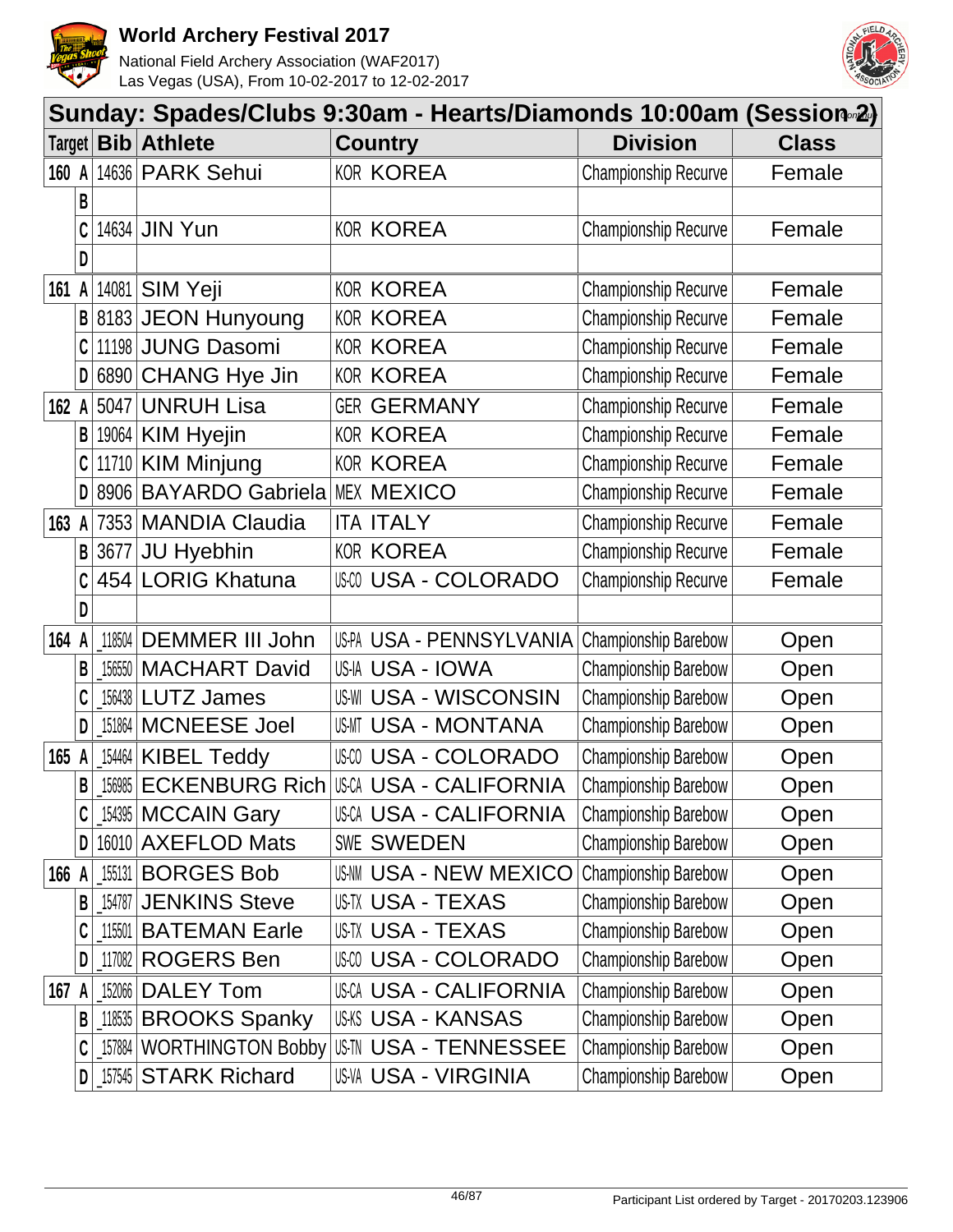



|        | Sunday: Spades/Clubs 9:30am - Hearts/Diamonds 10:00am (Session <sub>®</sub> 2) |         |                            |  |                               |                              |                    |  |  |  |
|--------|--------------------------------------------------------------------------------|---------|----------------------------|--|-------------------------------|------------------------------|--------------------|--|--|--|
| Target |                                                                                |         | <b>Bib Athlete</b>         |  | <b>Country</b>                | <b>Division</b>              | <b>Class</b>       |  |  |  |
| 168 A  |                                                                                |         |                            |  |                               |                              |                    |  |  |  |
|        | В                                                                              | 152908  | <b>SAPP Carson</b>         |  | <b>USA - GEORGIA</b>          | Championship Compound        | <b>Young Adult</b> |  |  |  |
|        | C                                                                              | 116565  | <b>TAYLOR Austin</b>       |  | CAN CANADA                    | Championship Compound        | <b>Young Adult</b> |  |  |  |
|        | D                                                                              |         |                            |  |                               |                              |                    |  |  |  |
| 169 A  |                                                                                |         |                            |  |                               |                              |                    |  |  |  |
|        | В                                                                              |         | 156850 CLAYTON Jesse       |  | <b>USOR USA - OREGON</b>      | Championship Compound        | <b>Young Adult</b> |  |  |  |
|        |                                                                                |         | 118760 FRENCH Cooper       |  | USAZ USA - ARIZONA            | Championship Compound        | <b>Young Adult</b> |  |  |  |
|        | D                                                                              | 153854  | <b>SLUSARZ Jacob</b>       |  | USNY USA - NEW YORK           | Championship Compound        | <b>Young Adult</b> |  |  |  |
| 170    | A                                                                              | 152986  | <b>COLLINS Steven</b>      |  | <b>USMO USA - MISSOURI</b>    | Championship Compound        | <b>Young Adult</b> |  |  |  |
|        | B                                                                              | 9921    | <b>RASMUSSEN Sune</b>      |  | DEN DENMARK                   | Championship Compound        | <b>Young Adult</b> |  |  |  |
|        |                                                                                | 157555  | <b>CANTU Francisco</b>     |  | USID USA - IDAHO              | Championship Compound        | <b>Young Adult</b> |  |  |  |
|        | D                                                                              |         | 9884 LEONARD Remy          |  | <b>AUS AUSTRALIA</b>          | Championship Compound        | <b>Young Adult</b> |  |  |  |
| 171    | A                                                                              |         | 157890 HULBURT JR. Michael |  | <b>US-IN USA - INDIANA</b>    | Championship Compound        | <b>Young Adult</b> |  |  |  |
|        | В                                                                              | 115256  | <b>WOODWORTH Tyler</b>     |  | US-PA USA - PENNSYLVANIA      | Championship Compound        | <b>Young Adult</b> |  |  |  |
|        |                                                                                | 155380  | <b>BARTOS Hannah</b>       |  | US-SD USA - SOUTH DAKOTA      | Championship Compound        | <b>Young Adult</b> |  |  |  |
|        | D                                                                              | 116172  | <b>BERES Cole</b>          |  | CAN CANADA                    | Championship Compound        | <b>Young Adult</b> |  |  |  |
| 172 A  |                                                                                |         | 118475 LAVAN Alexander     |  | USIA USA - IOWA               | Championship Compound        | <b>Young Adult</b> |  |  |  |
|        | В                                                                              | 117440  | <b>CALLISON Parker</b>     |  | <b>USOR USA - OREGON</b>      | Championship Compound        | <b>Young Adult</b> |  |  |  |
|        |                                                                                | _117344 | <b>BOIES Tyler</b>         |  | <b>US-WA USA - WASHINGTON</b> | Championship Compound        | <b>Young Adult</b> |  |  |  |
|        | D                                                                              | 153101  | <b>FETERL Cole</b>         |  | US-SD USA - SOUTH DAKOTA      | Championship Compound        | <b>Young Adult</b> |  |  |  |
| 173    | A                                                                              | 156775  | <b>CLARK Evan</b>          |  | <b>USGA USA - GEORGIA</b>     | Championship Compound        | <b>Young Adult</b> |  |  |  |
|        | B                                                                              |         | 118539 ALLEN Clayton       |  | USID USA - IDAHO              | Championship Compound        | <b>Young Adult</b> |  |  |  |
|        |                                                                                |         |                            |  |                               | <b>Championship Compound</b> | Young Adult        |  |  |  |
|        | D                                                                              |         | 156953 ASHLEY Jordan       |  | USNY USA - NEW YORK           | Championship Compound        | <b>Young Adult</b> |  |  |  |
| 174 A  |                                                                                |         | 115690 BURKETT Jesse       |  | US-PA USA - PENNSYLVANIA      | Championship Compound        | Young Adult        |  |  |  |
|        | B                                                                              |         | 116882 DANKO Dylan         |  | US-PA USA - PENNSYLVANIA      | Championship Compound        | <b>Young Adult</b> |  |  |  |
|        |                                                                                |         | 115408 REID Owen           |  | USNY USA - NEW YORK           | Championship Compound        | Young Adult        |  |  |  |
|        | D                                                                              |         | 156470 FRANKLIN Conor      |  | USMN USA - MINNESOTA          | Championship Compound        | <b>Young Adult</b> |  |  |  |
| 175 A  |                                                                                |         | 115437 BUNKER Logan        |  | <b>US-WA USA - WASHINGTON</b> | Championship Compound        | <b>Young Adult</b> |  |  |  |
|        | B                                                                              |         | 154600 GONZALES J P        |  | USTX USA - TEXAS              | Championship Compound        | <b>Young Adult</b> |  |  |  |
|        | C                                                                              |         | 153546 LESATZ Vance        |  | USAZ USA - ARIZONA            | Championship Compound        | <b>Young Adult</b> |  |  |  |
|        | D                                                                              |         | [153716 CHILDERS Dylan     |  | US-AL USA - ALABAMA           | Championship Compound        | Young Adult        |  |  |  |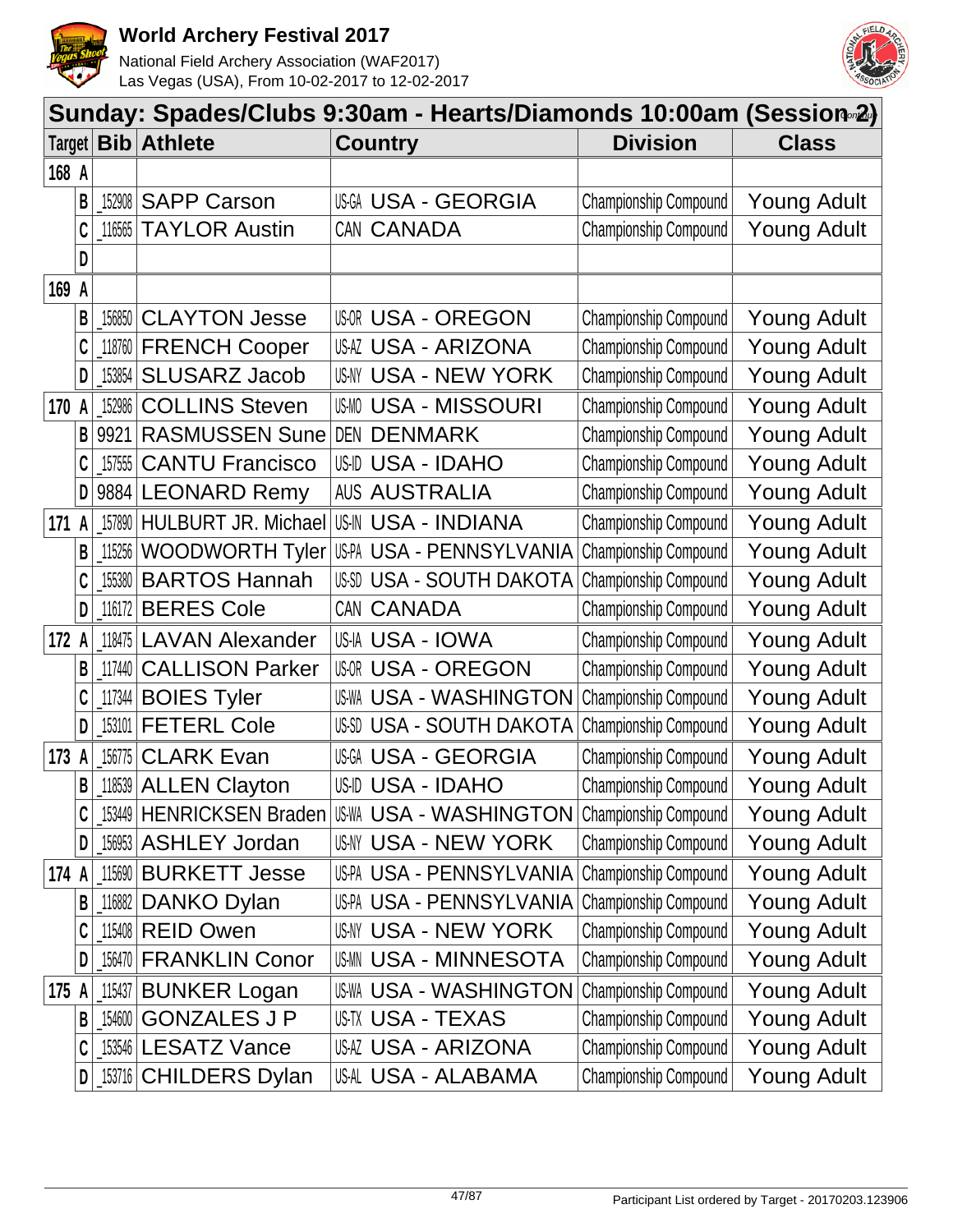



|        |              |            |                                 | Sunday: Spades/Clubs 9:30am - Hearts/Diamonds 10:00am (Session 2)  |                    |
|--------|--------------|------------|---------------------------------|--------------------------------------------------------------------|--------------------|
| Target |              | <b>Bib</b> | <b>Athlete</b>                  | <b>Country</b><br><b>Division</b>                                  | <b>Class</b>       |
| 176 A  |              | 115252     | <b>HOWES Braeden</b>            | USND USA - NORTH DAKOTA<br>Championship Compound                   | <b>Young Adult</b> |
|        | B            | 153601     | KLUS JR. John                   | <b>US-WI USA - WISCONSIN</b><br>Championship Compound              | <b>Young Adult</b> |
|        | C            | 118921     | <b>SCHOUWENBURG Spencer</b>     | CAN CANADA<br>Championship Compound                                | <b>Young Adult</b> |
|        | D            | 153473     | <b>TAYLOR Drake</b>             | USCA USA - CALIFORNIA<br>Championship Compound                     | Young Adult        |
| 177    | A            | 156965     | <b>CHRISTENSEN Kaden</b>        | Championship Compound<br>USUT USA - UTAH                           | <b>Young Adult</b> |
|        | $\mathsf{B}$ | 117180     | <b>FILGAS Zak</b>               | Championship Compound<br>CAN CANADA                                | <b>Young Adult</b> |
|        | C            | 116174     | <b>HARRIS Zachary</b>           | <b>USGA USA - GEORGIA</b><br>Championship Compound                 | <b>Young Adult</b> |
|        | D            | 158103     | <b>TOONE Jake</b>               | Championship Compound<br>USUT USA - UTAH                           | <b>Young Adult</b> |
| 178    | A            | 156820     | <b>BAKER Evan</b>               | Championship Compound<br><b>USA - MISSOURI</b>                     | <b>Young Adult</b> |
|        | B            | 156421     | <b>WILCOX Claudia</b>           | <b>USAZ USA - ARIZONA</b><br>Championship Compound                 | <b>Young Adult</b> |
|        |              | 19215      | MELLADO FLORES Fatima           | <b>MEX MEXICO</b><br>Championship Compound                         | <b>Young Adult</b> |
|        | D            | 152822     | <b>SEIDELL Bryce</b>            | <b>US-MI USA - MICHIGAN</b><br>Championship Compound               | <b>Young Adult</b> |
| 179    | A            | 156934     | <b>BROWN Ethan</b>              | Championship Compound<br>US-ID USA - IDAHO                         | <b>Young Adult</b> |
|        | B            | 115141     | <b>ELLIS Izaiah</b>             | <b>US-WA USA - WASHINGTON</b><br>Championship Compound             | <b>Young Adult</b> |
|        | C            | 152167     | <b>MILLER Elek</b>              | Championship Compound<br>US-NV USA - NEVADA                        | <b>Young Adult</b> |
|        | D            | 115321     | WADE Thomas (TJ)                | US-KS USA - KANSAS<br>Championship Compound                        | Young Adult        |
| 180    | A            | 153852     | <b>HOUDE Gabriel</b>            | CAN CANADA<br>Championship Compound                                | <b>Young Adult</b> |
|        | B            | 118272     | <b>MORENO Karen</b>             | <b>MEX MEXICO</b><br>Championship Compound                         | <b>Young Adult</b> |
|        | C            | 156630     | <b>GERALD Ethan</b>             | US-LA USA - LOUISIANA<br>Championship Compound                     | <b>Young Adult</b> |
|        | D            | 156658     | <b>CLANTON Lane</b>             | US-FLORIDA<br>Championship Compound                                | Young Adult        |
| 181    | A            | 158690     | <b>ELIZONDO DEL BOSQUE Jose</b> | <b>MEX MEXICO</b><br>Championship Compound                         | <b>Young Adult</b> |
|        | $\mathsf{B}$ |            | 115008 JACOBS Jeremy            | Championship Compound<br>USCA USA - CALIFORNIA                     | <b>Young Adult</b> |
|        | C            |            | 114764 ADKINS Ryan              | Championship Compound<br>CAN CANADA                                | <b>Young Adult</b> |
|        | D            | 155342     | <b>TOPHAM Tyler</b>             | <b>USUT USA - UTAH</b><br>Championship Compound                    | <b>Young Adult</b> |
| 182 A  |              | 155548     | <b>ROOK Conner</b>              | Championship Compound<br><b>USA - OHIO</b>                         | <b>Young Adult</b> |
|        | B            |            |                                 | 154315 VERHEYDEN James P USR USA - OREGON<br>Championship Compound | <b>Young Adult</b> |
|        | C            |            | 118852 RAINVILLE Enrick         | CAN CANADA<br>Championship Compound                                | <b>Young Adult</b> |
|        | D            |            |                                 |                                                                    |                    |
| 183    |              |            | [153383   SEBRING-MORRIS Meghan | USAL USA - ALABAMA<br>Championship Compound                        | Young Adult        |
|        | B            |            | 153613 KAISER Kayla             | Championship Compound<br>US-ID USA - IDAHO                         | <b>Young Adult</b> |
|        | C            |            | 114955 INDIAN Julianna          | CAN CANADA<br>Championship Compound                                | <b>Young Adult</b> |
|        | D            |            |                                 |                                                                    |                    |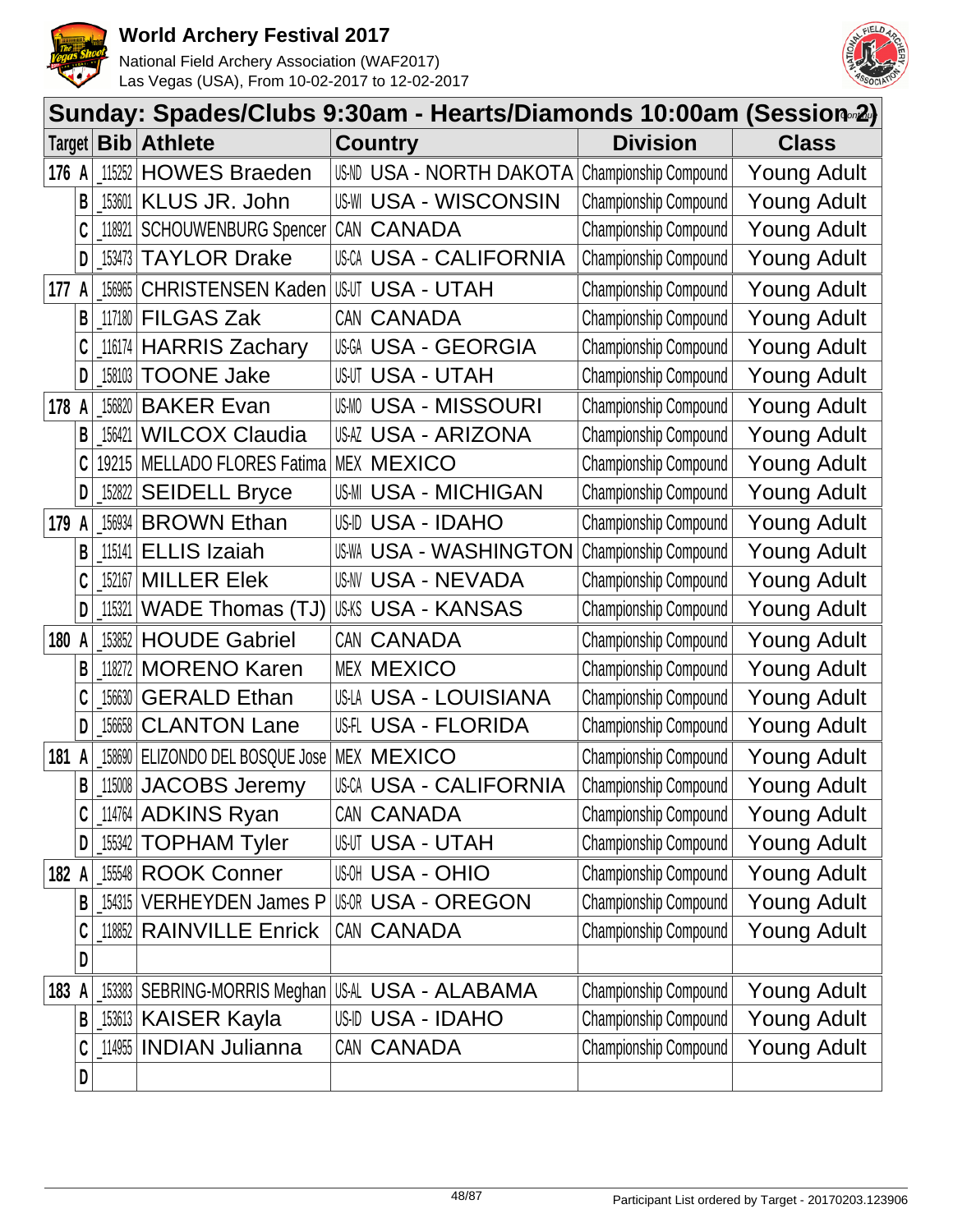



|        | Sunday: Spades/Clubs 9:30am - Hearts/Diamonds 10:00am (Session 2) |            |                                       |  |                   |                               |                             |                    |  |
|--------|-------------------------------------------------------------------|------------|---------------------------------------|--|-------------------|-------------------------------|-----------------------------|--------------------|--|
| Target |                                                                   | <b>Bib</b> | <b>Athlete</b>                        |  | <b>Country</b>    |                               | <b>Division</b>             | <b>Class</b>       |  |
| 184 A  |                                                                   | 153036     | <b>WILLIAMS Jack</b>                  |  |                   | <b>USCA USA - CALIFORNIA</b>  | <b>Championship Recurve</b> | <b>Young Adult</b> |  |
|        | B                                                                 | 115007     | <b>RUZBASAN Tyler</b>                 |  |                   | USCT USA - CONNECTICUT        | <b>Championship Recurve</b> | <b>Young Adult</b> |  |
|        |                                                                   | 2630       | WILTHAGEN Jonah                       |  |                   | <b>NED NETHERLANDS</b>        | <b>Championship Recurve</b> | <b>Young Adult</b> |  |
|        | D                                                                 | 156129     | <b>HEIDT Adam</b>                     |  |                   | USGA USA - GEORGIA            | <b>Championship Recurve</b> | <b>Young Adult</b> |  |
| 185    | A                                                                 | 118851     | <b>GILLIAM Alex</b>                   |  |                   | <b>USGA - GEORGIA</b>         | Championship Recurve        | <b>Young Adult</b> |  |
|        | $\mathsf{B}$                                                      | 153520     | <b>OBLANDER Devin</b>                 |  |                   | USOK USA - OKLAHOMA           | <b>Championship Recurve</b> | <b>Young Adult</b> |  |
|        | C                                                                 | 152587     | <b>KIM Min Soo</b>                    |  |                   | USCA USA - CALIFORNIA         | <b>Championship Recurve</b> | <b>Young Adult</b> |  |
|        | $\mathsf{D}$                                                      | 153117     | <b>KIM Joony</b>                      |  |                   | US-ID USA - IDAHO             | <b>Championship Recurve</b> | <b>Young Adult</b> |  |
| 186 A  |                                                                   | 156615     | <b>SONG Jorrin</b>                    |  |                   | USCA USA - CALIFORNIA         | <b>Championship Recurve</b> | <b>Young Adult</b> |  |
|        | B                                                                 | 16160      | <b>GUZMAN MARTINEZ Israel</b>         |  | <b>MEX MEXICO</b> |                               | Championship Recurve        | <b>Young Adult</b> |  |
|        |                                                                   | 116518     | <b>KIM Geun</b>                       |  |                   | USCA USA - CALIFORNIA         | <b>Championship Recurve</b> | <b>Young Adult</b> |  |
|        | D                                                                 | 152831     | <b>VALERA Adam</b>                    |  |                   | USIL USA - ILLINOIS           | <b>Championship Recurve</b> | <b>Young Adult</b> |  |
| 187 A  |                                                                   | 154138     | <b>WANG Shaun</b>                     |  |                   | <b>AUS AUSTRALIA</b>          | Championship Recurve        | <b>Young Adult</b> |  |
|        | B                                                                 | 117174     | <b>SILOS Riley</b>                    |  |                   | USCA USA - CALIFORNIA         | Championship Recurve        | <b>Young Adult</b> |  |
|        | C                                                                 | 115532     | <b>CANFIELD Michael USA - FLORIDA</b> |  |                   |                               | <b>Championship Recurve</b> | <b>Young Adult</b> |  |
|        | D                                                                 | 117173     | <b>ROE Dylan</b>                      |  |                   | <b>US-MI USA - MICHIGAN</b>   | <b>Championship Recurve</b> | Young Adult        |  |
| 188    | A                                                                 | 115336     | <b>TOWELL Brendan</b>                 |  |                   | USCA USA - CALIFORNIA         | <b>Championship Recurve</b> | <b>Young Adult</b> |  |
|        | B                                                                 | 155265     | <b>COCHRAN Ben</b>                    |  |                   | <b>USA - COLORADO</b>         | <b>Championship Recurve</b> | <b>Young Adult</b> |  |
|        | C                                                                 | 154267     | WAPNIARSKI Zoey                       |  |                   | USAZ USA - ARIZONA            | <b>Championship Recurve</b> | <b>Young Adult</b> |  |
|        | D                                                                 | 152276     | <b>KLEIN Maxwell</b>                  |  |                   | USCA USA - CALIFORNIA         | <b>Championship Recurve</b> | Young Adult        |  |
| 189    | A                                                                 | 155699     | <b>WILLIAMS Scott</b>                 |  |                   | USH USA - FLORIDA             | Championship Recurve        | <b>Young Adult</b> |  |
|        | $\mathsf{B}$                                                      | 116472     | GOODRICH Lauren USMY USA - NEW YORK   |  |                   |                               | <b>Championship Recurve</b> | <b>Young Adult</b> |  |
|        | C                                                                 | 115149     | <b>FATONE Briahna</b>                 |  |                   | USH USA - FLORIDA             | <b>Championship Recurve</b> | Young Adult        |  |
|        | D                                                                 |            | 155335 BULLIS Brian                   |  |                   | USAZ USA - ARIZONA            | <b>Championship Recurve</b> | <b>Young Adult</b> |  |
| 190 A  |                                                                   | 118604     | <b>DILLINGER John</b>                 |  |                   | <b>USUT USA - UTAH</b>        | Championship Barebow        | Open               |  |
|        | B                                                                 | 157694     | <b>NIXON Archie</b>                   |  |                   | <b>US-NN USA - NEW MEXICO</b> | <b>Championship Barebow</b> | Open               |  |
|        | C                                                                 | 115086     | <b>OLSON Kyle</b>                     |  |                   | <b>USMN USA - MINNESOTA</b>   | Championship Barebow        | Open               |  |
|        | D                                                                 | 153589     | <b>GIRARD Fawn</b>                    |  |                   | <b>USA - OHIO</b>             | Championship Barebow        | Open               |  |
| 191    | A                                                                 |            | 4674   HAVRANEK Stephen               |  |                   | <b>GBR GREAT BRITAIN</b>      | Championship Barebow        | Open               |  |
|        | B <sub>1</sub>                                                    | 114923     | MCCUBBINS Kristopher                  |  |                   | <b>USWA USA - WASHINGTON</b>  | Championship Barebow        | Open               |  |
|        | C                                                                 | 118502     | <b>SARNS Reynold</b>                  |  |                   | USTX USA - TEXAS              | <b>Championship Barebow</b> | Open               |  |
|        | $\mathsf{D}$                                                      | 114983     | <b>SMOCK Calvin</b>                   |  |                   | US-PA USA - PENNSYLVANIA      | Championship Barebow        | Open               |  |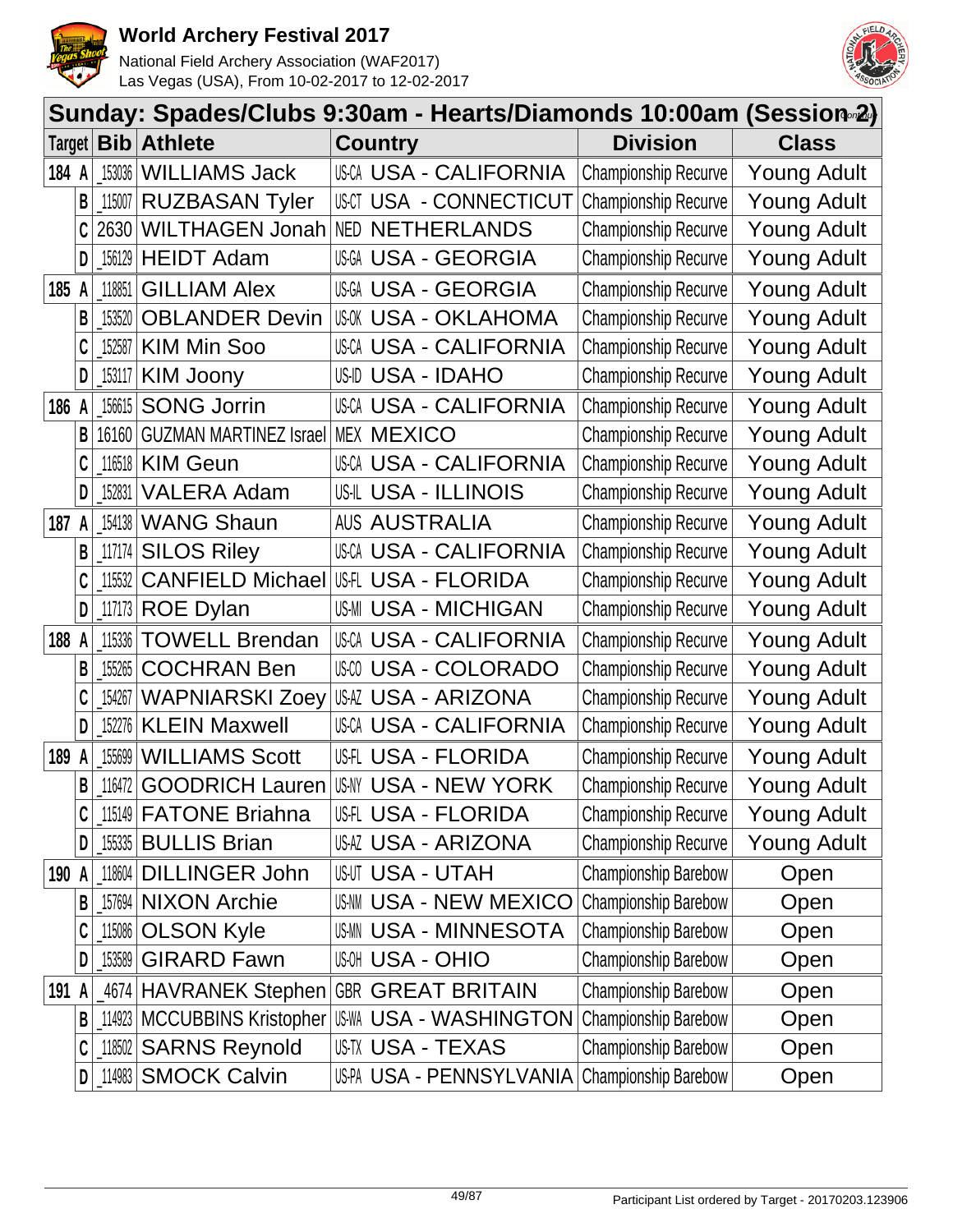



|        |   |            | Sunday: Spades/Clubs 9:30am - Hearts/Diamonds 10:00am (Session∞2) |                                      |                             |              |
|--------|---|------------|-------------------------------------------------------------------|--------------------------------------|-----------------------------|--------------|
| Target |   | <b>Bib</b> | <b>Athlete</b>                                                    | <b>Country</b>                       | <b>Division</b>             | <b>Class</b> |
| 192 A  |   | 156241     | <b>SCIACCA Jan</b>                                                | USCA USA - CALIFORNIA                | Championship Barebow        | Open         |
|        | B | 154215     | <b>MARTINELLI Michael M</b>                                       | USCA USA - CALIFORNIA                | Championship Barebow        | Open         |
|        | C | 156921     | <b>CAMACHO David</b>                                              | USCA USA - CALIFORNIA                | Championship Barebow        | Open         |
|        | D | 156242     | <b>SCIACCA Chuck</b>                                              | <b>USCA USA - CALIFORNIA</b>         | <b>Championship Barebow</b> | Open         |
| 193    |   | 118670     | <b>EAGLETON Alan</b>                                              | USCA USA - CALIFORNIA                | Championship Barebow        | Open         |
|        | B | 153834     | <b>CLINE Denny</b>                                                | <b>US-VA USA - VIRGINIA</b>          | Championship Barebow        | Open         |
|        | C | 13886      | <b>GIANNINI Alessandro</b>                                        | <b>ITA ITALY</b>                     | Championship Barebow        | Open         |
|        | D | 154934     | <b>PIERCE Michael</b>                                             | USCA USA - CALIFORNIA                | <b>Championship Barebow</b> | Open         |
| 194    |   | 154216     | <b>MARTINELLI Jennifer</b>                                        | USCA USA - CALIFORNIA                | Championship Barebow        | Open         |
|        | B | 156327     | <b>YOUNG Danny</b>                                                | <b>US-NV USA - NEVADA</b>            | Championship Barebow        | Open         |
|        | C | 154079     | <b>BOSCH Gary</b>                                                 | CAN CANADA                           | <b>Championship Barebow</b> | Open         |
|        | D | 152257     | WILLIAMS Stephen                                                  | USCA USA - CALIFORNIA                | Championship Barebow        | Open         |
| 195 A  |   | 117483     | <b>ORTIZ Jose</b>                                                 | US-TX USA - TEXAS                    | Championship Barebow        | Open         |
|        | B | 115426     | <b>WILKENS Madison</b>                                            | USCA USA - CALIFORNIA                | Championship Barebow        | Open         |
|        | C | 153234     | <b>CHANEY Joshua</b>                                              | <b>USCA USA - CALIFORNIA</b>         | Championship Barebow        | Open         |
|        | D | 116463     | <b>ADJUTANT Thomas</b>                                            | USM USA - COLORADO                   | <b>Championship Barebow</b> | Open         |
| 196 A  |   | 152904     | <b>HONEYCUTT Tim</b>                                              | USCA USA - CALIFORNIA                | Championship Barebow        | Open         |
|        | B | 117741     | <b>BURKS Max</b>                                                  | USCA USA - CALIFORNIA                | Championship Barebow        | Open         |
|        | C | 115348     | <b>COLLINS Lee</b>                                                | <b>USOE USA - DELAWARE</b>           | Championship Barebow        | Open         |
|        | D | 152954     | <b>HOEFT Johnnie</b>                                              | USAZ USA - ARIZONA                   | Championship Barebow        | Open         |
| 197    |   | 115151     | <b>WHITMAN Bill</b>                                               | US-PA USA - PENNSYLVANIA             | Championship Barebow        | Open         |
|        | B |            | 115298   MERCER, JR. John   US-TX USA - TEXAS                     |                                      | Championship Barebow        | Open         |
|        | C | 155109     | <b>SARNS Justin</b>                                               | US-TX USA - TEXAS                    | Championship Barebow        | Open         |
|        | D |            | 117288 DELZELL Ruth                                               | USM USA - COLORADO                   | Championship Barebow        | Open         |
| 198 A  |   |            | 117409 JOKINEN Robert                                             | <b>USOR USA - OREGON</b>             | Championship Barebow        | Open         |
|        | B | 115427     | <b>WILKENS Jeremy</b>                                             | <b>USCA USA - CALIFORNIA</b>         | Championship Barebow        | Open         |
|        | C |            | 153828 HUGHES Allen                                               | <b>US-NC USA - NORTH CAROLINA</b>    | Championship Barebow        | Open         |
|        | D | 114807     |                                                                   | CHRISTEL Evangeline   USA - COLORADO | <b>Championship Barebow</b> | Open         |
| 199    |   | 155079     | <b>MALECH Robert</b>                                              | <b>USCA USA - CALIFORNIA</b>         | <b>Championship Barebow</b> | Open         |
|        | B |            | 157060 ZENGER Dave                                                | <b>US-WA USA - WASHINGTON</b>        | <b>Championship Barebow</b> | Open         |
|        | C | 115334     | <b>KIM Poul</b>                                                   | US-TX USA - TEXAS                    | <b>Championship Barebow</b> | Open         |
|        | D | 116937     | <b>RAFF Russell</b>                                               | USTX USA - TEXAS                     | Championship Barebow        | Open         |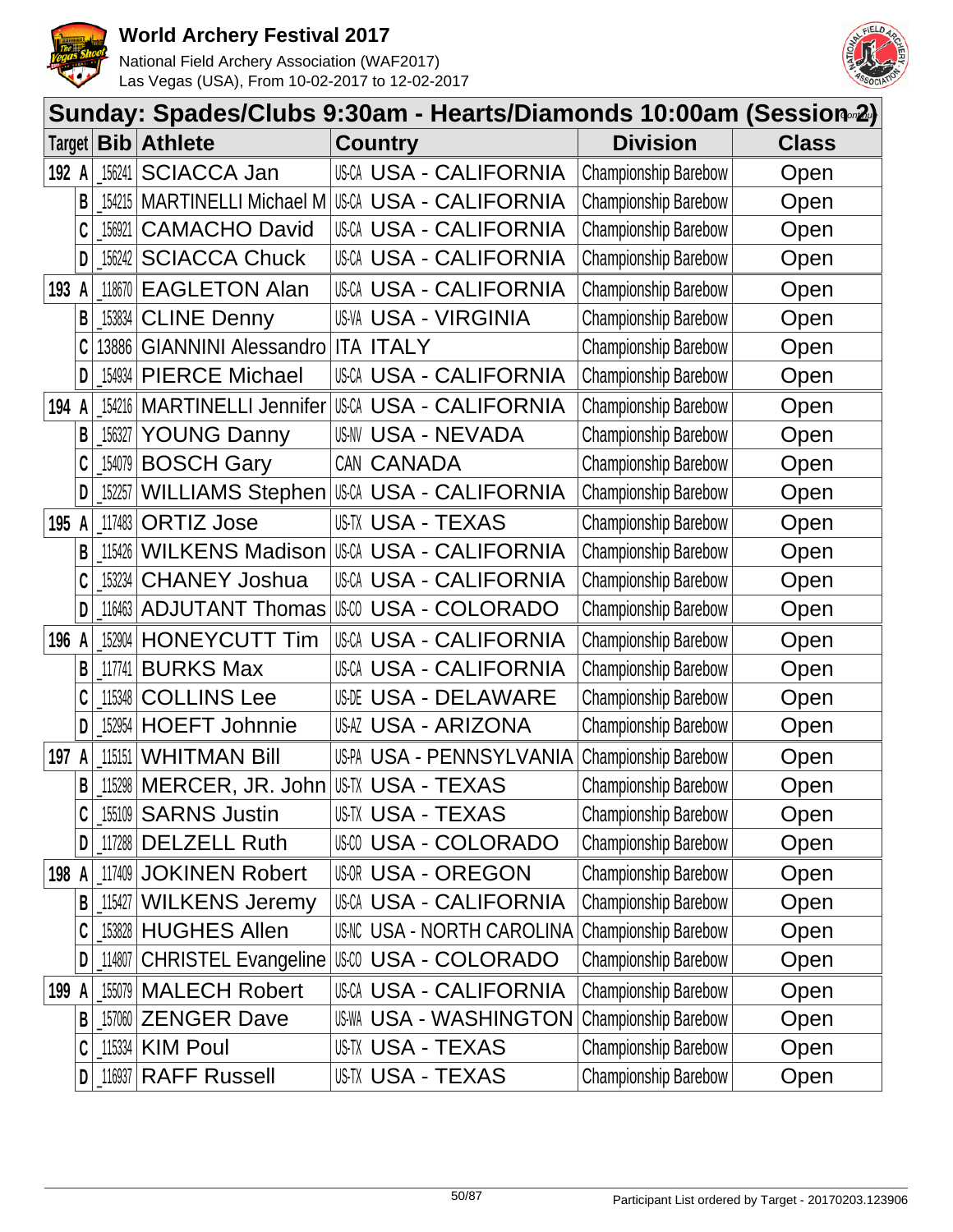



|        |   | Sunday: Spades/Clubs 9:30am - Hearts/Diamonds 10:00am (Session <sub>®</sub> 2) |                                              |                                                               |                |  |  |
|--------|---|--------------------------------------------------------------------------------|----------------------------------------------|---------------------------------------------------------------|----------------|--|--|
| Target |   | <b>Bib</b>                                                                     | <b>Athlete</b>                               | <b>Division</b><br><b>Country</b>                             | <b>Class</b>   |  |  |
| 200    | A | 115291                                                                         | <b>SANFORD Joe</b>                           | <b>USMO USA - MISSOURI</b><br>Championship Barebow            | Open           |  |  |
|        | B | $\left[ \begin{smallmatrix} 153804 \end{smallmatrix} \right]$                  | DE VERA Alex                                 | Championship Barebow<br>US-IL USA - ILLINOIS                  | Open           |  |  |
|        | C | 116363                                                                         | RAMIREZ ANDRADE Ignacio                      | Championship Barebow<br>MEX MEXICO                            | Open           |  |  |
|        | D | 158721                                                                         | <b>AVIS Tommy</b>                            | USTX USA - TEXAS<br><b>Championship Barebow</b>               | Open           |  |  |
| 201    | A | 152123                                                                         | <b>DIAZ Cesar</b>                            | Championship Barebow<br>USCA USA - CALIFORNIA                 | Open           |  |  |
|        | B | 118379                                                                         | <b>COODY Chad</b>                            | <b>USWY USA - WYOMING</b><br><b>Championship Barebow</b>      | Open           |  |  |
|        | C | 114806                                                                         | <b>CARRASCO Leonardo</b>                     | US-CO<br>USA - COLORADO<br><b>Championship Barebow</b>        | Open           |  |  |
|        | D | 114952                                                                         | <b>COOMBE Elizabeth</b>                      | ∣ାଖା USA - OHIO<br><b>Championship Barebow</b>                | Open           |  |  |
| 202    | A | 116070                                                                         | <b>BATALONA Daniel</b>                       | Championship Barebow<br>USAK USA - ALASKA                     | Open           |  |  |
|        | B | 156498                                                                         | <b>KERN Jed</b>                              | Championship Barebow<br>USCA USA - CALIFORNIA                 | Open           |  |  |
|        | C | 156082                                                                         | RAYNER-COOLEY Amy                            | USNV USA - NEVADA<br><b>Championship Barebow</b>              | Open           |  |  |
|        | D | 115694                                                                         |                                              | MARKS Debra Rose USA USA - CALIFORNIA<br>Championship Barebow | Open           |  |  |
| 203    | A | 115504                                                                         | <b>GRIM Aleksander</b>                       | USCA USA - CALIFORNIA<br>Championship Barebow                 | Open           |  |  |
|        | B | 157113                                                                         | <b>BECKER Brenna</b>                         | Championship Barebow<br>US-SD<br>USA - SOUTH DAKOTA           | Open           |  |  |
|        | C | 158472                                                                         | <b>ROBERSON Colton</b>                       | <b>USWY USA - WYOMING</b><br><b>Championship Barebow</b>      | Open           |  |  |
|        | D | 153467                                                                         | <b>BERNOSKIE Brandi</b>                      | <b>US-VA USA - VIRGINIA</b><br><b>Championship Barebow</b>    | Open           |  |  |
| 204 A  |   | 156607                                                                         | <b>TRAN Ron</b>                              | Championship Barebow<br>USCA USA - CALIFORNIA                 | Open           |  |  |
|        | B | 114995                                                                         | <b>PETERSON Dennis</b>                       | IUSMN USA - MINNESOTA<br><b>Championship Barebow</b>          | Open           |  |  |
|        |   | 154389                                                                         | <b>SEIDEMANN Matthew</b>                     | <b>US-NV USA - NEVADA</b><br>Championship Barebow             | Open           |  |  |
|        | D |                                                                                |                                              |                                                               |                |  |  |
| 205    |   | 156505                                                                         | <b>SHEPHERD John</b>                         | <b>USCA USA - CALIFORNIA</b><br>Championship Barebow          | Open           |  |  |
|        | B |                                                                                | <b>153615 HORD Peter</b>                     | Championship Barebow<br>US-NV USA - NEVADA                    | Open           |  |  |
|        |   |                                                                                | 115590 COUCH Sara                            | <b>USA - FLORIDA</b><br><b>Championship Barebow</b>           | Open           |  |  |
|        | D |                                                                                |                                              |                                                               |                |  |  |
| 206 A  |   |                                                                                | 114978 BECKER Dave                           | US-MI USA - MICHIGAN<br>Compound                              | <b>Flights</b> |  |  |
|        | B |                                                                                | 116806 TEETS Trent                           | <b>US-ND USA - NORTH DAKOTA</b><br>Compound                   | <b>Flights</b> |  |  |
|        |   |                                                                                | 118676   BILLINGSLEY James   USOH USA - OHIO | Compound                                                      | <b>Flights</b> |  |  |
|        | D | 157131                                                                         | <b>OLGUIN Matthew</b>                        | USNM USA - NEW MEXICO<br>Compound                             | <b>Flights</b> |  |  |
| 207 A  |   |                                                                                | 153280 KINCHEN Brent                         | <b>USA - OHIO</b><br>Compound                                 | <b>Flights</b> |  |  |
|        | B |                                                                                | 17540 MILNE Jonathon                         | <b>AUS AUSTRALIA</b><br>Compound                              | <b>Flights</b> |  |  |
|        |   |                                                                                | 6804 ALLARD Guillaume                        | CAN CANADA<br>Compound                                        | <b>Flights</b> |  |  |
|        | D |                                                                                |                                              |                                                               |                |  |  |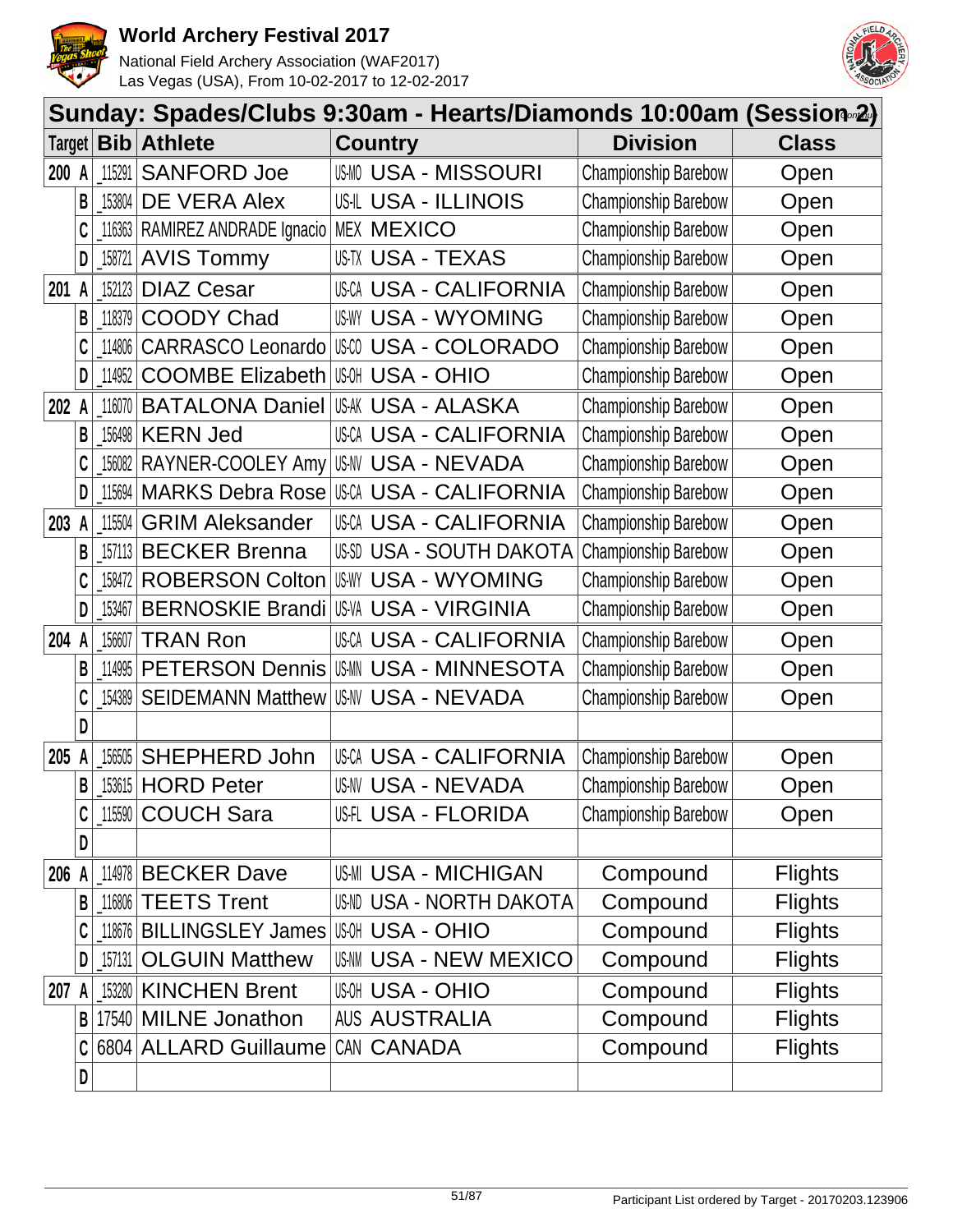



|               |                |                                                     |                                  | Sunday: Spades/Clubs 9:30am - Hearts/Diamonds 10:00am (Session∞2) |                 |                |
|---------------|----------------|-----------------------------------------------------|----------------------------------|-------------------------------------------------------------------|-----------------|----------------|
| Target $\mid$ |                |                                                     | <b>Bib Athlete</b>               | <b>Country</b>                                                    | <b>Division</b> | <b>Class</b>   |
| 208 A         |                | 151954                                              | <b>BRUNTSCH Chris</b>            | <b>USO USA - COLORADO</b>                                         | Compound        | <b>Flights</b> |
|               | B              | 153509                                              | <b>BURNELL Jason</b>             | <b>USA - COLORADO</b>                                             | Compound        | <b>Flights</b> |
|               |                |                                                     | 116717 CLOSSER Sammy             | <b>USMO USA - MISSOURI</b>                                        | Compound        | <b>Flights</b> |
|               | D              |                                                     | 116566 MARTIN Brian              | USGA USA - GEORGIA                                                | Compound        | <b>Flights</b> |
| 209           | A              |                                                     | 17119 PREGENT Patrick            | CAN CANADA                                                        | Compound        | <b>Flights</b> |
|               | B              |                                                     | 5154 HUMETZ Guillaume FRA FRANCE |                                                                   | Compound        | <b>Flights</b> |
|               | C              |                                                     | 115003 KILLPACK Randall          | USCA USA - CALIFORNIA                                             | Compound        | <b>Flights</b> |
|               | D              |                                                     | _153963   MCCORMICK Sterlin      | <b>US-IN USA - INDIANA</b>                                        | Compound        | <b>Flights</b> |
| 210           | A              | 153124                                              | OSTROWSKI JR Len                 | <b>US-WI USA - WISCONSIN</b>                                      | Compound        | <b>Flights</b> |
|               | В              | $\left[ \begin{matrix} 154964 \end{matrix} \right]$ | <b>TANNER Bobby</b>              | <b>USKY USA - KENTUCKY</b>                                        | Compound        | <b>Flights</b> |
|               |                |                                                     | 157622 VANDERHEIDEN Sam          | <b>USME USA - NEBRASKA</b>                                        | Compound        | <b>Flights</b> |
|               | D              | 154956                                              | <b>GAMBY Mark</b>                | <b>USA - OHIO</b>                                                 | Compound        | <b>Flights</b> |
| 211 A         |                |                                                     | 13197 HARPER Bryan               | CAN CANADA                                                        | Compound        | <b>Flights</b> |
|               | B              |                                                     | 14787 RASMUSSEN Sasha            | DEN DENMARK                                                       | Compound        | <b>Flights</b> |
|               | C              |                                                     | 156769 SMITH Bailey              | <b>USMO USA - MISSOURI</b>                                        | Compound        | <b>Flights</b> |
|               | D              |                                                     | 154108 BAIRD Darrin              | <b>USUT USA - UTAH</b>                                            | Compound        | <b>Flights</b> |
| 212 A         |                |                                                     | 157315 HAYES Mark                | <b>USWI USA - WISCONSIN</b>                                       | Compound        | <b>Flights</b> |
|               | В              |                                                     | 155935 MOSBEK Jake               | <b>US-MI USA - MINNESOTA</b>                                      | Compound        | <b>Flights</b> |
|               |                |                                                     | 7060 BROWN Keenan                | CAN CANADA                                                        | Compound        | <b>Flights</b> |
|               | D              |                                                     | 154346 HOOD Brandon              | USAZ USA - ARIZONA                                                | Compound        | <b>Flights</b> |
| 213           | A              | 153800                                              | <b>WILSON Scott</b>              | <b>USUT USA - UTAH</b>                                            | Compound        | <b>Flights</b> |
|               | $\overline{B}$ |                                                     | $154994$ SMITH Kevin             | <b>USGA USA - GEORGIA</b>                                         | Compound        | <b>Flights</b> |
|               |                |                                                     | 155159 WELTY Eli                 | US-PA USA - PENNSYLVANIA                                          | Compound        | <b>Flights</b> |
|               | D              |                                                     | 114847 SMRDEL Adam               | <b>USA - OHIO</b>                                                 | Compound        | <b>Flights</b> |
| 214 A         |                |                                                     | 154688 HOMAN Joseph              | US-PA USA - PENNSYLVANIA                                          | Compound        | <b>Flights</b> |
|               | B              |                                                     | 114809 RUSSO Louie               | USNY USA - NEW YORK                                               | Compound        | <b>Flights</b> |
|               |                |                                                     | 118736 ANDERSON Tyler            | US-IL USA - ILLINOIS                                              | Compound        | <b>Flights</b> |
|               | D              |                                                     | 155001 DAVIS Aaron               | USCA USA - CALIFORNIA                                             | Compound        | <b>Flights</b> |
| 215 A         |                |                                                     | 153841 DRAPER Cody               | CAN CANADA                                                        | Compound        | <b>Flights</b> |
|               | B              |                                                     | 156942 KAUFMAN Shane             | USMT USA - MONTANA                                                | Compound        | <b>Flights</b> |
|               | C              |                                                     | [155966 STAMBUL JR Larry         | US-PA USA - PENNSYLVANIA                                          | Compound        | <b>Flights</b> |
|               | D              |                                                     |                                  |                                                                   |                 |                |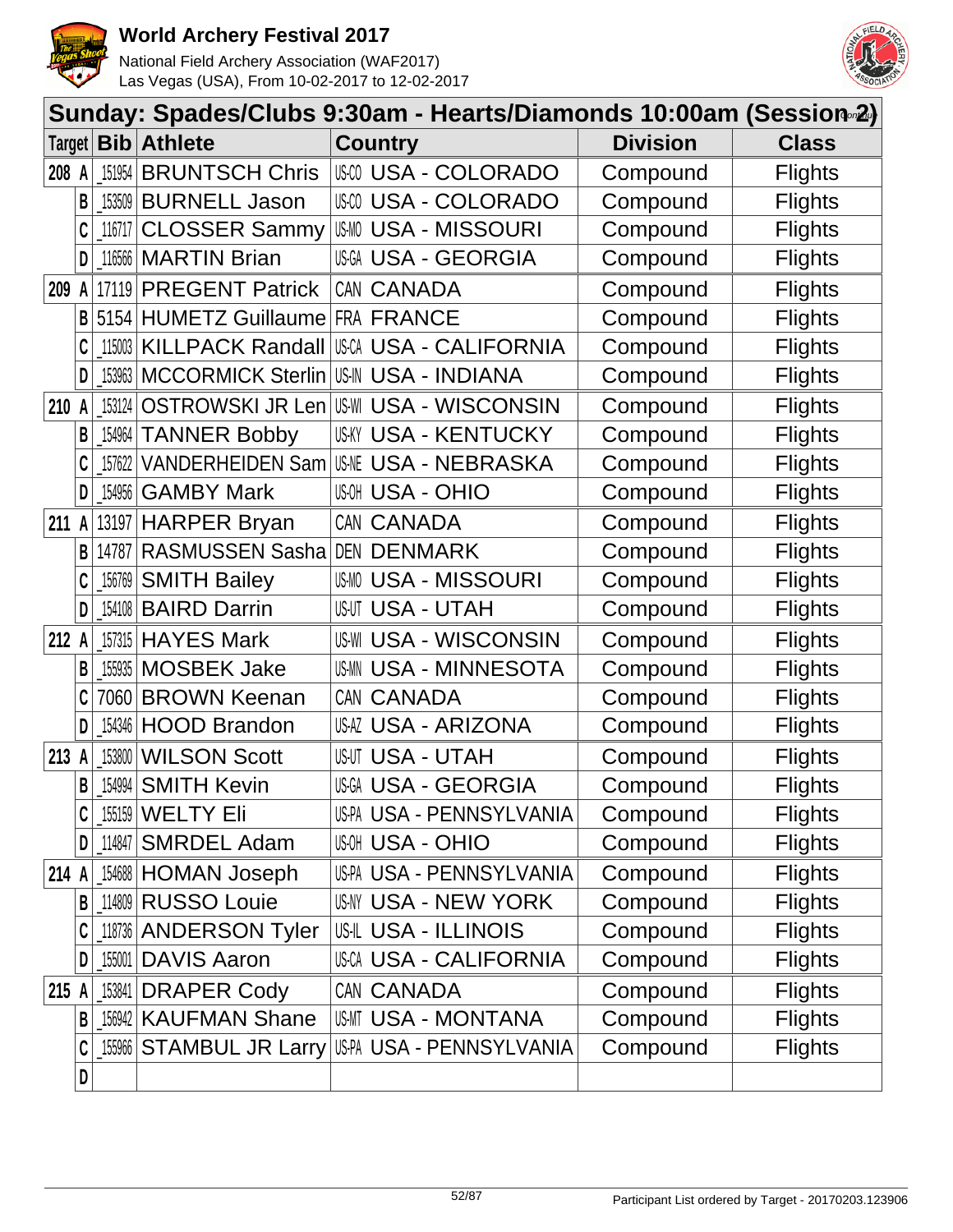

National Field Archery Association (WAF2017) Las Vegas (USA), From 10-02-2017 to 12-02-2017



|       | Target   Bib   Athlete                       | <b>Country</b>                                                     | <b>Division</b>  | <b>Class</b>   |
|-------|----------------------------------------------|--------------------------------------------------------------------|------------------|----------------|
| 216 A | <b>156354 STRINGHAM Adam USUT USA - UTAH</b> |                                                                    | Compound         | <b>Flights</b> |
| B     | 116186   TONOWICZ Mateusz   AUS AUSTRALIA    |                                                                    | Compound         | <b>Flights</b> |
|       | 115001 WALKER Zachery                        | USCA USA - CALIFORNIA                                              | Compound         | <b>Flights</b> |
| D     |                                              |                                                                    |                  |                |
|       |                                              | Sunday: Spades/Clubs 12:00pm - Hearts/Diamonds 12:30pm (Session 3) |                  |                |
|       | Target   Bib   Athlete                       | <b>Country</b>                                                     | <b>Division</b>  | <b>Class</b>   |
| 1 A   | $117402$ MAY Marvin                          | <b>USTX USA - TEXAS</b>                                            | <b>Bowhunter</b> | <b>Flights</b> |
|       | 114969 KING Ray                              | USM USA - COLORADO                                                 | <b>Bowhunter</b> | <b>Flights</b> |
|       | 154266 RODGERS Bailey                        | <b>US-KY USA - KENTUCKY</b>                                        | <b>Bowhunter</b> | <b>Flights</b> |
| D     | 117138 COPPOCK Dwight                        | USAK USA - ALASKA                                                  | <b>Bowhunter</b> | <b>Flights</b> |
| 2A    | 158442 ORNOSKI Mike                          | <b>USAZ USA - ARIZONA</b>                                          | <b>Bowhunter</b> | <b>Flights</b> |
| B     | 116130 <b>ZITTLE Tim</b>                     | <b>USCA USA - CALIFORNIA</b>                                       | <b>Bowhunter</b> | <b>Flights</b> |
|       | 156477 GEIST Anne                            | USCO USA - COLORADO                                                | <b>Bowhunter</b> | <b>Flights</b> |
| D     | 156913 KELLY Nathan                          | USCO USA - COLORADO                                                | <b>Bowhunter</b> | <b>Flights</b> |
| 3A    | 157001 TROGSTAD Mike                         | <b>USUT USA - UTAH</b>                                             | <b>Bowhunter</b> | <b>Flights</b> |
| B     |                                              | [156981   ANDERSON Maverick   USAZ USA - ARIZONA                   | <b>Bowhunter</b> | <b>Flights</b> |
|       | 154321 ROACH David                           | <b>USCA USA - CALIFORNIA</b>                                       | <b>Bowhunter</b> | <b>Flights</b> |
| D     | 155904 COTONUTS Zachary                      | III:00 USA - COLORADO                                              | <b>Bowhunter</b> | <b>Flights</b> |
| 4 A   | 153454 BROUGHTON Tawni                       | USWA USA - WASHINGTON                                              | <b>Bowhunter</b> | <b>Flights</b> |
| B     | 114942 STAUFFER David                        | USCA USA - CALIFORNIA                                              | <b>Bowhunter</b> | <b>Flights</b> |
| C     | 116214 KIMACK William                        | USCO USA - COLORADO                                                | <b>Bowhunter</b> | <b>Flights</b> |
| D     | 151903 SIMMONS Brent                         | <b>USOK USA - OKLAHOMA</b>                                         | <b>Bowhunter</b> | <b>Flights</b> |
| 5 A   | 116743 <b>ELLIS Zane</b>                     | <b>USUT USA - UTAH</b>                                             | <b>Bowhunter</b> | <b>Flights</b> |
| В     | 154664 JOHNSON Kort                          | USA - FLORIDA                                                      | <b>Bowhunter</b> | <b>Flights</b> |
|       | 156491 ESPIRITU Chuck                        | USCA USA - CALIFORNIA                                              | <b>Bowhunter</b> | <b>Flights</b> |
| D     | 152873 WEBSTER Josiah                        | US-ID USA - IDAHO                                                  | <b>Bowhunter</b> | <b>Flights</b> |
| 6 A   | 155648 HOPPES Caleb                          | USA - COLORADO                                                     | <b>Bowhunter</b> | <b>Flights</b> |
| B     | 155162 BIAS Michael                          | USMT USA - MONTANA                                                 | <b>Bowhunter</b> | <b>Flights</b> |
|       | [155184 COX Quintin                          | US-NM USA - NEW MEXICO                                             | <b>Bowhunter</b> | <b>Flights</b> |
| D     | 115201 RICHARDS Jessica                      | <b>IUSUT USA - UTAH</b>                                            | <b>Bowhunter</b> | <b>Flights</b> |
| 7 A   | 156484 RIEMER Tom                            | USCA USA - CALIFORNIA                                              | <b>Bowhunter</b> | <b>Flights</b> |
| B     | 115096 SMOOT Terry                           | <b>USUT USA - UTAH</b>                                             | <b>Bowhunter</b> | <b>Flights</b> |
|       | 153894 HENDERSON Kirk                        | <b>USWA USA - WASHINGTON</b>                                       | <b>Bowhunter</b> | <b>Flights</b> |
| D     | _156708 CASEY Jerome                         | USCA USA - CALIFORNIA                                              | <b>Bowhunter</b> | <b>Flights</b> |

**Sunday: Spades/Clubs 9:30am - Hearts/Diamonds 10:00am (Session-2)**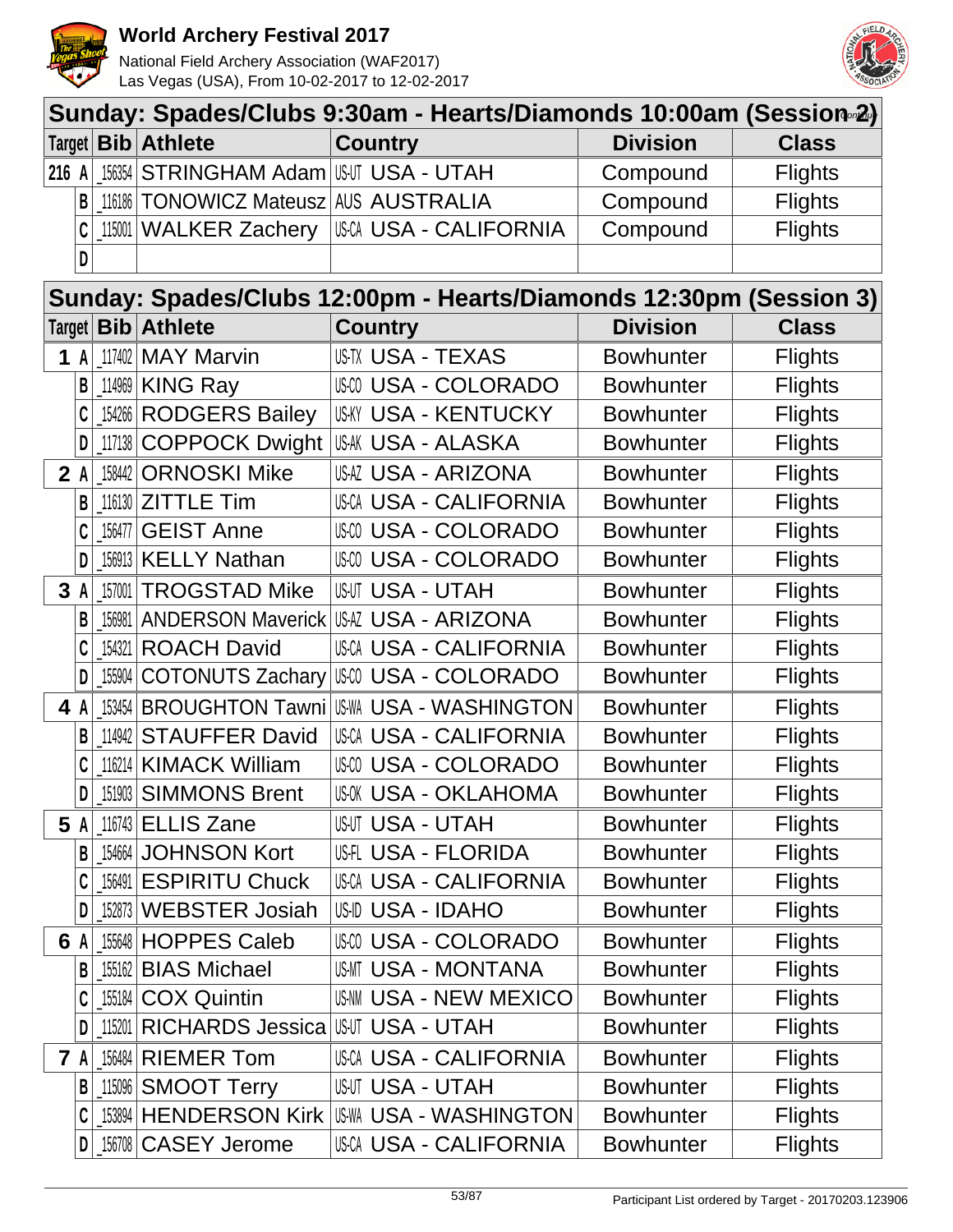



|        |     |            | Sunday: Spades/Clubs 12:00pm - Hearts/Diamonds 12:30pm (Session-3) |                          |                               |                  |                |
|--------|-----|------------|--------------------------------------------------------------------|--------------------------|-------------------------------|------------------|----------------|
|        |     |            | Target   Bib   Athlete                                             | <b>Country</b>           |                               | <b>Division</b>  | <b>Class</b>   |
|        | 8 A | 157649     | <b>YOCUM Ellie</b>                                                 |                          | USKY USA - KENTUCKY           | <b>Bowhunter</b> | <b>Flights</b> |
|        | B   | 152404     | <b>GARRISON Karl</b>                                               |                          | USCA USA - CALIFORNIA         | <b>Bowhunter</b> | <b>Flights</b> |
|        |     | 155561     | <b>WARD Mike</b>                                                   | <b>USUT USA - UTAH</b>   |                               | <b>Bowhunter</b> | <b>Flights</b> |
|        | D   | $-156807$  | <b>BARTZ Hayden</b>                                                |                          | USCA USA - CALIFORNIA         | <b>Bowhunter</b> | <b>Flights</b> |
| 9      | A   |            | 153332 MARSH Dave                                                  |                          | <b>USA - COLORADO</b>         | <b>Bowhunter</b> | <b>Flights</b> |
|        | B   | $\_151951$ | <b>SCHAEFER Tyler</b>                                              | US-HI USA - HAWAII       |                               | <b>Bowhunter</b> | <b>Flights</b> |
|        |     |            | 156843 DALRYMPLE Phillip                                           |                          | USAZ USA - ARIZONA            | <b>Bowhunter</b> | <b>Flights</b> |
|        | D   |            | [154840   MUKAI Matthew                                            | US-HI USA - HAWAII       |                               | <b>Bowhunter</b> | <b>Flights</b> |
| 10     | A   | 153606     | <b>SCHMIDT John</b>                                                |                          | <b>USA - COLORADO</b>         | <b>Bowhunter</b> | <b>Flights</b> |
|        | В   |            | 152920 WILLIAMS Gary                                               | <b>USUT USA - UTAH</b>   |                               | <b>Bowhunter</b> | <b>Flights</b> |
|        |     | 154831     | <b>WIMSATT Austin</b>                                              | US-MD                    | <b>USA - MARYLAND</b>         | <b>Bowhunter</b> | <b>Flights</b> |
|        | D   |            | 153808 FARMER Bobby                                                |                          | USM USA - COLORADO            | <b>Bowhunter</b> | <b>Flights</b> |
| 11     | A   | 157886     | <b>JOHNSON Harvie</b>                                              |                          | <b>USIN USA - TENNESSEE</b>   | <b>Bowhunter</b> | <b>Flights</b> |
|        | B   | 116842     | <b>KNOWLES Pat</b>                                                 |                          | <b>USCA USA - CALIFORNIA</b>  | <b>Bowhunter</b> | <b>Flights</b> |
|        |     | 116957     | <b>LERG Debbie</b>                                                 |                          | USNV USA - NEVADA             | <b>Bowhunter</b> | <b>Flights</b> |
|        | D   | 154271     | <b>BOOK Angie</b>                                                  | <b>USUT USA - UTAH</b>   |                               | <b>Bowhunter</b> | <b>Flights</b> |
| 12A    |     |            | 154838 RICHARDS Todd                                               | <b>USUT USA - UTAH</b>   |                               | <b>Bowhunter</b> | <b>Flights</b> |
|        | B   | 116071     | <b>HUGHES Jim</b>                                                  | <b>US-ID USA - IDAHO</b> |                               | <b>Bowhunter</b> | <b>Flights</b> |
|        |     |            | 157652 PADGETT Ashley                                              | US-TX USA - TEXAS        |                               | <b>Bowhunter</b> | <b>Flights</b> |
|        | D   |            | 116132 <b>ZITTLE Chris</b>                                         |                          | USCA USA - CALIFORNIA         | <b>Bowhunter</b> | <b>Flights</b> |
| 13A    |     |            | 116579 HOON Katie                                                  |                          | US-WA USA - WASHINGTON        | <b>Bowhunter</b> | <b>Flights</b> |
|        |     |            | <b>B</b> 117024 KRAUSE Debbie                                      |                          | <b>US-WA USA - WASHINGTON</b> | <b>Bowhunter</b> | <b>Flights</b> |
|        |     |            |                                                                    |                          |                               | <b>Bowhunter</b> | <b>Flights</b> |
|        | D   |            | 153236 JONES Melissa                                               | USID USA - IDAHO         |                               | <b>Bowhunter</b> | <b>Flights</b> |
| 14 $A$ |     |            | 114784 TRUONG Albert                                               |                          | USCA USA - CALIFORNIA         | <b>Bowhunter</b> | <b>Flights</b> |
|        | B   |            | 155582 FREDINBURG Katie USW USA - COLORADO                         |                          |                               | <b>Bowhunter</b> | <b>Flights</b> |
|        |     |            | 156143 JORDENING Kim                                               |                          | <b>USNE USA - NEBRASKA</b>    | <b>Bowhunter</b> | <b>Flights</b> |
|        |     |            | 118005 CREWS Cali                                                  | <b>USUT USA - UTAH</b>   |                               | <b>Bowhunter</b> | <b>Flights</b> |
| 15A    |     |            | 157656 ENGLAND Hannah                                              |                          | <b>US-KY USA - KENTUCKY</b>   | <b>Bowhunter</b> | <b>Flights</b> |
|        | B   |            | $\lfloor 155429 \rfloor$ HINDS Vince                               |                          | USAZ USA - ARIZONA            | <b>Bowhunter</b> | <b>Flights</b> |
|        |     |            | 114838 SCOTT Dawnel                                                |                          | <b>USCA USA - CALIFORNIA</b>  | <b>Bowhunter</b> | <b>Flights</b> |
|        | D   |            | <b>153602 KLUS John</b>                                            |                          | <b>US-WI USA - WISCONSIN</b>  | <b>Bowhunter</b> | <b>Flights</b> |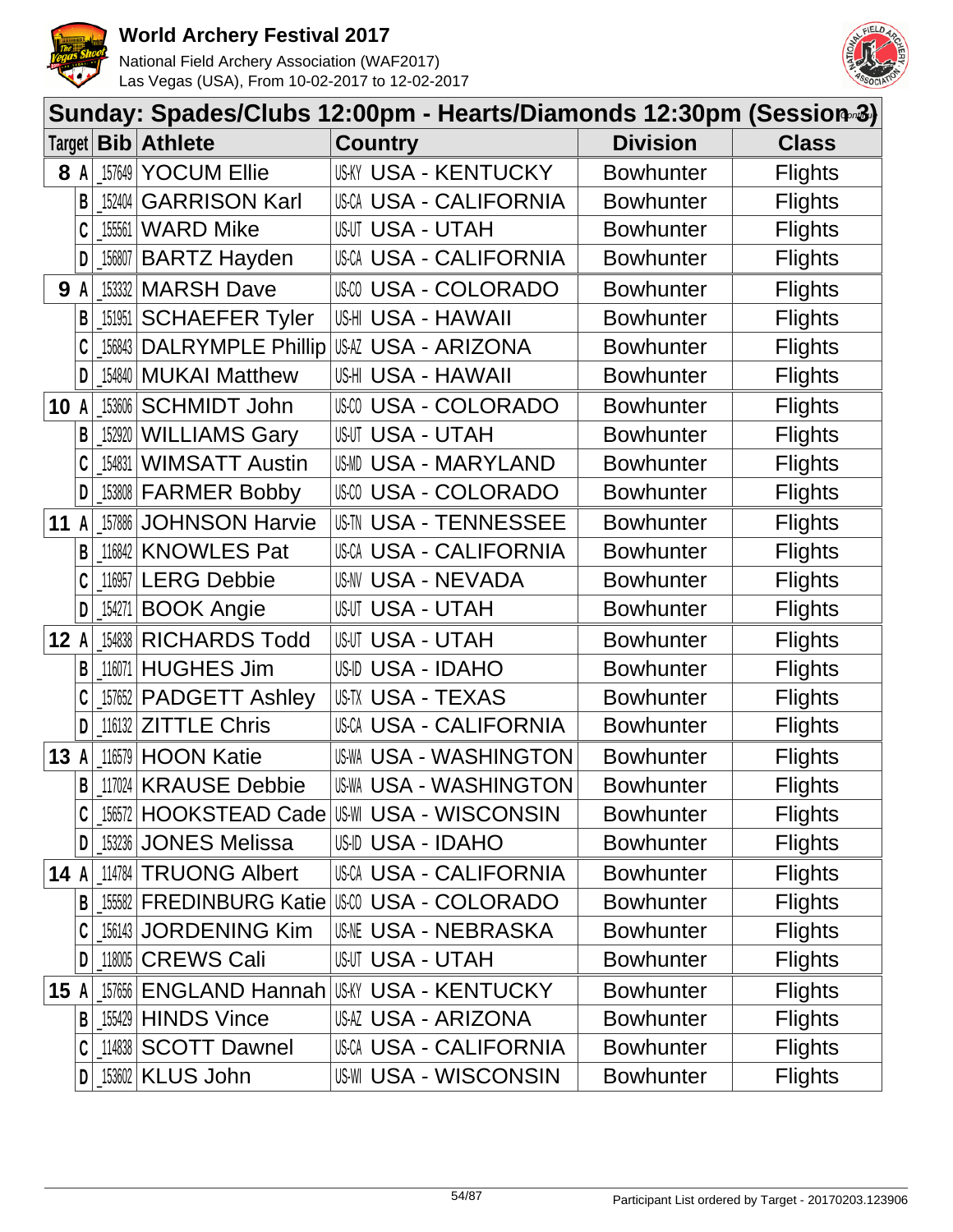



|      |              |                                             | Sunday: Spades/Clubs 12:00pm - Hearts/Diamonds 12:30pm (Session-3) |                           |                           |                  |                |
|------|--------------|---------------------------------------------|--------------------------------------------------------------------|---------------------------|---------------------------|------------------|----------------|
|      |              |                                             | Target <b>Bib Athlete</b>                                          | <b>Country</b>            |                           | <b>Division</b>  | <b>Class</b>   |
| 16 A |              |                                             | 154107 STEVENS Tayler                                              |                           | USAZ USA - ARIZONA        | <b>Bowhunter</b> | <b>Flights</b> |
|      | B            | 153357                                      | SHOEMAKER Valerie USCA USA - CALIFORNIA                            |                           |                           | <b>Bowhunter</b> | <b>Flights</b> |
|      |              | $\_155663$ $\vert$                          | <b>CROFT Abigail</b>                                               |                           | USMT USA - MONTANA        | <b>Bowhunter</b> | <b>Flights</b> |
|      | D            |                                             | 157654 ROBINSON Kaitlin                                            |                           | USCA USA - CALIFORNIA     | <b>Bowhunter</b> | <b>Flights</b> |
| 17   | $\mathsf{A}$ |                                             | 156063 FUKUNAGA James                                              | USHI USA - HAWAII         |                           | <b>Bowhunter</b> | <b>Flights</b> |
|      | B            |                                             | 153714 ASHURST Kristn                                              |                           | <b>USA - COLORADO</b>     | <b>Bowhunter</b> | <b>Flights</b> |
|      |              |                                             | _155365   <b>PICK Jeff</b>                                         | US-US-                    |                           | <b>Bowhunter</b> | <b>Flights</b> |
|      | D            |                                             | 157037   MORAN Tim                                                 |                           | USCA USA - CALIFORNIA     | <b>Bowhunter</b> | <b>Flights</b> |
| 18   | A            | 153107                                      | CASSADY Jessaca   USA - COLORADO                                   |                           |                           | <b>Bowhunter</b> | <b>Flights</b> |
|      | B            | $\begin{array}{c c c c} 154839 \end{array}$ | <b>RICHARDS Jana</b>                                               | <b>USUT USA - UTAH</b>    |                           | <b>Bowhunter</b> | <b>Flights</b> |
|      |              |                                             | 116567 ALBERT Troy                                                 | <b>USTX USA - TEXAS</b>   |                           | <b>Bowhunter</b> | <b>Flights</b> |
|      | D            | 154636                                      | <b>CORBETT Nancy</b>                                               |                           | <b>US-NV USA - NEVADA</b> | <b>Bowhunter</b> | <b>Flights</b> |
| 19   | $\mathsf{A}$ |                                             | $155269$ ELWELL Teddy                                              | <b>US-NV USA - NEVADA</b> |                           | <b>Bowhunter</b> | <b>Flights</b> |
|      | B            |                                             | 116568 TAYLOR Katie                                                |                           | USCA USA - CALIFORNIA     | <b>Bowhunter</b> | <b>Flights</b> |
|      |              |                                             | 157811 MOORE Maukenzi                                              |                           | USAZ USA - ARIZONA        | <b>Bowhunter</b> | <b>Flights</b> |
|      | D            |                                             | 152632 PIRTZ Anton                                                 |                           | USCA USA - CALIFORNIA     | <b>Bowhunter</b> | <b>Flights</b> |
| 20   | A            | 156795                                      | <b>JOHNSON Vicki</b>                                               |                           | USCO USA - COLORADO       | <b>Bowhunter</b> | <b>Flights</b> |
|      | B            | 154459                                      | <b>MEAD Jim</b>                                                    |                           | USCA USA - CALIFORNIA     | <b>Bowhunter</b> | <b>Flights</b> |
|      |              | 156638                                      | <b>MOTOYA Akira</b>                                                | <b>JPN JAPAN</b>          |                           | <b>Bowhunter</b> | <b>Flights</b> |
|      | D            | 152977                                      | <b>RIGGS Jeannette</b>                                             | USID USA - IDAHO          |                           | <b>Bowhunter</b> | <b>Flights</b> |
| 21   | A            |                                             | 156688 SPOOLSTRA David                                             |                           | USCA USA - CALIFORNIA     | <b>Bowhunter</b> | <b>Flights</b> |
|      | $\mathsf{B}$ |                                             | 153464 SCHULTZ Nicole                                              | USTX USA - TEXAS          |                           | <b>Bowhunter</b> | <b>Flights</b> |
|      |              |                                             | $155863$ LAWS Jack                                                 |                           | USLA USA - LOUISIANA      | <b>Bowhunter</b> | <b>Flights</b> |
|      | D            |                                             | 156984 RUIZ Jaime                                                  |                           | USAZ USA - ARIZONA        | <b>Bowhunter</b> | <b>Flights</b> |
| 22 A |              |                                             | 118755 MARSHALL John                                               | <b>USUT USA - UTAH</b>    |                           | <b>Bowhunter</b> | <b>Flights</b> |
|      | B            |                                             | 153905 MATHISON David                                              |                           | <b>USOR USA - OREGON</b>  | <b>Bowhunter</b> | <b>Flights</b> |
|      |              |                                             | 158279 DASTRUP Damon                                               | <b>USUT USA - UTAH</b>    |                           | <b>Bowhunter</b> | <b>Flights</b> |
|      | D            |                                             | _153703   DELRINCON Cody   USCA USA - CALIFORNIA                   |                           |                           | <b>Bowhunter</b> | <b>Flights</b> |
| 23 A |              |                                             | 156691 LINDAUER Erica                                              | USID USA - IDAHO          |                           | <b>Bowhunter</b> | <b>Flights</b> |
|      |              |                                             | <b>B</b> 152489 LIAPIS Steven                                      |                           | USCO USA - COLORADO       | <b>Bowhunter</b> | <b>Flights</b> |
|      |              |                                             | 157243 WITZMANN Robert                                             | IUSNV USA - NEVADA        |                           | <b>Bowhunter</b> | <b>Flights</b> |
|      | D            |                                             | [156692 LISLE Garrett                                              |                           | US-NV USA - NEVADA        | <b>Bowhunter</b> | <b>Flights</b> |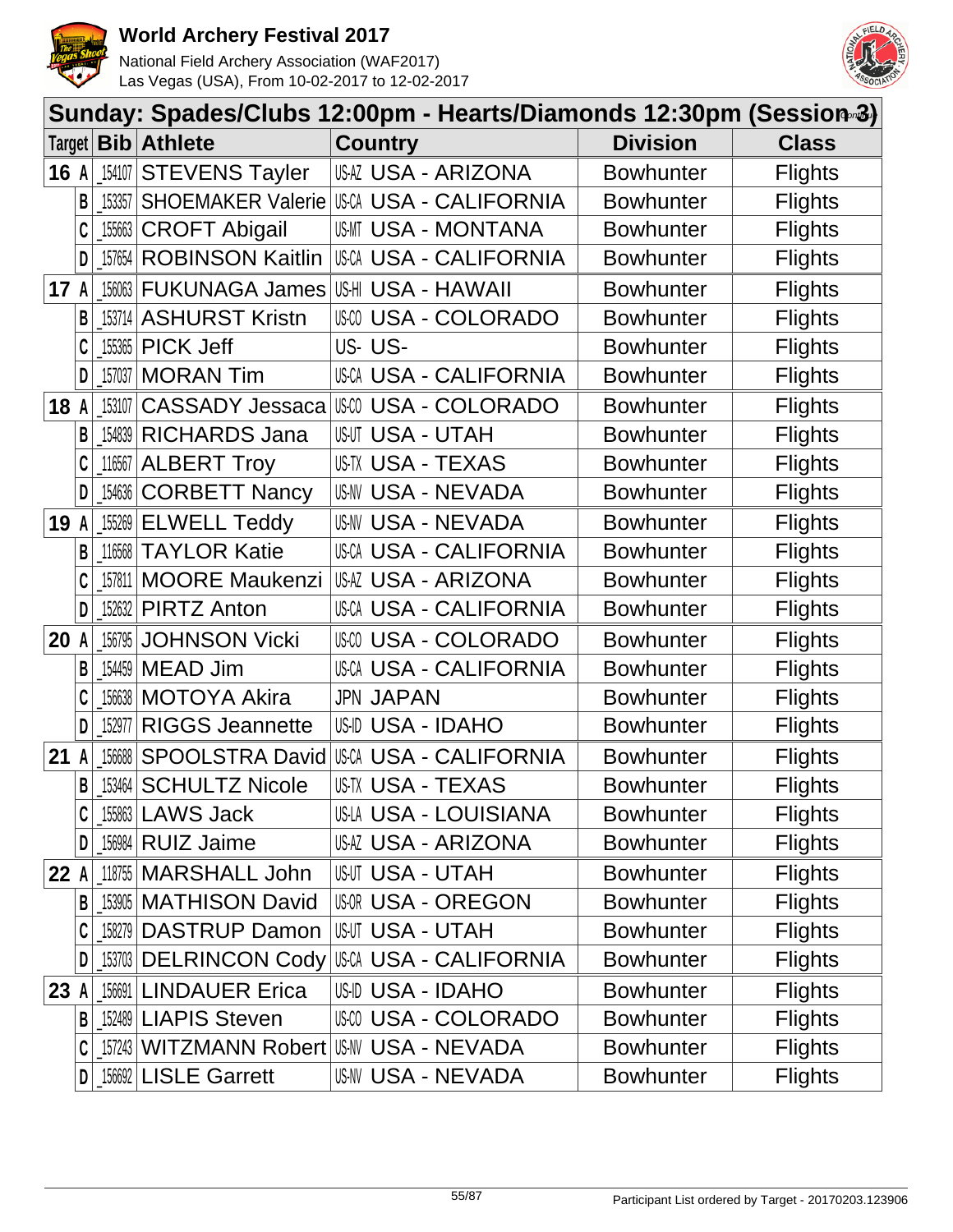



|      |   |        | Sunday: Spades/Clubs 12:00pm - Hearts/Diamonds 12:30pm (Session-3) |                                                            |                  |                |
|------|---|--------|--------------------------------------------------------------------|------------------------------------------------------------|------------------|----------------|
|      |   |        | Target   Bib   Athlete                                             | <b>Country</b>                                             | <b>Division</b>  | <b>Class</b>   |
| 24 A |   |        | 118563 SCOTT Steve                                                 | <b>USCA USA - CALIFORNIA</b>                               | <b>Bowhunter</b> | <b>Flights</b> |
|      | В | 153639 | <b>WALTERS Erich</b>                                               | <b>US-NV USA - NEVADA</b>                                  | <b>Bowhunter</b> | <b>Flights</b> |
|      |   | 153577 | <b>CARRELL Tara</b>                                                | US-NV USA - NEVADA                                         | <b>Bowhunter</b> | <b>Flights</b> |
|      | D | 118262 | <b>WITMER Michael</b>                                              | USNV USA - NEVADA                                          | <b>Bowhunter</b> | <b>Flights</b> |
| 25   | A |        | 118105 <b>FORD Ryan</b>                                            | <b>US-NV USA - NEVADA</b>                                  | <b>Bowhunter</b> | <b>Flights</b> |
|      | B | 158395 | <b>DARNALL Davin</b>                                               | <b>US-KY USA - KENTUCKY</b>                                | <b>Bowhunter</b> | <b>Flights</b> |
|      |   |        | 156783 FETERL Hailey                                               | USSD USA - SOUTH DAKOTA                                    | <b>Bowhunter</b> | <b>Flights</b> |
|      | D |        | 154289 SMITH Colton                                                | US-TX USA - TEXAS                                          | <b>Bowhunter</b> | <b>Flights</b> |
| 26   |   |        | 155108 MOLONEY Kamryn                                              | <b>US-NV USA - NEVADA</b>                                  | <b>Bowhunter</b> | <b>Flights</b> |
|      | B | 155804 | <b>BUSH John</b>                                                   | <b>US-NV USA - NEVADA</b>                                  | <b>Bowhunter</b> | <b>Flights</b> |
|      |   | 155975 | <b>YOUNG Tim</b>                                                   | <b>USCA USA - CALIFORNIA</b>                               | <b>Bowhunter</b> | <b>Flights</b> |
|      | D | 153498 | <b>CRUZAN Rose</b>                                                 | US-TX USA - TEXAS                                          | <b>Bowhunter</b> | <b>Flights</b> |
| 27   | A |        | 153003 MONTERO Dave                                                | <b>USAZ USA - ARIZONA</b>                                  | <b>Bowhunter</b> | <b>Flights</b> |
|      | B | 157000 | <b>PICK Alex</b>                                                   | US-IA USA - IOWA                                           | <b>Bowhunter</b> | <b>Flights</b> |
|      |   |        | [156490 DUBOIS George                                              | USCA USA - CALIFORNIA                                      | <b>Bowhunter</b> | <b>Flights</b> |
|      | D | 116332 | <b>POWELL Thomas</b>                                               | <b>USOR USA - OREGON</b>                                   | <b>Bowhunter</b> | <b>Flights</b> |
| 28   | A | 118074 | <b>SULLIVAN Michelle</b>                                           | <b>US-WY USA - WEST VIRGINIA</b>                           | <b>Bowhunter</b> | <b>Flights</b> |
|      | B | 158703 | <b>SHERLOCK Robert</b>                                             | USCA USA - CALIFORNIA                                      | <b>Bowhunter</b> | <b>Flights</b> |
|      |   | 119007 | <b>GUILFOYLE Julie</b>                                             | <b>USA - OHIO</b><br>US-OH                                 | <b>Bowhunter</b> | <b>Flights</b> |
|      | D | 154256 | <b>HORAK Sheila</b>                                                | USTX USA - TEXAS                                           | <b>Bowhunter</b> | <b>Flights</b> |
| 29   |   | 154836 | <b>ACOBA Rudy</b>                                                  | US-HI USA - HAWAII                                         | <b>Bowhunter</b> | <b>Flights</b> |
|      | B |        | 156588 VALENCIANO Macklin                                          | USHI USA - HAWAII                                          | <b>Bowhunter</b> | <b>Flights</b> |
|      |   |        |                                                                    | 156855   ROCKLIN-WEARE Rebecca   US-NH USA - NEW HAMPSHIRE | <b>Bowhunter</b> | <b>Flights</b> |
|      | D |        | 153792 WILSON Jan                                                  | <b>USA - COLORADO</b>                                      | <b>Bowhunter</b> | <b>Flights</b> |
| 30   | A |        | 157346 TAYLOR Nick                                                 | USUT USA - UTAH                                            | <b>Bowhunter</b> | <b>Flights</b> |
|      | B | 157006 | <b>SISON Clifford</b>                                              | USHI USA - HAWAII                                          | <b>Bowhunter</b> | <b>Flights</b> |
|      |   |        | 117841 COLEMAN Jason                                               | <b>US-WA USA - WASHINGTON</b>                              | <b>Bowhunter</b> | <b>Flights</b> |
|      |   |        | 154560 VERHEYDEN James R                                           | <b>IUGOR USA - OREGON</b>                                  | <b>Bowhunter</b> | <b>Flights</b> |
| 31   | A |        | 156790 HAY Angela                                                  | CAN CANADA                                                 | <b>Bowhunter</b> | <b>Flights</b> |
|      | B |        | 118823 FINKEL Marianna                                             | USCA USA - CALIFORNIA                                      | <b>Bowhunter</b> | <b>Flights</b> |
|      |   |        | 156802 BARTZ Don                                                   | <b>USCA USA - CALIFORNIA</b>                               | <b>Bowhunter</b> | <b>Flights</b> |
|      | D |        |                                                                    | 117731 KENNELLEY Dwayne USCA USA - CALIFORNIA              | <b>Bowhunter</b> | <b>Flights</b> |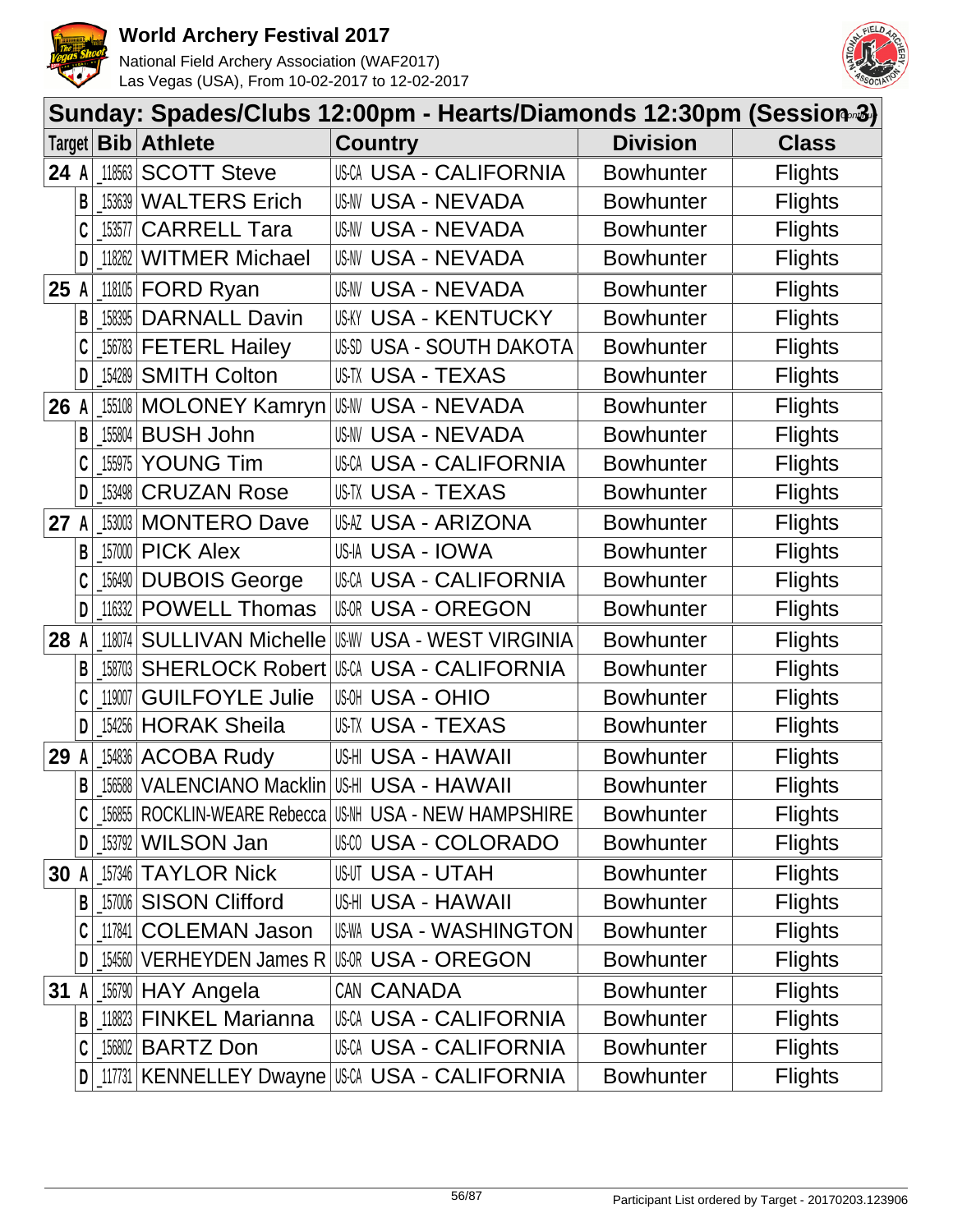



|        |              |           | Sunday: Spades/Clubs 12:00pm - Hearts/Diamonds 12:30pm (Session-3) |                        |                              |                  |                |
|--------|--------------|-----------|--------------------------------------------------------------------|------------------------|------------------------------|------------------|----------------|
|        |              |           | Target   Bib   Athlete                                             | <b>Country</b>         |                              | <b>Division</b>  | <b>Class</b>   |
| 32A    |              |           | 115228   MARSHALL Andrew   US-OR - OREGON                          |                        |                              | <b>Bowhunter</b> | <b>Flights</b> |
|        | B            |           | 156377   PALOMO Emily                                              |                        | USCA USA - CALIFORNIA        | <b>Bowhunter</b> | <b>Flights</b> |
|        |              | 156148    | GARCÍA Ignacio                                                     | <b>MEX MEXICO</b>      |                              | <b>Bowhunter</b> | <b>Flights</b> |
|        | D            |           | 152754 BOYER Tressa                                                | <b>USON - OHIO</b>     |                              | <b>Bowhunter</b> | <b>Flights</b> |
| 33 A   |              | 154976    | <b>KNOWLTON Chris</b>                                              |                        | <b>USCA USA - CALIFORNIA</b> | <b>Bowhunter</b> | <b>Flights</b> |
|        | B            |           | 153004 MONTERO Kyle                                                |                        | USAZ USA - ARIZONA           | <b>Bowhunter</b> | <b>Flights</b> |
|        |              |           | _153645   PORTER Rebecca                                           |                        | USCA USA - CALIFORNIA        | <b>Bowhunter</b> | <b>Flights</b> |
|        | D            | $-118619$ | <b>GOULD Patrick</b>                                               |                        | USAZ USA - ARIZONA           | <b>Bowhunter</b> | <b>Flights</b> |
| 34     | A            |           | 153225 LOPEZ Tom                                                   |                        | USCO USA - COLORADO          | Recurve          | <b>Flights</b> |
|        | В            |           | 117923 NG Zena                                                     |                        | <b>USCA USA - CALIFORNIA</b> | Recurve          | <b>Flights</b> |
|        |              |           | 153145 LEWIS Kelly                                                 |                        | USCA USA - CALIFORNIA        | Recurve          | <b>Flights</b> |
|        | D            |           | $116359$ FUNG Vitor                                                |                        | US-FLORIDA                   | Recurve          | <b>Flights</b> |
| 35 A   |              |           | $118845$ ET Sarah                                                  |                        | USCA USA - CALIFORNIA        | Recurve          | <b>Flights</b> |
|        | B            | 118620    | <b>CONLEY Hunter</b>                                               |                        | USCA USA - CALIFORNIA        | Recurve          | <b>Flights</b> |
|        |              |           | [154140 GILL Bryan]                                                |                        | <b>USMO USA - MISSOURI</b>   | Recurve          | <b>Flights</b> |
|        | D            | 156281    | <b>KATES Lauren</b>                                                |                        | US-FLORIDA                   | Recurve          | <b>Flights</b> |
| 36 A   |              | 155144    | <b>BENEDETTO Edwin</b>                                             |                        | USCA USA - CALIFORNIA        | Recurve          | <b>Flights</b> |
|        | B            | 114773    | <b>HUNG Victor</b>                                                 |                        | <b>USCA USA - CALIFORNIA</b> | Recurve          | <b>Flights</b> |
|        |              | 115525    | <b>GEIGER Urs</b>                                                  |                        | <b>US-MI USA - MICHIGAN</b>  | Recurve          | <b>Flights</b> |
|        | D            | 154665    | <b>ELIASON Edwin</b>                                               | <b>USUT USA - UTAH</b> |                              | Recurve          | <b>Flights</b> |
| 37     | A            |           | 157608 TRDINA Nicholas                                             |                        | <b>US-KY USA - KENTUCKY</b>  | Recurve          | <b>Flights</b> |
|        | $\mathsf{B}$ |           | 156424 CASSIDY Kirsten                                             |                        | <b>USCA USA - CALIFORNIA</b> | Recurve          | <b>Flights</b> |
|        |              |           | s53527   WALZ Jayana                                               |                        | <b>USCA USA - CALIFORNIA</b> | Recurve          | <b>Flights</b> |
|        | DI           |           | 15136 RAIZEN Zachary                                               |                        | US-IL USA - ILLINOIS         | Recurve          | <b>Flights</b> |
| 38 $A$ |              |           | 118224 SMITH David                                                 |                        | USAZ USA - ARIZONA           | Recurve          | <b>Flights</b> |
|        | B            |           | 117821 WEISSINGER Robby US-IA USA - IOWA                           |                        |                              | Recurve          | <b>Flights</b> |
|        |              |           | 115019 LEE Jacob                                                   |                        | <b>USCA USA - CALIFORNIA</b> | Recurve          | <b>Flights</b> |
|        | D            |           | 118952 AMEN Nicholas                                               |                        | <b>USCA USA - CALIFORNIA</b> | Recurve          | <b>Flights</b> |
| 39 A   |              |           | $117782$ HARPER $I$ an                                             |                        | USNY USA - NEW YORK          | Recurve          | <b>Flights</b> |
|        | B            |           | 117534 WALTH Courtney                                              |                        | USAZ USA - ARIZONA           | Recurve          | <b>Flights</b> |
|        | C            |           | $116251$ BARRS Janet                                               | <b>USUT USA - UTAH</b> |                              | Recurve          | <b>Flights</b> |
|        | D            |           | 158505   MAITLAND Pamela   USW USA - COLORADO                      |                        |                              | Recurve          | <b>Flights</b> |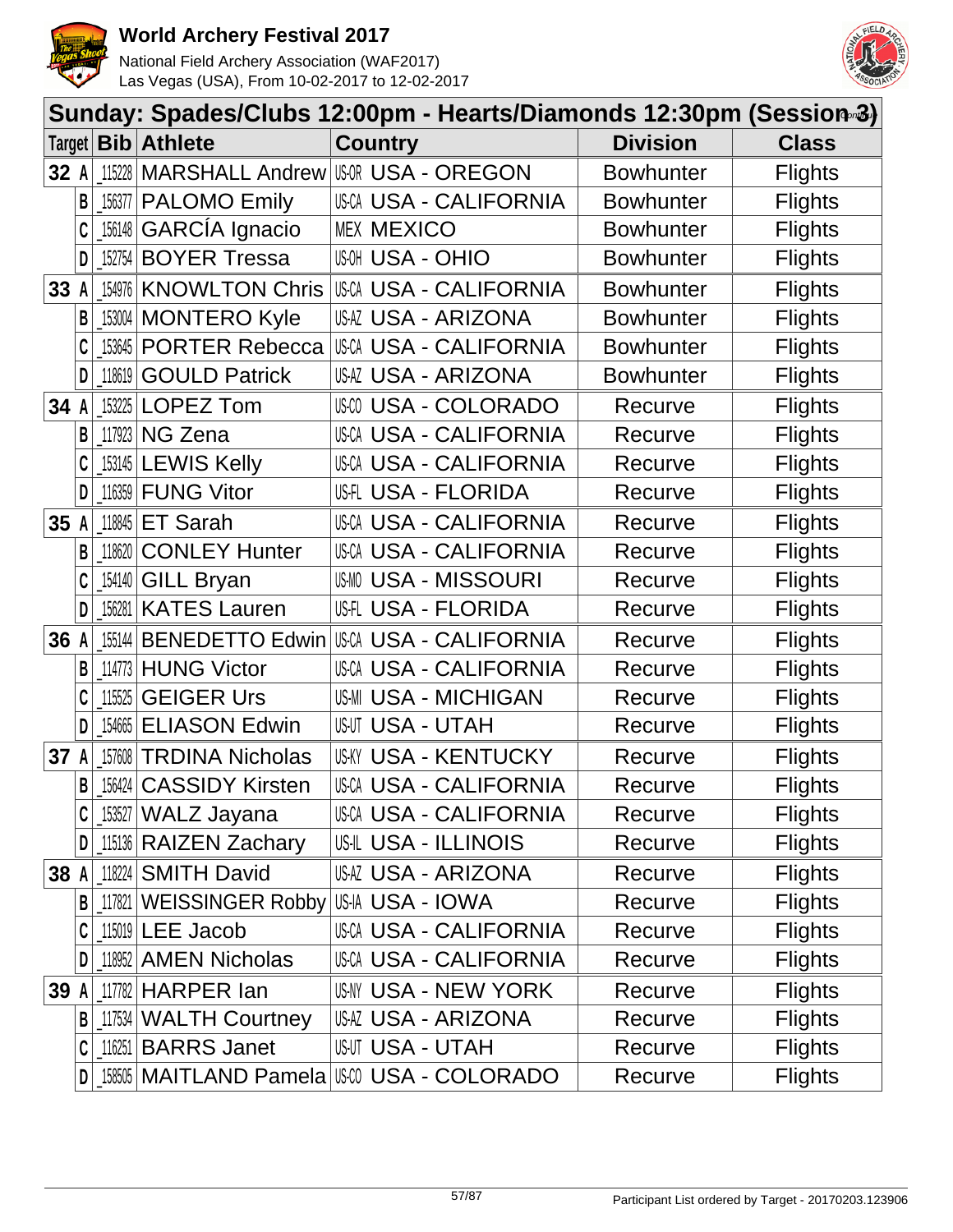



|      |              |          |                                | Sunday: Spades/Clubs 12:00pm - Hearts/Diamonds 12:30pm (Session-3) |                |  |  |
|------|--------------|----------|--------------------------------|--------------------------------------------------------------------|----------------|--|--|
|      |              |          | Target <b>Bib Athlete</b>      | <b>Country</b><br><b>Division</b>                                  | <b>Class</b>   |  |  |
| 40 A |              | 154493   |                                | GOODMAN Joshua USA USA - GEORGIA<br>Recurve                        | <b>Flights</b> |  |  |
|      | B            | 116751   | <b>VEDELER Sarah</b>           | USAZ USA - ARIZONA<br>Recurve                                      | <b>Flights</b> |  |  |
|      |              | 156358   | <b>CLINE Brandon</b>           | <b>USCA USA - CALIFORNIA</b><br>Recurve                            | <b>Flights</b> |  |  |
|      | D            |          | $118761$ HARDIN Tom            | <b>US-IN USA - INDIANA</b><br>Recurve                              | <b>Flights</b> |  |  |
| 41   | $\mathsf{A}$ | 116828   | <b>CHOW Peter</b>              | <b>USCA USA - CALIFORNIA</b><br>Recurve                            | <b>Flights</b> |  |  |
|      | B            |          | 117117 PINERO Cando            | USNY USA - NEW YORK<br>Recurve                                     | <b>Flights</b> |  |  |
|      |              |          | 117512 NGUYEN Gregory          | <b>AUS AUSTRALIA</b><br>Recurve                                    | <b>Flights</b> |  |  |
|      | D            |          | 152209 KOCH Walter             | <b>GER GERMANY</b><br>Recurve                                      | <b>Flights</b> |  |  |
| 42 A |              |          | 117134 ZHANG Jerry             | USCA USA - CALIFORNIA<br>Recurve                                   | <b>Flights</b> |  |  |
|      | B            | 117136   | <b>DAVIDSON Clayton</b>        | <b>IUS-WA USA - WASHINGTON</b><br>Recurve                          | <b>Flights</b> |  |  |
|      |              | 115515   | <b>YOON Eric</b>               | <b>USCA USA - CALIFORNIA</b><br>Recurve                            | <b>Flights</b> |  |  |
|      | D            | 114997   | <b>KOTOW Todd</b>              | <b>USCA USA - CALIFORNIA</b><br>Recurve                            | <b>Flights</b> |  |  |
| 43   | $\mathsf{A}$ |          | 157616 <b>BUI Peter</b>        | <b>USCA USA - CALIFORNIA</b><br>Recurve                            | <b>Flights</b> |  |  |
|      | B            | 152269   | <b>CRUZ Ernesto</b>            | USMN USA - MINNESOTA<br>Recurve                                    | <b>Flights</b> |  |  |
|      | C            |          | 117135 JIN Allen               | <b>USCA USA - CALIFORNIA</b><br>Recurve                            | <b>Flights</b> |  |  |
|      | D            | $116431$ | <b>BATES Barbara</b>           | US-FLORIDA<br>Recurve                                              | <b>Flights</b> |  |  |
| 44 A |              | 152541   | <b>NGUYEN Chanh</b>            | USCA USA - CALIFORNIA<br>Recurve                                   | <b>Flights</b> |  |  |
|      | B            |          | 114868 FRASER Jill             | <b>USCA USA - CALIFORNIA</b><br>Recurve                            | <b>Flights</b> |  |  |
|      |              | 116366   | <b>OKINAKA Lawrence</b>        | USCA USA - CALIFORNIA<br>Recurve                                   | <b>Flights</b> |  |  |
|      | D            |          |                                |                                                                    |                |  |  |
| 45 A |              |          | 115413 GRIMALDI Jack           | US-OK USA - OKLAHOMA<br>Recurve                                    | <b>Flights</b> |  |  |
|      |              |          | $B$   115253 POPE Amy          | US-TX USA - TEXAS<br>Recurve                                       | <b>Flights</b> |  |  |
|      |              |          | $156349$ SMITH Tristan         | USMT USA - MONTANA<br>Recurve                                      | <b>Flights</b> |  |  |
|      | D            |          | 117620 TURNER Nicolas          | USCA USA - CALIFORNIA<br>Recurve                                   | <b>Flights</b> |  |  |
| 46 A |              |          | 153418 SALETTA Steven          | USCA USA - CALIFORNIA<br>Recurve                                   | <b>Flights</b> |  |  |
|      | B            |          | 156425 NELSON Brian            | USM USA - COLORADO<br>Recurve                                      | <b>Flights</b> |  |  |
|      |              |          | $116123$ FERKO Kate            | <b>USCA USA - CALIFORNIA</b><br>Recurve                            | <b>Flights</b> |  |  |
|      | D            |          | 115035 LIAO Peizheng           | USCA USA - CALIFORNIA<br>Recurve                                   | <b>Flights</b> |  |  |
| 47 A |              |          | 153745   KIAI Peter            | USN USA - NEW JERSEY<br>Recurve                                    | <b>Flights</b> |  |  |
|      |              |          | <b>B</b> 154407 GIANG Terrence | USCA USA - CALIFORNIA<br>Recurve                                   | <b>Flights</b> |  |  |
|      | C            |          | 117597 GARRISON Chloe          | <b>USGA USA - GEORGIA</b><br>Recurve                               | <b>Flights</b> |  |  |
|      |              |          | $D$   117073 ZOLIDIS John      | USCA USA - CALIFORNIA<br>Recurve                                   | <b>Flights</b> |  |  |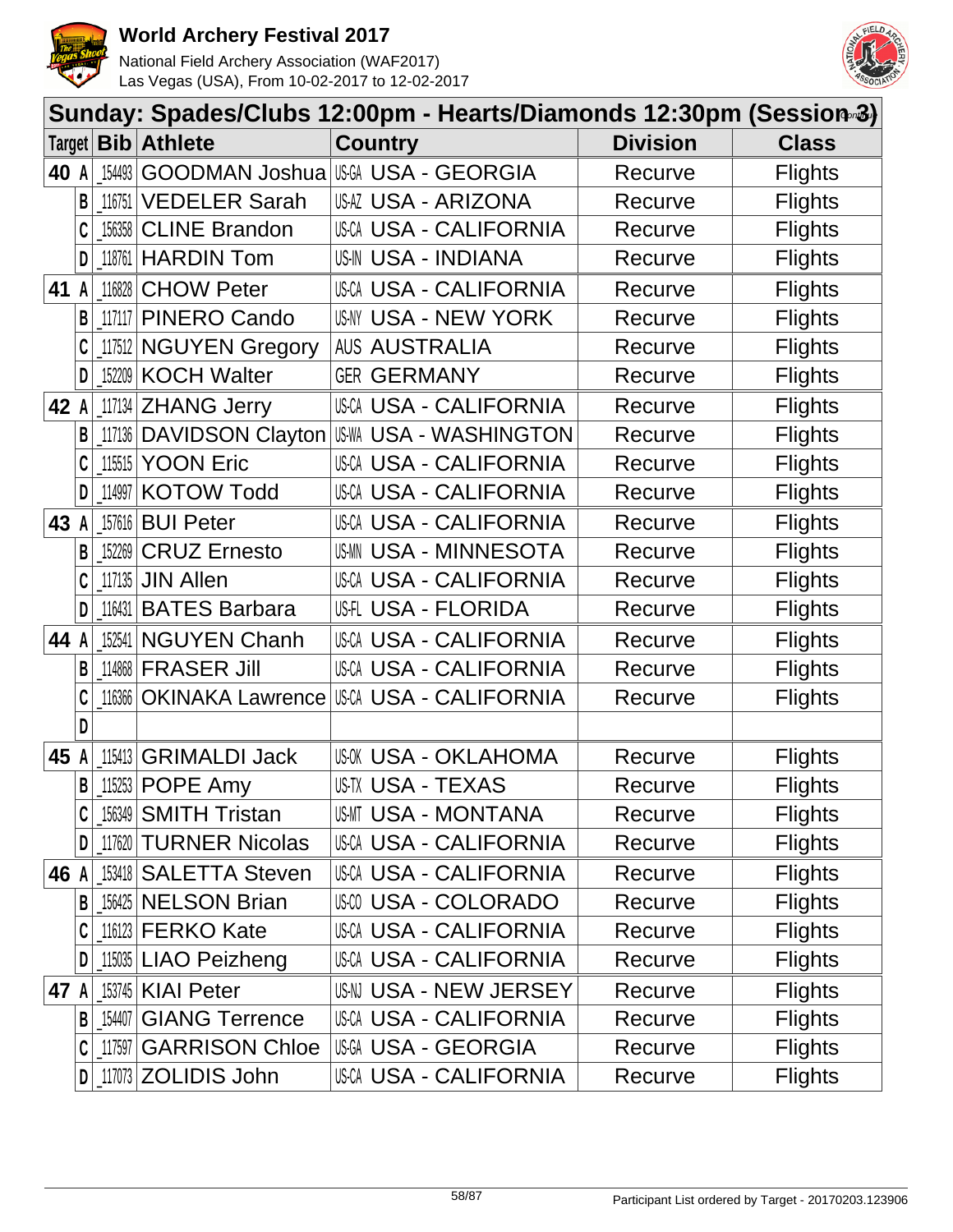



|      |              | Sunday: Spades/Clubs 12:00pm - Hearts/Diamonds 12:30pm (Session-3) |                                         |                                                          |                 |                |  |  |  |  |
|------|--------------|--------------------------------------------------------------------|-----------------------------------------|----------------------------------------------------------|-----------------|----------------|--|--|--|--|
|      |              |                                                                    | Target <b>Bib Athlete</b>               | <b>Country</b>                                           | <b>Division</b> | <b>Class</b>   |  |  |  |  |
| 48 A |              |                                                                    | 156963 LUMAYAG Steve                    | <b>US-IL USA - ILLINOIS</b>                              | Recurve         | <b>Flights</b> |  |  |  |  |
|      | B            |                                                                    | 153923 WARD Ryann                       | <b>US-IL USA - ILLINOIS</b>                              | Recurve         | <b>Flights</b> |  |  |  |  |
|      |              |                                                                    | 115328 MEAD Robert                      | <b>USCA USA - CALIFORNIA</b>                             | Recurve         | <b>Flights</b> |  |  |  |  |
|      | D            |                                                                    |                                         | _116515   VESTAL-LABORDE Allison   US-LA USA - LOUISIANA | Recurve         | <b>Flights</b> |  |  |  |  |
| 49 A |              |                                                                    | 154485 KEE Reuben                       | USAZ USA - ARIZONA                                       | Recurve         | <b>Flights</b> |  |  |  |  |
|      | B            |                                                                    | 116137 LOGSDON George US-ID USA - IDAHO |                                                          | Recurve         | <b>Flights</b> |  |  |  |  |
|      |              |                                                                    | [156654 INAGAKI Nobuhiro                | <b>JPN JAPAN</b>                                         | Recurve         | <b>Flights</b> |  |  |  |  |
|      | D            |                                                                    | $15274$ RUIZ Mike                       | USCA USA - CALIFORNIA                                    | Recurve         | <b>Flights</b> |  |  |  |  |
| 50 A |              |                                                                    |                                         | 115248   MCINTYRE-GILLEY Karen   US-IL USA - ILLINOIS    | Recurve         | <b>Flights</b> |  |  |  |  |
|      | В            |                                                                    |                                         | 157630 KWEN Chan Young USCA USA - CALIFORNIA             | Recurve         | <b>Flights</b> |  |  |  |  |
|      |              |                                                                    | 153929 BOWSER Jessica                   | <b>USCO USA - COLORADO</b>                               | Recurve         | <b>Flights</b> |  |  |  |  |
|      | D            |                                                                    | 116949 MORGAN Raley                     | USAZ USA - ARIZONA                                       | Recurve         | <b>Flights</b> |  |  |  |  |
| 51   | $\mathsf{A}$ |                                                                    | 152989 QUEEN Gene                       | <b>USOR USA - OREGON</b>                                 | Recurve         | <b>Flights</b> |  |  |  |  |
|      | B            |                                                                    | 115238 TODARO Tiffany                   | USCA USA - CALIFORNIA                                    | Recurve         | <b>Flights</b> |  |  |  |  |
|      |              |                                                                    | 114824 LARKE Daniel                     | <b>US-IL USA - ILLINOIS</b>                              | Recurve         | <b>Flights</b> |  |  |  |  |
|      | D            |                                                                    | $115395$ LIU Lauren                     | <b>USCA USA - CALIFORNIA</b>                             | Recurve         | <b>Flights</b> |  |  |  |  |
| 52 A |              |                                                                    | $116959$ FEI Brian                      | <b>USCA USA - CALIFORNIA</b>                             | Recurve         | <b>Flights</b> |  |  |  |  |
|      | B            | 117831                                                             |                                         | RINEHEART Rachel US-IL USA - ILLINOIS                    | Recurve         | <b>Flights</b> |  |  |  |  |
|      |              |                                                                    | 154904 SATO James                       | US-TX USA - TEXAS                                        | Recurve         | <b>Flights</b> |  |  |  |  |
|      |              |                                                                    | 116268   KJELLSTROM Pia                 | SWE SWEDEN                                               | Recurve         | <b>Flights</b> |  |  |  |  |
| 53 A |              | 157662                                                             | YAMANISHI Liann                         | USCA USA - CALIFORNIA                                    | Recurve         | <b>Flights</b> |  |  |  |  |
|      | $\mathsf{B}$ |                                                                    | 114935 HODGINS Kevin                    | <b>US-WA USA - WASHINGTON</b>                            | Recurve         | <b>Flights</b> |  |  |  |  |
|      |              |                                                                    | 116670 CICERI Marinella                 | <b>ITA ITALY</b>                                         | Recurve         | <b>Flights</b> |  |  |  |  |
|      | D            |                                                                    | 157703 CHICOINE Leslie                  | <b>USA - COLORADO</b>                                    | Recurve         | <b>Flights</b> |  |  |  |  |
| 54 A |              |                                                                    |                                         |                                                          | Recurve         | <b>Flights</b> |  |  |  |  |
|      | B            |                                                                    |                                         | 118763 HEFFELFINGER John USAZ USA - ARIZONA              | Recurve         | <b>Flights</b> |  |  |  |  |
|      |              |                                                                    |                                         | 157141 KIEBORZ Mackenzie USKY USA - KENTUCKY             | Recurve         | <b>Flights</b> |  |  |  |  |
|      |              |                                                                    | 156326 DELEGANES Dan                    | USOR USA - OREGON                                        | Recurve         | <b>Flights</b> |  |  |  |  |
| 55 A |              |                                                                    | 157644 MOROZKO Eva                      | <b>USCA USA - CALIFORNIA</b>                             | Recurve         | <b>Flights</b> |  |  |  |  |
|      | B            |                                                                    | 117133 <b>FURMAN Robert</b>             | USAZ USA - ARIZONA                                       | Recurve         | <b>Flights</b> |  |  |  |  |
|      | C            |                                                                    | 153005   WONG Charles                   | CAN CANADA                                               | Recurve         | <b>Flights</b> |  |  |  |  |
|      | D            |                                                                    |                                         | 116061   THOMPSON Dennis   USA USA - NEW JERSEY          | Recurve         | <b>Flights</b> |  |  |  |  |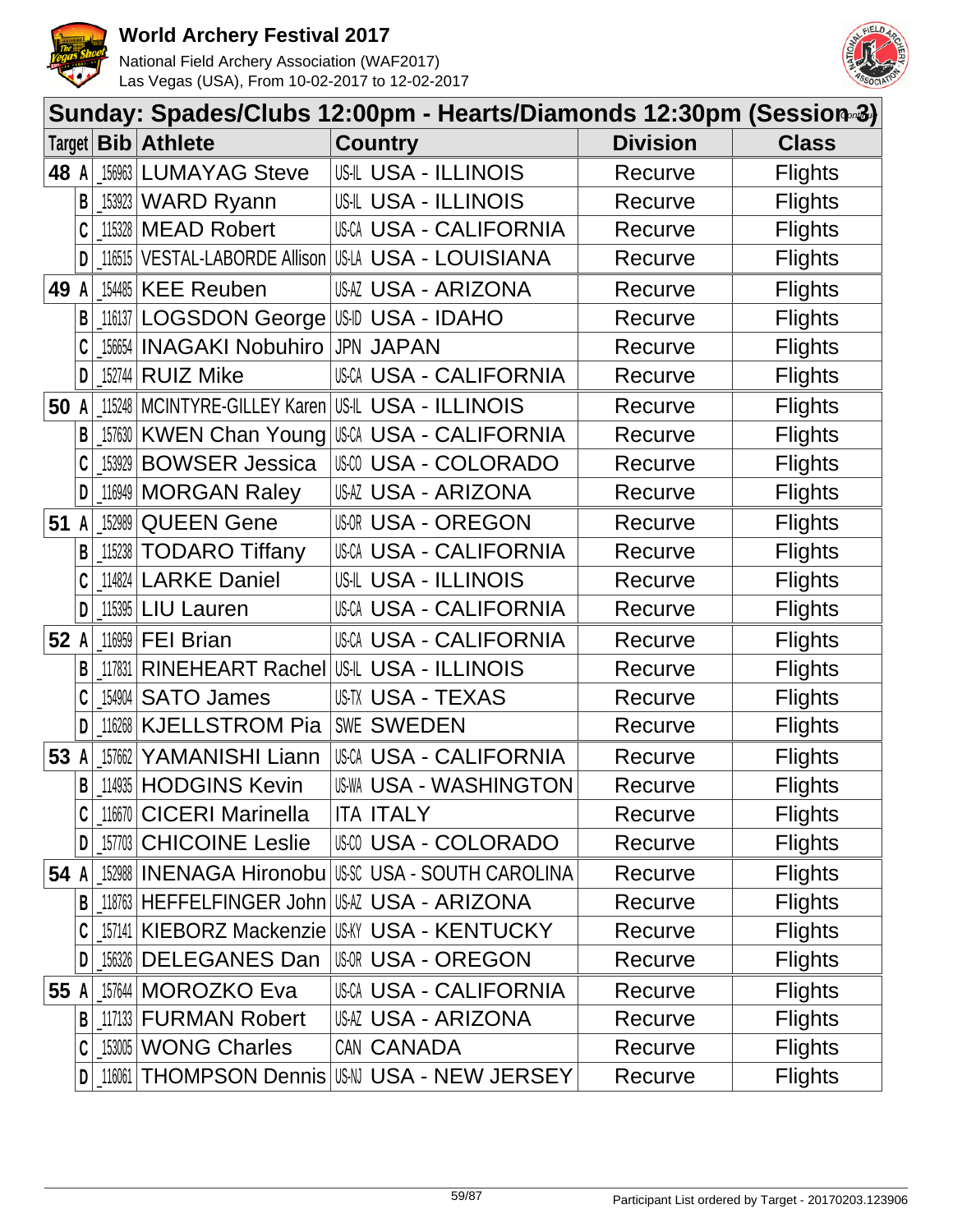



|        |   |            |                                  | Sunday: Spades/Clubs 12:00pm - Hearts/Diamonds 12:30pm (Session-3) |                 |                |
|--------|---|------------|----------------------------------|--------------------------------------------------------------------|-----------------|----------------|
| Target |   | <b>Bib</b> | <b>Athlete</b>                   | <b>Country</b>                                                     | <b>Division</b> | <b>Class</b>   |
| 56 A   |   | 153169     |                                  | MASCARENAS Demetrio JR US-IL USA - ILLINOIS                        | Recurve         | <b>Flights</b> |
|        | B | 14758      | <b>SINAPI Valter</b>             | <b>ITA ITALY</b>                                                   | Recurve         | <b>Flights</b> |
|        |   | 8999       | <b>DIELEN Tom</b>                | <b>SUI SWITZERLAND</b>                                             | Recurve         | <b>Flights</b> |
|        | D |            | 117081 KIBBEE Linda              | USAZ USA - ARIZONA                                                 | Recurve         | <b>Flights</b> |
| 57     |   |            | $152113$ LEE Alex                | <b>USCA USA - CALIFORNIA</b>                                       | Recurve         | <b>Flights</b> |
|        | B | 115181     | <b>HODGE Heather</b>             | <b>USIL USA - ILLINOIS</b>                                         | Recurve         | <b>Flights</b> |
|        |   | 158222     | <b>FLENNER Janet</b>             | <b>US-NV USA - NEVADA</b>                                          | Recurve         | <b>Flights</b> |
|        | D | 118573     | <b>VILLASOR Roy</b>              | <b>USCA USA - CALIFORNIA</b>                                       | Recurve         | <b>Flights</b> |
| 58     |   | 158392     | <b>NIU Kay</b>                   | <b>USCA USA - CALIFORNIA</b>                                       | Recurve         | <b>Flights</b> |
|        |   | 115060     | <b>PETERSON Chris</b>            | <b>USCA USA - CALIFORNIA</b>                                       | Recurve         | <b>Flights</b> |
|        |   | 117504     | <b>DEETER Andrew</b>             | <b>USCA USA - CALIFORNIA</b>                                       | Recurve         | <b>Flights</b> |
|        | D | 115490     | <b>SNYDER Rachel</b>             | US-TX USA - TEXAS                                                  | Recurve         | <b>Flights</b> |
| 59     | A | 153390     | <b>BROWN David</b>               | USAZ USA - ARIZONA                                                 | Recurve         | <b>Flights</b> |
|        | B | 116965     | <b>WAGNER Steve</b>              | <b>USMO USA - MISSOURI</b>                                         | Recurve         | <b>Flights</b> |
|        |   | 117556     | <b>TURNER Randel</b>             | USNY USA - NEW YORK                                                | Recurve         | <b>Flights</b> |
|        | D | 118369     | WIETSTRUK Theresa                | USGA USA - GEORGIA                                                 | Recurve         | <b>Flights</b> |
| 60     |   | 19004      | SPINOCCHIA Melissa AUS AUSTRALIA |                                                                    | Recurve         | <b>Flights</b> |
|        | B | 115277     | WOODFORD Jeremey                 | <b>USA - MINNESOTA</b><br>US-MN                                    | Recurve         | <b>Flights</b> |
|        |   | 116870     | <b>TUTTLE Debra</b>              | <b>USCA USA - CALIFORNIA</b>                                       | Recurve         | <b>Flights</b> |
|        | D | 158731     | <b>GARIBAY Juan</b>              | <b>USCA USA - CALIFORNIA</b>                                       | Recurve         | <b>Flights</b> |
| 61     |   | 155586     | <b>FARKAS Courtney</b>           | <b>USAZ USA - ARIZONA</b>                                          | Recurve         | <b>Flights</b> |
|        |   |            |                                  | <b>B</b> 114870 KORTHOUT Maikel NED NETHERLANDS                    | Recurve         | <b>Flights</b> |
|        |   | 14757      | <b>VIGANO Luciano</b>            | <b>ITA ITALY</b>                                                   | Recurve         | <b>Flights</b> |
|        | D |            | 156930 MOLARO Donald             | <b>USCA USA - CALIFORNIA</b>                                       | Recurve         | <b>Flights</b> |
| 62 A   |   | 115481     | <b>TAM Luann</b>                 | USCA USA - CALIFORNIA                                              | Recurve         | <b>Flights</b> |
|        | B |            | 153980 KROLL Karen               | USCA USA - CALIFORNIA                                              | Recurve         | <b>Flights</b> |
|        |   |            | 114932 BURKHARDT Byron           | USCA USA - CALIFORNIA                                              | Recurve         | <b>Flights</b> |
|        | D |            | 114772 FALCON Jade               | USCA USA - CALIFORNIA                                              | Recurve         | <b>Flights</b> |
| 63     |   |            | 154687 ROGERS Angela             | US-TX USA - TEXAS                                                  | Recurve         | <b>Flights</b> |
|        | B | 117625     |                                  | <b>THOMPSON Kaela USA - CALIFORNIA</b>                             | Recurve         | <b>Flights</b> |
|        | C | 156717     |                                  | ANGEL JUAN Alejandro US-NV USA - NEVADA                            | Recurve         | <b>Flights</b> |
|        | D |            | $157603$ HIRANO Sen              | USCA USA - CALIFORNIA                                              | Recurve         | <b>Flights</b> |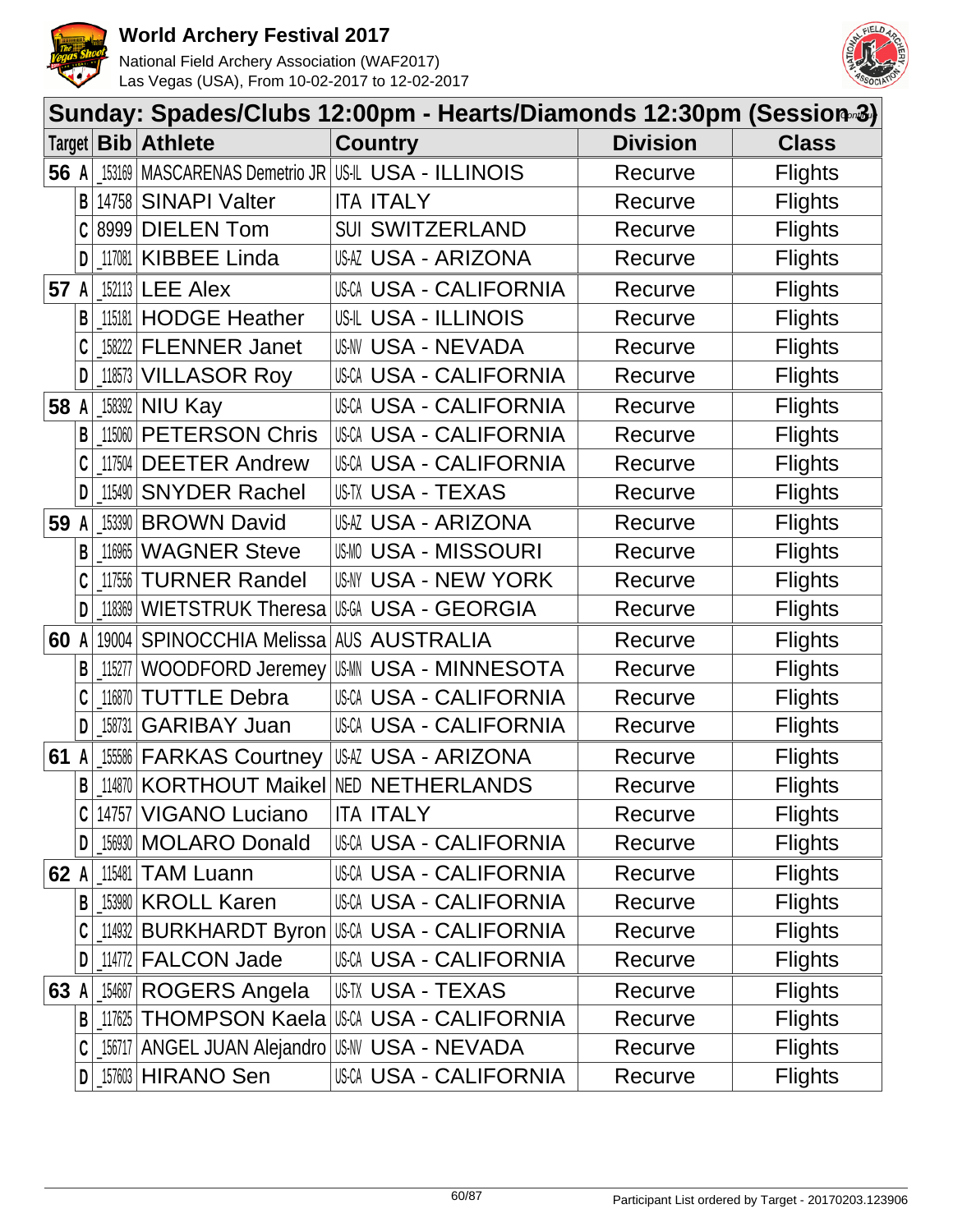



|        | Sunday: Spades/Clubs 12:00pm - Hearts/Diamonds 12:30pm (Session-3) |            |                                                    |                                              |                 |                |  |  |  |  |
|--------|--------------------------------------------------------------------|------------|----------------------------------------------------|----------------------------------------------|-----------------|----------------|--|--|--|--|
| Target |                                                                    | <b>Bib</b> | <b>Athlete</b>                                     | <b>Country</b>                               | <b>Division</b> | <b>Class</b>   |  |  |  |  |
| 64 A   |                                                                    | 116221     |                                                    | SCHETTLER-JEHL Barbara USA USA - CALIFORNIA  | Recurve         | <b>Flights</b> |  |  |  |  |
|        | B                                                                  | 152955     | <b>YINGLING David</b>                              | USAZ USA - ARIZONA                           | Recurve         | <b>Flights</b> |  |  |  |  |
|        |                                                                    | 115224     | <b>BERLING Matt</b>                                | USCA USA - CALIFORNIA                        | Recurve         | <b>Flights</b> |  |  |  |  |
|        | D                                                                  | 156260     | <b>OVALLE Mariano</b>                              | USCA USA - CALIFORNIA                        | Recurve         | <b>Flights</b> |  |  |  |  |
| 65     |                                                                    | 152474     | <b>KALAL Matthew</b>                               | <b>USCA USA - CALIFORNIA</b>                 | Recurve         | <b>Flights</b> |  |  |  |  |
|        | B                                                                  | 155333     | <b>FAGE Benoit</b>                                 | FRA FRANCE                                   | Recurve         | <b>Flights</b> |  |  |  |  |
|        | C                                                                  | 115684     | <b>BACHMAN Tyler</b>                               | USAZ USA - ARIZONA                           | Recurve         | <b>Flights</b> |  |  |  |  |
|        | D                                                                  | 118859     | RUIZ LIMON Jhaan                                   | <b>MEX MEXICO</b>                            | Recurve         | <b>Flights</b> |  |  |  |  |
| 66     |                                                                    | 117225     |                                                    | FAYLAYEV Vyacheslav USM USA - NEW YORK       | Recurve         | <b>Flights</b> |  |  |  |  |
|        | B                                                                  | 154846     | <b>LEE Iris</b>                                    | USCA USA - CALIFORNIA                        | Recurve         | <b>Flights</b> |  |  |  |  |
|        |                                                                    | 115241     | <b>HERNANDEZ Gerard</b>                            | CAN CANADA                                   | Recurve         | <b>Flights</b> |  |  |  |  |
|        | D                                                                  | 18865      | <b>BECKERS Eefje</b>                               | <b>NED NETHERLANDS</b>                       | Recurve         | <b>Flights</b> |  |  |  |  |
| 67 A   |                                                                    |            | 157626 HEARRIN Briley                              | <b>US-KY USA - KENTUCKY</b>                  | Recurve         | <b>Flights</b> |  |  |  |  |
|        | B                                                                  | 116784     | <b>KUBOTA Lauren</b>                               | <b>USCA USA - CALIFORNIA</b>                 | Recurve         | <b>Flights</b> |  |  |  |  |
|        | C                                                                  | 117776     | <b>SPIDEL David</b>                                | <b>US-WA USA - WASHINGTON</b>                | Recurve         | <b>Flights</b> |  |  |  |  |
|        | D                                                                  | 157624     | ABELS-SULLIVAN Dayo                                | USCA USA - CALIFORNIA                        | Recurve         | <b>Flights</b> |  |  |  |  |
| 68     |                                                                    | 154782     |                                                    | GORMAN Brandon USAZ USA - ARIZONA            | Recurve         | <b>Flights</b> |  |  |  |  |
|        | B                                                                  | 117783     | <b>KHENG Linda</b>                                 | USNY USA - NEW YORK                          | Recurve         | <b>Flights</b> |  |  |  |  |
|        |                                                                    | 114802     |                                                    | MCDONOUGH Timothy   USA - COLORADO           | Recurve         | <b>Flights</b> |  |  |  |  |
|        | D                                                                  | 153523     | <b>WALTER Lynn</b>                                 | <b>USA - COLORADO</b>                        | Recurve         | <b>Flights</b> |  |  |  |  |
| 69     |                                                                    | 153092     | REIFSCHNEIDER Candice US-WA                        | <b>USA - WASHINGTON</b>                      | Recurve         | <b>Flights</b> |  |  |  |  |
|        | B                                                                  |            | 154305 VAJDAK Adam                                 | <b>US-NY USA - NEW YORK</b>                  | Recurve         | <b>Flights</b> |  |  |  |  |
|        | C                                                                  |            |                                                    | 117922   ARNALDO Joseph   US-CA - CALIFORNIA | Recurve         | <b>Flights</b> |  |  |  |  |
|        | D                                                                  |            | 156694   MARTINEZ GUERRA Jose Alberto   MEX MEXICO |                                              | Compound        | <b>Flights</b> |  |  |  |  |
| 70     | A                                                                  | 156650     | <b>CROWL Terry</b>                                 | USMD USA - MARYLAND                          | Compound        | <b>Flights</b> |  |  |  |  |
|        | B                                                                  | 157627     | <b>LANE Hannah</b>                                 | <b>US-KY USA - KENTUCKY</b>                  | Compound        | <b>Flights</b> |  |  |  |  |
|        | C                                                                  |            | 154686 JOHNSON Brady                               | <b>US-WI USA - WISCONSIN</b>                 | Compound        | <b>Flights</b> |  |  |  |  |
|        | D                                                                  |            | 156278 WALTERS Steve                               | USCA USA - CALIFORNIA                        | Compound        | <b>Flights</b> |  |  |  |  |
| 71     | A                                                                  | 156678     | <b>HIRSCH Chris</b>                                | USCO USA - COLORADO                          | Compound        | <b>Flights</b> |  |  |  |  |
|        | B                                                                  | 155232     | <b>WORMER Matthew</b>                              | <b>US-WI USA - WISCONSIN</b>                 | Compound        | <b>Flights</b> |  |  |  |  |
|        | C                                                                  |            | 155694 BOWYER Mike                                 | <b>USUT USA - UTAH</b>                       | Compound        | <b>Flights</b> |  |  |  |  |
|        | D                                                                  |            | 155512 MCNEALY David                               | USAZ USA - ARIZONA                           | Compound        | <b>Flights</b> |  |  |  |  |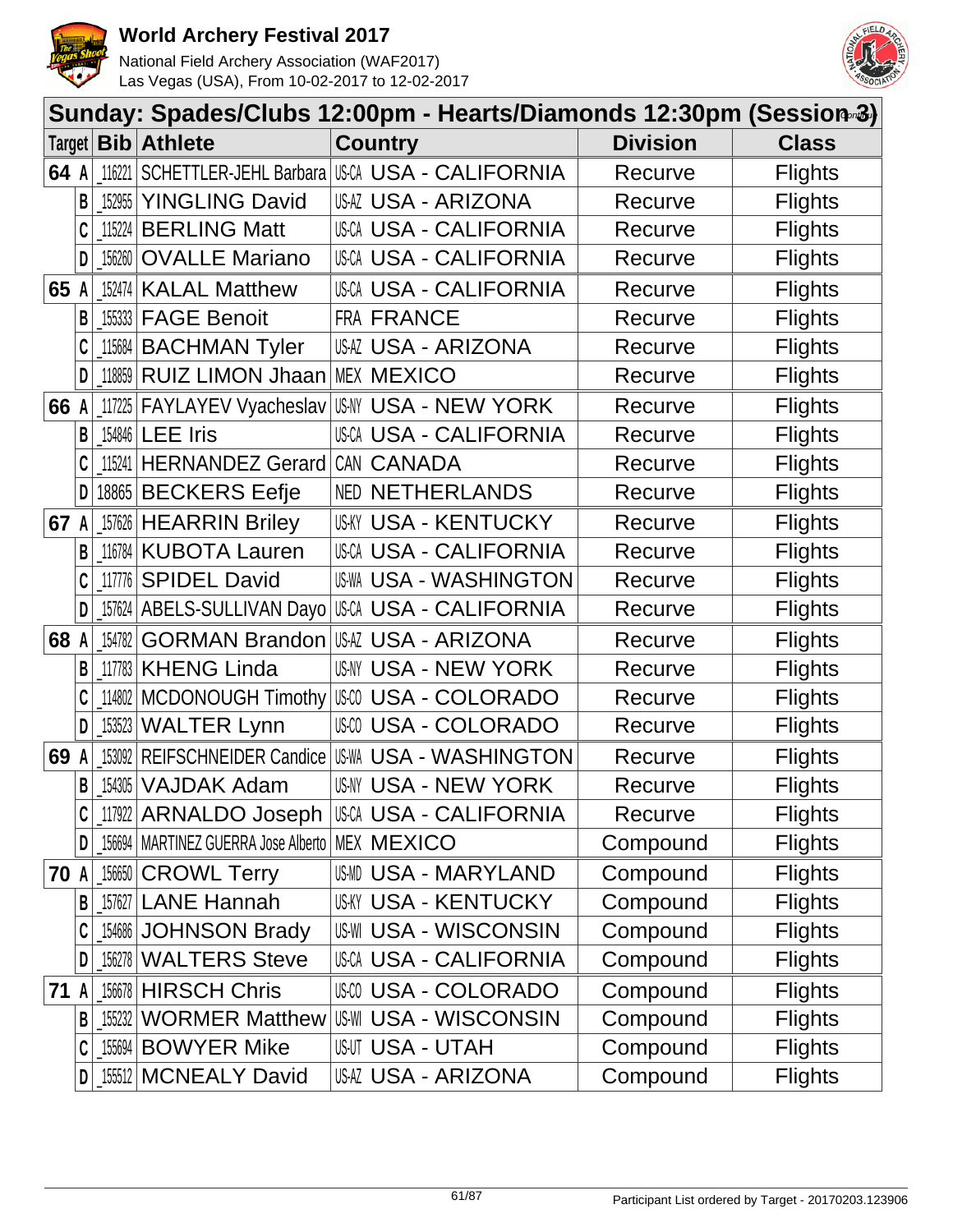



|        | Sunday: Spades/Clubs 12:00pm - Hearts/Diamonds 12:30pm (Session-3) |        |                                                        |                                                   |                 |                |  |  |  |
|--------|--------------------------------------------------------------------|--------|--------------------------------------------------------|---------------------------------------------------|-----------------|----------------|--|--|--|
|        |                                                                    |        | Target   Bib   Athlete                                 | <b>Country</b>                                    | <b>Division</b> | <b>Class</b>   |  |  |  |
| 72 A   |                                                                    |        | 156423 KIRBY Cody                                      | <b>USKY USA - KENTUCKY</b>                        | Compound        | <b>Flights</b> |  |  |  |
|        | B                                                                  | 153261 | <b>JONES Shane</b>                                     | <b>USCA USA - CALIFORNIA</b>                      | Compound        | <b>Flights</b> |  |  |  |
|        |                                                                    |        | 115279 JESSE Herbert                                   | <b>GER GERMANY</b>                                | Compound        | <b>Flights</b> |  |  |  |
|        | D                                                                  |        | 153229 WINTERBOTTOM Jared US-ID USA - IDAHO            |                                                   | Compound        | <b>Flights</b> |  |  |  |
| 73     | A                                                                  | 154931 | <b>URADOMO Kelson</b>                                  | US-HI USA - HAWAII                                | Compound        | <b>Flights</b> |  |  |  |
|        | B                                                                  |        | [156643 KOSTRZEWSKI Dewey]                             | <b>IUSMN USA - MINNESOTA</b>                      | Compound        | <b>Flights</b> |  |  |  |
|        | C                                                                  |        | 153663 THURMAN Bob                                     | USCA USA - CALIFORNIA                             | Compound        | <b>Flights</b> |  |  |  |
|        | D                                                                  |        | 152509 BURNSIDE Scott                                  | <b>US-WY USA - WEST VIRGINIA</b>                  | Compound        | <b>Flights</b> |  |  |  |
| 74     | A                                                                  |        | 6836 HOETTECKE Silke GER GERMANY                       |                                                   | Compound        | <b>Flights</b> |  |  |  |
|        | В                                                                  | 156701 | <b>KRISCHAN Kyle</b>                                   | <b>US-WI USA - WISCONSIN</b>                      | Compound        | <b>Flights</b> |  |  |  |
|        |                                                                    |        | 154655 TAYLOR Bradley                                  | <b>US-NV USA - NEVADA</b>                         | Compound        | <b>Flights</b> |  |  |  |
|        | D                                                                  |        | 157030 BAIRD Travis                                    | <b>USUT USA - UTAH</b>                            | Compound        | <b>Flights</b> |  |  |  |
| 75 $A$ |                                                                    |        | $157040$ SENA Jeff                                     | <b>USOR USA - OREGON</b>                          | Compound        | <b>Flights</b> |  |  |  |
|        | B                                                                  |        | 154908 WEED Chad                                       | <b>USAZ USA - ARIZONA</b>                         | Compound        | <b>Flights</b> |  |  |  |
|        | C                                                                  |        | 8142 LAURSEN Martin                                    | <b>DEN DENMARK</b>                                | Compound        | <b>Flights</b> |  |  |  |
|        | D                                                                  |        | $\_158606$ DOMINGUEZ ESCUDERO Rosalia   MEX $MEXICO$   |                                                   | Compound        | <b>Flights</b> |  |  |  |
| 76 A   |                                                                    |        | 156512 HOWELLS Jason                                   | <b>USUT USA - UTAH</b>                            | Compound        | <b>Flights</b> |  |  |  |
|        | B                                                                  | 154609 |                                                        | MACDONALD Matt USA USA - ARIZONA                  | Compound        | <b>Flights</b> |  |  |  |
|        |                                                                    |        | 115126 FRANZ Heath                                     | USOK USA - OKLAHOMA                               | Compound        | <b>Flights</b> |  |  |  |
|        | D                                                                  |        | 14484 LALLEMANT Julien FRA FRANCE                      |                                                   | Compound        | <b>Flights</b> |  |  |  |
| 77     | A                                                                  |        | $156422$ BRUSH Tyler                                   | USCT USA - CONNECTICUT                            | Compound        | <b>Flights</b> |  |  |  |
|        |                                                                    |        | <b>B</b>   156693   MARTINEZ Jose Alberto   MEX MEXICO |                                                   | Compound        | <b>Flights</b> |  |  |  |
|        |                                                                    |        | 153696 SZATELA Anna                                    | US-NH USA - NEW HAMPSHIRE                         | Compound        | <b>Flights</b> |  |  |  |
|        | D                                                                  |        | 156270 GILBERT Eric                                    | <b>USUT USA - UTAH</b>                            | Compound        | <b>Flights</b> |  |  |  |
| 78 A   |                                                                    |        | 157552 GRANT Landyn                                    | CAN CANADA                                        | Compound        | <b>Flights</b> |  |  |  |
|        | B                                                                  |        | [15581   MAJOR Steve                                   | <b>USM USA - COLORADO</b>                         | Compound        | <b>Flights</b> |  |  |  |
|        |                                                                    |        | 156668   OMEL Mark                                     | USCA USA - CALIFORNIA                             | Compound        | <b>Flights</b> |  |  |  |
|        | D                                                                  |        |                                                        | 158515   D'AMBROSIO Daren   US-CA - CALIFORNIA    | Compound        | <b>Flights</b> |  |  |  |
| 79 A   |                                                                    |        | 157651 DOWELL Kayla                                    | <b>USKY USA - KENTUCKY</b>                        | Compound        | <b>Flights</b> |  |  |  |
|        |                                                                    |        | <b>B</b> 18240 SINGLETON Joshua USTX USA - TEXAS       |                                                   | Compound        | <b>Flights</b> |  |  |  |
|        | C                                                                  |        |                                                        | <b>156599 RUTLEDGE Randy US-IL USA - ILLINOIS</b> | Compound        | <b>Flights</b> |  |  |  |
|        | $\mathsf{D}$                                                       |        | 116286 STEILING Jeannie                                | US-WA USA - WASHINGTON                            | Compound        | <b>Flights</b> |  |  |  |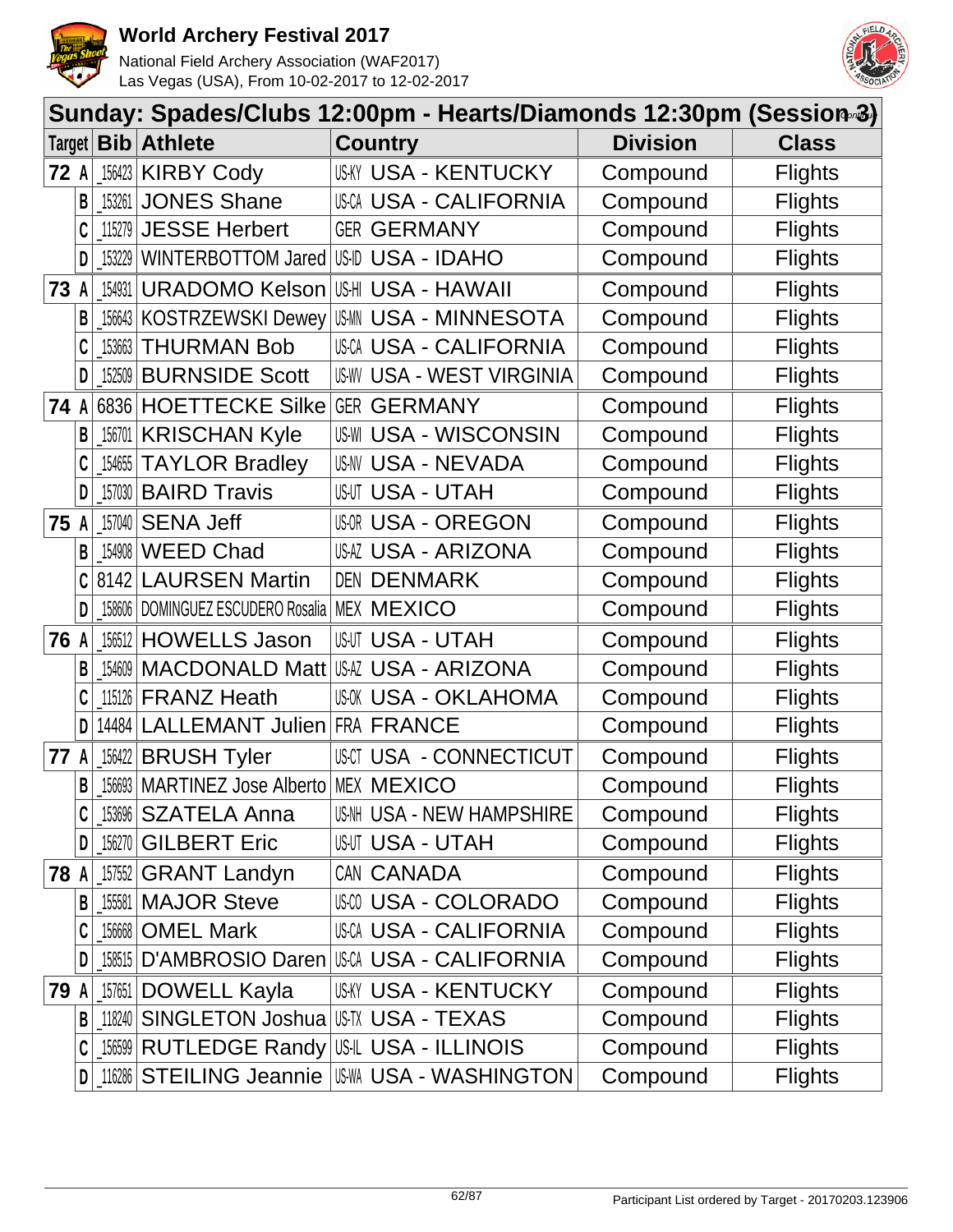



|        |              |        |                                        | Sunday: Spades/Clubs 12:00pm - Hearts/Diamonds 12:30pm (Session-3) |                 |                |
|--------|--------------|--------|----------------------------------------|--------------------------------------------------------------------|-----------------|----------------|
| Target |              |        | <b>Bib</b> Athlete                     | <b>Country</b>                                                     | <b>Division</b> | <b>Class</b>   |
| 80 A   |              |        | $153025$ JONES Mike                    | USAZ USA - ARIZONA                                                 | Compound        | <b>Flights</b> |
|        | B            |        | [154513   MARSHALL Jim                 | US-NV USA - NEVADA                                                 | Compound        | <b>Flights</b> |
|        |              |        | 157423 KLEKAR Timothy                  | US-NV USA - NEVADA                                                 | Compound        | <b>Flights</b> |
|        | D            |        | 116129 WARF Jeffrey                    | <b>US-VA USA - VIRGINIA</b>                                        | Compound        | <b>Flights</b> |
| 81     | A            | 155139 | <b>TANIMOTO Roi</b>                    | US-HI USA - HAWAII                                                 | Compound        | <b>Flights</b> |
|        | B            |        | 118746 WILLIAMSON Robert               | <b>US-IN USA - INDIANA</b>                                         | Compound        | <b>Flights</b> |
|        | C            | 156923 | <b>GRAPENTIEN Tim</b>                  | <b>US-MI USA - MICHIGAN</b>                                        | Compound        | <b>Flights</b> |
|        | D            |        | 11140 EDSTROM Magnus                   | SWE SWEDEN                                                         | Compound        | <b>Flights</b> |
| 82     | A            |        | 10990 VILARD Frédéric                  | FRA FRANCE                                                         | Compound        | <b>Flights</b> |
|        | В            | 154008 | <b>GERARD Joshua</b>                   | USLA USA - LOUISIANA                                               | Compound        | <b>Flights</b> |
|        |              |        | 114892 SCHWENDEMAN Patrick             | <b>US-WA USA - WASHINGTON</b>                                      | Compound        | <b>Flights</b> |
|        | D            |        | 156788 RODGERS Darron                  | <b>USMO USA - MISSOURI</b>                                         | Compound        | <b>Flights</b> |
| 83     | A            |        | [156980 SETTLE Trey                    | USMD USA - MARYLAND                                                | Compound        | <b>Flights</b> |
|        | B            |        | $152780$ TAIT Alex                     | <b>US-MI USA - MICHIGAN</b>                                        | Compound        | <b>Flights</b> |
|        |              |        | 154680 CUSTER David                    | US-PA USA - PENNSYLVANIA                                           | Compound        | <b>Flights</b> |
|        | D            |        | 158137 HERRERA Tim                     | USM USA - COLORADO                                                 | Compound        | <b>Flights</b> |
| 84 A   |              |        | 154592 VOGT Wayne                      | <b>USA - WISCONSIN</b><br>US-WI                                    | Compound        | <b>Flights</b> |
|        | B            |        | 156736 BEAUDRY Eric                    | <b>USA - MICHIGAN</b><br>US-MI                                     | Compound        | <b>Flights</b> |
|        |              |        | 156314 MANFULL Ray                     | <b>US-KS USA - KANSAS</b>                                          | Compound        | <b>Flights</b> |
|        | D            | 117111 | <b>ROSS Casey</b>                      | <b>USOR USA - OREGON</b>                                           | Compound        | <b>Flights</b> |
| 85 A   |              | 153445 | <b>TOMPKINS Mackenzie</b>              | US-IA USA - IOWA                                                   | Compound        | <b>Flights</b> |
|        | $\mathsf{B}$ |        | 6647 VANDERVELDEN Vincent BEL BELGIUM  |                                                                    | Compound        | <b>Flights</b> |
|        |              |        | 153934 CASTNER Bryan                   | <b>US-IN USA - INDIANA</b>                                         | Compound        | <b>Flights</b> |
|        | D            |        | 153969 HELLAND Bryan                   | <b>USMN USA - MINNESOTA</b>                                        | Compound        | <b>Flights</b> |
| 86 A   |              |        | 156961 CAHOON Aaron                    | <b>USCA USA - CALIFORNIA</b>                                       | Compound        | <b>Flights</b> |
|        | B            |        | 154919 MURRAY Ryan                     | <b>USCA USA - CALIFORNIA</b>                                       | Compound        | <b>Flights</b> |
|        |              |        | 154272 RUDE Paul                       | <b>US-AK USA - ALASKA</b>                                          | Compound        | <b>Flights</b> |
|        | D            |        | 157617 SAYLORS Hunter                  | <b>USA - OHIO</b>                                                  | Compound        | <b>Flights</b> |
| 87 A   |              |        | 10125 VAN OEVEREN Stany BEL BELGIUM    |                                                                    | Compound        | <b>Flights</b> |
|        | B            |        | 153862 BUTCHER Brandon USUT USA - UTAH |                                                                    | Compound        | <b>Flights</b> |
|        |              |        | $154920$ DALEY Tommy                   | <b>USCA USA - CALIFORNIA</b>                                       | Compound        | <b>Flights</b> |
|        | D            |        | <b>156836 WATTS Austin</b>             | <b>USCA USA - CALIFORNIA</b>                                       | Compound        | <b>Flights</b> |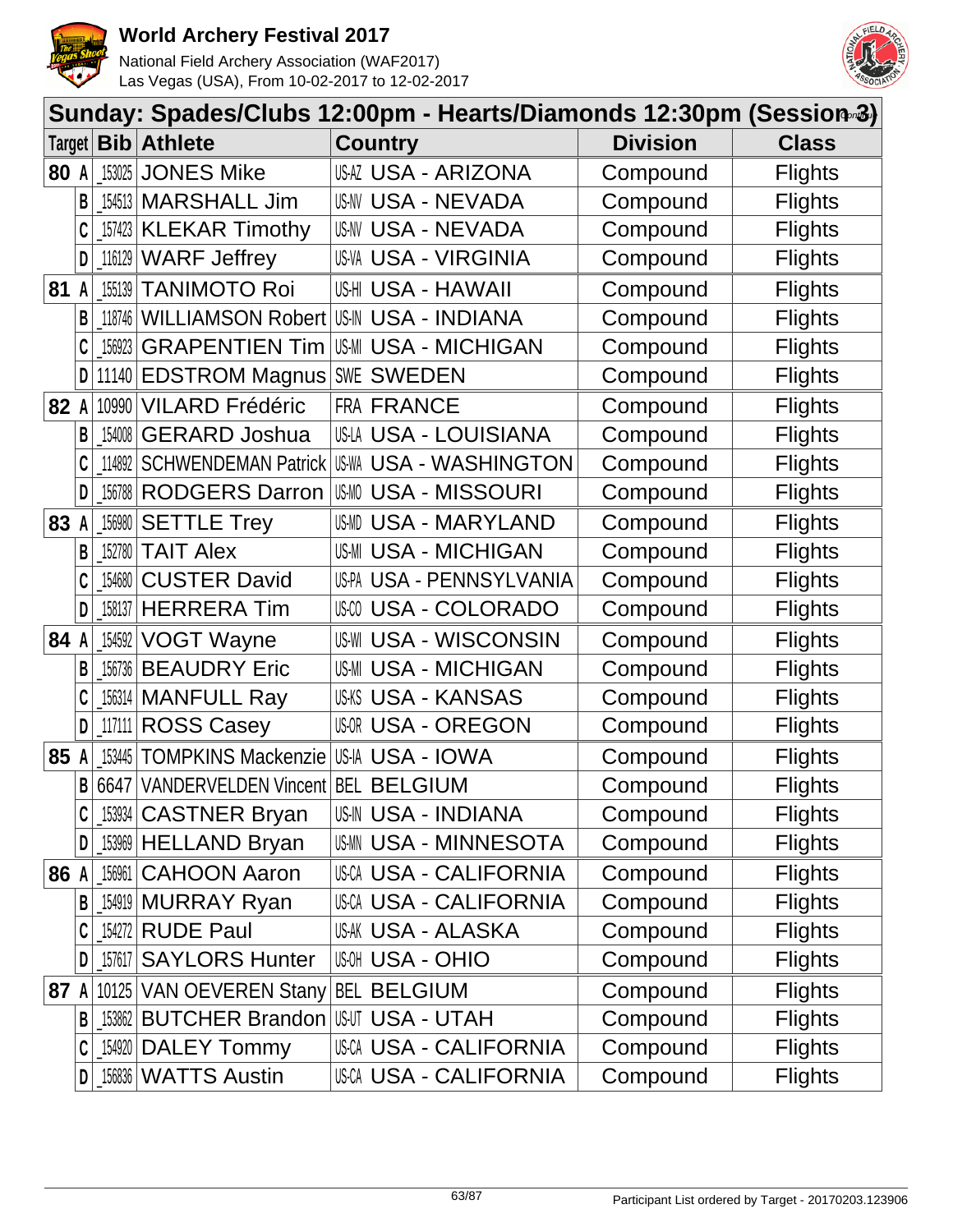



|      | Sunday: Spades/Clubs 12:00pm - Hearts/Diamonds 12:30pm (Session-3) |           |                                  |                                                  |                 |                |  |  |  |
|------|--------------------------------------------------------------------|-----------|----------------------------------|--------------------------------------------------|-----------------|----------------|--|--|--|
|      |                                                                    |           | Target <b>Bib Athlete</b>        | <b>Country</b>                                   | <b>Division</b> | <b>Class</b>   |  |  |  |
| 88 A |                                                                    |           | 5040 CONVERY Alan                | <b>GBR GREAT BRITAIN</b>                         | Compound        | <b>Flights</b> |  |  |  |
|      | B                                                                  |           | 158693 JENSON Justin             | US-WI USA - WISCONSIN                            | Compound        | <b>Flights</b> |  |  |  |
|      | C                                                                  |           | 11547 ROTH Katie                 | CAN CANADA                                       | Compound        | <b>Flights</b> |  |  |  |
|      | D                                                                  |           |                                  | [156339   MCCANN Samantha   US-KY USA - KENTUCKY | Compound        | <b>Flights</b> |  |  |  |
| 89   | A                                                                  | 151936    | <b>ANDERSSON Lennart</b>         | <b>SWE SWEDEN</b>                                | Compound        | <b>Flights</b> |  |  |  |
|      | B                                                                  |           | 7593 REITMEIER Filip             | <b>CZECH REPUBLIC</b><br>CZE                     | Compound        | <b>Flights</b> |  |  |  |
|      |                                                                    |           | [153113 SMITH Gary               | <b>USOH USA - OHIO</b>                           | Compound        | <b>Flights</b> |  |  |  |
|      | D                                                                  |           | _115675   PAWLUKANDERSON Chayten | CAN CANADA                                       | Compound        | <b>Flights</b> |  |  |  |
| 90   | A                                                                  |           | 118365 ROWDEN Bradley            | USAZ USA - ARIZONA                               | Compound        | <b>Flights</b> |  |  |  |
|      | В                                                                  | 158701    | <b>HEYREND Leith</b>             | USCA USA - CALIFORNIA                            | Compound        | <b>Flights</b> |  |  |  |
|      |                                                                    |           | 156435 BAILEY Joseph             | <b>US-MI USA - MICHIGAN</b>                      | Compound        | <b>Flights</b> |  |  |  |
|      | D                                                                  | 154136    | <b>GILLEY Rick</b>               | <b>USOK USA - OKLAHOMA</b>                       | Compound        | <b>Flights</b> |  |  |  |
| 91   | A                                                                  | $-155132$ | <b>STEPHENSON Zt</b>             | US-NN USA - NEW MEXICO                           | Compound        | <b>Flights</b> |  |  |  |
|      | B                                                                  |           | 153400 HALE Jason                | <b>US-IN USA - INDIANA</b>                       | Compound        | <b>Flights</b> |  |  |  |
|      |                                                                    | 152897    | <b>BORNEMAN Chad</b>             | US-VA USA - VIRGINIA                             | Compound        | <b>Flights</b> |  |  |  |
|      | D                                                                  |           | 153572 HARPER Allison            | USCO USA - COLORADO                              | Compound        | <b>Flights</b> |  |  |  |
| 92 A |                                                                    |           | 156476   LUDWIG Jim              | <b>US-IN USA - INDIANA</b>                       | Compound        | <b>Flights</b> |  |  |  |
|      | B                                                                  | 153482    | <b>SPEAKMAN Justin</b>           | USA - COLORADO<br>US-CO                          | Compound        | <b>Flights</b> |  |  |  |
|      |                                                                    |           | 152570 BLAZEK Allie              | USCO USA - COLORADO                              | Compound        | <b>Flights</b> |  |  |  |
|      | D                                                                  | 157897    | <b>EVERETT Justin</b>            | USAZ USA - ARIZONA                               | Compound        | <b>Flights</b> |  |  |  |
| 93   | A                                                                  | 157101    | <b>HINKLE Jacob</b>              | <b>US-WY USA - WEST VIRGINIA</b>                 | Compound        | <b>Flights</b> |  |  |  |
|      | $\mathsf{B}$                                                       |           | $156685$ HELSLEY Jeff            | USCO USA - COLORADO                              | Compound        | <b>Flights</b> |  |  |  |
|      |                                                                    | _114891   | JOHNSON Tracy                    | US-WI USA - WISCONSIN                            | Compound        | <b>Flights</b> |  |  |  |
|      | D                                                                  |           | 118267 KNUTSON Rob               | USMN USA - MINNESOTA                             | Compound        | <b>Flights</b> |  |  |  |
| 94 A |                                                                    |           | 155572 OTT Charles               | USCO USA - COLORADO                              | Compound        | <b>Flights</b> |  |  |  |
|      | B                                                                  |           | 156647 SANDERS Steven            | IUSMD USA - MARYLAND                             | Compound        | <b>Flights</b> |  |  |  |
|      |                                                                    |           |                                  | 152510 VANDEPOLL Robert US-00 USA - COLORADO     | Compound        | <b>Flights</b> |  |  |  |
|      | D                                                                  |           | 117910 ARGYLE Jon                | <b>USUT USA - UTAH</b>                           | Compound        | <b>Flights</b> |  |  |  |
| 95 A |                                                                    |           | 152964 HOLMES Abe                | US-PA USA - PENNSYLVANIA                         | Compound        | <b>Flights</b> |  |  |  |
|      | B                                                                  |           | $154082$ HUBER Nathan            | USAZ USA - ARIZONA                               | Compound        | <b>Flights</b> |  |  |  |
|      | C                                                                  |           | $152264$ PARENT Troy             | <b>US-MI USA - MICHIGAN</b>                      | Compound        | <b>Flights</b> |  |  |  |
|      | DI                                                                 |           |                                  |                                                  | Compound        | <b>Flights</b> |  |  |  |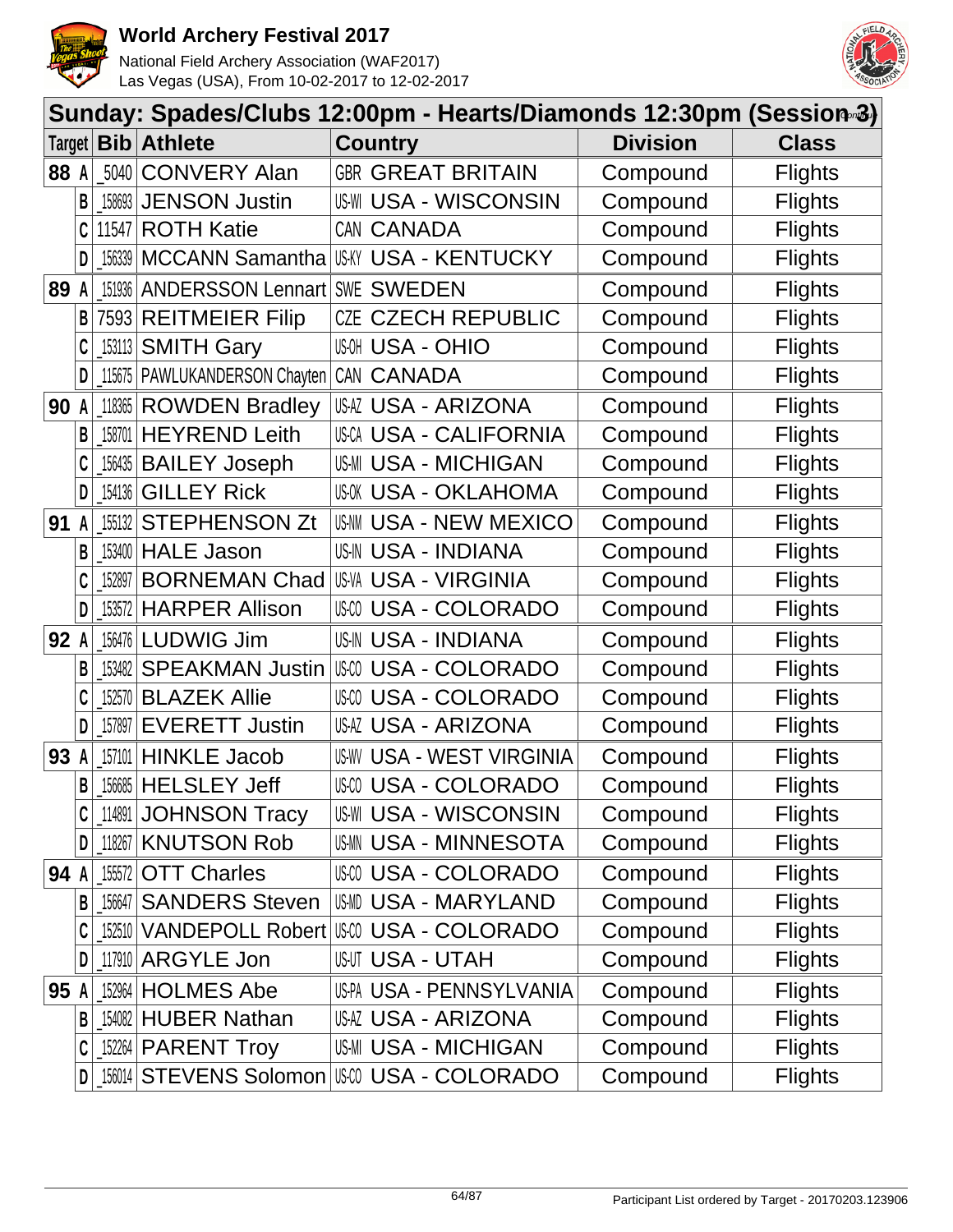



|        | Sunday: Spades/Clubs 12:00pm - Hearts/Diamonds 12:30pm (Session-3) |                                                     |                                           |                                      |                 |                |  |  |  |  |
|--------|--------------------------------------------------------------------|-----------------------------------------------------|-------------------------------------------|--------------------------------------|-----------------|----------------|--|--|--|--|
| Target |                                                                    | Bib                                                 | <b>Athlete</b>                            | <b>Country</b>                       | <b>Division</b> | <b>Class</b>   |  |  |  |  |
| 96 A   |                                                                    | 155388                                              | <b>TEAL Kyle</b>                          | <b>USO USA - COLORADO</b>            | Compound        | <b>Flights</b> |  |  |  |  |
|        | B                                                                  |                                                     | _156608   HAUGSNESS Greg                  | <b>US-KS USA - KANSAS</b>            | Compound        | <b>Flights</b> |  |  |  |  |
|        |                                                                    | 157940                                              | <b>MARSHALL Adam</b>                      | CAN CANADA                           | Compound        | <b>Flights</b> |  |  |  |  |
|        | D                                                                  | 152749                                              | <b>MORENO Joel</b>                        | <b>USUT USA - UTAH</b>               | Compound        | <b>Flights</b> |  |  |  |  |
| 97     |                                                                    | 118532                                              | <b>BATES Mike</b>                         | CAN CANADA                           | Compound        | <b>Flights</b> |  |  |  |  |
|        | В                                                                  |                                                     | 155166 BRENZEL Kyle                       | USNY USA - NEW YORK                  | Compound        | <b>Flights</b> |  |  |  |  |
|        | C                                                                  |                                                     | _156106   RAFFENSPERGER Kagen             | <b>USUT USA - UTAH</b>               | Compound        | <b>Flights</b> |  |  |  |  |
|        | D                                                                  |                                                     | 153054 MURRY Lane                         | USAR USA - ARKANSAS                  | Compound        | <b>Flights</b> |  |  |  |  |
| 98     |                                                                    | 155049                                              | <b>RECKNAGEL Karl</b>                     | <b>USOK USA - OKLAHOMA</b>           | Compound        | <b>Flights</b> |  |  |  |  |
|        | B                                                                  | 156778                                              | <b>GREATHOUSE Shawn</b>                   | <b>USA - COLORADO</b>                | Compound        | <b>Flights</b> |  |  |  |  |
|        |                                                                    |                                                     | 14776 CASILLAS DEL MONTE Daniel ESP SPAIN |                                      | Compound        | <b>Flights</b> |  |  |  |  |
|        | D                                                                  | 157193                                              | <b>COLLINS Mike</b>                       | <b>US-MI USA - MICHIGAN</b>          | Compound        | <b>Flights</b> |  |  |  |  |
| 99     | $\mathsf{A}$                                                       |                                                     | 152580 LAMEG Bryanne                      | CAN CANADA                           | Compound        | <b>Flights</b> |  |  |  |  |
|        | B                                                                  |                                                     | 156543 PERES Pierre (Tony)                | USMT USA - MONTANA                   | Compound        | <b>Flights</b> |  |  |  |  |
|        |                                                                    | 154776                                              | VALENCIA Margarita MEX MEXICO             |                                      | Compound        | <b>Flights</b> |  |  |  |  |
|        | D                                                                  | 11373                                               | <b>CAMPSALL AI</b>                        | CAN CANADA                           | Compound        | <b>Flights</b> |  |  |  |  |
| 100 A  |                                                                    | 154112                                              | JOHNSON Jeremiah                          | USAZ USA - ARIZONA                   | Compound        | <b>Flights</b> |  |  |  |  |
|        | B                                                                  | 156073                                              | <b>PITTS Lystra</b>                       | <b>US-NV USA - NEVADA</b>            | Compound        | <b>Flights</b> |  |  |  |  |
|        |                                                                    | 156704                                              | <b>COX Casey</b>                          | <b>USUT USA - UTAH</b>               | Compound        | <b>Flights</b> |  |  |  |  |
|        |                                                                    | $\left[ \begin{matrix} 154334 \end{matrix} \right]$ | <b>DESTON Christopher</b>                 | USCT USA - CONNECTICUT               | Compound        | <b>Flights</b> |  |  |  |  |
| 101    |                                                                    | 152188                                              | <b>GREEN Annalesha</b>                    | USKS USA - KANSAS                    | Compound        | <b>Flights</b> |  |  |  |  |
|        | B                                                                  |                                                     | 18422 SANDERS Rik                         | <b>NED NETHERLANDS</b>               | Compound        | <b>Flights</b> |  |  |  |  |
|        |                                                                    |                                                     | 156810 MILLER Whitney                     | US-LA USA - LOUISIANA                | Compound        | <b>Flights</b> |  |  |  |  |
|        | D                                                                  |                                                     | 152683 SCOTT Steven                       | <b>USNY USA - NEW YORK</b>           | Compound        | <b>Flights</b> |  |  |  |  |
| 102 A  |                                                                    | 114862                                              | <b>GRANADOS Juan</b>                      | USCA USA - CALIFORNIA                | Compound        | <b>Flights</b> |  |  |  |  |
|        | B                                                                  |                                                     |                                           | 155468 RICHARDSON Russ USA - ARIZONA | Compound        | <b>Flights</b> |  |  |  |  |
|        |                                                                    | 157025                                              | DEAL Jay                                  | USMT USA - MONTANA                   | Compound        | <b>Flights</b> |  |  |  |  |
|        | D                                                                  |                                                     | 152099 BECKER James                       | <b>USCA USA - CALIFORNIA</b>         | Compound        | <b>Flights</b> |  |  |  |  |
| 103    | A                                                                  | 156781                                              | <b>BROWN Jim</b>                          | <b>USH USA - FLORIDA</b>             | Compound        | <b>Flights</b> |  |  |  |  |
|        |                                                                    |                                                     | <b>B</b> 117489 BLAINE Chris              | <b>US-NN USA - NEW MEXICO</b>        | Compound        | <b>Flights</b> |  |  |  |  |
|        | C                                                                  |                                                     | 117729 MEISTER Jesse                      | CAN CANADA                           | Compound        | <b>Flights</b> |  |  |  |  |
|        | D                                                                  | $\_$ 155917                                         | <b>SCRIVEN Ashlyn</b>                     | CAN CANADA                           | Compound        | <b>Flights</b> |  |  |  |  |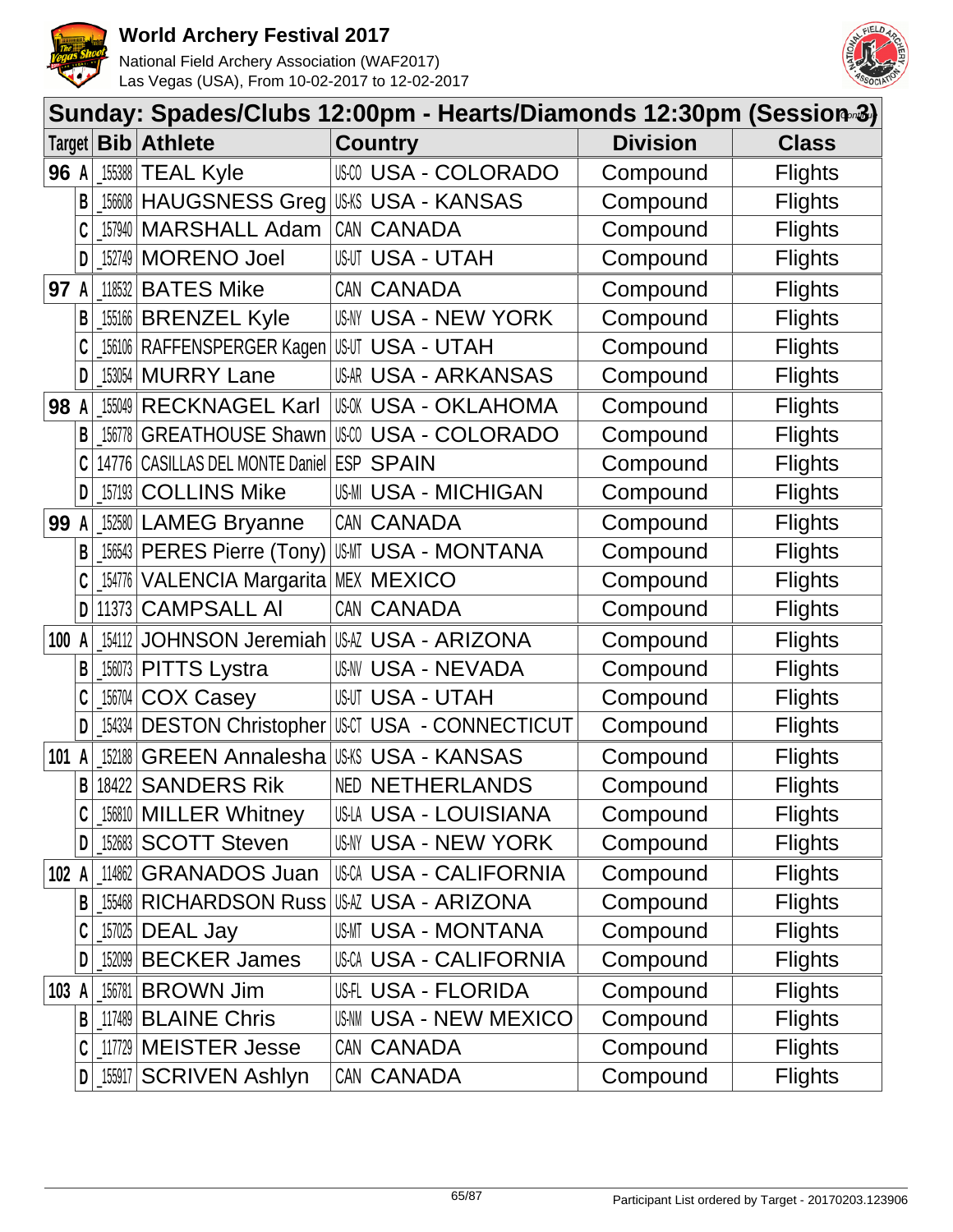



|       | Sunday: Spades/Clubs 12:00pm - Hearts/Diamonds 12:30pm (Session-3) |                                                     |                                  |                                                    |                 |                |  |  |  |
|-------|--------------------------------------------------------------------|-----------------------------------------------------|----------------------------------|----------------------------------------------------|-----------------|----------------|--|--|--|
|       |                                                                    |                                                     | Target <b>Bib Athlete</b>        | <b>Country</b>                                     | <b>Division</b> | <b>Class</b>   |  |  |  |
| 104 A |                                                                    | 115386                                              | STENEGÄRD Lars SWE SWEDEN        |                                                    | Compound        | <b>Flights</b> |  |  |  |
|       | B                                                                  |                                                     | 154269 MOULTON Jack              | USSD USA - SOUTH DAKOTA                            | Compound        | <b>Flights</b> |  |  |  |
|       |                                                                    | 152834                                              | <b>TRENTHAM Alex</b>             | USCA USA - CALIFORNIA                              | Compound        | <b>Flights</b> |  |  |  |
|       | D                                                                  |                                                     | 154992 BRADWAY Jc                | USN USA - NEW JERSEY                               | Compound        | <b>Flights</b> |  |  |  |
| 105 A |                                                                    | 116711                                              | <b>MARCOZZI Gabriel</b>          | US-PA USA - PENNSYLVANIA                           | Compound        | <b>Flights</b> |  |  |  |
|       | B                                                                  | 116777                                              | <b>GARCIA Christopher</b>        | <b>USCA USA - CALIFORNIA</b>                       | Compound        | <b>Flights</b> |  |  |  |
|       | C                                                                  |                                                     | 115068 BRUNSON Casey             | USID USA - IDAHO                                   | Compound        | <b>Flights</b> |  |  |  |
|       | D                                                                  | 114777                                              | PEROUTKA Ond?ej                  | CZE CZECH REPUBLIC                                 | Compound        | <b>Flights</b> |  |  |  |
| 106   | A                                                                  |                                                     | 593 KUCUKKAYALAR Tunc TUR TURKEY |                                                    | Compound        | <b>Flights</b> |  |  |  |
|       | B                                                                  | $\left[ \begin{matrix} 154403 \end{matrix} \right]$ | <b>CORBETT Mel</b>               | CAN CANADA                                         | Compound        | <b>Flights</b> |  |  |  |
|       |                                                                    |                                                     | 156503 FITE Austin               | <b>USCA USA - CALIFORNIA</b>                       | Compound        | <b>Flights</b> |  |  |  |
|       | D                                                                  |                                                     | 16315 OLESEN Maria               | DEN DENMARK                                        | Compound        | <b>Flights</b> |  |  |  |
| 107 A |                                                                    | 152877                                              | <b>CLARK David</b>               | US-ID USA - IDAHO                                  | Compound        | <b>Flights</b> |  |  |  |
|       | B                                                                  | 152673                                              | <b>COMBS Resa</b>                | <b>US-VA USA - VIRGINIA</b>                        | Compound        | <b>Flights</b> |  |  |  |
|       | C                                                                  |                                                     | [153310 CROOKS Jeff              | USOK USA - OKLAHOMA                                | Compound        | <b>Flights</b> |  |  |  |
|       | D                                                                  |                                                     | 155576 MANSFIELD Tony            | USCO USA - COLORADO                                | Compound        | <b>Flights</b> |  |  |  |
| 108 A |                                                                    | 118333                                              |                                  | <b>SCHUSTER Daniel USM USA - INDIANA</b>           | Compound        | <b>Flights</b> |  |  |  |
|       | B                                                                  | 157018                                              | <b>SULLIVAN Shayne US-ID</b>     | <b>USA - IDAHO</b>                                 | Compound        | <b>Flights</b> |  |  |  |
|       |                                                                    |                                                     | 154268 BOOK Kenny                | <b>USUT USA - UTAH</b>                             | Compound        | <b>Flights</b> |  |  |  |
|       | D                                                                  | 116212                                              | <b>BUTLER Todd</b>               | <b>USA - COLORADO</b><br>US-CO                     | Compound        | <b>Flights</b> |  |  |  |
| 109   | A                                                                  |                                                     | 153105 HENSBERRY Kevin           | <b>USAZ USA - ARIZONA</b>                          | Compound        | <b>Flights</b> |  |  |  |
|       | B                                                                  |                                                     | 157540 TOSH Noah                 | <b>US-KS USA - KANSAS</b>                          | Compound        | <b>Flights</b> |  |  |  |
|       |                                                                    |                                                     |                                  | 155140 SCHEUNEMANN Travis USA USA - ARIZONA        | Compound        | <b>Flights</b> |  |  |  |
|       | D                                                                  |                                                     | <b>156690 STREET Scott</b>       | USID USA - IDAHO                                   | Compound        | <b>Flights</b> |  |  |  |
| 110 A |                                                                    |                                                     |                                  | 155606 VAN DRUNEN Johan NED NETHERLANDS            | Compound        | <b>Flights</b> |  |  |  |
|       | B                                                                  |                                                     | $157032$ WATTS Jeff              | <b>USCA USA - CALIFORNIA</b>                       | Compound        | <b>Flights</b> |  |  |  |
|       |                                                                    |                                                     | 116506 BROWN Brent               | <b>USCA USA - CALIFORNIA</b>                       | Compound        | <b>Flights</b> |  |  |  |
|       | D                                                                  |                                                     | 117336 BUDDE James               | <b>US-MI USA - MICHIGAN</b>                        | Compound        | <b>Flights</b> |  |  |  |
| 111 A |                                                                    |                                                     | 153515 SANDERS Michael           | IUSCA USA - CALIFORNIA                             | Compound        | <b>Flights</b> |  |  |  |
|       | B                                                                  |                                                     | 152820 CLARK Jason               | USNY USA - NEW YORK                                | Compound        | <b>Flights</b> |  |  |  |
|       | C                                                                  |                                                     | 156905 GRANT Michael             | US-TX USA - TEXAS                                  | Compound        | <b>Flights</b> |  |  |  |
|       |                                                                    |                                                     |                                  | D 554 VAN DEN BOSCH-SCHWANEN Guido NED NETHERLANDS | Compound        | <b>Flights</b> |  |  |  |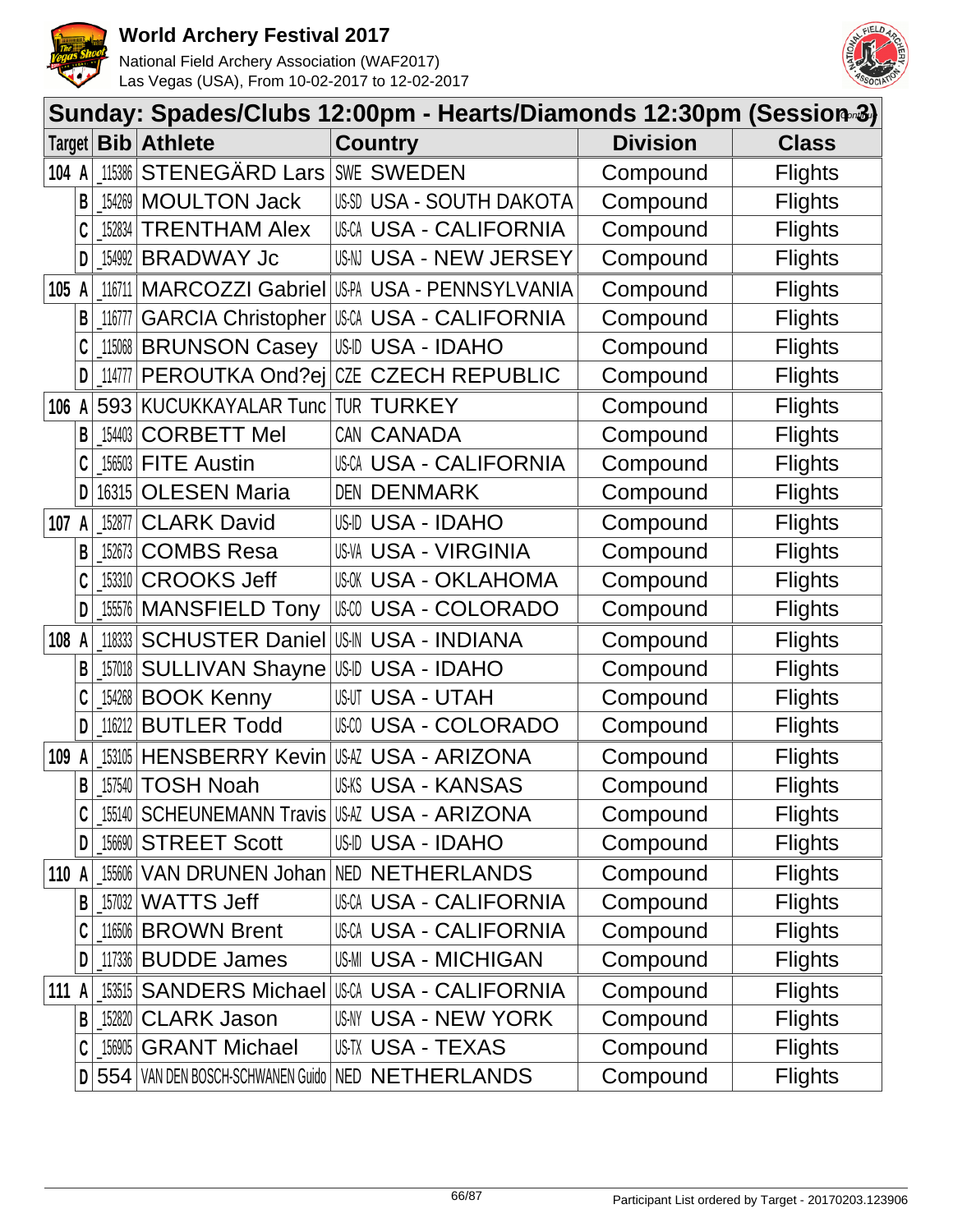



|               | Sunday: Spades/Clubs 12:00pm - Hearts/Diamonds 12:30pm (Session-3) |            |                                           |  |                                            |                       |                |  |  |  |
|---------------|--------------------------------------------------------------------|------------|-------------------------------------------|--|--------------------------------------------|-----------------------|----------------|--|--|--|
| Target $\mid$ |                                                                    | <b>Bib</b> | <b>Athlete</b>                            |  | <b>Country</b>                             | <b>Division</b>       | <b>Class</b>   |  |  |  |
| 112 A         |                                                                    | 152309     |                                           |  | <b>DUNAWAY Alanna USA USA - CALIFORNIA</b> | Compound              | <b>Flights</b> |  |  |  |
|               | B                                                                  | 118945     | <b>OLIVAS Jonathan</b>                    |  | US-NM USA - NEW MEXICO                     | Compound              | <b>Flights</b> |  |  |  |
|               | C                                                                  | 117337     | <b>BUDDE Jacob</b>                        |  | <b>US-MI USA - MICHIGAN</b>                | Compound              | <b>Flights</b> |  |  |  |
|               | D                                                                  | 116991     | <b>BREHAUT Jamie</b>                      |  | CAN CANADA                                 | Compound              | <b>Flights</b> |  |  |  |
| 113           |                                                                    | 153447     | <b>LEVINSOHN Leon</b>                     |  | USTX USA - TEXAS                           | Compound              | <b>Flights</b> |  |  |  |
|               | B                                                                  | 156337     | <b>MCCANN Casey</b>                       |  | <b>US-KY USA - KENTUCKY</b>                | Compound              | <b>Flights</b> |  |  |  |
|               | C                                                                  | 152603     | <b>BONEBRAKE Michael</b>                  |  | <b>USO USA - COLORADO</b>                  | Compound              | <b>Flights</b> |  |  |  |
|               | D                                                                  |            |                                           |  |                                            |                       |                |  |  |  |
| 114           |                                                                    | 153525     | <b>BUCHANAN Mike</b>                      |  | <b>USUT USA - UTAH</b>                     | Compound              | <b>Flights</b> |  |  |  |
|               | B                                                                  | 153707     | <b>ADAM Adam</b>                          |  | <b>US-NM USA - NEW MEXICO</b>              | Compound              | <b>Flights</b> |  |  |  |
|               |                                                                    | 114863     | <b>QUINTERO Ricardo</b>                   |  | <b>US-TX USA - TEXAS</b>                   | Compound              | <b>Flights</b> |  |  |  |
|               | D                                                                  |            |                                           |  |                                            |                       |                |  |  |  |
| 121           | A                                                                  |            | 14640 HONG Sung Ho                        |  | <b>KOR KOREA</b>                           | Championship Compound | Open           |  |  |  |
|               | B                                                                  |            | 11152 BASS Henry                          |  | <b>USOR USA - OREGON</b>                   | Championship Compound | Open           |  |  |  |
|               | C                                                                  | 158709     | <b>BUTTS James</b>                        |  | US-LA USA - LOUISIANA                      | Championship Compound | Open           |  |  |  |
|               | D                                                                  | 116962     | <b>HACKER Chris</b>                       |  | USAR USA - ARKANSAS                        | Championship Compound | Open           |  |  |  |
| 122           |                                                                    | 156310     | <b>HANLEY Kolby</b>                       |  | <b>US-VT USA - VERMONT</b>                 | Championship Compound | Open           |  |  |  |
|               | B                                                                  | 152093     | <b>MORGAN Rob</b>                         |  | <b>USMT USA - MONTANA</b>                  | Championship Compound | Open           |  |  |  |
|               | C                                                                  | 16184      | JAVANSHIR Arman                           |  | <b>TUR TURKEY</b>                          | Championship Compound | Open           |  |  |  |
|               | D                                                                  | 156949     | <b>SCHNUR Christopher</b>                 |  | <b>US-MI USA - MICHIGAN</b>                | Championship Compound | Open           |  |  |  |
| 123           | A                                                                  |            | 18855 TEDFORD Aaron                       |  | <b>USMT USA - MONTANA</b>                  | Championship Compound | Open           |  |  |  |
|               | B                                                                  |            | 12535 BLAZQUEZ Alberto                    |  | <b>ESP SPAIN</b>                           | Championship Compound | Open           |  |  |  |
|               | C                                                                  | 156960     | <b>FULLER Justin</b>                      |  | US-MI USA - MICHIGAN                       | Championship Compound | Open           |  |  |  |
|               | D                                                                  |            | 152666   MOROCCO Randall   USM USA - OHIO |  |                                            | Championship Compound | Open           |  |  |  |
| 124 A         |                                                                    | 158171     | <b>CUMMINS Rocky</b>                      |  | US-MI USA - MICHIGAN                       | Championship Compound | Open           |  |  |  |
|               | B                                                                  |            | 156415 ROOF Charles                       |  | <b>US-NV USA - NEVADA</b>                  | Championship Compound | Open           |  |  |  |
|               | C                                                                  |            | 7527 AAMAAS Njaal                         |  | NOR NORWAY                                 | Championship Compound | Open           |  |  |  |
|               | D                                                                  |            | 157245 AUSTILL Nathan                     |  | <b>USKY USA - KENTUCKY</b>                 | Championship Compound | Open           |  |  |  |
| 125 A         |                                                                    | 7331       | <b>DARUM Andreas</b>                      |  | <b>DEN DENMARK</b>                         | Championship Compound | Open           |  |  |  |
|               | B                                                                  |            | 156633 EVANS Danny                        |  | <b>US-IL USA - ILLINOIS</b>                | Championship Compound | Open           |  |  |  |
|               | C                                                                  |            | 153130 GROGAN Troy                        |  | USNM USA - NEW MEXICO                      | Championship Compound | Open           |  |  |  |
|               | D                                                                  |            | [156395   TERHUNE Jeremy                  |  | <b>USWY USA - WYOMING</b>                  | Championship Compound | Open           |  |  |  |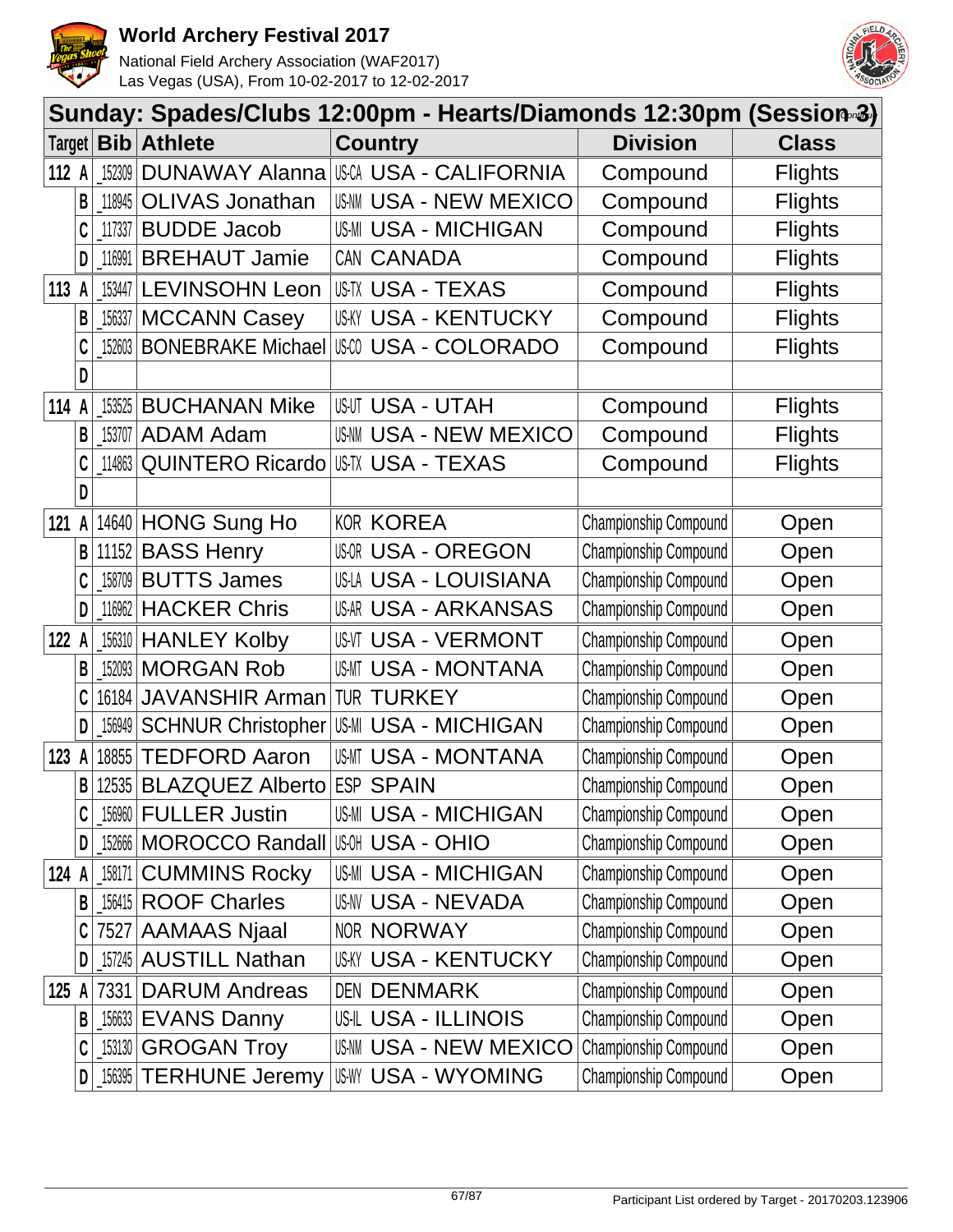



|        | Sunday: Spades/Clubs 12:00pm - Hearts/Diamonds 12:30pm (Session-3) |                |                                             |                         |                              |                              |              |  |  |  |
|--------|--------------------------------------------------------------------|----------------|---------------------------------------------|-------------------------|------------------------------|------------------------------|--------------|--|--|--|
| Target |                                                                    | Bib            | <b>Athlete</b>                              | <b>Country</b>          |                              | <b>Division</b>              | <b>Class</b> |  |  |  |
| 126    | A                                                                  | 14000          | <b>WIFLER Alex</b>                          |                         | USIL USA - ILLINOIS          | Championship Compound        | Open         |  |  |  |
|        | B                                                                  | 547            | <b>WHITE Chris</b>                          | <b>GBR</b>              | <b>GREAT BRITAIN</b>         | Championship Compound        | Open         |  |  |  |
|        |                                                                    | 153009         | <b>SCHMIDT Kelly</b>                        |                         | <b>US-KY USA - KENTUCKY</b>  | Championship Compound        | Open         |  |  |  |
|        | D                                                                  | $\_156863$     | <b>ZMUGINSKY Skip</b>                       | <b>USA - OHIO</b>       |                              | Championship Compound        | Open         |  |  |  |
| 127    | A                                                                  | 153699         | <b>CARLISE Adam</b>                         |                         | US-NH USA - NEW HAMPSHIRE    | Championship Compound        | Open         |  |  |  |
|        | B                                                                  | 118183         | <b>EASTWOOD Earnie</b>                      |                         | <b>USKY USA - KENTUCKY</b>   | Championship Compound        | Open         |  |  |  |
|        | C                                                                  | 11011          | <b>JUUTILAINEN Mikko</b>                    | FIN FINLAND             |                              | Championship Compound        | Open         |  |  |  |
|        | D                                                                  | $156150$       | <b>MOORE Nick</b>                           |                         | US-WI USA - WISCONSIN        | Championship Compound        | Open         |  |  |  |
| 128    | A                                                                  | 116349         | <b>PRICE Louis</b>                          |                         | USNY USA - NEW YORK          | Championship Compound        | Open         |  |  |  |
|        | B                                                                  | 6688           | <b>CARTER Justin</b>                        | <b>US-UT USA - UTAH</b> |                              | Championship Compound        | Open         |  |  |  |
|        |                                                                    | 154382         | <b>GIBBS Lee</b>                            |                         | <b>US-WI USA - WISCONSIN</b> | Championship Compound        | Open         |  |  |  |
|        | D                                                                  | 14471          | <b>GILLINGHAM Tim</b>                       | <b>USUT USA - UTAH</b>  |                              | Championship Compound        | Open         |  |  |  |
| 129    | A                                                                  | 156307         | <b>HOPKINS Jeff</b>                         | USIA USA - IOWA         |                              | Championship Compound        | Open         |  |  |  |
|        | B                                                                  | 13373          | <b>MANFULL Steven</b>                       |                         | USKS USA - KANSAS            | Championship Compound        | Open         |  |  |  |
|        |                                                                    | 11894          | <b>NENCIONI Michele</b>                     | <b>ITA ITALY</b>        |                              | Championship Compound        | Open         |  |  |  |
|        | D                                                                  | 14446          | <b>REYES Brandon</b>                        |                         | US-VA USA - VIRGINIA         | Championship Compound        | Open         |  |  |  |
| 130    | A                                                                  | 14720          | <b>SORRELLS Caleb</b>                       |                         | USAZ USA - ARIZONA           | Championship Compound        | Open         |  |  |  |
|        | B                                                                  | 152393         | <b>BEACH Kevin</b>                          |                         | USKY USA - KENTUCKY          | Championship Compound        | Open         |  |  |  |
|        |                                                                    |                | 14468 CHECKEROSKI Timothy                   |                         | US-MI USA - MICHIGAN         | Championship Compound        | Open         |  |  |  |
|        | D                                                                  | 9727           | CARDONA Camilo Andres                       | COL                     | <b>COLOMBIA</b>              | Championship Compound        | Open         |  |  |  |
| 131    | A                                                                  | 153879         | <b>JACKSON Richard</b>                      |                         | US-PA USA - PENNSYLVANIA     | Championship Compound        | Open         |  |  |  |
|        | B                                                                  |                | 154118 MOSS Travis                          |                         | <b>USOK USA - OKLAHOMA</b>   | Championship Compound        | Open         |  |  |  |
|        |                                                                    |                | 6839 ASBACH Jens                            | <b>GER GERMANY</b>      |                              | Championship Compound        | Open         |  |  |  |
|        | D                                                                  |                | 8697 DOUSSOT Christophe FRA FRANCE          |                         |                              | Championship Compound        | Open         |  |  |  |
| 132 A  |                                                                    | 118321         | <b>SCHLEUSNER Grant USM USA - WISCONSIN</b> |                         |                              | Championship Compound        | Open         |  |  |  |
|        | В                                                                  | $\_157671$ $ $ | <b>SOWELL Kenny</b>                         |                         | USM USA - COLORADO           | Championship Compound        | Open         |  |  |  |
|        |                                                                    |                | 156904 COMBS Ryan                           |                         | <b>US-IN USA - INDIANA</b>   | Championship Compound        | Open         |  |  |  |
|        | D                                                                  |                | 6958 DELOBELLE Fabien FRA FRANCE            |                         |                              | <b>Championship Compound</b> | Open         |  |  |  |
| 133 A  |                                                                    | 153554         | <b>GRESHOCK Jedd</b>                        |                         | <b>US-VA USA - VIRGINIA</b>  | Championship Compound        | Open         |  |  |  |
|        | B                                                                  |                | 156938 HULTMAN Elijah                       | USID USA - IDAHO        |                              | Championship Compound        | Open         |  |  |  |
|        | C                                                                  |                | 115239 STARNES Scott                        |                         | <b>US-IN USA - INDIANA</b>   | Championship Compound        | Open         |  |  |  |
|        | D                                                                  | _156621        | WILLIAMSON Brandon USCA USA - CALIFORNIA    |                         |                              | Championship Compound        | Open         |  |  |  |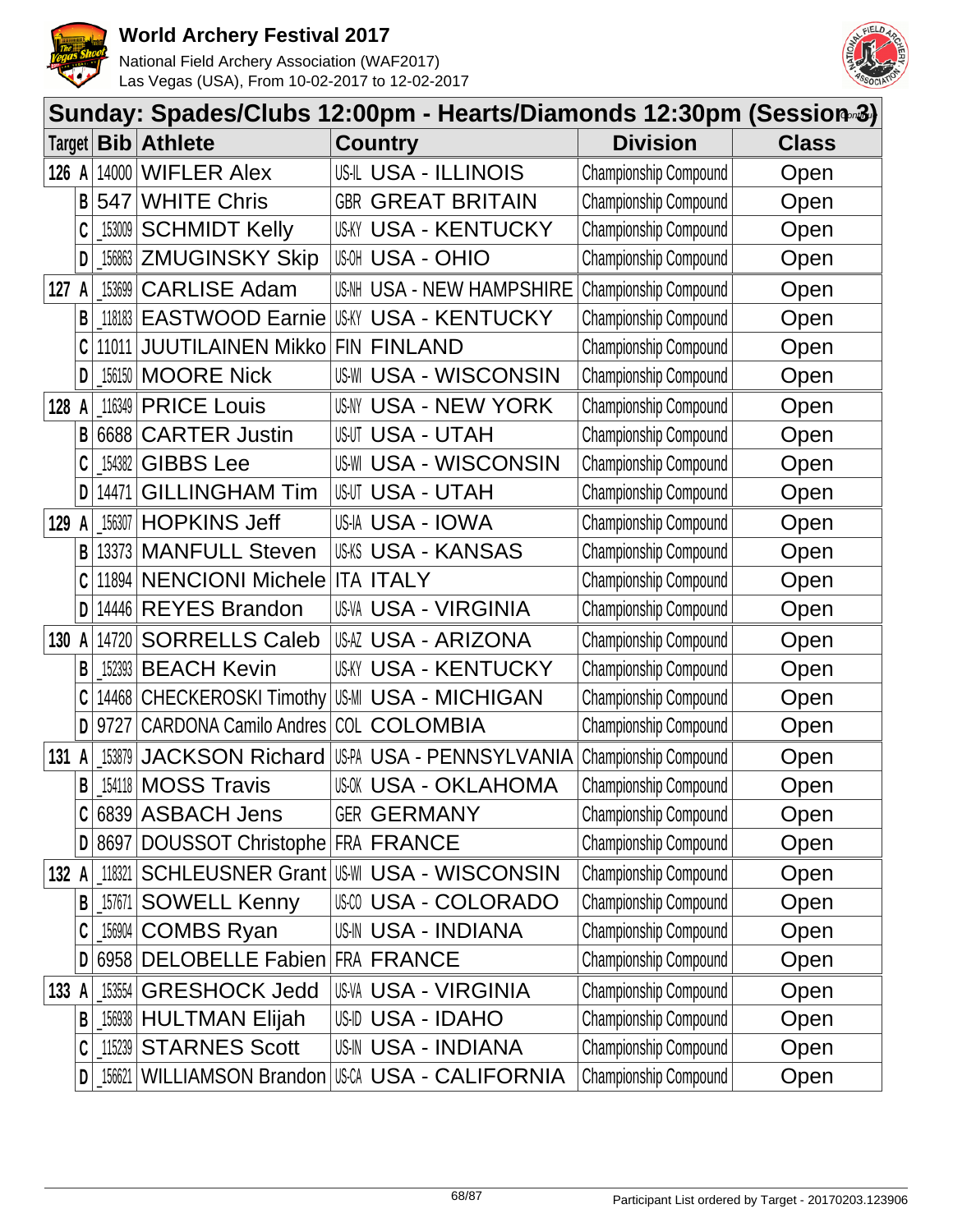



| Sunday: Spades/Clubs 12:00pm - Hearts/Diamonds 12:30pm (Session-3) |   |           |                                               |       |                              |                       |              |  |
|--------------------------------------------------------------------|---|-----------|-----------------------------------------------|-------|------------------------------|-----------------------|--------------|--|
| Target                                                             |   | Bib       | <b>Athlete</b>                                |       | <b>Country</b>               | <b>Division</b>       | <b>Class</b> |  |
| 134 A                                                              |   | 154690    | <b>GOLD Brian</b>                             |       | <b>USUT USA - UTAH</b>       | Championship Compound | Open         |  |
|                                                                    | B | 5175      | <b>HERNANDEZ Roberto</b>                      |       | <b>ESA EL SALVADOR</b>       | Championship Compound | Open         |  |
|                                                                    |   | _154255   | <b>PETTIT Jacob</b>                           |       | USCO USA - COLORADO          | Championship Compound | Open         |  |
|                                                                    | D | 15400     | <b>VINCENT Shawnn</b>                         |       | USWA USA - WASHINGTON        | Championship Compound | Open         |  |
| 135                                                                | A | 12695     | <b>BORGSTROM Hampus SWE SWEDEN</b>            |       |                              | Championship Compound | Open         |  |
|                                                                    | B | 154480    | <b>CLEM Tanner</b>                            | US-CO | USA - COLORADO               | Championship Compound | Open         |  |
|                                                                    |   | 153091    | <b>GESELL Travis</b>                          | US-MD | <b>USA - MARYLAND</b>        | Championship Compound | Open         |  |
|                                                                    | D | 154309    | <b>KLEEBERGER Trent</b>                       | US-MN | <b>USA - MINNESOTA</b>       | Championship Compound | Open         |  |
| 136                                                                | A |           | 561 LUNDIN Morgan                             |       | <b>SWE SWEDEN</b>            | Championship Compound | Open         |  |
|                                                                    | B | 153885    | <b>MUNKRES Emerson</b>                        |       | <b>USCA USA - CALIFORNIA</b> | Championship Compound | Open         |  |
|                                                                    | C | 13881     | <b>PAGNONI Federico</b>                       |       | <b>ITA ITALY</b>             | Championship Compound | Open         |  |
|                                                                    | D | $-153559$ | <b>RIDENOUR Marc</b>                          |       | <b>USUT USA - UTAH</b>       | Championship Compound | Open         |  |
| 137                                                                | A |           | 3496 MARSH Steve                              |       | USCO USA - COLORADO          | Championship Compound | Open         |  |
|                                                                    | B | 156987    | <b>TENBROOK Tyler</b>                         | US-CO | <b>USA - COLORADO</b>        | Championship Compound | Open         |  |
|                                                                    |   | 154907    | <b>CALLAWAY Andy</b>                          |       | US-NC USA - NORTH CAROLINA   | Championship Compound | Open         |  |
|                                                                    | D | 156996    | <b>WILSON Chase</b>                           | US-MO | <b>USA - MISSOURI</b>        | Championship Compound | Open         |  |
| 138 A                                                              |   | 10415     | <b>COPIN Frédéric</b>                         |       | FRA FRANCE                   | Championship Compound | Open         |  |
|                                                                    | B | 155315    | <b>TROYER Chad</b>                            | US-CO | USA - COLORADO               | Championship Compound | Open         |  |
|                                                                    | C | 152880    | <b>BROADNAX Curtis</b>                        |       | USGA USA - GEORGIA           | Championship Compound | Open         |  |
|                                                                    | D | 156893    | <b>HADDOCK Ryan</b>                           |       | USSC USA - SOUTH CAROLINA    | Championship Compound | Open         |  |
| 139                                                                | A | 116291    | <b>WORKMAN Elliott</b>                        | US-OH | USA - OHIO                   | Championship Compound | Open         |  |
|                                                                    | B |           | 156711 HORTMAN Drew                           |       | <b>USUT USA - UTAH</b>       | Championship Compound | Open         |  |
|                                                                    |   |           | $115217$ JASA Dan                             |       | <b>USM USA - MISSOURI</b>    | Championship Compound | Open         |  |
|                                                                    | D |           | 8963 CHRISTENBERRY Darrin US-IN USA - INDIANA |       |                              | Championship Compound | Open         |  |
| 140 A                                                              |   |           | 155456 BRISTOW Aaron                          |       | <b>USAM USA - NEW MEXICO</b> | Championship Compound | Open         |  |
|                                                                    | B |           | 3792 DOS SANTOS Roberval BRA BRAZIL           |       |                              | Championship Compound | Open         |  |
|                                                                    |   |           | 153684 HOUSEHOLDER Robert US-AL USA - ALABAMA |       |                              | Championship Compound | Open         |  |
|                                                                    | D | 152891    | <b>JOHNSON Adam</b>                           |       | USMN USA - MINNESOTA         | Championship Compound | Open         |  |
| 141 A                                                              |   |           | 13115 OLEXIENKO Justin                        |       | <b>AUS AUSTRALIA</b>         | Championship Compound | Open         |  |
|                                                                    | B |           | 115702 WHITE Samuel                           |       | USCO USA - COLORADO          | Championship Compound | Open         |  |
|                                                                    | C |           | 10967 BONDON Morgan                           |       | <b>FRA FRANCE</b>            | Championship Compound | Open         |  |
|                                                                    | D |           | [153575   ENGLISH Ben                         |       | <b>USOR USA - OREGON</b>     | Championship Compound | Open         |  |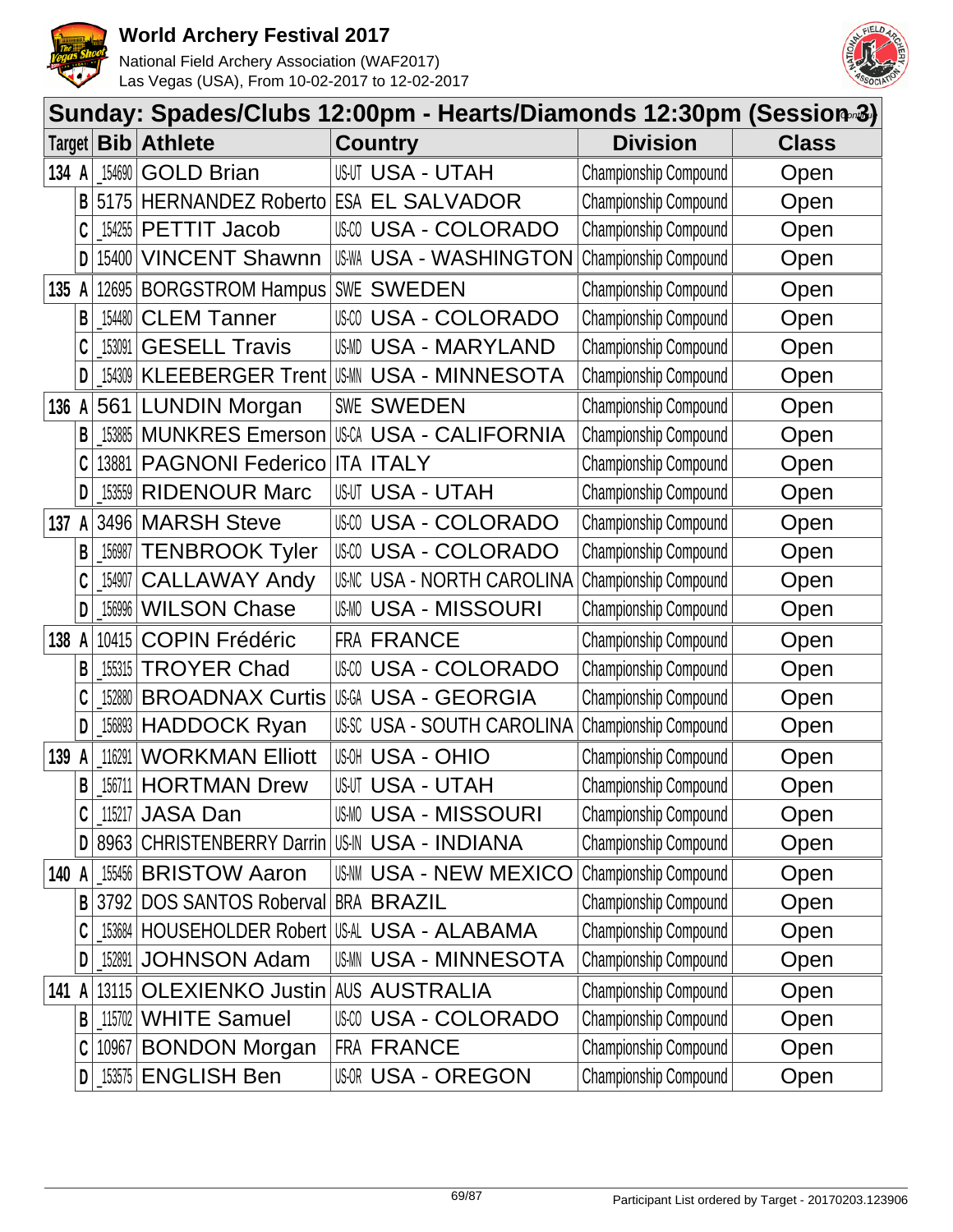



|        | Sunday: Spades/Clubs 12:00pm - Hearts/Diamonds 12:30pm (Session-3) |            |                            |                                                   |                              |              |  |  |  |  |
|--------|--------------------------------------------------------------------|------------|----------------------------|---------------------------------------------------|------------------------------|--------------|--|--|--|--|
| Target |                                                                    | <b>Bib</b> | <b>Athlete</b>             | <b>Country</b>                                    | <b>Division</b>              | <b>Class</b> |  |  |  |  |
| 142 A  |                                                                    | 158244     | <b>EVANS Michael</b>       | <b>USKY USA - KENTUCKY</b>                        | Championship Compound        | Open         |  |  |  |  |
|        | В                                                                  | 156974     | MATTHEWS Daniel            | US-LA USA - LOUISIANA                             | Championship Compound        | Open         |  |  |  |  |
|        | C                                                                  | 13743      | YAMAMOTO Yuta              | <b>JPN JAPAN</b>                                  | Championship Compound        | Open         |  |  |  |  |
|        | D                                                                  | 7572       | <b>ABERNETHY Garrett</b>   | <b>USUT USA - UTAH</b>                            | Championship Compound        | Open         |  |  |  |  |
| 143    | A                                                                  | 10136      | <b>DELIVEYNE Frederic</b>  | <b>BEL BELGIUM</b>                                | Championship Compound        | Open         |  |  |  |  |
|        | B                                                                  | 152926     | <b>WILSON Andrew</b>       | US-AK USA - ALASKA                                | Championship Compound        | Open         |  |  |  |  |
|        | C                                                                  | 115356     | <b>ZAUGG Lauden</b>        | <b>US-NV USA - NEVADA</b>                         | Championship Compound        | Open         |  |  |  |  |
|        | D                                                                  | 16711      | <b>ABREU Luccas</b>        | <b>BRA BRAZIL</b>                                 | Championship Compound        | Open         |  |  |  |  |
| 144 A  |                                                                    | 153884     | <b>HIGLEY Brandon</b>      | USID USA - IDAHO                                  | Championship Compound        | Open         |  |  |  |  |
|        | В                                                                  | 153625     | <b>PIZARRO Jean</b>        | <b>PUR</b><br><b>PUERTO RICO</b>                  | Championship Compound        | Open         |  |  |  |  |
|        | C                                                                  | 14202      | <b>THORNTON Lance</b>      | <b>USMO USA - MISSOURI</b>                        | Championship Compound        | Open         |  |  |  |  |
|        | D                                                                  | 3490       | <b>ESCARCEGA Chris</b>     | USAZ USA - ARIZONA                                | Championship Compound        | Open         |  |  |  |  |
| 145    | A                                                                  | 13997      | <b>REYNOLDS Danielle</b>   | <b>USAZ USA - ARIZONA</b>                         | Championship Compound        | Female       |  |  |  |  |
|        | B                                                                  |            | 17646 PAVLIK Kali          | <b>USME USA - NEBRASKA</b>                        | Championship Compound        | Female       |  |  |  |  |
|        | C                                                                  | 6999       | <b>VERMEULEN Jody</b>      | <b>NED NETHERLANDS</b>                            | Championship Compound        | Female       |  |  |  |  |
|        | D                                                                  | 12376      | <b>BEE Emily</b>           | <b>US-MI USA - MICHIGAN</b>                       | Championship Compound        | Female       |  |  |  |  |
| 146    | A                                                                  | 17349      | <b>SONG Yun Soo</b>        | <b>KOR KOREA</b>                                  | Championship Compound        | Female       |  |  |  |  |
|        | В                                                                  | 11092      | <b>TONIOLI Marcella</b>    | <b>ITALY</b><br>ITA                               | Championship Compound        | Female       |  |  |  |  |
|        | C                                                                  | 3392       | <b>ANEAR Erika</b>         | <b>DEN DENMARK</b>                                | Championship Compound        | Female       |  |  |  |  |
|        | D                                                                  | 7180       | <b>FRANCIS Seneca</b>      | US-UT<br><b>USA - UTAH</b>                        | Championship Compound        | Female       |  |  |  |  |
| 147    | A                                                                  | 7376       | <b>DIAKOVA Viktoriia</b>   | <b>UKR UKRAINE</b>                                | Championship Compound        | Female       |  |  |  |  |
|        | B                                                                  | 12161      | <b>KELLER Lexi</b>         | <b>US-WI USA - WISCONSIN</b>                      | Championship Compound        | Female       |  |  |  |  |
|        | C                                                                  |            |                            | [152823   MCCARTHY Emily   US\III USA - WISCONSIN | <b>Championship Compound</b> | Female       |  |  |  |  |
|        | D                                                                  | 155707     | MCGLADDERY Erin CAN CANADA |                                                   | Championship Compound        | Female       |  |  |  |  |
| 148 A  |                                                                    |            | 17474 MAUDE Fiona          | CAN CANADA                                        | Championship Compound        | Female       |  |  |  |  |
|        | B                                                                  |            |                            | 7940 VAN CASPEL Inge NED NETHERLANDS              | Championship Compound        | Female       |  |  |  |  |
|        | C                                                                  |            | 15883 POZNIAKOVA Tetiana   | <b>UKR UKRAINE</b>                                | Championship Compound        | Female       |  |  |  |  |
|        | D                                                                  |            | 17643 MILLER Brooke        | <b>USMO USA - MISSOURI</b>                        | <b>Championship Compound</b> | Female       |  |  |  |  |
| 149 A  |                                                                    |            | 4249 LOGINOVA Albina       | <b>RUS RUSSIA</b>                                 | Championship Compound        | Female       |  |  |  |  |
|        |                                                                    |            | B 2964 BROWN Hannah        | <b>GBR GREAT BRITAIN</b>                          | Championship Compound        | Female       |  |  |  |  |
|        |                                                                    | $C$  8321  | <b>AVDEEVA Natalia</b>     | <b>RUS RUSSIA</b>                                 | Championship Compound        | Female       |  |  |  |  |
|        |                                                                    |            | D 15240 STARNES Dee        | <b>US-IN USA - INDIANA</b>                        | Championship Compound        | Female       |  |  |  |  |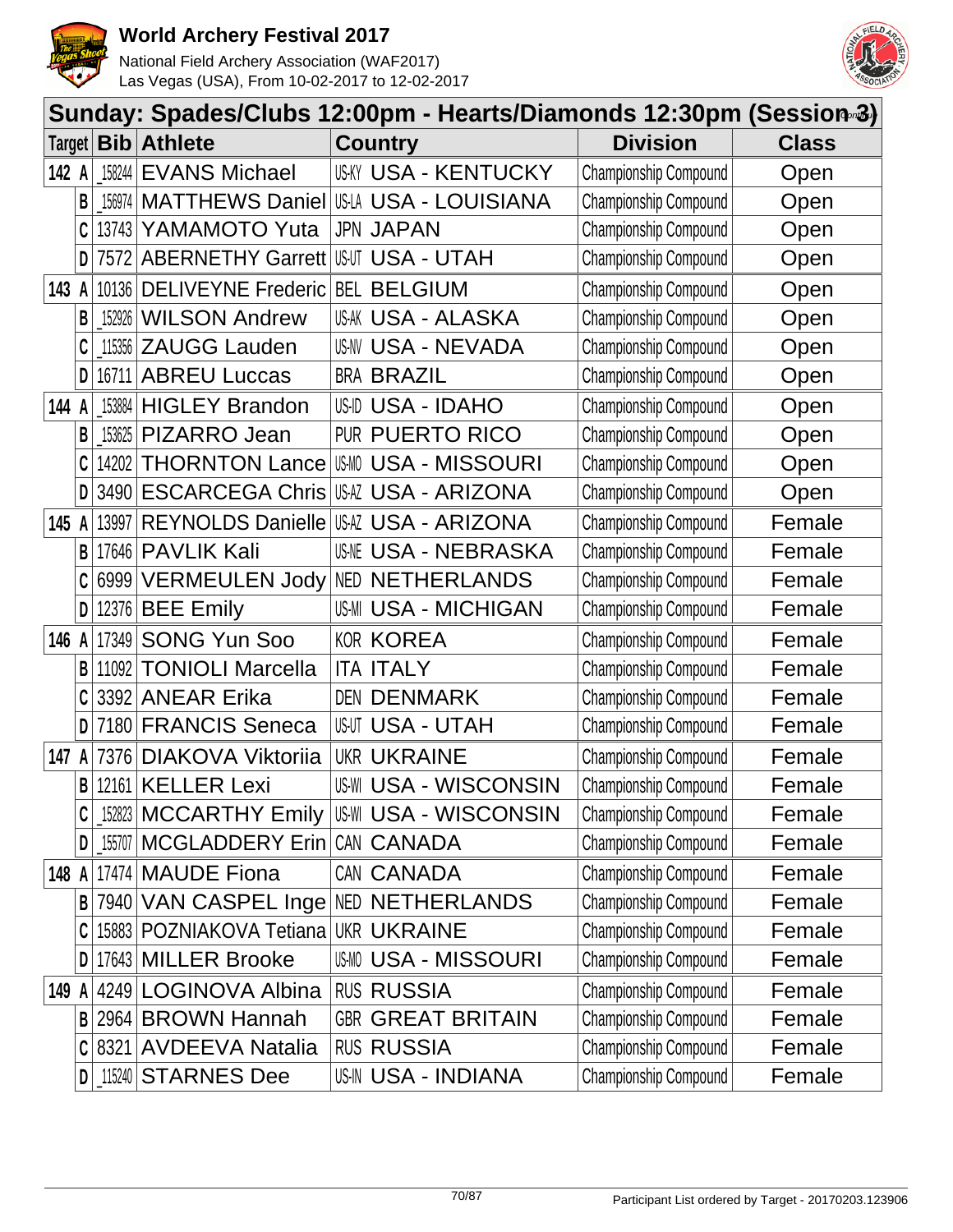



|        | Sunday: Spades/Clubs 12:00pm - Hearts/Diamonds 12:30pm (Session-3) |            |                           |            |                                        |                              |              |  |  |
|--------|--------------------------------------------------------------------|------------|---------------------------|------------|----------------------------------------|------------------------------|--------------|--|--|
| Target |                                                                    | <b>Bib</b> | <b>Athlete</b>            |            | <b>Country</b>                         | <b>Division</b>              | <b>Class</b> |  |  |
| 150 A  |                                                                    | 156800     | <b>BORDWELL Katelyn</b>   |            | USNY USA - NEW YORK                    | Championship Compound        | Female       |  |  |
|        | B                                                                  | 564        | <b>LANTEE Anne</b>        |            | FIN FINLAND                            | Championship Compound        | Female       |  |  |
|        |                                                                    | 6919       |                           |            | SALINAS Stephanie USA USA - CALIFORNIA | Championship Compound        | Female       |  |  |
|        | D                                                                  | 17469      | <b>HART Madison</b>       |            | CAN CANADA                             | <b>Championship Compound</b> | Female       |  |  |
| 151    |                                                                    | 17207      | <b>CROOK Dahlia</b>       |            | <b>US-KS USA - KANSAS</b>              | Championship Compound        | Female       |  |  |
|        | B                                                                  | 18773      | <b>GORE Heather</b>       |            | <b>USCA USA - CALIFORNIA</b>           | Championship Compound        | Female       |  |  |
|        |                                                                    | 2146       | <b>BUDEN Ivana</b>        | CRO        | <b>CROATIA</b>                         | Championship Compound        | Female       |  |  |
|        | D                                                                  | 11418      | VAN DER LOOY Sandra       | <b>NED</b> | <b>NETHERLANDS</b>                     | Championship Compound        | Female       |  |  |
| 152    | A                                                                  | 5467       | <b>LAURSEN Louise</b>     |            | <b>DEN DENMARK</b>                     | Championship Compound        | Female       |  |  |
|        | B                                                                  | 15408      | <b>DIAB Bernadette</b>    | US-NJ      | <b>USA - NEW JERSEY</b>                | Championship Compound        | Female       |  |  |
|        |                                                                    | 157028     | <b>FLOOD Cassie</b>       |            | <b>US-IL USA - ILLINOIS</b>            | Championship Compound        | Female       |  |  |
|        | D                                                                  | 1206       | <b>GROSZKO Dawn</b>       |            | CAN CANADA                             | <b>Championship Compound</b> | Female       |  |  |
| 153    | A                                                                  | 117845     | <b>TRACEY Valerie</b>     |            | <b>USA - OHIO</b>                      | Championship Compound        | Female       |  |  |
|        | B                                                                  | 13812      | <b>COUWENBERG Martine</b> |            | <b>NED NETHERLANDS</b>                 | Championship Compound        | Female       |  |  |
|        |                                                                    | 153859     | <b>DORAMUS Jennifer</b>   |            | USID USA - IDAHO                       | Championship Compound        | Female       |  |  |
|        | D                                                                  | 153088     | <b>HUNTZINGER Tina</b>    | US-MI      | <b>USA - MICHIGAN</b>                  | Championship Compound        | Female       |  |  |
| 154    | A                                                                  | 158322     | <b>ENSLEY Ashley</b>      |            | <b>US-NC USA - NORTH CAROLINA</b>      | Championship Compound        | Female       |  |  |
|        | B                                                                  | 156662     | <b>WARD Kelly</b>         |            | <b>US-NC USA - NORTH CAROLINA</b>      | Championship Compound        | Female       |  |  |
|        |                                                                    | 156612     | <b>MORGAN Shauna</b>      |            | USMT USA - MONTANA                     | Championship Compound        | Female       |  |  |
|        | D                                                                  | 13991      | <b>MCCLEAN Fiona</b>      |            | CAN CANADA                             | Championship Compound        | Female       |  |  |
| 155    | A                                                                  | 114843     | <b>BARNSDALE Dave</b>     |            | <b>US-MI USA - MICHIGAN</b>            | Championship Compound        | Senior       |  |  |
|        | B                                                                  |            | [152388 HUTCHISON Steve]  |            | US-TN USA - TENNESSEE                  | Championship Compound        | Senior       |  |  |
|        | C                                                                  |            | 153084 MENZER Rod         |            | US-WI USA - WISCONSIN                  | Championship Compound        | Senior       |  |  |
|        | D                                                                  |            | 7759 BANG Jan             |            | <b>DEN DENMARK</b>                     | Championship Compound        | Senior       |  |  |
| 156 A  |                                                                    | 155626     | <b>JABLONSKI Mike</b>     |            | <b>US-MI USA - MICHIGAN</b>            | Championship Compound        | Senior       |  |  |
|        | B                                                                  | 156483     | <b>PRICE Michael</b>      |            | <b>USNY USA - NEW YORK</b>             | Championship Compound        | Senior       |  |  |
|        |                                                                    | 155263     | <b>HUMAN Jeff</b>         |            | USNY USA - NEW YORK                    | Championship Compound        | Senior       |  |  |
|        | D                                                                  | 154694     | <b>BROOKS Joe</b>         |            | <b>USKY USA - KENTUCKY</b>             | <b>Championship Compound</b> | Senior       |  |  |
| 157 A  |                                                                    | 156228     | <b>BIESZK Dan</b>         |            | <b>USMN USA - MINNESOTA</b>            | Championship Compound        | Senior       |  |  |
|        | B                                                                  | 116920     | <b>POWELL Brandon</b>     |            | USCO USA - COLORADO                    | Championship Compound        | Senior       |  |  |
|        | C                                                                  | _155245    | <b>YOUNG Ray</b>          |            | US-IN USA - INDIANA                    | Championship Compound        | Senior       |  |  |
|        | D                                                                  |            |                           |            |                                        |                              |              |  |  |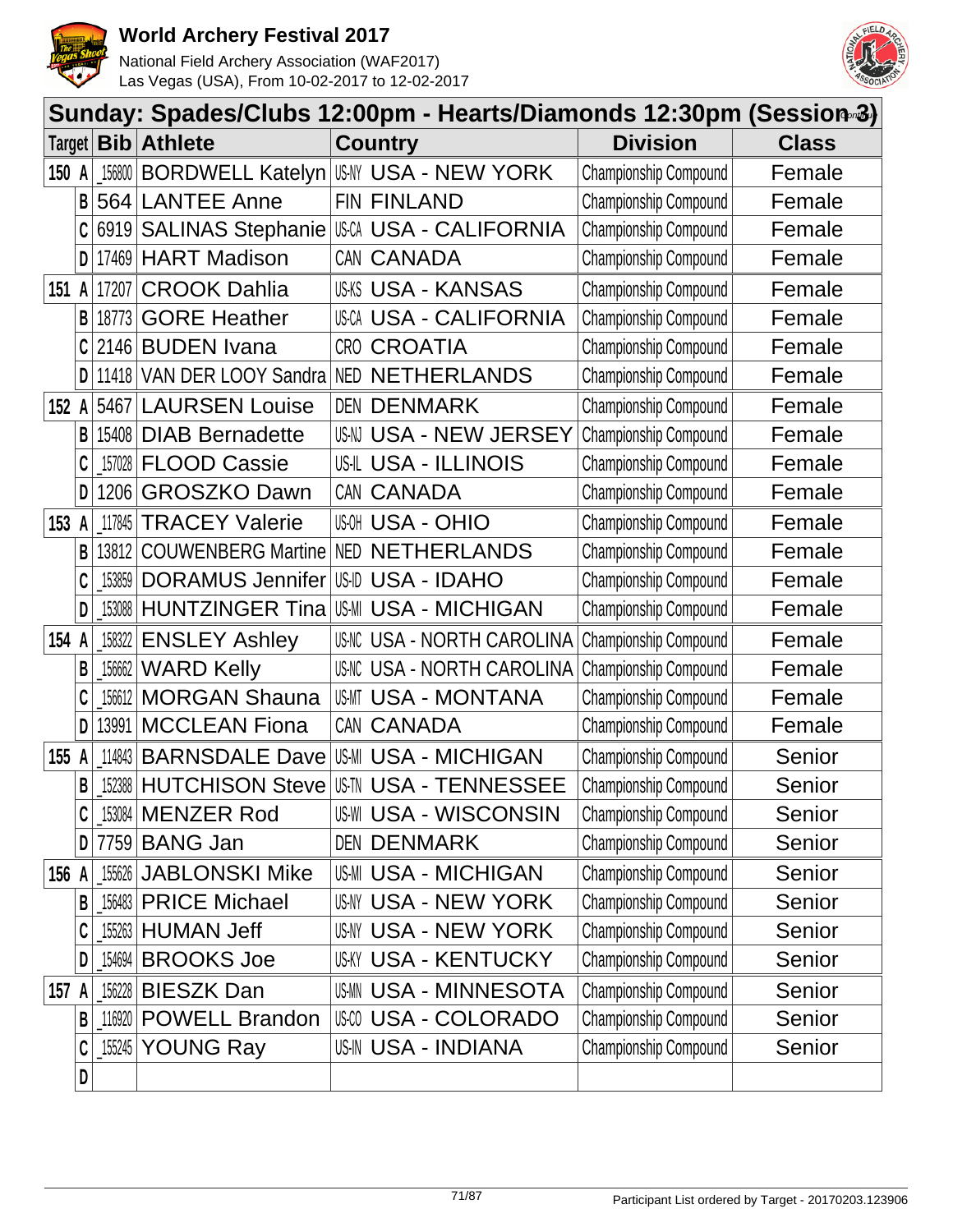



|        | Sunday: Spades/Clubs 12:00pm - Hearts/Diamonds 12:30pm (Session-3) |            |                                         |  |                                              |                             |              |  |  |  |
|--------|--------------------------------------------------------------------|------------|-----------------------------------------|--|----------------------------------------------|-----------------------------|--------------|--|--|--|
| Target |                                                                    | <b>Bib</b> | <b>Athlete</b>                          |  | <b>Country</b>                               | <b>Division</b>             | <b>Class</b> |  |  |  |
| 158 A  |                                                                    | 156780     | <b>COLLINS Darren</b>                   |  | <b>US-KS USA - KANSAS</b>                    | Championship Compound       | Senior       |  |  |  |
|        | B                                                                  | 156675     | <b>SMITH Richard</b>                    |  | USCO USA - COLORADO                          | Championship Compound       | Senior       |  |  |  |
|        | C                                                                  | 153997     | <b>CARLSON Sid</b>                      |  | USID USA - IDAHO                             | Championship Compound       | Senior       |  |  |  |
|        | D                                                                  |            |                                         |  |                                              |                             |              |  |  |  |
| 159    |                                                                    | 115313     | <b>PUNZALAN Bernie USA - ALASKA</b>     |  |                                              | Championship Compound       | Senior       |  |  |  |
|        | B                                                                  |            | 117346 POLING Mark                      |  | USCA USA - CALIFORNIA                        | Championship Compound       | Senior       |  |  |  |
|        | C                                                                  | 4243       | <b>BRAYFORD Kevin</b>                   |  | CAN CANADA                                   | Championship Compound       | Senior       |  |  |  |
|        | D                                                                  |            |                                         |  |                                              |                             |              |  |  |  |
| 160    |                                                                    | 386        | <b>WUNDERLE Vic</b>                     |  | USTX USA - TEXAS                             | <b>Championship Recurve</b> | Male         |  |  |  |
|        | B                                                                  | 8693       | <b>FAUCHERON Thomas</b>                 |  | <b>FRA FRANCE</b>                            | Championship Recurve        | Male         |  |  |  |
|        | C                                                                  | 151860     |                                         |  | STANWOOD Thomas USM USA - MASSACHUSETTS      | Championship Recurve        | Male         |  |  |  |
|        | D                                                                  |            | 154319 ALVARADO Angel                   |  | <b>MEX MEXICO</b>                            | Championship Recurve        | Male         |  |  |  |
| 161 A  |                                                                    | 11664      | KLIMITCHEK Collin USTX USA - TEXAS      |  |                                              | Championship Recurve        | Male         |  |  |  |
|        | B                                                                  |            | 16220 MULOT Florent                     |  | FRA FRANCE                                   | Championship Recurve        | Male         |  |  |  |
|        | C                                                                  | 4274       | <b>GIROUILLE Romain FRA FRANCE</b>      |  |                                              | Championship Recurve        | Male         |  |  |  |
|        | D                                                                  | 5529       | <b>KAMINSKI Jake</b>                    |  | US-FLORIDA                                   | Championship Recurve        | Male         |  |  |  |
| 162 A  |                                                                    | 116585     | <b>ALVAREZ MURILLO Luis</b>             |  | USCA USA - CALIFORNIA                        | Championship Recurve        | Male         |  |  |  |
|        | B                                                                  | 12648      | <b>HUSTON Patrick</b>                   |  | <b>GBR GREAT BRITAIN</b>                     | Championship Recurve        | Male         |  |  |  |
|        | C                                                                  | 741        | SERRANO Juan Rene                       |  | <b>MEX MEXICO</b>                            | Championship Recurve        | Male         |  |  |  |
|        | D                                                                  | 9217       | <b>BIDAULT Jerome</b>                   |  | FRA FRANCE                                   | Championship Recurve        | Male         |  |  |  |
| 163    | A                                                                  |            | 506 MCGLYN Joseph                       |  | US-NY USA - NEW YORK                         | Championship Recurve        | Male         |  |  |  |
|        | B                                                                  |            | 19144 DIEGO Caballero                   |  | <b>MEX MEXICO</b>                            | Championship Recurve        | Male         |  |  |  |
|        |                                                                    |            | C 8122 VAN DER VEN Rick NED NETHERLANDS |  |                                              | <b>Championship Recurve</b> | Male         |  |  |  |
|        |                                                                    |            | D 8948 DANIEL Lucas                     |  | FRA FRANCE                                   | <b>Championship Recurve</b> | Male         |  |  |  |
| 164 A  |                                                                    |            | 15053 VAZQUEZ Ana Paula MEX MEXICO      |  |                                              | Championship Recurve        | Female       |  |  |  |
|        | B                                                                  |            | 12453 PITMAN Bryony                     |  | <b>GBR GREAT BRITAIN</b>                     | Championship Recurve        | Female       |  |  |  |
|        |                                                                    |            | C 8165 VALENCIA Alejandra MEX MEXICO    |  |                                              | Championship Recurve        | Female       |  |  |  |
|        | D                                                                  |            | 14637 KIM Eun Jung                      |  | <b>KOR KOREA</b>                             | Championship Recurve        | Female       |  |  |  |
| 165 A  |                                                                    |            | 464 YUN Mi Jin                          |  | <b>KOR KOREA</b>                             | Championship Recurve        | Female       |  |  |  |
|        |                                                                    |            |                                         |  | B 8437 BROWN Mackenzie USCA USA - CALIFORNIA | Championship Recurve        | Female       |  |  |  |
|        | C                                                                  |            | 14082 LIM Heeseon                       |  | <b>KOR KOREA</b>                             | <b>Championship Recurve</b> | Female       |  |  |  |
|        |                                                                    |            | D 3080 RENDON Ana Maria COL COLOMBIA    |  |                                              | <b>Championship Recurve</b> | Female       |  |  |  |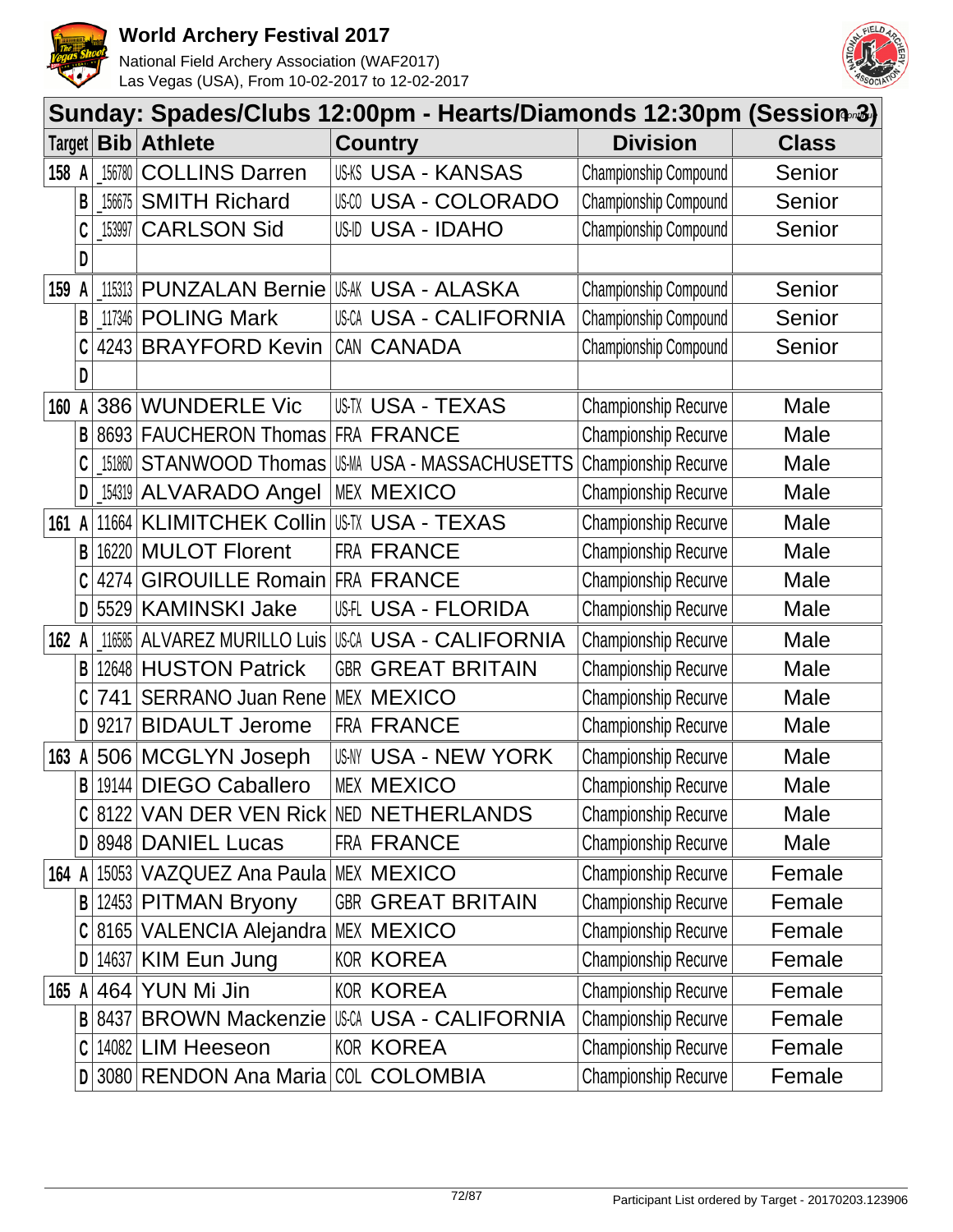



|        | Sunday: Spades/Clubs 12:00pm - Hearts/Diamonds 12:30pm (Session-3) |            |                                                |                                 |  |                              |              |  |
|--------|--------------------------------------------------------------------|------------|------------------------------------------------|---------------------------------|--|------------------------------|--------------|--|
| Target |                                                                    | <b>Bib</b> | <b>Athlete</b>                                 | <b>Country</b>                  |  | <b>Division</b>              | <b>Class</b> |  |
| 166 A  |                                                                    | 18856      | DE GRANDIS Melina FRA FRANCE                   |                                 |  | <b>Championship Recurve</b>  | Female       |  |
|        | B                                                                  | 12547      | SEPULVEDA Maira Alejandra   COL                | <b>COLOMBIA</b>                 |  | <b>Championship Recurve</b>  | Female       |  |
|        |                                                                    | 13312      | <b>DEINEKO Iliana</b>                          | <b>SWITZERLAND</b><br>SUI       |  | <b>Championship Recurve</b>  | Female       |  |
|        | D                                                                  | 16171      | <b>KOJO Aoi</b>                                | <b>JPN JAPAN</b>                |  | Championship Recurve         | Female       |  |
| 167    | A                                                                  | 6439       | <b>DEGN Randi</b>                              | <b>DEN DENMARK</b>              |  | Championship Recurve         | Female       |  |
|        | B                                                                  | 6821       | <b>PARNAT Reena</b>                            | <b>EST ESTONIA</b>              |  | <b>Championship Recurve</b>  | Female       |  |
|        |                                                                    | 114852     | <b>SARAGUSA Siobhan</b>                        | US-TX USA - TEXAS               |  | Championship Recurve         | Female       |  |
|        | D                                                                  | 14210      | BADAM Nomin-Erdene MGL MONGOLIA                |                                 |  | <b>Championship Recurve</b>  | Female       |  |
| 168    | A                                                                  | 155449     | <b>NICHOLS Wade</b>                            | USAZ USA - ARIZONA              |  | Championship Compound        | Senior       |  |
|        | B                                                                  | 155653     | <b>CHANTHAKHOUN Kam</b>                        | USOR USA - OREGON               |  | Championship Compound        | Senior       |  |
|        |                                                                    |            | 152990 MONTELEONE Douglas US NY USA - NEW YORK |                                 |  | Championship Compound        | Senior       |  |
|        | D                                                                  | 8701       | JOHANSSON Hakan   SWE SWEDEN                   |                                 |  | Championship Compound        | Senior       |  |
| 169    | A                                                                  | 156636     | <b>WENTZEL Dougo</b>                           | USCO USA - COLORADO             |  | Championship Compound        | Senior       |  |
|        | B                                                                  | 152946     | <b>SANTOS Stephen</b>                          | US-MA USA - MASSACHUSETTS       |  | Championship Compound        | Senior       |  |
|        |                                                                    | 152606     | <b>SPRAY Randy</b>                             | USAZ USA - ARIZONA              |  | Championship Compound        | Senior       |  |
|        | D                                                                  | 115153     | <b>STOVER Steven</b>                           | <b>US-IL USA - ILLINOIS</b>     |  | Championship Compound        | Senior       |  |
| 170 A  |                                                                    | 156933     | <b>HORN Ed</b>                                 | USIA USA - IOWA                 |  | Championship Compound        | Senior       |  |
|        | B                                                                  | 153730     | <b>BUTTON Jeff</b>                             | <b>USA - WISCONSIN</b><br>US-WI |  | Championship Compound        | Senior       |  |
|        | C                                                                  | 158155     | <b>HENSON Ken</b>                              | <b>USA - COLORADO</b><br>US-CO  |  | Championship Compound        | Senior       |  |
|        | D                                                                  | 153851     | <b>HOUDE Guy</b>                               | CAN CANADA                      |  | Championship Compound        | Senior       |  |
| 171    | A                                                                  | 156113     | <b>FORBES Jim</b>                              | <b>USMO USA - MISSOURI</b>      |  | Championship Compound        | Senior       |  |
|        | B                                                                  |            | [155746 CHAMBERS Marty                         | <b>US-TX USA - TEXAS</b>        |  | Championship Compound        | Senior       |  |
|        |                                                                    |            | 1368 OCHOA Ruben                               | <b>MEX MEXICO</b>               |  | <b>Championship Compound</b> | Senior       |  |
|        | D                                                                  |            | $115254$ ERLEI Quinten                         | <b>USCA USA - CALIFORNIA</b>    |  | Championship Compound        | Senior       |  |
| 172 A  |                                                                    |            | 9515 SALVONI Gianmarco                         | <b>ITA ITALY</b>                |  | Championship Compound        | Senior       |  |
|        | B                                                                  | 155947     | <b>WILDE Dee</b>                               | USID USA - IDAHO                |  | Championship Compound        | Senior       |  |
|        |                                                                    |            | 5942 TANEBE Hiroshi                            | <b>JPN JAPAN</b>                |  | Championship Compound        | Senior       |  |
|        | D                                                                  | $\_115599$ | <b>CROWE Thomas</b>                            | <b>USOR USA - OREGON</b>        |  | Championship Compound        | Senior       |  |
| 173 A  |                                                                    |            | 156131 BEE Christopher A.                      | <b>US-MI USA - MICHIGAN</b>     |  | Championship Compound        | Senior       |  |
|        | B                                                                  |            | 153846 EMERSON George USCA USA - CALIFORNIA    |                                 |  | Championship Compound        | Senior       |  |
|        |                                                                    |            | $115450$ HAKL Julene                           | <b>USMN USA - MINNESOTA</b>     |  | Championship Compound        | Senior       |  |
|        | D                                                                  |            | 152818 FIRESTONE Ron                           | USAR USA - ARKANSAS             |  | Championship Compound        | Senior       |  |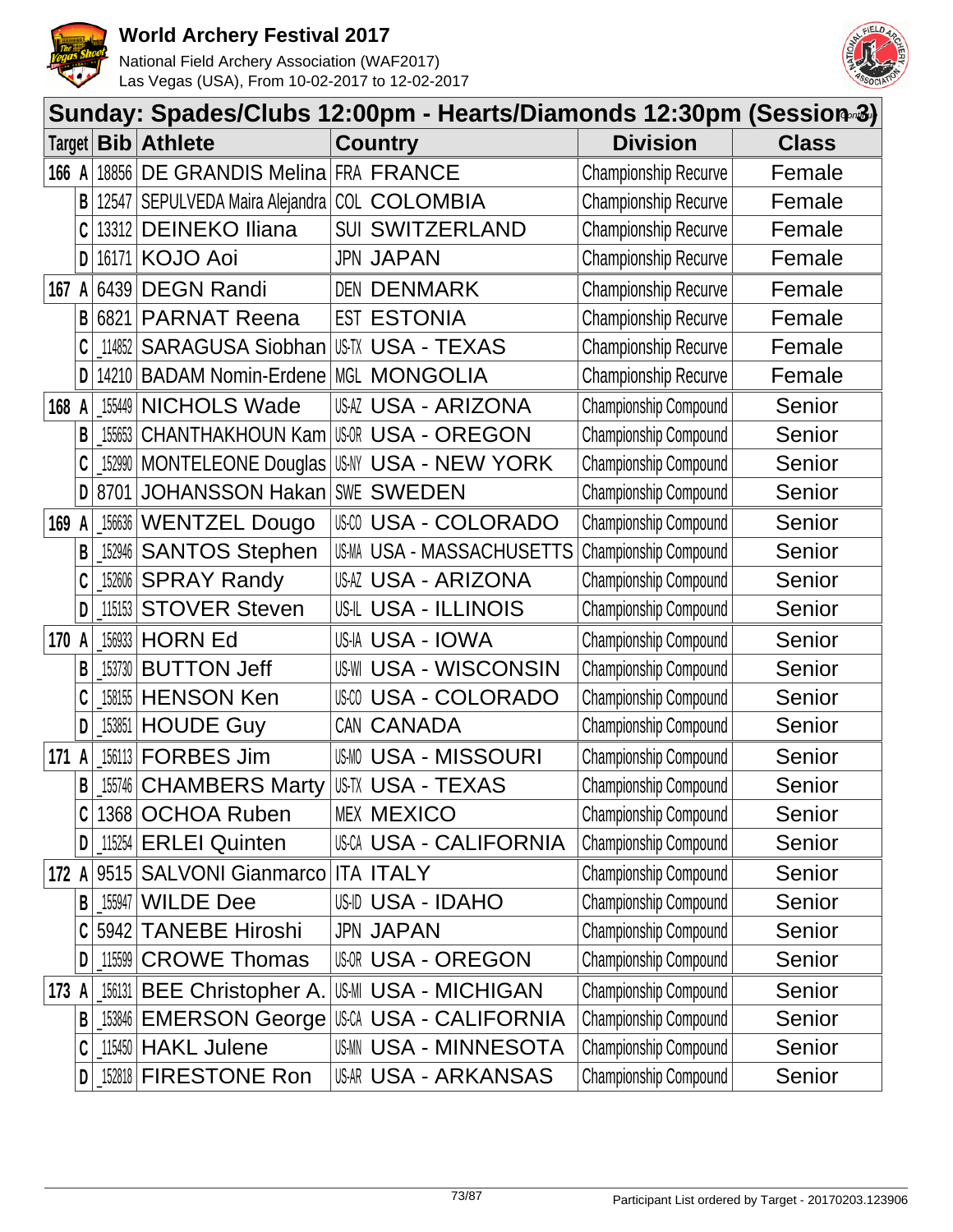



|        |   | Sunday: Spades/Clubs 12:00pm - Hearts/Diamonds 12:30pm (Session-3) |                            |                                                       |                       |              |
|--------|---|--------------------------------------------------------------------|----------------------------|-------------------------------------------------------|-----------------------|--------------|
| Target |   | <b>Bib</b>                                                         | <b>Athlete</b>             | <b>Country</b>                                        | <b>Division</b>       | <b>Class</b> |
| 174 A  |   | 118812                                                             | <b>TSENG Eddie</b>         | <b>USO USA - COLORADO</b>                             | Championship Compound | Senior       |
|        | B | 154685                                                             | <b>HANKINS AI</b>          | <b>USA - MISSISSIPPI</b><br>US-MS                     | Championship Compound | Senior       |
|        | C | 117779                                                             | <b>BEAVIN Jerry</b>        | US-TX USA - TEXAS                                     | Championship Compound | Senior       |
|        | D | 156793                                                             | <b>SWANSON Keith</b>       | <b>USOR USA - OREGON</b>                              | Championship Compound | Senior       |
| 175    |   | 155037                                                             | HAYDEN Julius (Jay)        | <b>USUT USA - UTAH</b>                                | Championship Compound | Senior       |
|        | B | 154571                                                             | <b>RAINES John</b>         | <b>USOR USA - OREGON</b>                              | Championship Compound | Senior       |
|        | C | 153666                                                             | <b>RALLISON Rick</b>       | <b>USUT USA - UTAH</b>                                | Championship Compound | Senior       |
|        | D | 118856                                                             | <b>HEINZ Jeff</b>          | <b>US-WA USA - WASHINGTON</b>                         | Championship Compound | Senior       |
| 176 A  |   | 158066                                                             | <b>DORIGATTI Patrick</b>   | <b>USA - WYOMING</b><br>US-WY                         | Championship Compound | Senior       |
|        | B | 153313                                                             | <b>PEARCE Kevin</b>        | <b>USA - CALIFORNIA</b><br>US-CA                      | Championship Compound | Senior       |
|        | C | 116146                                                             | <b>ROTH Axel</b>           | <b>GER GERMANY</b>                                    | Championship Compound | Senior       |
|        | D | 156365                                                             | <b>HARPER Rick</b>         | <b>US-VA USA - VIRGINIA</b>                           | Championship Compound | Senior       |
| 177    | A | 4757                                                               | <b>HOTZ Ruedi</b>          | <b>SUI SWITZERLAND</b>                                | Championship Compound | Senior       |
|        | B | 155400                                                             | <b>PORTER Steven</b>       | US-ID USA - IDAHO                                     | Championship Compound | Senior       |
|        | C | 154739                                                             | <b>BABCOCK Ron</b>         | <b>USOR USA - OREGON</b>                              | Championship Compound | Senior       |
|        | D | 114914                                                             | <b>CHAPPLOW Dale</b>       | CAN CANADA                                            | Championship Compound | Senior       |
| 178 A  |   | 158385                                                             | <b>KOVACS Ken</b>          | <b>USCA USA - CALIFORNIA</b>                          | Championship Compound | Senior       |
|        | B | 158386                                                             | <b>KOVACS Gerald</b>       | <b>USA - CALIFORNIA</b><br>US-CA                      | Championship Compound | Senior       |
|        | C | 18572                                                              | <b>MCKENTY Sean</b>        | CAN CANADA                                            | Championship Compound | Senior       |
|        | D | 115451                                                             | <b>HAKL Bill</b>           | US-MN<br><b>USA - MINNESOTA</b>                       | Championship Compound | Senior       |
| 179    |   | 118813                                                             | <b>LEDBETTER Gary</b>      | <b>USCA USA - CALIFORNIA</b>                          | Championship Compound | Senior       |
|        | B |                                                                    | 118344 MEYERS Marvin       | <b>USA - COLORADO</b>                                 | Championship Compound | Senior       |
|        |   |                                                                    | 155919 <b>FOULKROD Bob</b> | US-PA USA - PENNSYLVANIA                              | Championship Compound | Senior       |
|        | D |                                                                    | 156815 WARD Keith          | <b>USUT USA - UTAH</b>                                | Championship Compound | Senior       |
| 180 A  |   | 156617                                                             | <b>KOCSAN Michael</b>      | USMD USA - MARYLAND                                   | Championship Compound | Senior       |
|        | B |                                                                    | 115226 RIGNEY Gary         | <b>USIL USA - ILLINOIS</b>                            | Championship Compound | Senior       |
|        |   | 151856                                                             | <b>FEVELLA Jason</b>       | USHI USA - HAWAII                                     | Championship Compound | Senior       |
|        | D |                                                                    | 17045 THORNTON Dean        | CAN CANADA                                            | Championship Compound | Senior       |
| 181 A  |   | 155186                                                             | <b>DENNING Kenneth</b>     | USMT USA - MONTANA                                    | Championship Compound | Senior       |
|        | B |                                                                    | 154980   CALLAWAY Richard  | US-WI USA - WISCONSIN                                 | Championship Compound | Senior       |
|        | C | 155784                                                             | <b>MAICH David</b>         | CAN CANADA                                            | Championship Compound | Senior       |
|        | D |                                                                    |                            | [158068   BLANKINSHIP Charles   US-TN USA - TENNESSEE | Championship Compound | Senior       |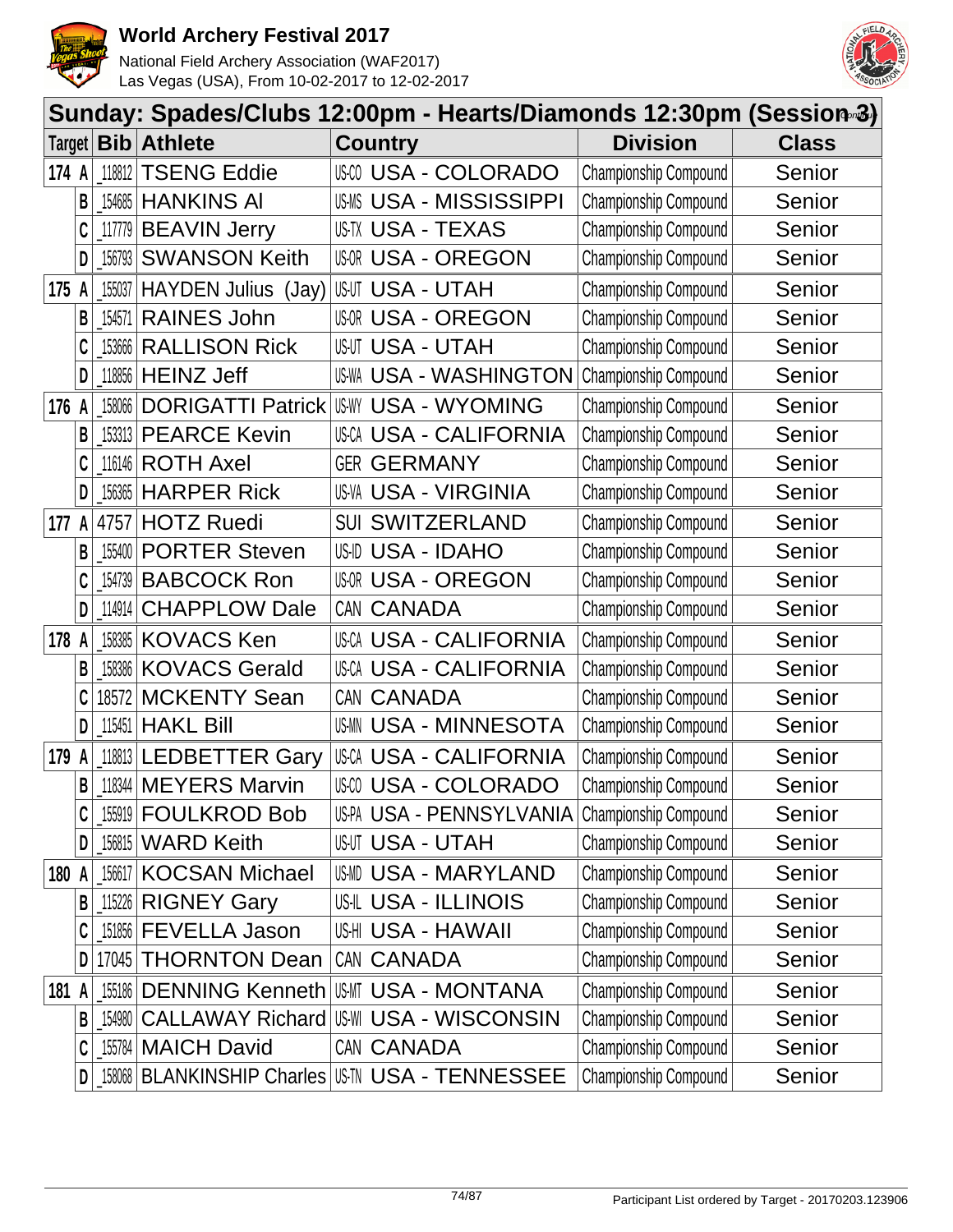



|       | Sunday: Spades/Clubs 12:00pm - Hearts/Diamonds 12:30pm (Session-3) |        |                                                  |                                                |                             |                |  |  |  |
|-------|--------------------------------------------------------------------|--------|--------------------------------------------------|------------------------------------------------|-----------------------------|----------------|--|--|--|
|       |                                                                    |        | Target <b>Bib Athlete</b>                        | <b>Country</b>                                 | <b>Division</b>             | <b>Class</b>   |  |  |  |
| 182 A |                                                                    |        | 11209 REQUA Matthew                              | US-TX USA - TEXAS                              | <b>Championship Recurve</b> | Male           |  |  |  |
|       | B                                                                  |        | 15683 FIGUEROA Mario                             | <b>MEX MEXICO</b>                              | Championship Recurve        | Male           |  |  |  |
|       |                                                                    |        | 11566 HALL Tom                                   | <b>GBR GREAT BRITAIN</b>                       | Championship Recurve        | Male           |  |  |  |
|       | D                                                                  | 8440   |                                                  | YAMAGUCHI Nathan USA USA - ARIZONA             | <b>Championship Recurve</b> | Male           |  |  |  |
| 183 A |                                                                    |        | 5974 AUBERT Thomas                               | <b>SUI SWITZERLAND</b>                         | <b>Championship Recurve</b> | Male           |  |  |  |
|       | B                                                                  |        | 158691 GONZALEZ TOBIAS Ivan                      | <b>MEX MEXICO</b>                              | Championship Recurve        | Male           |  |  |  |
|       |                                                                    |        | 11336 POTTS Alec                                 | <b>AUS AUSTRALIA</b>                           | <b>Championship Recurve</b> | Male           |  |  |  |
|       | D                                                                  | 13292  | <b>SANNA Michael</b>                             | FRA FRANCE                                     | <b>Championship Recurve</b> | Male           |  |  |  |
| 184   | A                                                                  |        | 16080 BONILLA Juan Fernando                      | <b>COL COLOMBIA</b>                            | Championship Recurve        | Male           |  |  |  |
|       | B                                                                  |        | 11249 CHUI Chun Man                              | HKG HKG                                        | Championship Recurve        | Male           |  |  |  |
|       |                                                                    |        | 17102 MAXWELL Brian                              | CAN CANADA                                     | Championship Recurve        | Male           |  |  |  |
|       | D                                                                  |        | 8446 MCLAUGHLIN Daniel USA - OHIO                |                                                | Championship Recurve        | Male           |  |  |  |
| 185   | A                                                                  |        | 6120 BANNO Taichi                                | <b>JPN JAPAN</b>                               | <b>Championship Recurve</b> | Male           |  |  |  |
|       | B                                                                  |        | 11197 MCLAUGHLIN Sean                            | <b>USH USA - OHIO</b>                          | <b>Championship Recurve</b> | Male           |  |  |  |
|       |                                                                    |        | 7898 WEBSTER Chris                               | <b>USUT USA - UTAH</b>                         | <b>Championship Recurve</b> | Male           |  |  |  |
|       | D                                                                  | 16107  | <b>BATAA Purevsuren</b>                          | <b>MGL MONGOLIA</b>                            | <b>Championship Recurve</b> | Male           |  |  |  |
| 186 A |                                                                    |        | 5744 ANDERSON Jeff                               | <b>US-WA USA - WASHINGTON</b>                  | Championship Recurve        | Male           |  |  |  |
|       | B                                                                  | 6971   | <b>WEI Victor</b>                                | <b>AUS AUSTRALIA</b>                           | Championship Recurve        | Male           |  |  |  |
|       |                                                                    |        | 13948   BAASANKHUU Adiyasuren                    | MGL MONGOLIA                                   | Championship Recurve        | Male           |  |  |  |
|       | D                                                                  | 15172  | <b>KING Alex</b>                                 | <b>AUS AUSTRALIA</b>                           | Championship Recurve        | Male           |  |  |  |
| 187   | A                                                                  | 155941 | <b>MAYER Paredes</b>                             | <b>MEX MEXICO</b>                              | Championship Recurve        | Male           |  |  |  |
|       | B                                                                  |        | 14354 WONG Ka Lok                                | HKG HKG                                        | <b>Championship Recurve</b> | Male           |  |  |  |
|       |                                                                    |        | 152522 PELLEGRINATO Jean-Christophe   FRA FRANCE |                                                | <b>Championship Recurve</b> | Male           |  |  |  |
|       | D                                                                  |        | $152096$ WIRTH Brian                             | <b>GER GERMANY</b>                             | <b>Championship Recurve</b> | Male           |  |  |  |
| 188 A |                                                                    |        | 16189 BESTER Dawid                               | <b>AUS AUSTRALIA</b>                           | Championship Recurve        | Male           |  |  |  |
|       | B                                                                  |        |                                                  | 13093 FREIRE DOS SANTOS Rafael SUI SWITZERLAND | Championship Recurve        | Male           |  |  |  |
|       |                                                                    |        | 14747 DELOISON Daniel                            | <b>FRA FRANCE</b>                              | Championship Recurve        | Male           |  |  |  |
|       | D                                                                  |        | 19026 ZHANG He                                   | CHN PR CHINA                                   | <b>Championship Recurve</b> | Male           |  |  |  |
| 189 A |                                                                    |        | 118226 KOVACH Kevin                              | <b>USAZ USA - ARIZONA</b>                      | Compound                    | <b>Flights</b> |  |  |  |
|       | B                                                                  |        | 158040 PRUETT Shawn                              | US-TX USA - TEXAS                              | Compound                    | <b>Flights</b> |  |  |  |
|       |                                                                    |        | 114850 WAGNER Bradley                            | <b>USAZ USA - ARIZONA</b>                      | Compound                    | <b>Flights</b> |  |  |  |
|       | D                                                                  |        | 115583 BENNET Tommy                              | <b>US-WY USA - WYOMING</b>                     | Compound                    | <b>Flights</b> |  |  |  |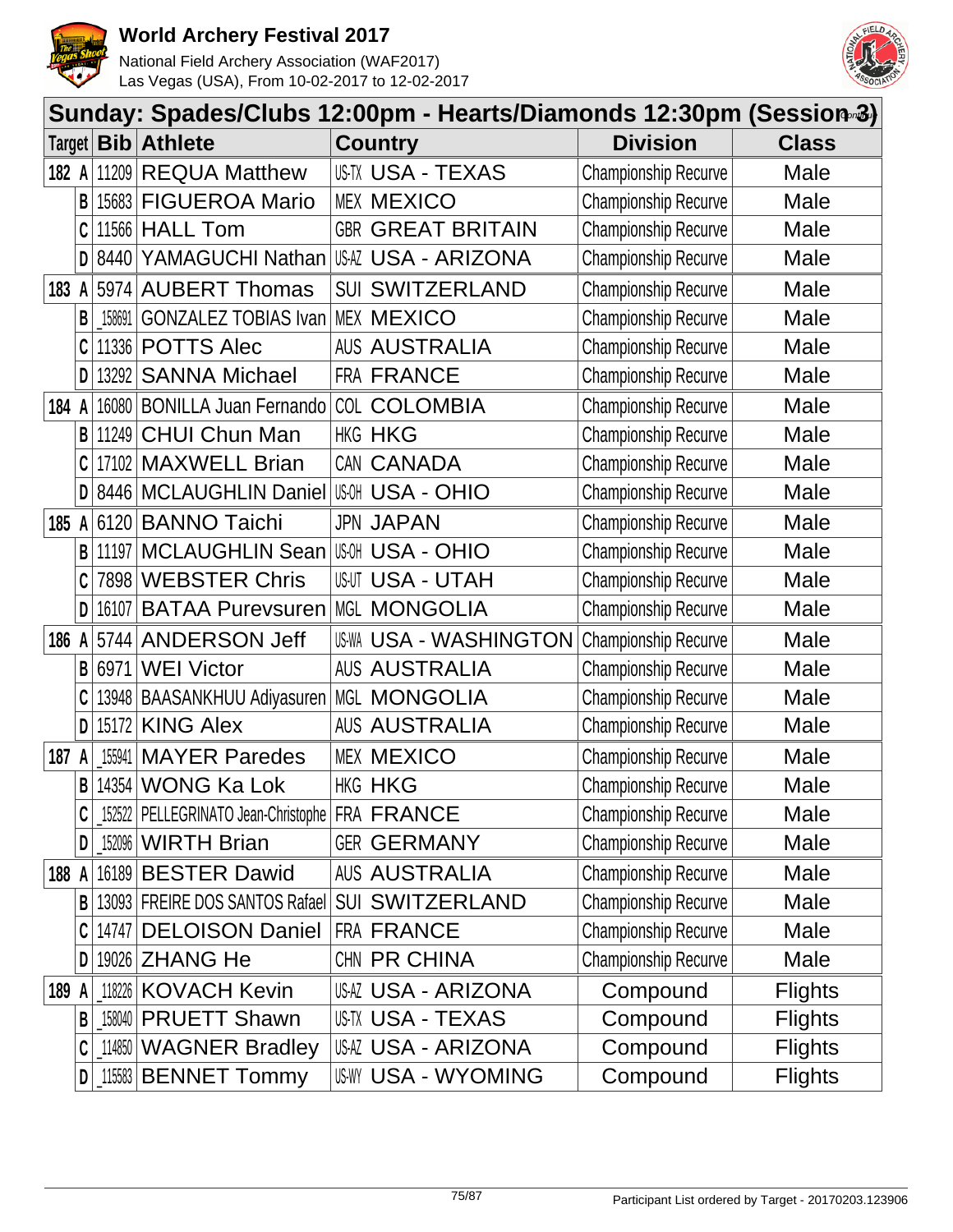



|               | Sunday: Spades/Clubs 12:00pm - Hearts/Diamonds 12:30pm (Session-3) |           |                                                |                                              |                 |                |  |  |  |
|---------------|--------------------------------------------------------------------|-----------|------------------------------------------------|----------------------------------------------|-----------------|----------------|--|--|--|
| Target $\mid$ |                                                                    |           | <b>Bib</b> Athlete                             | <b>Country</b>                               | <b>Division</b> | <b>Class</b>   |  |  |  |
| 190 A         |                                                                    | 114839    | <b>MCNEELY Bryan</b>                           | USNY USA - NEW YORK                          | Compound        | <b>Flights</b> |  |  |  |
|               | B                                                                  |           | 115689 KOLB Dan                                | <b>USAZ USA - ARIZONA</b>                    | Compound        | <b>Flights</b> |  |  |  |
|               |                                                                    |           | 156151 LANGSTON Barry                          | USAL USA - ALABAMA                           | Compound        | <b>Flights</b> |  |  |  |
|               | D                                                                  |           | 151865 MCNEESE Connor                          | USMT USA - MONTANA                           | Compound        | <b>Flights</b> |  |  |  |
| 191 A         |                                                                    | $-156705$ | <b>ODOM Edward</b>                             | <b>USIN USA - TENNESSEE</b>                  | Compound        | <b>Flights</b> |  |  |  |
|               | B                                                                  |           | 152195 DAVIS Christina                         | <b>US-WA USA - WASHINGTON</b>                | Compound        | <b>Flights</b> |  |  |  |
|               | C                                                                  | $-152405$ | <b>SHANKS Drew</b>                             | <b>USMO USA - MISSOURI</b>                   | Compound        | <b>Flights</b> |  |  |  |
|               | D                                                                  | 157093    | <b>CLARK Justin</b>                            | USGA USA - GEORGIA                           | Compound        | <b>Flights</b> |  |  |  |
| 192           | A                                                                  | 157547    | <b>GRIFFIN William</b>                         | USAZ USA - ARIZONA                           | Compound        | <b>Flights</b> |  |  |  |
|               | В                                                                  |           | 117896 KUHL Rodger                             | <b>US-TX USA - TEXAS</b>                     | Compound        | <b>Flights</b> |  |  |  |
|               |                                                                    |           | 4186 MARIN David                               | <b>MEX MEXICO</b>                            | Compound        | <b>Flights</b> |  |  |  |
|               | D                                                                  |           | 117540 ROBBETT Billy                           | <b>US-VA USA - VIRGINIA</b>                  | Compound        | <b>Flights</b> |  |  |  |
| 193 A         |                                                                    |           | 152166 PETREY Dallas                           | <b>US-AK USA - ALASKA</b>                    | Compound        | <b>Flights</b> |  |  |  |
|               | B                                                                  |           | 115506 VELASQUEZ Johnny                        | USAZ USA - ARIZONA                           | Compound        | <b>Flights</b> |  |  |  |
|               | C                                                                  |           | 156362 MASON Austin                            | <b>USUT USA - UTAH</b>                       | Compound        | <b>Flights</b> |  |  |  |
|               | D                                                                  |           | 153351 PEDERSEN Erik                           | USAZ USA - ARIZONA                           | Compound        | <b>Flights</b> |  |  |  |
| 194 A         |                                                                    |           | 157655 BROWN Madeline                          | <b>USKY USA - KENTUCKY</b>                   | Compound        | <b>Flights</b> |  |  |  |
|               | B                                                                  |           | 152120 MEYER Jeff                              | <b>US-WY USA - WYOMING</b>                   | Compound        | <b>Flights</b> |  |  |  |
|               |                                                                    |           | 117503 SINGH Matthew                           | <b>USCA USA - CALIFORNIA</b>                 | Compound        | <b>Flights</b> |  |  |  |
|               | D                                                                  |           | 116814 JANG Matteo                             | CAN CANADA                                   | Compound        | <b>Flights</b> |  |  |  |
| 195           | A                                                                  |           | 114820   MARTIN James                          | CAN CANADA                                   | Compound        | <b>Flights</b> |  |  |  |
|               | $\mathsf{B}$                                                       |           | 10988 BUTHIAUX Eric                            | FRA FRANCE                                   | Compound        | <b>Flights</b> |  |  |  |
|               |                                                                    |           | 116667 LANE Kevin                              | <b>USA - COLORADO</b>                        | Compound        | <b>Flights</b> |  |  |  |
|               | D                                                                  |           | 117381 KREZMAN Jake                            | <b>USCA USA - CALIFORNIA</b>                 | Compound        | <b>Flights</b> |  |  |  |
| 196 A         |                                                                    | 156482    | <b>GILLESPIE Arthur</b>                        | US-PA USA - PENNSYLVANIA                     | Compound        | <b>Flights</b> |  |  |  |
|               | B                                                                  |           | 156322 SPRINGER Mike                           | <b>US-NV USA - NEVADA</b>                    | Compound        | <b>Flights</b> |  |  |  |
|               |                                                                    |           |                                                | 116406   TOWNSEND David   USM USA - NEW YORK | Compound        | <b>Flights</b> |  |  |  |
|               | D                                                                  | 118741    | SEVERTSON Pam                                  | USCA USA - CALIFORNIA                        | Compound        | <b>Flights</b> |  |  |  |
| 197           | A                                                                  | 154011    | <b>BAGGETT Keith</b>                           | <b>USCA USA - CALIFORNIA</b>                 | Compound        | <b>Flights</b> |  |  |  |
|               | B                                                                  |           | 114924 BONACK Michael                          | <b>US-WI USA - WISCONSIN</b>                 | Compound        | <b>Flights</b> |  |  |  |
|               | C                                                                  |           | 114993   DIAMANTOPOULOS George   AUS AUSTRALIA |                                              | Compound        | <b>Flights</b> |  |  |  |
|               | $\mathsf{D}$                                                       |           | 155974 ELLIS JR Ronald                         | <b>US-IN USA - INDIANA</b>                   | Compound        | <b>Flights</b> |  |  |  |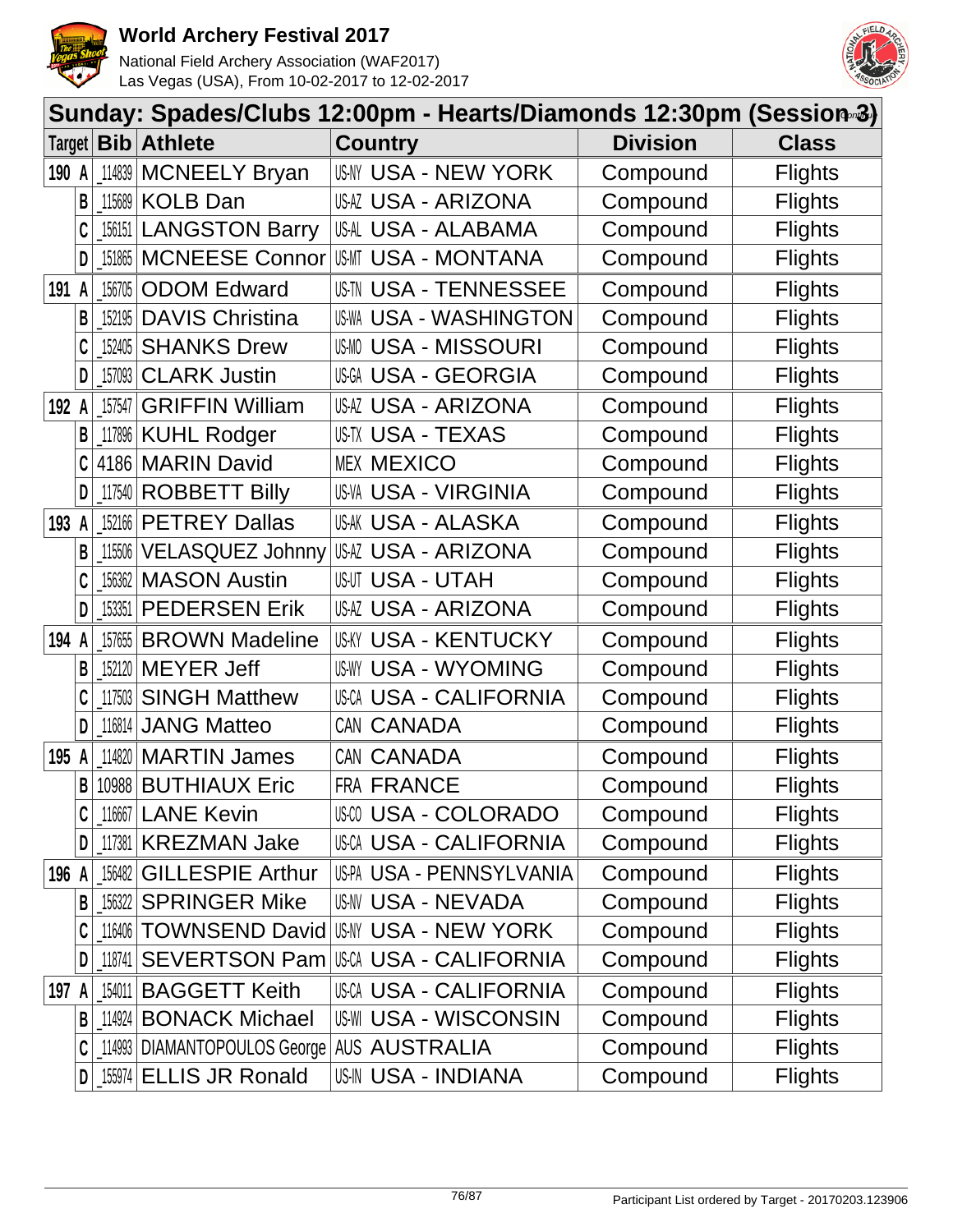



|        | Sunday: Spades/Clubs 12:00pm - Hearts/Diamonds 12:30pm (Session-3) |            |                          |                                                   |                 |                |  |  |  |
|--------|--------------------------------------------------------------------|------------|--------------------------|---------------------------------------------------|-----------------|----------------|--|--|--|
| Target |                                                                    | Bib        | <b>Athlete</b>           | <b>Country</b>                                    | <b>Division</b> | <b>Class</b>   |  |  |  |
| 198 A  |                                                                    | 157648     | <b>HICKS Jodi</b>        | <b>US-KY USA - KENTUCKY</b>                       | Compound        | <b>Flights</b> |  |  |  |
|        | B                                                                  | 114984     | PRICE H. Donald          | US-PA USA - PENNSYLVANIA                          | Compound        | <b>Flights</b> |  |  |  |
|        | C                                                                  | 118104     | <b>VOUTHA Vannak</b>     | <b>USCA USA - CALIFORNIA</b>                      | Compound        | <b>Flights</b> |  |  |  |
|        | D                                                                  | 156287     | <b>WHALEY Ryan</b>       | USAZ USA - ARIZONA                                | Compound        | <b>Flights</b> |  |  |  |
| 199    | A                                                                  | 152695     | <b>BOYLES Sam</b>        | <b>US-WY USA - WYOMING</b>                        | Compound        | <b>Flights</b> |  |  |  |
|        | B                                                                  | 17678      | <b>HORAN Chris</b>       | <b>GBR GREAT BRITAIN</b>                          | Compound        | <b>Flights</b> |  |  |  |
|        |                                                                    | 156305     | <b>STIFFLER Rome</b>     | US-ID USA - IDAHO                                 | Compound        | <b>Flights</b> |  |  |  |
|        | D                                                                  | 116604     | <b>PIAGENTINI Dean</b>   | US-IA USA - IOWA                                  | Compound        | <b>Flights</b> |  |  |  |
| 200    |                                                                    | 153903     | <b>SABOL Justin</b>      | USMT USA - MONTANA                                | Compound        | <b>Flights</b> |  |  |  |
|        | B                                                                  | 153452     | <b>SKRECEK Milan</b>     | CAN CANADA                                        | Compound        | <b>Flights</b> |  |  |  |
|        |                                                                    |            | 115383 LERBERG Micael    | SWE SWEDEN                                        | Compound        | <b>Flights</b> |  |  |  |
|        | D                                                                  | 154522     | <b>STANK Justin</b>      | USM USA - COLORADO                                | Compound        | <b>Flights</b> |  |  |  |
| 201    | A                                                                  | 158177     | <b>WILSON Scott</b>      | <b>USCA USA - CALIFORNIA</b>                      | Compound        | <b>Flights</b> |  |  |  |
|        | B                                                                  | 153516     | <b>BELZNER Steven</b>    | USAZ USA - ARIZONA                                | Compound        | <b>Flights</b> |  |  |  |
|        | C                                                                  | 153987     | <b>BAIRD Kerry</b>       | US-ID USA - IDAHO                                 | Compound        | <b>Flights</b> |  |  |  |
|        | D                                                                  | 114948     | <b>GROVER Michael</b>    | USM USA - COLORADO                                | Compound        | <b>Flights</b> |  |  |  |
| 202    |                                                                    | 114865     | POLLEI Jordan            | USAZ USA - ARIZONA                                | Compound        | <b>Flights</b> |  |  |  |
|        | B                                                                  | 154446     | <b>KESINGER Jim</b>      | USLA USA - LOUISIANA                              | Compound        | <b>Flights</b> |  |  |  |
|        |                                                                    | 15137      | ZEBADUA Maria Jose       | <b>GUA GUATEMALA</b>                              | Compound        | <b>Flights</b> |  |  |  |
|        | D                                                                  | 114958     | <b>AGNESE Anthony</b>    | <b>USAY USA - NEW YORK</b>                        | Compound        | <b>Flights</b> |  |  |  |
| 203    |                                                                    | 155547     | <b>BREWER Kolby</b>      | <b>USUT USA - UTAH</b>                            | Compound        | <b>Flights</b> |  |  |  |
|        |                                                                    |            | B   158673   JONES Frank | <b>US-VA USA - VIRGINIA</b>                       | Compound        | <b>Flights</b> |  |  |  |
|        |                                                                    |            | 158362 PETRUN David      | USCA USA - CALIFORNIA                             | Compound        | <b>Flights</b> |  |  |  |
|        | D                                                                  |            | 156768 SHANER Rhonda     | <b>USA - GEORGIA</b>                              | Compound        | <b>Flights</b> |  |  |  |
| 204 A  |                                                                    |            |                          | 115315   MATEVOSYAN Boris   USCA USA - CALIFORNIA | Compound        | <b>Flights</b> |  |  |  |
|        | B                                                                  |            | 5448 ANEAR Marcus        | <b>AUS AUSTRALIA</b>                              | Compound        | <b>Flights</b> |  |  |  |
|        |                                                                    |            | 158730 BARAJAS Patrick   | <b>USCA USA - CALIFORNIA</b>                      | Compound        | <b>Flights</b> |  |  |  |
|        | D                                                                  | 116820     | <b>JONES Michel</b>      | US-ND USA - NORTH DAKOTA                          | Compound        | <b>Flights</b> |  |  |  |
| 205    |                                                                    | 116528     | <b>RUGRODEN Rick</b>     | <b>USMN USA - MINNESOTA</b>                       | Compound        | <b>Flights</b> |  |  |  |
|        | B                                                                  | $ $ 116551 | <b>TAPAN Erdal</b>       | <b>GER GERMANY</b>                                | Compound        | <b>Flights</b> |  |  |  |
|        | C                                                                  | 155596     | <b>URTEL Blaine</b>      | <b>USMN USA - MINNESOTA</b>                       | Compound        | <b>Flights</b> |  |  |  |
|        | D                                                                  |            | 158708 LOCKE Jared       | <b>US-MI USA - MICHIGAN</b>                       | Compound        | <b>Flights</b> |  |  |  |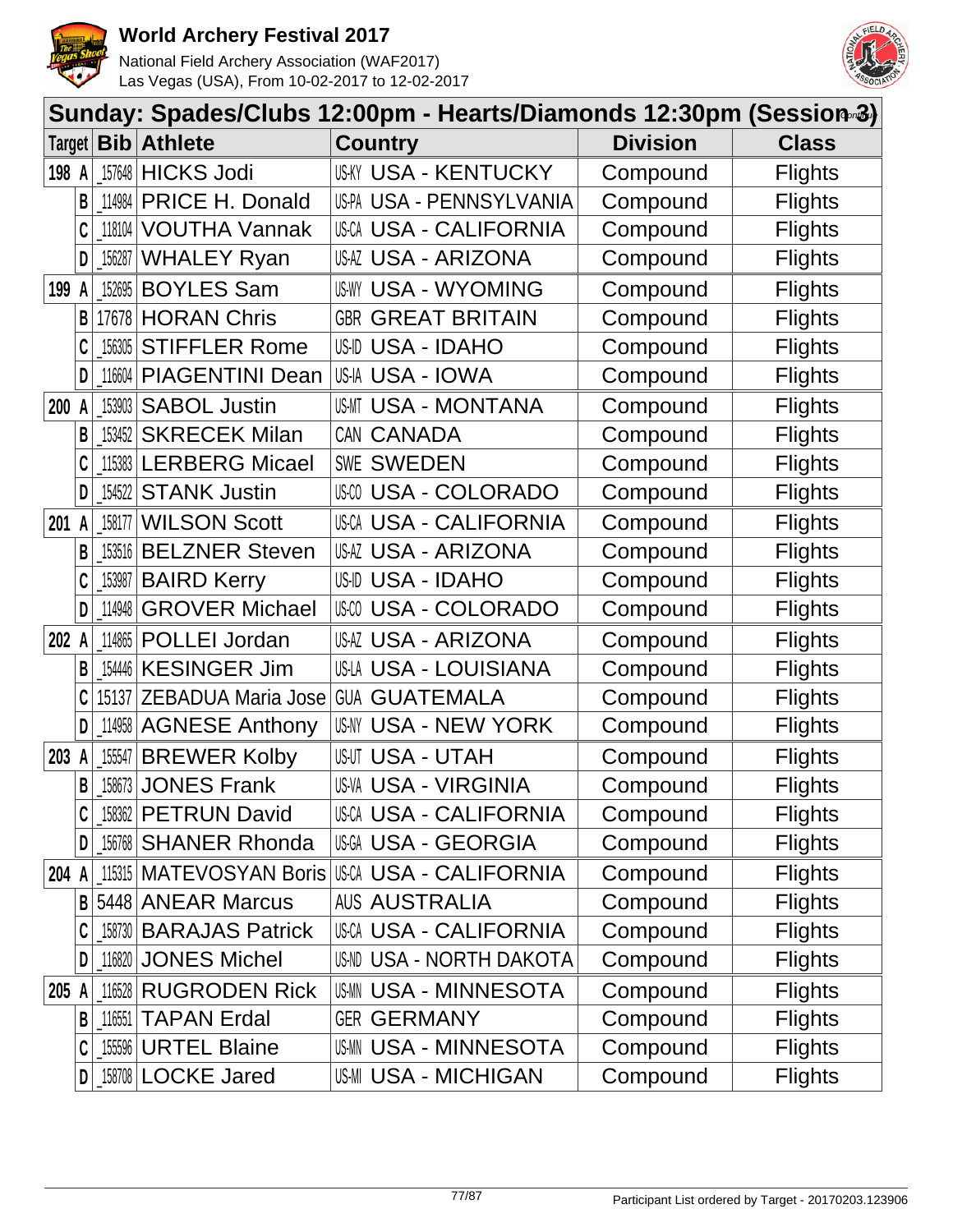



|        | Sunday: Spades/Clubs 12:00pm - Hearts/Diamonds 12:30pm (Session-3) |                                                               |                               |                                  |                 |                |  |  |  |
|--------|--------------------------------------------------------------------|---------------------------------------------------------------|-------------------------------|----------------------------------|-----------------|----------------|--|--|--|
| Target |                                                                    | Bib                                                           | <b>Athlete</b>                | <b>Country</b>                   | <b>Division</b> | <b>Class</b>   |  |  |  |
| 206 A  |                                                                    | 154806                                                        | <b>MUFFLEY Jordan</b>         | <b>US-NN USA - NEW MEXICO</b>    | Compound        | <b>Flights</b> |  |  |  |
|        | B                                                                  | 155573                                                        | <b>SEYMOUR Steven</b>         | USAZ USA - ARIZONA               | Compound        | <b>Flights</b> |  |  |  |
|        |                                                                    | 158503                                                        | <b>BLACK John</b>             | <b>USSC USA - SOUTH CAROLINA</b> | Compound        | <b>Flights</b> |  |  |  |
|        | D                                                                  | 155255                                                        | <b>WILLIAMS Robert</b>        | <b>USUT USA - UTAH</b>           | Compound        | <b>Flights</b> |  |  |  |
| 207    |                                                                    | 156699                                                        | <b>DOUGLAS Kolt</b>           | <b>USUT USA - UTAH</b>           | Compound        | <b>Flights</b> |  |  |  |
|        | В                                                                  | 156323                                                        | <b>SMITH Jack</b>             | <b>USOR USA - OREGON</b>         | Compound        | <b>Flights</b> |  |  |  |
|        | C                                                                  | 114949                                                        | <b>GROVER Stacy</b>           | USM USA - COLORADO               | Compound        | <b>Flights</b> |  |  |  |
|        | D                                                                  | 155976                                                        | <b>PHLIEGER Michael</b>       | <b>USAM USA - NEW MEXICO</b>     | Compound        | <b>Flights</b> |  |  |  |
| 208    | A                                                                  | 155661                                                        | <b>GRIGGS Julie</b>           | <b>USMO USA - MISSOURI</b>       | Compound        | <b>Flights</b> |  |  |  |
|        | B                                                                  | 115561                                                        | <b>JANKE Kai</b>              | <b>GER GERMANY</b>               | Compound        | <b>Flights</b> |  |  |  |
|        |                                                                    | 6784                                                          | <b>SCAMMELL Richard</b>       | CAN CANADA                       | Compound        | <b>Flights</b> |  |  |  |
|        | D                                                                  | 154883                                                        | <b>BULLER Travis</b>          | <b>USOK USA - OKLAHOMA</b>       | Compound        | <b>Flights</b> |  |  |  |
| 209    |                                                                    | 155516                                                        | <b>REMUND Danny</b>           | USID USA - IDAHO                 | Compound        | <b>Flights</b> |  |  |  |
|        | B                                                                  | $\left[ \begin{smallmatrix} 156256 \end{smallmatrix} \right]$ | <b>BOWLES Billy</b>           | <b>USCA USA - CALIFORNIA</b>     | Compound        | <b>Flights</b> |  |  |  |
|        |                                                                    | 115139                                                        | <b>THURMAN Larry</b>          | US-WA USA - WASHINGTON           | Compound        | <b>Flights</b> |  |  |  |
|        | D                                                                  | 153295                                                        | <b>BATY Jolie</b>             | USM USA - COLORADO               | Compound        | <b>Flights</b> |  |  |  |
| 210    |                                                                    | 156207                                                        | <b>WALLER Kent</b>            | <b>US-AZ USA - ARIZONA</b>       | Compound        | <b>Flights</b> |  |  |  |
|        | B                                                                  | 118566                                                        | <b>CHERNIAK Kyle</b>          | CAN CANADA                       | Compound        | <b>Flights</b> |  |  |  |
|        |                                                                    | 152723                                                        | <b>CLAWSON Cory</b>           | <b>USUT USA - UTAH</b>           | Compound        | <b>Flights</b> |  |  |  |
|        | D                                                                  | 153451                                                        | <b>MARTINEZ Domonic</b>       | <b>USUT USA - UTAH</b>           | Compound        | <b>Flights</b> |  |  |  |
| 211    |                                                                    | 153414                                                        | <b>AUDEH Maurice</b>          | <b>USOR USA - OREGON</b>         | Compound        | <b>Flights</b> |  |  |  |
|        | B                                                                  |                                                               | [156640   FURUHASHI Atsuko    | <b>JPN JAPAN</b>                 | Compound        | <b>Flights</b> |  |  |  |
|        |                                                                    |                                                               | $\lfloor$ 118270 GETTLE Corey | US-PA USA - PENNSYLVANIA         | Compound        | <b>Flights</b> |  |  |  |
|        | D                                                                  |                                                               | [151959 CARLSON Ted           | <b>US-ID USA - IDAHO</b>         | Compound        | <b>Flights</b> |  |  |  |
| 212 A  |                                                                    |                                                               | 152750 ALLARD David           | US-RI USA - RHODE ISLAND         | Compound        | <b>Flights</b> |  |  |  |
|        | B                                                                  | 152965                                                        | <b>GREGORY Brian</b>          | <b>USCA USA - CALIFORNIA</b>     | Compound        | <b>Flights</b> |  |  |  |
|        |                                                                    |                                                               | 153771 MITCHELL Robert        | US-PA USA - PENNSYLVANIA         | Compound        | <b>Flights</b> |  |  |  |
|        | D                                                                  |                                                               | [155389 TEAL Ashley           | USM USA - COLORADO               | Compound        | <b>Flights</b> |  |  |  |
| 213 A  |                                                                    |                                                               | 115172 MIKALSEN Bjorn         | NOR NORWAY                       | Compound        | <b>Flights</b> |  |  |  |
|        |                                                                    |                                                               | B   153319   WILLEY Wayne     | <b>USUT USA - UTAH</b>           | Compound        | <b>Flights</b> |  |  |  |
|        | C                                                                  |                                                               | 156277 HERNANDEZ Mike         | USCA USA - CALIFORNIA            | Compound        | <b>Flights</b> |  |  |  |
|        | D                                                                  |                                                               | 155165 LOFTEN Bill            | US-MD USA - MARYLAND             | Compound        | <b>Flights</b> |  |  |  |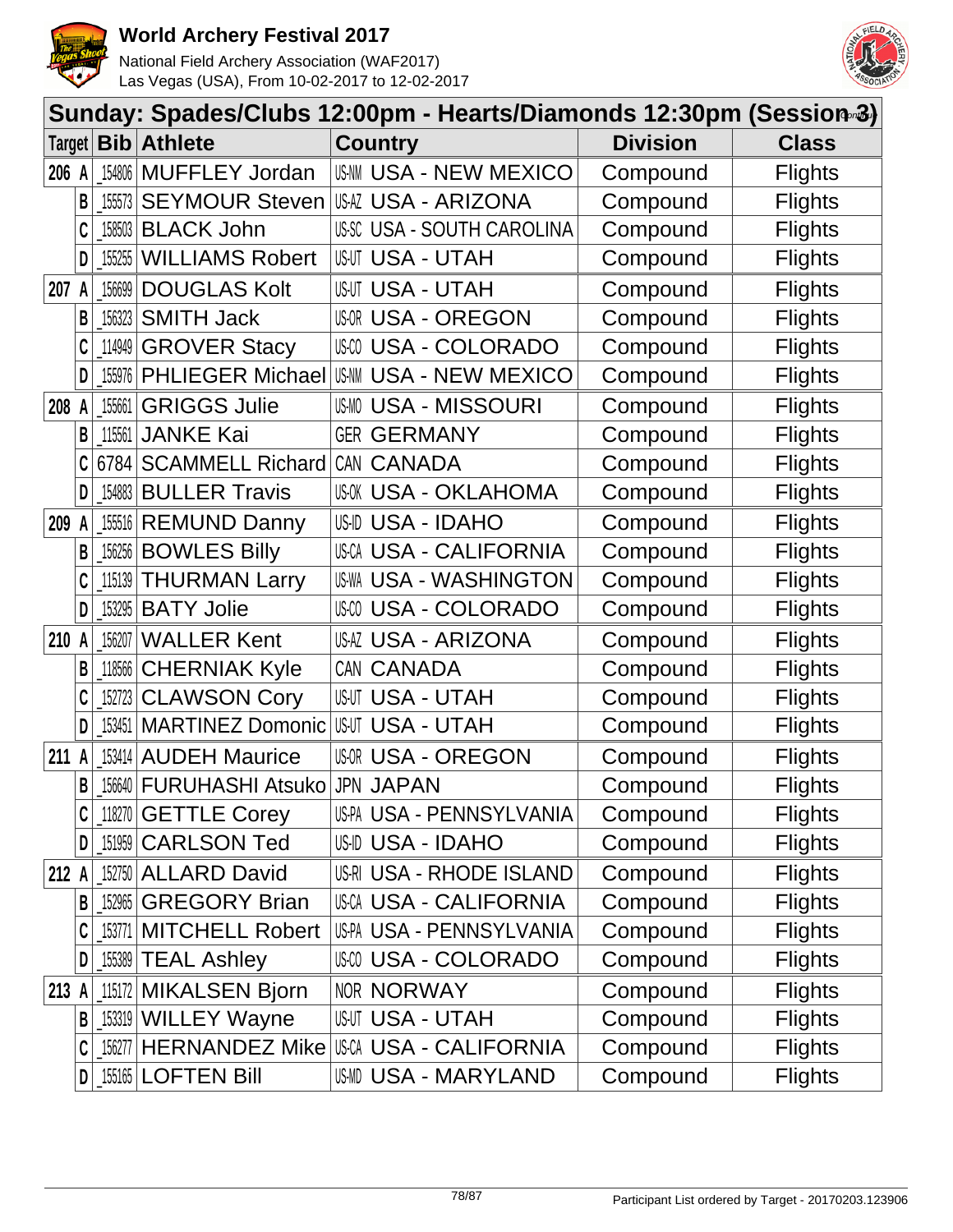



| Sunday: Spades/Clubs 12:00pm - Hearts/Diamonds 12:30pm (Session-3) |                                   |        |                                        |                                                |                 |                |  |  |
|--------------------------------------------------------------------|-----------------------------------|--------|----------------------------------------|------------------------------------------------|-----------------|----------------|--|--|
|                                                                    |                                   |        | Target <b>Bib Athlete</b>              | <b>Country</b>                                 | <b>Division</b> | <b>Class</b>   |  |  |
| 214 A                                                              |                                   |        | 157653   MATTHEWS Rebekah   USA - OHIO |                                                | Compound        | <b>Flights</b> |  |  |
|                                                                    | B                                 |        |                                        | 153082 RAYMOND Darren USMY USA - NEW YORK      | Compound        | <b>Flights</b> |  |  |
|                                                                    | C                                 |        | 115155 COPP Steve                      | <b>USCA USA - CALIFORNIA</b>                   | Compound        | <b>Flights</b> |  |  |
|                                                                    | D                                 |        | 7507 GAGNON Rony                       | CAN CANADA                                     | Compound        | <b>Flights</b> |  |  |
| 215                                                                | $\mathsf{A}$                      |        | 153303 SCHULTES Joan                   | <b>US-MI USA - MICHIGAN</b>                    | Compound        | <b>Flights</b> |  |  |
|                                                                    | B                                 |        |                                        |                                                |                 |                |  |  |
|                                                                    | C                                 | 155371 |                                        | VANDERMEER Jacob USOR USA - OREGON             | Compound        | <b>Flights</b> |  |  |
|                                                                    | D                                 |        | 115332 BROOKS Jennifer                 | USAR USA - ARKANSAS                            | Compound        | <b>Flights</b> |  |  |
| 216                                                                | A                                 |        |                                        | 154604 GOODWIN Robert USKS USA - KANSAS        | Compound        | <b>Flights</b> |  |  |
|                                                                    | В                                 |        | 114913 JOHNSON Jp                      | US-ID USA - IDAHO                              | Compound        | <b>Flights</b> |  |  |
|                                                                    |                                   |        | 157010 CARDOSO Montserrat MEX MEXICO   |                                                | Compound        | <b>Flights</b> |  |  |
|                                                                    | $\mathsf{D}$                      |        | 116047 THOMAS Timmy                    | <b>US-NV USA - NEVADA</b>                      | Compound        | <b>Flights</b> |  |  |
|                                                                    | Sunday: Hearts 3:00pm (Session 4) |        |                                        |                                                |                 |                |  |  |
| Target                                                             |                                   |        | <b>Bib</b> Athlete                     | <b>Country</b>                                 | <b>Division</b> | <b>Class</b>   |  |  |
| 1                                                                  | A                                 | 153001 | <b>DAVIS James</b>                     | <b>USMT USA - MONTANA</b>                      | Compound        | <b>Flights</b> |  |  |
|                                                                    | B                                 |        | 154033 DESCH Jon                       | <b>USAZ USA - ARIZONA</b>                      | Compound        | <b>Flights</b> |  |  |
|                                                                    | C                                 |        | 155252 HUFFMAN Paige                   | USCO USA - COLORADO                            | Compound        | <b>Flights</b> |  |  |
|                                                                    | D                                 | 156951 | <b>SALGADO Raul</b>                    | <b>US-NV USA - NEVADA</b>                      | Compound        | <b>Flights</b> |  |  |
|                                                                    | $2 \mathsf{A}$                    |        | 158596 AUGSBURGER Amy                  | <b>USAZ USA - ARIZONA</b>                      | Compound        | <b>Flights</b> |  |  |
|                                                                    | B                                 | 153531 | <b>DEGER Hakki Ugur TUR TURKEY</b>     |                                                | Compound        | <b>Flights</b> |  |  |
|                                                                    | C                                 |        | 155702 HINDMAN Kim                     | <b>USAZ USA - ARIZONA</b>                      | Compound        | <b>Flights</b> |  |  |
|                                                                    | $\mathsf{D}$                      |        | 114814   AVAKIAN Gapriel               | <b>USCA USA - CALIFORNIA</b>                   | Compound        | <b>Flights</b> |  |  |
|                                                                    | 3 A                               |        | 156941 DAVIS Morgan                    | USAZ USA - ARIZONA                             | Compound        | <b>Flights</b> |  |  |
|                                                                    | B                                 |        | 155485 RICHARDS Nick                   | <b>USCA USA - CALIFORNIA</b>                   | Compound        | <b>Flights</b> |  |  |
|                                                                    |                                   |        | 118011 LORD Stephanie                  | USAZ USA - ARIZONA                             | Compound        | <b>Flights</b> |  |  |
|                                                                    | D                                 |        | 117920 WOOD Kathy                      | USMT USA - MONTANA                             | Compound        | <b>Flights</b> |  |  |
|                                                                    | 4 A                               |        | 156593 ROSAS Veronica                  | USAZ USA - ARIZONA                             | Compound        | <b>Flights</b> |  |  |
|                                                                    | $\mathsf{B}$                      |        | 152330   AMNUAYPAYOAT Peter            | USCA USA - CALIFORNIA                          | Compound        | <b>Flights</b> |  |  |
|                                                                    | C                                 |        |                                        | 158094 DAVENPORT Chris US@ USA - COLORADO      | Compound        | <b>Flights</b> |  |  |
|                                                                    | D                                 |        | 116177 <b>FALK Darcy</b>               | CAN CANADA                                     | Compound        | <b>Flights</b> |  |  |
|                                                                    | 5 A                               |        | 153008 CYR Troy                        | USAZ USA - ARIZONA                             | Compound        | <b>Flights</b> |  |  |
|                                                                    | $\mathsf{B}$                      |        |                                        | 115150 FERBERT Carissa I USCA USA - CALIFORNIA | Compound        | <b>Flights</b> |  |  |
|                                                                    |                                   |        |                                        | 156048 LEONARD Fredrick USMD USA - MARYLAND    | Compound        | <b>Flights</b> |  |  |
|                                                                    | D                                 |        | [151899   VUONG Alvin                  | USCA USA - CALIFORNIA                          | Compound        | <b>Flights</b> |  |  |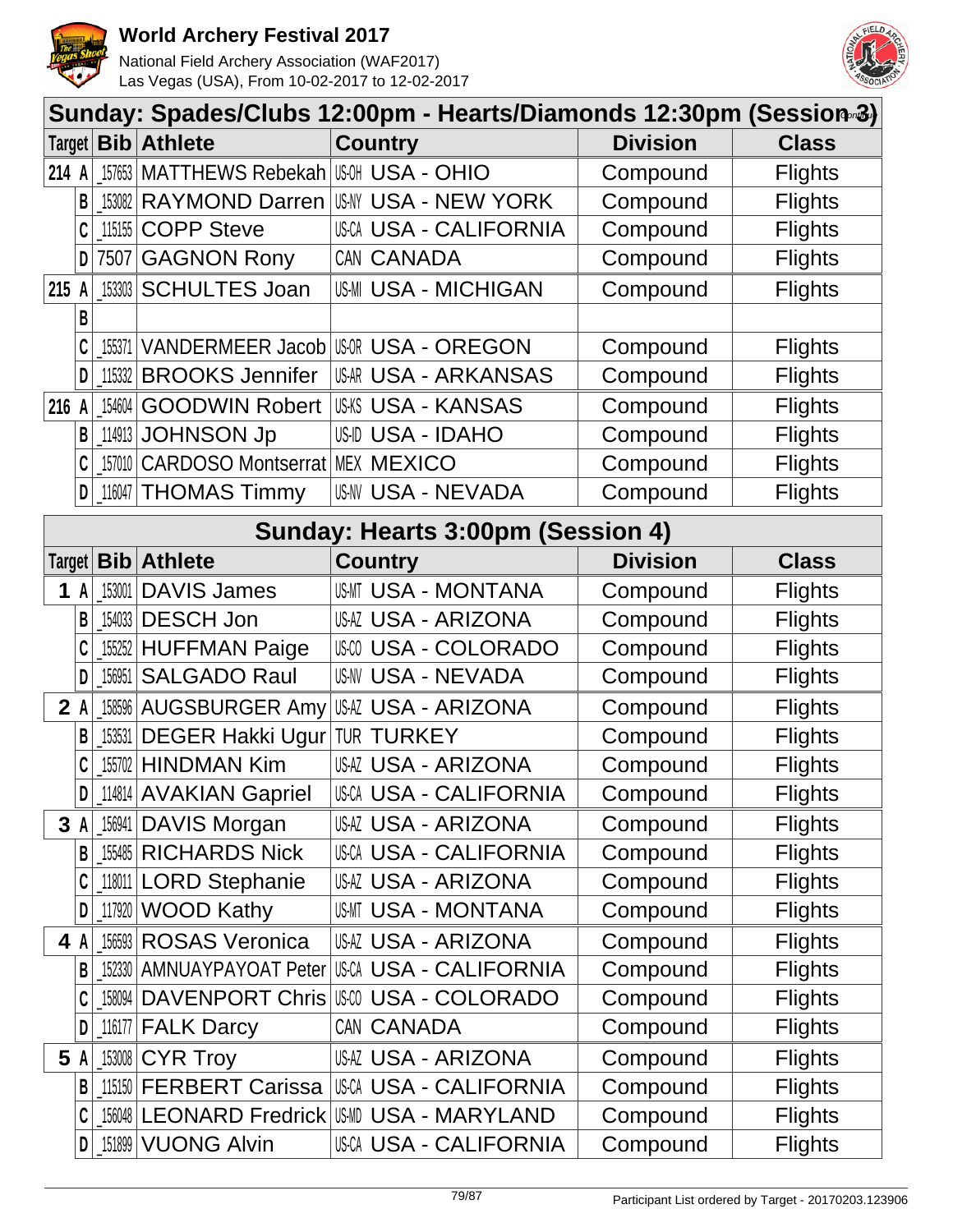



|         | Sunday: Hearts 3:00pm (Session 4)<br>Continue |                        |                                        |                 |                |  |  |  |  |
|---------|-----------------------------------------------|------------------------|----------------------------------------|-----------------|----------------|--|--|--|--|
| Target  |                                               | <b>Bib</b> Athlete     | <b>Country</b>                         | <b>Division</b> | <b>Class</b>   |  |  |  |  |
| 6 A     | 118002                                        | <b>JETT Timmy</b>      | <b>US-KY USA - KENTUCKY</b>            | Compound        | <b>Flights</b> |  |  |  |  |
| B       | 153152                                        | <b>BROWN Terri</b>     | <b>USA - COLORADO</b>                  | Compound        | <b>Flights</b> |  |  |  |  |
| C       | 14997                                         | <b>JOYCE Adam</b>      | <b>GBR GREAT BRITAIN</b>               | Compound        | <b>Flights</b> |  |  |  |  |
| D       | 118010                                        | <b>LORD Bud</b>        | USAZ USA - ARIZONA                     | Compound        | <b>Flights</b> |  |  |  |  |
| 7       | 153513                                        | <b>WALKER David</b>    | USAK USA - ALASKA                      | Compound        | <b>Flights</b> |  |  |  |  |
| B       | 114907                                        | <b>VALDEZ Marco</b>    | <b>MEX MEXICO</b>                      | Compound        | <b>Flights</b> |  |  |  |  |
|         | 116938                                        | <b>HOCKETT Freddy</b>  | <b>USOK USA - OKLAHOMA</b>             | Compound        | <b>Flights</b> |  |  |  |  |
| D       | 155783                                        | <b>BROOKSHIER Bill</b> | <b>USMO USA - MISSOURI</b>             | Compound        | <b>Flights</b> |  |  |  |  |
| 8       | 156236                                        | <b>MOLINA Dan</b>      | <b>USCA USA - CALIFORNIA</b>           | Compound        | <b>Flights</b> |  |  |  |  |
| B       | 152932                                        | <b>DOUGHERTY Lauri</b> | US-NV USA - NEVADA                     | Compound        | <b>Flights</b> |  |  |  |  |
|         | 158669                                        | <b>BURNETT Tara</b>    | <b>USUT USA - UTAH</b>                 | Compound        | <b>Flights</b> |  |  |  |  |
| D       | 115500                                        | <b>RUDY Darrin</b>     | CAN CANADA                             | Compound        | <b>Flights</b> |  |  |  |  |
| 9<br>A  | 116890                                        | <b>BETTIS Danny</b>    | <b>USCA USA - CALIFORNIA</b>           | Compound        | <b>Flights</b> |  |  |  |  |
| B       | 153135                                        | <b>FRENCHMAN Tom</b>   | <b>USAZ USA - ARIZONA</b>              | Compound        | <b>Flights</b> |  |  |  |  |
| C       | 156274                                        | <b>CARLSON Kyle</b>    | <b>USCA USA - CALIFORNIA</b>           | Compound        | <b>Flights</b> |  |  |  |  |
| D       | 115620                                        | <b>CARLSON John</b>    | USIA USA - IOWA                        | Compound        | <b>Flights</b> |  |  |  |  |
| 10      | 117825                                        | <b>DUDLEY Myra</b>     | <b>USCA USA - CALIFORNIA</b>           | Compound        | <b>Flights</b> |  |  |  |  |
| В       | 154955                                        | <b>CORYELL Lia</b>     | <b>US-WI USA - WISCONSIN</b>           | Compound        | <b>Flights</b> |  |  |  |  |
|         | 153644                                        | <b>KOUNS Don</b>       | <b>USCA USA - CALIFORNIA</b>           | Compound        | <b>Flights</b> |  |  |  |  |
| D       |                                               |                        |                                        |                 |                |  |  |  |  |
| 11      | 157969                                        | <b>GARCIA Rivera</b>   | <b>MEX MEXICO</b>                      | Compound        | <b>Flights</b> |  |  |  |  |
| B       |                                               | 152664 DONAHUE John    | <b>USAZ USA - ARIZONA</b>              | Compound        | <b>Flights</b> |  |  |  |  |
|         | 152730                                        |                        | CIAK Tom Big Bird   USM USA - MISSOURI | Compound        | <b>Flights</b> |  |  |  |  |
| D       |                                               | $156707$ HIX Carl      | USCA USA - CALIFORNIA                  | Compound        | <b>Flights</b> |  |  |  |  |
| 12<br>A |                                               | 154034 RIGGS Bill      | <b>US-NM USA - NEW MEXICO</b>          | Compound        | <b>Flights</b> |  |  |  |  |
| В       | 154577                                        | <b>CHMILL Ron</b>      | <b>US-WI USA - WISCONSIN</b>           | Compound        | <b>Flights</b> |  |  |  |  |
| C       | 152972                                        | <b>PHILLIPS Carrie</b> | USAZ USA - ARIZONA                     | Compound        | <b>Flights</b> |  |  |  |  |
| D       | $\_153898$                                    | <b>GONZALES Santos</b> | US-TX USA - TEXAS                      | Compound        | <b>Flights</b> |  |  |  |  |
| 13<br>A |                                               | 152814 WYMAN Grace     | USCA USA - CALIFORNIA                  | Compound        | <b>Flights</b> |  |  |  |  |
| B       |                                               | 117908 KOLKER Melinda  | <b>US-IL USA - ILLINOIS</b>            | Compound        | <b>Flights</b> |  |  |  |  |
| C       |                                               | 156616 RILEY Joseph    | <b>USNV USA - NEVADA</b>               | Compound        | <b>Flights</b> |  |  |  |  |
| D       |                                               | 116688 BROWN Roland    | USAZ USA - ARIZONA                     | Compound        | <b>Flights</b> |  |  |  |  |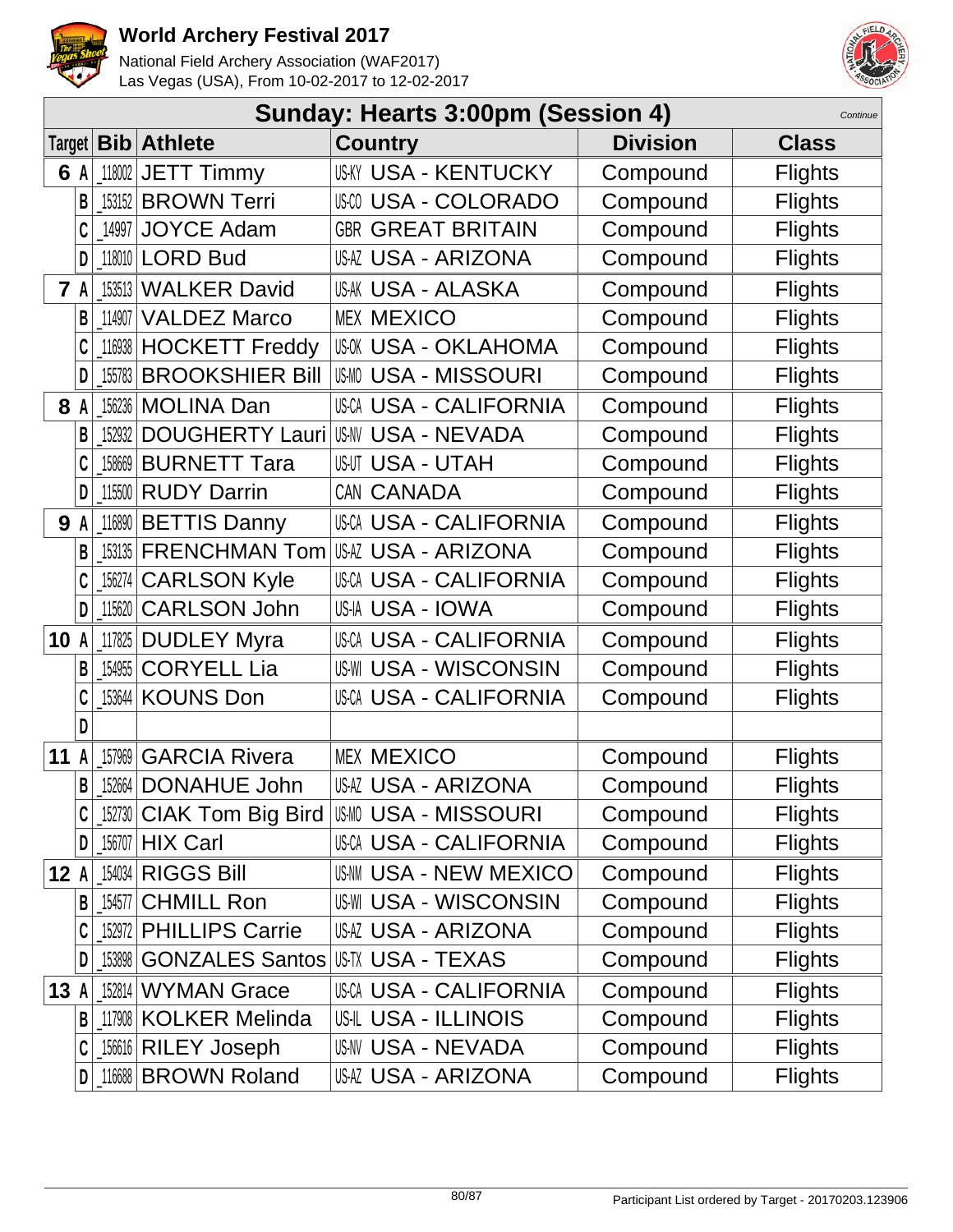



|      | Sunday: Hearts 3:00pm (Session 4)<br>Continue |        |                                  |                                                    |                 |                |  |  |
|------|-----------------------------------------------|--------|----------------------------------|----------------------------------------------------|-----------------|----------------|--|--|
|      |                                               |        | Target   Bib   Athlete           | <b>Country</b>                                     | <b>Division</b> | <b>Class</b>   |  |  |
|      |                                               |        | 14 $A$ $\mid$ 156223 DUNN Rickey | <b>US-ID USA - IDAHO</b>                           | Compound        | <b>Flights</b> |  |  |
|      | B                                             |        | 156085 TEBELIUS Marc             | US-ND USA - NORTH DAKOTA                           | Compound        | <b>Flights</b> |  |  |
|      | C                                             |        | 155970 WARFEL Cindy              | US-PA USA - PENNSYLVANIA                           | Compound        | <b>Flights</b> |  |  |
|      | D                                             |        | 158498 ZIMMERMAN Glenn           | III:00 USA - COLORADO                              | Compound        | <b>Flights</b> |  |  |
| 15 A |                                               |        |                                  | 115411 PENNINGTON Ray USM USA - NEW YORK           | Compound        | <b>Flights</b> |  |  |
|      | B                                             | 114759 |                                  | DESPOMMIER Bruce USKS USA - KANSAS                 | Compound        | <b>Flights</b> |  |  |
|      |                                               |        | 115578 LEWIS Trish               | <b>USKY USA - KENTUCKY</b>                         | Compound        | <b>Flights</b> |  |  |
|      | D                                             |        | 116662 FAWCETT David             | USAZ USA - ARIZONA                                 | Compound        | <b>Flights</b> |  |  |
| 16A  |                                               |        | 114938 ROBBINS Mary              | <b>USCA USA - CALIFORNIA</b>                       | Compound        | <b>Flights</b> |  |  |
|      | B                                             |        | 152548 BUONACCORSI Jon           | IUSAZ USA - ARIZONA                                | Compound        | <b>Flights</b> |  |  |
|      |                                               |        |                                  | 153170   MASCARENAS Zachary   US-IL USA - ILLINOIS | Compound        | <b>Flights</b> |  |  |
|      | D                                             |        |                                  | 153412 WILLIAMSON Charles USCA USA - CALIFORNIA    | Compound        | <b>Flights</b> |  |  |
| 17 A |                                               |        | 116261 HICKS David               | <b>USCA USA - CALIFORNIA</b>                       | Compound        | <b>Flights</b> |  |  |
|      | В                                             |        | [15642 KLEIN Janice              | <b>US-MI USA - MICHIGAN</b>                        | Compound        | <b>Flights</b> |  |  |
|      |                                               | 153403 | <b>CIVELLO Michael</b>           | US-TX USA - TEXAS                                  | Compound        | <b>Flights</b> |  |  |
|      | D                                             | 156954 | <b>RICHARDSON Lauren</b>         | USAZ USA - ARIZONA                                 | Compound        | <b>Flights</b> |  |  |
| 18   | A                                             |        |                                  | 157791 BOMGARDNER Jacquelynn USMT USA - MONTANA    | Compound        | <b>Flights</b> |  |  |
|      | B                                             |        | 156077 MADDOX Willie             | <b>USCA USA - CALIFORNIA</b>                       | Compound        | <b>Flights</b> |  |  |
|      | C                                             |        | 114901 MESTAS Benny              | USM USA - COLORADO                                 | Compound        | <b>Flights</b> |  |  |
|      | D                                             |        |                                  |                                                    |                 |                |  |  |
| 19   | A                                             | 156537 |                                  | <b>THOMPSON Tracy US-IL USA - ILLINOIS</b>         | Compound        | <b>Flights</b> |  |  |
|      | B                                             |        | 151859 MCNEIL Roweina            | US-NV USA - NEVADA                                 | Compound        | <b>Flights</b> |  |  |
|      |                                               |        | 16383 WILLS AI                   | CAN CANADA                                         | Compound        | <b>Flights</b> |  |  |
|      | D                                             |        | 114936 ROBBINS Dennis            | USCA USA - CALIFORNIA                              | Compound        | <b>Flights</b> |  |  |
| 20   | A                                             |        | 116164 TAYLOR Rose               | <b>USM USA - COLORADO</b>                          | Compound        | <b>Flights</b> |  |  |
|      | B                                             |        | 114918 COX Diane                 | <b>USCA USA - CALIFORNIA</b>                       | Compound        | <b>Flights</b> |  |  |
|      |                                               |        |                                  | <b>153637 MARSHALL Karren USW USA - COLORADO</b>   | Compound        | <b>Flights</b> |  |  |
|      | D                                             |        | 116052 KUHN Nathan               | <b>USMN USA - MINNESOTA</b>                        | Compound        | <b>Flights</b> |  |  |
| 21   | A                                             |        |                                  | 154669 STANSBERRY John USR USA - OREGON            | Compound        | <b>Flights</b> |  |  |
|      | B                                             |        | 156374 POOL Darren               | <b>USCA USA - CALIFORNIA</b>                       | Compound        | <b>Flights</b> |  |  |
|      |                                               |        |                                  |                                                    | Compound        | <b>Flights</b> |  |  |
|      | D                                             |        | 156247 VELEZ Fernando            | USCA USA - CALIFORNIA                              | Compound        | <b>Flights</b> |  |  |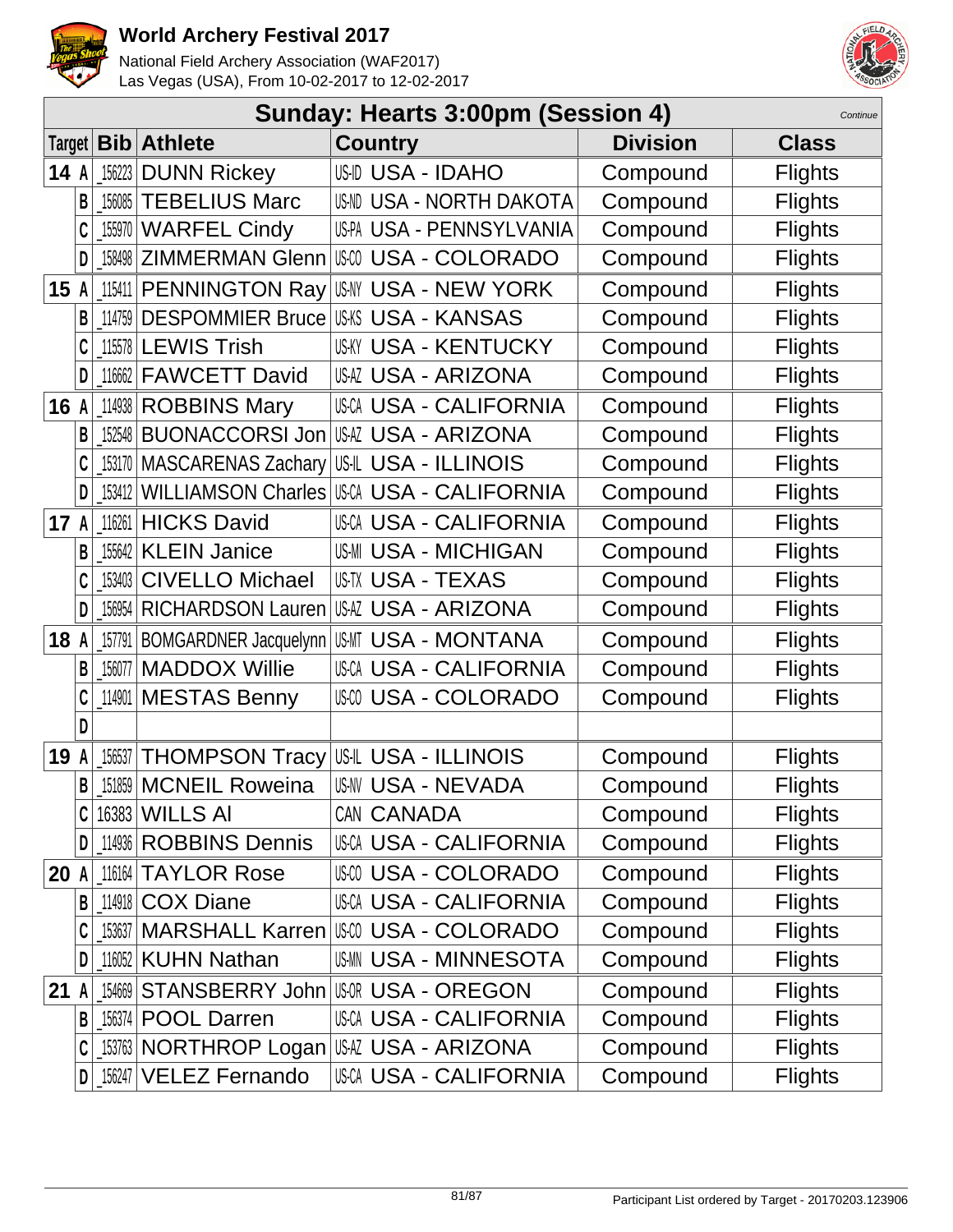



|        | Sunday: Hearts 3:00pm (Session 4)<br>Continue |            |                                            |                                                 |                 |                |  |  |  |
|--------|-----------------------------------------------|------------|--------------------------------------------|-------------------------------------------------|-----------------|----------------|--|--|--|
| Target |                                               |            | <b>Bib</b> Athlete                         | <b>Country</b>                                  | <b>Division</b> | <b>Class</b>   |  |  |  |
| 22 A   |                                               | 153416     | <b>PHILLIPS Teko</b>                       | <b>US-WA USA - WASHINGTON</b>                   | Compound        | <b>Flights</b> |  |  |  |
|        | B                                             | 114880     | <b>GILBERT Jacques</b>                     | <b>FRA FRANCE</b>                               | Compound        | <b>Flights</b> |  |  |  |
|        |                                               | 116988     | <b>GUERRIERO Neil</b>                      | USN USA - NEW JERSEY                            | Compound        | <b>Flights</b> |  |  |  |
|        | D                                             |            | _154677   MCCRICKERD Ryan                  | IUSPA USA - PENNSYLVANIA                        | Compound        | <b>Flights</b> |  |  |  |
| 23     | A                                             |            |                                            | 156251   MONKARSH Bryan   USCA USA - CALIFORNIA | Compound        | <b>Flights</b> |  |  |  |
|        | B                                             | $\_156267$ | <b>COLEMAN Mickey</b>                      | IUSCA USA - CALIFORNIA                          | Compound        | <b>Flights</b> |  |  |  |
|        |                                               |            | 155204   ROTTIGNI Laura Marina   ITA ITALY |                                                 | Compound        | <b>Flights</b> |  |  |  |
|        | D                                             | 117541     | <b>PAULUS Sarah</b>                        | <b>US-VA USA - VIRGINIA</b>                     | Compound        | <b>Flights</b> |  |  |  |
| 24 A   |                                               | 116906     | <b>SILVASI Joe</b>                         | <b>USAZ USA - ARIZONA</b>                       | Compound        | <b>Flights</b> |  |  |  |
|        | B                                             |            | 157130 OLIVER Zachary                      | USCA USA - CALIFORNIA                           | Compound        | <b>Flights</b> |  |  |  |
|        |                                               |            | 156234 SIEPERDA Pete                       | USCA USA - CALIFORNIA                           | Compound        | <b>Flights</b> |  |  |  |
|        | D                                             |            | 156875   MARTIN Dan                        | <b>US-WY USA - WYOMING</b>                      | Compound        | <b>Flights</b> |  |  |  |
| 25 A   |                                               |            | 158358 BARWICK Kara                        | US-NV USA - NEVADA                              | Compound        | <b>Flights</b> |  |  |  |
|        | B                                             | 158041     | <b>PRUETT Dorothy</b>                      | US-TX USA - TEXAS                               | Compound        | <b>Flights</b> |  |  |  |
|        |                                               | 156238     | <b>WRIGHT Michael</b>                      | USCA USA - CALIFORNIA                           | Compound        | <b>Flights</b> |  |  |  |
|        | D                                             | 117425     | <b>GOFF Tyler</b>                          | USM USA - COLORADO                              | Compound        | <b>Flights</b> |  |  |  |
| 26 A   |                                               |            | 152623 HANSON Larry                        | <b>US-AZ USA - ARIZONA</b>                      | Compound        | <b>Flights</b> |  |  |  |
|        | B                                             | 115391     | ALLOSADA SR. Fausto                        | USHI USA - HAWAII                               | Compound        | <b>Flights</b> |  |  |  |
|        |                                               |            | 152569 MONTEZ Patrick                      | USAZ USA - ARIZONA                              | Compound        | <b>Flights</b> |  |  |  |
|        | D                                             | $-157620$  | <b>LAM Hayden</b>                          | <b>USMS USA - MISSISSIPPI</b>                   | Recurve         | <b>Flights</b> |  |  |  |
| 27     | A                                             |            | 152728 VILLEGAS Luz                        | USCA USA - CALIFORNIA                           | Compound        | <b>Flights</b> |  |  |  |
|        | B                                             |            | 155107 KONG George                         | USHI USA - HAWAII                               | Compound        | <b>Flights</b> |  |  |  |
|        |                                               |            | 14328 TAGUDIN Eric                         | <b>AUS AUSTRALIA</b>                            | Compound        | <b>Flights</b> |  |  |  |
|        | D                                             |            | [153155   SANDERS William                  | USCA USA - CALIFORNIA                           | Compound        | <b>Flights</b> |  |  |  |
| 28     | A                                             |            | 153016 MARTIN Felix                        | US-US-                                          | Compound        | <b>Flights</b> |  |  |  |
|        | B                                             |            | [155942   BAUER Tierreny                   | USCO USA - COLORADO                             | Compound        | <b>Flights</b> |  |  |  |
|        |                                               |            |                                            | 152933 DOUGHERTY Duane USMV USA - NEVADA        | Compound        | <b>Flights</b> |  |  |  |
|        | D                                             |            | 118375 GARCES Luz                          | USCA USA - CALIFORNIA                           | Compound        | <b>Flights</b> |  |  |  |
| 29     | A                                             |            | 152796 NORMAN Kelsey                       | US-WA USA - WASHINGTON                          | Compound        | <b>Flights</b> |  |  |  |
|        | B                                             |            | 152513 OKITA Karl                          | <b>USOR USA - OREGON</b>                        | Compound        | <b>Flights</b> |  |  |  |
|        |                                               |            | 156249 DUARTE Ray                          | USCA USA - CALIFORNIA                           | Compound        | <b>Flights</b> |  |  |  |
|        | D                                             |            | $115203$ HUNT Waylon                       | USAZ USA - ARIZONA                              | Compound        | <b>Flights</b> |  |  |  |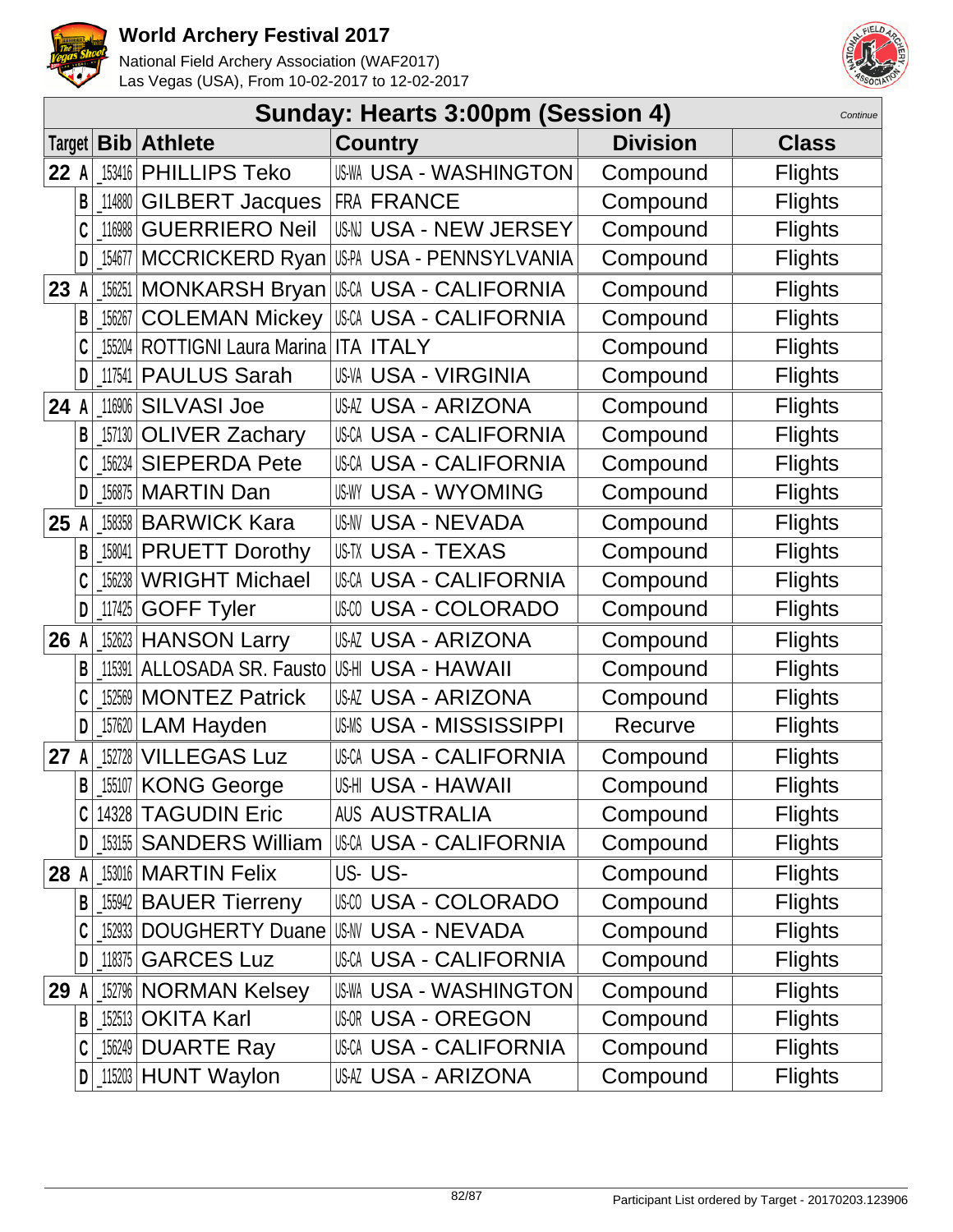



|        | Sunday: Hearts 3:00pm (Session 4)<br>Continue |                |                                   |                                              |                 |                |  |  |  |
|--------|-----------------------------------------------|----------------|-----------------------------------|----------------------------------------------|-----------------|----------------|--|--|--|
| Target |                                               | $\mathbf{Bib}$ | <b>Athlete</b>                    | <b>Country</b>                               | <b>Division</b> | <b>Class</b>   |  |  |  |
| 30 A   |                                               | 155948         | <b>SATRAN Steven</b>              | <b>USAZ USA - ARIZONA</b>                    | Compound        | <b>Flights</b> |  |  |  |
|        | B                                             | 154676         |                                   | MCCRICKERD Bryan USA - PENNSYLVANIA          | Compound        | <b>Flights</b> |  |  |  |
|        |                                               | 117413         | <b>BECWAR Alea</b>                | USAZ USA - ARIZONA                           | Compound        | <b>Flights</b> |  |  |  |
|        | D                                             |                |                                   |                                              |                 |                |  |  |  |
| 31     |                                               | 158575         | NICHOLSON Julian USID USA - IDAHO |                                              | Compound        | <b>Flights</b> |  |  |  |
|        | B                                             |                | 116939 LANCE Sherry               | <b>US-MI USA - MICHIGAN</b>                  | Compound        | <b>Flights</b> |  |  |  |
|        | C                                             | 116923         | <b>MERRELLS Nevin</b>             | CAN CANADA                                   | Compound        | <b>Flights</b> |  |  |  |
|        | D                                             |                | 157024 MAYER Kirbie               | USMN USA - MINNESOTA                         | Compound        | <b>Flights</b> |  |  |  |
| 32     |                                               | 116587         | <b>BARBER Nolen</b>               | US-TX USA - TEXAS                            | Compound        | <b>Flights</b> |  |  |  |
|        | В                                             | 116562         | <b>JOHNSON Steven</b>             | <b>USMO USA - MISSOURI</b>                   | Compound        | <b>Flights</b> |  |  |  |
|        | C                                             | 156529         | <b>TAMON Mito</b>                 | <b>JPN JAPAN</b>                             | Compound        | <b>Flights</b> |  |  |  |
|        | D                                             | 155963         | <b>WILLIAMS Terry</b>             | <b>US-IN USA - INDIANA</b>                   | Compound        | <b>Flights</b> |  |  |  |
| 33     | A                                             | 115681         | <b>MILYARD Ken</b>                | <b>USMO USA - MISSOURI</b>                   | Compound        | <b>Flights</b> |  |  |  |
|        | B                                             | 156999         | <b>SCOTT Amanda</b>               | <b>USMO USA - MISSOURI</b>                   | Compound        | <b>Flights</b> |  |  |  |
|        | C                                             | 116163         | <b>TAYLOR Gale</b>                | <b>USA - COLORADO</b>                        | Compound        | <b>Flights</b> |  |  |  |
|        | D                                             | 155116         | <b>STENSTROM Craig</b>            | USHI USA - HAWAII                            | Compound        | <b>Flights</b> |  |  |  |
| 34 A   |                                               | 114877         | <b>GODDEN David</b>               | USCA USA - CALIFORNIA                        | Compound        | <b>Flights</b> |  |  |  |
|        | B                                             | 154771         | <b>STONE Dana</b>                 | <b>US-WA USA - WASHINGTON</b>                | Compound        | <b>Flights</b> |  |  |  |
|        |                                               | 156410         | <b>WONG Patricia</b>              | <b>USAZ USA - ARIZONA</b>                    | Compound        | <b>Flights</b> |  |  |  |
|        | D                                             | 158147         | <b>KESINGER Lisa</b>              | US-LA USA - LOUISIANA                        | Compound        | <b>Flights</b> |  |  |  |
| 35     |                                               | 153690         | <b>ELY Sierra</b>                 | <b>USA - COLORADO</b>                        | Compound        | <b>Flights</b> |  |  |  |
|        | B                                             |                | 156258 HERNANDEZ Oscar            | IUSCA USA - CALIFORNIA                       | Compound        | <b>Flights</b> |  |  |  |
|        | C                                             |                |                                   | 5395 WHITTINGHAM Allistair GBR GREAT BRITAIN | Compound        | <b>Flights</b> |  |  |  |
|        | D                                             |                | <b>_153165 ALIPIO Gino</b>        | USHI USA - HAWAII                            | Compound        | <b>Flights</b> |  |  |  |
| 36 A   |                                               |                | 153788 BIFFLE Alyssa              | <b>USWY USA - WYOMING</b>                    | Compound        | <b>Flights</b> |  |  |  |
|        | B                                             |                | 116175 PERKINS Derrick            | USTX USA - TEXAS                             | Compound        | <b>Flights</b> |  |  |  |
|        |                                               |                | 156253 MONKARSH Tina              | <b>USCA USA - CALIFORNIA</b>                 | Compound        | <b>Flights</b> |  |  |  |
|        | D                                             |                |                                   |                                              |                 |                |  |  |  |
| 37     |                                               | 156269         | <b>MCLAURIN Arthur</b>            | USCA USA - CALIFORNIA                        | Compound        | <b>Flights</b> |  |  |  |
|        |                                               |                | <b>B</b> 154027 LYDAY Stephanie   | USNV USA - NEVADA                            | Compound        | <b>Flights</b> |  |  |  |
|        | C                                             |                | 114842 BUEHLER Arnd               | <b>GER GERMANY</b>                           | Compound        | <b>Flights</b> |  |  |  |
|        | D                                             |                | [153935   BARKEY Brenda           | USWA USA - WASHINGTON                        | Compound        | <b>Flights</b> |  |  |  |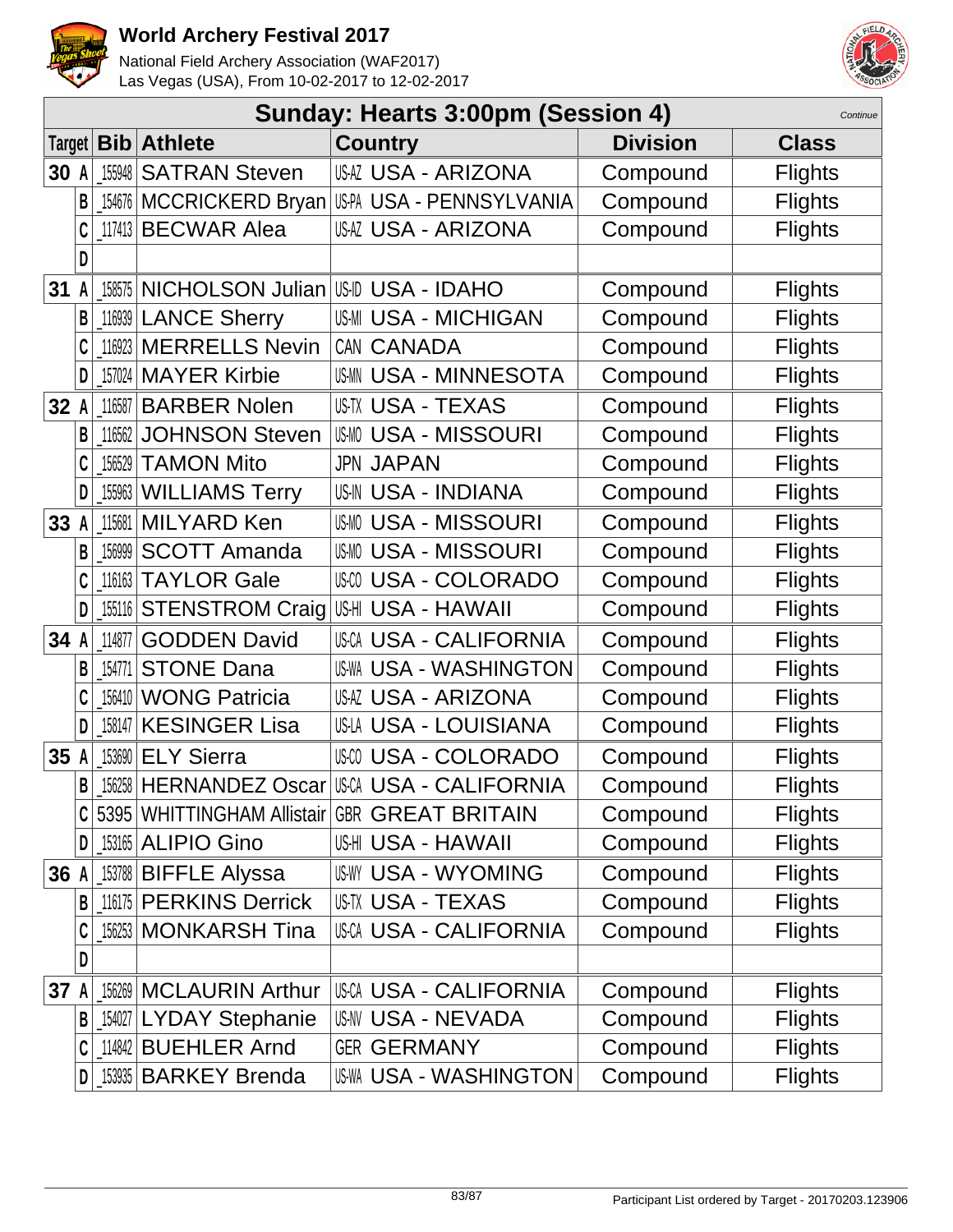



|        | Sunday: Hearts 3:00pm (Session 4)<br>Continue |        |                                               |                               |                 |                |  |  |  |
|--------|-----------------------------------------------|--------|-----------------------------------------------|-------------------------------|-----------------|----------------|--|--|--|
| Target |                                               |        | <b>Bib Athlete</b>                            | <b>Country</b>                | <b>Division</b> | <b>Class</b>   |  |  |  |
| 38 A   |                                               | 156356 | <b>BEDARD Pamela</b>                          | <b>US-NV USA - NEVADA</b>     | Compound        | <b>Flights</b> |  |  |  |
|        | B                                             | 154825 | <b>WILSON John</b>                            | <b>US-NV USA - NEVADA</b>     | Compound        | <b>Flights</b> |  |  |  |
|        |                                               | 156259 | <b>LEWIS Jennifer</b>                         | <b>USCA USA - CALIFORNIA</b>  | Compound        | <b>Flights</b> |  |  |  |
|        | D                                             | 156639 | <b>CHEN Miki</b>                              | <b>JPN JAPAN</b>              | Compound        | <b>Flights</b> |  |  |  |
| 39     | A                                             | 116877 | <b>GEE Michael</b>                            | <b>USCA USA - CALIFORNIA</b>  | Compound        | <b>Flights</b> |  |  |  |
|        | B                                             | 152633 | <b>PIRTZ Ellen</b>                            | <b>USCA USA - CALIFORNIA</b>  | Compound        | <b>Flights</b> |  |  |  |
|        | C                                             | 158713 | <b>WILSON Tony</b>                            | <b>USNV USA - NEVADA</b>      | Compound        | <b>Flights</b> |  |  |  |
|        | D                                             | 114767 | <b>SCHAUBROECK Tim</b>                        | USCO USA - COLORADO           | Compound        | <b>Flights</b> |  |  |  |
| 40     |                                               | 156248 | <b>LUCZENOZYN Jerry</b>                       | <b>USCA USA - CALIFORNIA</b>  | Compound        | <b>Flights</b> |  |  |  |
|        | B                                             | 156273 | <b>KEELER Sandra</b>                          | <b>USCA USA - CALIFORNIA</b>  | Compound        | <b>Flights</b> |  |  |  |
|        |                                               |        | 156609 BRANDERHORST Bradley                   | <b>USAZ USA - ARIZONA</b>     | Compound        | <b>Flights</b> |  |  |  |
|        | D                                             |        |                                               |                               |                 |                |  |  |  |
| 41     |                                               | 157623 | <b>PULLEN Arianna</b>                         | <b>USMS USA - MISSISSIPPI</b> | Compound        | <b>Flights</b> |  |  |  |
|        | B                                             | 156250 | <b>GREEN Larry</b>                            | <b>USCA USA - CALIFORNIA</b>  | Compound        | <b>Flights</b> |  |  |  |
|        | C                                             | 156235 | <b>WARE Kathy</b>                             | <b>USCA USA - CALIFORNIA</b>  | Compound        | <b>Flights</b> |  |  |  |
|        | D                                             |        |                                               |                               |                 |                |  |  |  |
| 42 A   |                                               |        | 155472 BERNING-MATELL Audrey US-0H USA - OHIO |                               | Compound        | <b>Flights</b> |  |  |  |
|        | В                                             | 156263 | <b>COWAN Arthur</b>                           | <b>USCA USA - CALIFORNIA</b>  | Compound        | <b>Flights</b> |  |  |  |
|        |                                               | 156968 | <b>COOLEY Brittany</b>                        | <b>US-MI USA - MICHIGAN</b>   | Compound        | <b>Flights</b> |  |  |  |
|        | D                                             |        |                                               |                               |                 |                |  |  |  |
| 43     |                                               | 156266 | RAYA John                                     | <b>USCA USA - CALIFORNIA</b>  | Compound        | <b>Flights</b> |  |  |  |
|        | B                                             |        | $117422$ JAY Jason                            | <b>USCA USA - CALIFORNIA</b>  | Compound        | <b>Flights</b> |  |  |  |
|        | C                                             |        | 156240   MARTINEZ John                        | <b>USCA USA - CALIFORNIA</b>  | Compound        | <b>Flights</b> |  |  |  |
|        | D                                             |        |                                               |                               |                 |                |  |  |  |
| 44     | A                                             | 156271 | <b>BYRD Bill</b>                              | USCA USA - CALIFORNIA         | Compound        | <b>Flights</b> |  |  |  |
|        | B                                             |        | 155110 NAY Deborah                            | <b>USAZ USA - ARIZONA</b>     | Compound        | <b>Flights</b> |  |  |  |
|        |                                               | 156237 | <b>RAMIREZ James</b>                          | USCA USA - CALIFORNIA         | Compound        | <b>Flights</b> |  |  |  |
|        | D                                             | 157607 | <b>LIN Allen</b>                              | USIN USA - TENNESSEE          | Recurve         | <b>Flights</b> |  |  |  |
| 45     |                                               | 116878 | <b>GEE Renee</b>                              | USCA USA - CALIFORNIA         | Compound        | <b>Flights</b> |  |  |  |
|        | B                                             | 156262 | <b>GUPTON Ronald</b>                          | <b>USCA USA - CALIFORNIA</b>  | Compound        | <b>Flights</b> |  |  |  |
|        | C                                             |        | 156272 ROMERO Isaac                           | <b>USCA USA - CALIFORNIA</b>  | Compound        | <b>Flights</b> |  |  |  |
|        | D                                             |        | 114846 ELLIS Robert                           | USCT USA - CONNECTICUT        | Compound        | <b>Flights</b> |  |  |  |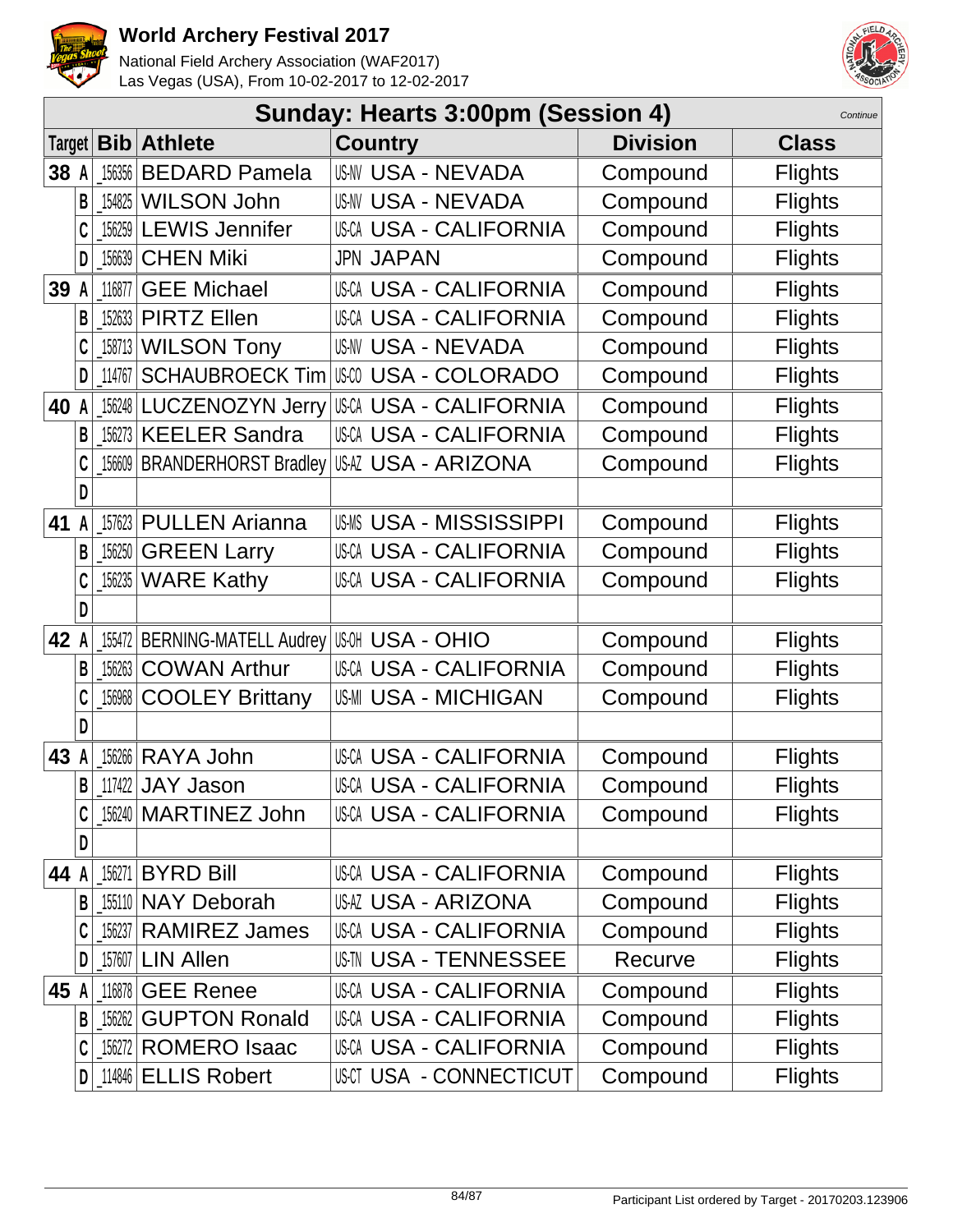



|                          | Sunday: Hearts 3:00pm (Session 4)<br>Continue                    |        |                               |                                |                       |                    |  |  |
|--------------------------|------------------------------------------------------------------|--------|-------------------------------|--------------------------------|-----------------------|--------------------|--|--|
| Target                   |                                                                  |        | <b>Bib Athlete</b>            | <b>Country</b>                 | <b>Division</b>       | <b>Class</b>       |  |  |
| 46 A                     |                                                                  |        | 156230 SIEPERDA James         | <b>USCA USA - CALIFORNIA</b>   | Compound              | <b>Flights</b>     |  |  |
|                          | B                                                                |        | 152429 STIVERS James          | <b>USCA USA - CALIFORNIA</b>   | Compound              | <b>Flights</b>     |  |  |
|                          | C                                                                |        | 157106 GONZALES Ben           | <b>USAM USA - NEW MEXICO</b>   | Compound              | <b>Flights</b>     |  |  |
|                          |                                                                  |        |                               |                                |                       |                    |  |  |
| 47                       | A                                                                |        | 154829 WILSON Kathryn         | <b>US-NV USA - NEVADA</b>      | Compound              | <b>Flights</b>     |  |  |
|                          | B                                                                |        | 156243 FAULCONER Richard      | USCA USA - CALIFORNIA          | Compound              | <b>Flights</b>     |  |  |
|                          |                                                                  | 118265 | <b>GALL Trent</b>             | US-MA USA - MASSACHUSETTS      | Compound              | <b>Flights</b>     |  |  |
|                          | D                                                                |        |                               |                                |                       |                    |  |  |
| 48                       |                                                                  |        | 115333 WHITE Billie           | <b>USAZ USA - ARIZONA</b>      | Compound              | <b>Flights</b>     |  |  |
|                          | B                                                                |        | 117533 WALTH Janice           | <b>USCA USA - CALIFORNIA</b>   | Compound              | <b>Flights</b>     |  |  |
|                          |                                                                  | 154521 | <b>STALNAKER Charles</b>      | <b>USW USA - WEST VIRGINIA</b> | Compound              | <b>Flights</b>     |  |  |
|                          | D                                                                |        |                               |                                |                       |                    |  |  |
| 49                       | A                                                                |        | 156696 KLERKS Eric            | <b>USCA USA - CALIFORNIA</b>   | Compound              | <b>Flights</b>     |  |  |
|                          | B                                                                |        | 156232 TUBBS Jesse            | USCA USA - CALIFORNIA          | Compound              | <b>Flights</b>     |  |  |
|                          |                                                                  |        | 156488 MITCHELL Dan           | US-MA USA - MASSACHUSETTS      | Compound              | <b>Flights</b>     |  |  |
|                          |                                                                  |        |                               |                                |                       |                    |  |  |
| 50                       | A                                                                |        | 154016 ADEN Danny             | US-ID USA - IDAHO              | Compound              | <b>Flights</b>     |  |  |
|                          | B                                                                |        | 117531 SCHRAND Mark           | <b>USAZ USA - ARIZONA</b>      | Compound              | <b>Flights</b>     |  |  |
|                          | C                                                                | 115267 | <b>CABRINHA II Arlen</b>      | US-HI USA - HAWAII             | Compound              | <b>Flights</b>     |  |  |
|                          | D                                                                |        |                               |                                |                       |                    |  |  |
| <b>Youth (Session 5)</b> |                                                                  |        |                               |                                |                       |                    |  |  |
|                          |                                                                  |        | Target   Bib   Athlete        | <b>Country</b>                 | <b>Division</b>       | <b>Class</b>       |  |  |
|                          | Shootoff - Senior 3rd place and Champhionships Youth (Session 6) |        |                               |                                |                       |                    |  |  |
| Target                   |                                                                  |        | <b>Bib Athlete</b>            | <b>Country</b>                 | <b>Division</b>       | <b>Class</b>       |  |  |
| 1                        | A                                                                |        | 152293 JOHNSON Dane           | USIN USA - INDIANA             | Championship Compound | <b>Young Adult</b> |  |  |
|                          | B                                                                |        | 117899 <b>FERRARO</b> Anthony | US-PA USA - PENNSYLVANIA       | Championship Compound | <b>Young Adult</b> |  |  |
|                          | 2A                                                               |        | 153826 HUGHES Eli             | US-NC USA - NORTH CAROLINA     | Championship Compound | <b>Young Adult</b> |  |  |
|                          | B                                                                |        | 153404 PRICE Duane            | <b>US-WI USA - WISCONSIN</b>   | Championship Compound | Senior             |  |  |
| 3                        | A                                                                |        | 155911 WARD Don               | <b>US-WI USA - WISCONSIN</b>   | Championship Compound | Senior             |  |  |
|                          | B                                                                |        | 156088 BERRY Chris            | <b>USM USA - MISSOURI</b>      | Championship Compound | Senior             |  |  |
|                          | 4 A                                                              |        | $116501$ TAZZA Tony           | US-PA USA - PENNSYLVANIA       | Championship Compound | Senior             |  |  |
|                          | B                                                                |        | 156300 WHITE Jackie           | <b>USMO USA - MISSOURI</b>     | Championship Compound | Senior             |  |  |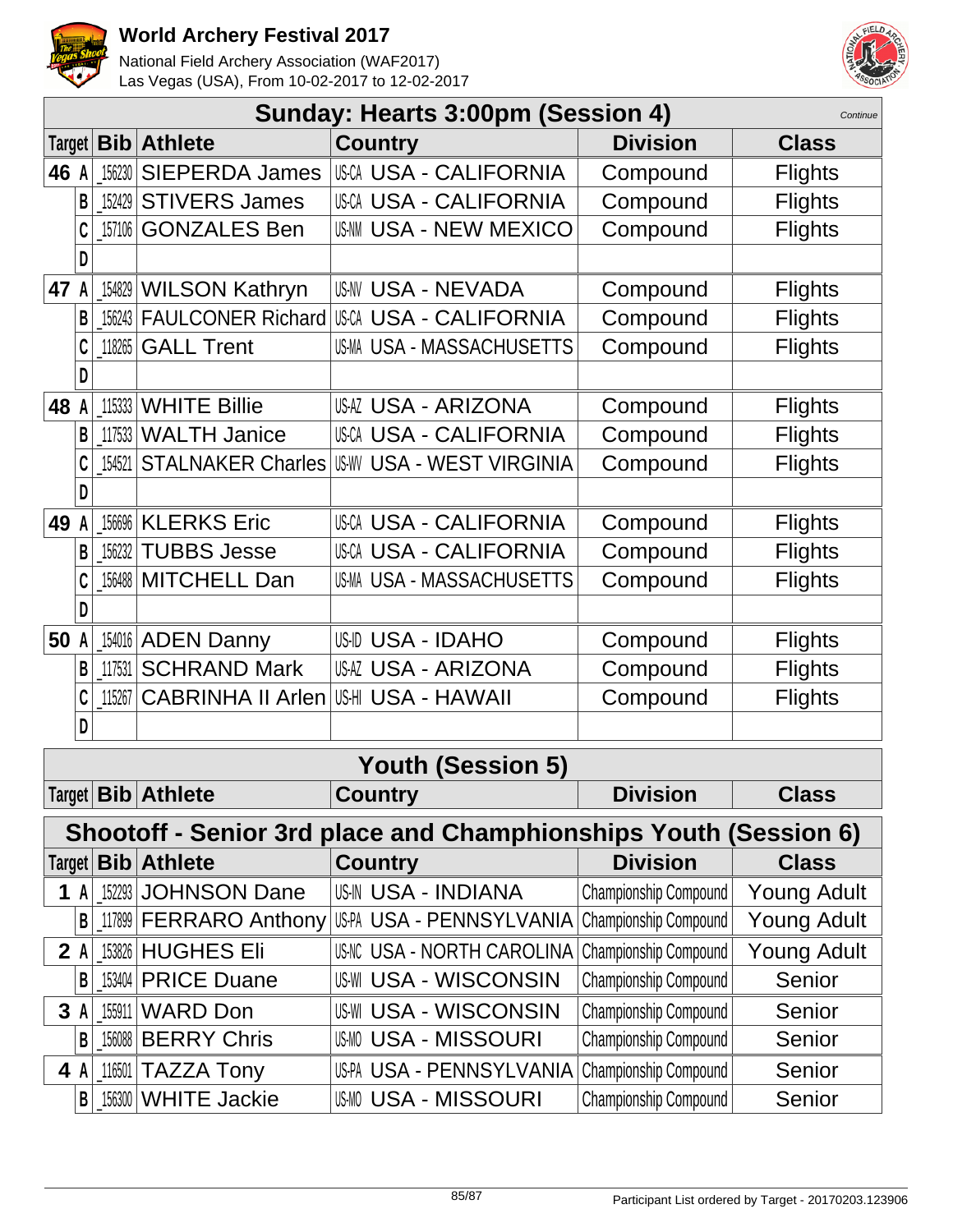

**B**

#### **World Archery Festival 2017**

National Field Archery Association (WAF2017) Las Vegas (USA), From 10-02-2017 to 12-02-2017



| Shootoff - Senior 1st place and Championships & Recurve Female (Session 7) |       |        |                                             |                                                   |                             |              |
|----------------------------------------------------------------------------|-------|--------|---------------------------------------------|---------------------------------------------------|-----------------------------|--------------|
|                                                                            |       |        | Target <b>Bib Athlete</b>                   | <b>Country</b>                                    | <b>Division</b>             | <b>Class</b> |
|                                                                            | 1A    |        |                                             |                                                   |                             |              |
|                                                                            | B     | 118021 | PENROD Paul                                 | <b>USMO USA - MISSOURI</b>                        | Championship Compound       | Senior       |
|                                                                            | $2$ A |        | 154146 CHRISTENSEN Benton US-ID USA - IDAHO |                                                   | Championship Compound       | Senior       |
|                                                                            | B     |        |                                             |                                                   |                             |              |
| 4 A                                                                        |       |        |                                             |                                                   |                             |              |
|                                                                            | B     |        |                                             | 156318 CARPENTER Sharon USSC USA - SOUTH CAROLINA | Championship Compound       | Female       |
|                                                                            | 5A    |        | 7573 LARSON Holly                           | <b>USMN USA - MINNESOTA</b>                       | Championship Compound       | Female       |
|                                                                            | B     |        |                                             |                                                   |                             |              |
| <b>7</b> A                                                                 |       |        |                                             |                                                   |                             |              |
|                                                                            | B     |        | 5809 ROMAN Aida                             | <b>MEX MEXICO</b>                                 | <b>Championship Recurve</b> | Female       |
|                                                                            | 8A    |        | 3676 SONG Jiyung                            | <b>KOR KOREA</b>                                  | Championship Recurve        | Female       |
|                                                                            | B     |        |                                             |                                                   |                             |              |
|                                                                            |       |        |                                             |                                                   |                             |              |

| <b>Shootoff Championships Male (Session 8)</b> |                |        |                           |                                   |                              |              |
|------------------------------------------------|----------------|--------|---------------------------|-----------------------------------|------------------------------|--------------|
|                                                |                |        | Target <b>Bib Athlete</b> | <b>Country</b>                    | <b>Division</b>              | <b>Class</b> |
| 1                                              | $\mathsf{A}$   |        | 15322 HOUSER David        | US-PA USA - PENNSYLVANIA          | Championship Compound        | Open         |
|                                                | B              | 153021 | <b>HOLMES III Lewis</b>   | <b>US-WI USA - WISCONSIN</b>      | Championship Compound        | Open         |
| $2$ A                                          |                |        | 156625 HANNAH Justin      | <b>US-NC USA - NORTH CAROLINA</b> | Championship Compound        | Open         |
|                                                | B              |        | 17219 MORGAN Tate         | USMT USA - MONTANA                | Championship Compound        | Open         |
|                                                |                |        | 3 A 5514 TEDFORD Paul     | <b>US-MT USA - MONTANA</b>        | Championship Compound        | Open         |
|                                                | B              |        | 7571 SCHAFF Kris          | USMT USA - MONTANA                | Championship Compound        | Open         |
| 4 A                                            |                |        | 13320 ANDERSON Steve      | US-UT USA - UTAH                  | Championship Compound        | Open         |
|                                                | B <sub>1</sub> | 156777 | <b>BORDWELL Glen</b>      | USNY USA - NEW YORK               | Championship Compound        | Open         |
| 5                                              | A              |        | 12363 BEE Chris           | US-MI USA - MICHIGAN              | Championship Compound        | Open         |
|                                                | $\mathsf{B}$   | 7577   | <b>BEAUBOUEF Chance</b>   | <b>US-TN USA - TENNESSEE</b>      | <b>Championship Compound</b> | Open         |
| 6                                              | A <sub>1</sub> |        | 563 COUSINS Dave          | <b>US-ME USA - MAINE</b>          | Championship Compound        | Open         |
|                                                | B <sub>1</sub> |        | 7574 BROADWATER Jesse     | USFL USA - FLORIDA                | <b>Championship Compound</b> | Open         |
|                                                |                |        | <b>7 A 1391 WILDE Reo</b> | USID USA - IDAHO                  | Championship Compound        | Open         |
|                                                |                |        | B 8702 VAVRO Mario        | <b>CRO CROATIA</b>                | Championship Compound        | Open         |
| <b>Shootoff (Session 9)</b>                    |                |        |                           |                                   |                              |              |
|                                                |                |        | Target   Bib   Athlete    | <b>Country</b>                    | <b>Division</b>              | <b>Class</b> |
| $\mathbf 1$                                    |                |        | A 8251 HANSEN Stephan     | <b>DEN DENMARK</b>                | Championship Compound        | Open         |
|                                                | B              |        |                           |                                   |                              |              |

**2 A** 6998 SCHLOESSER Mike NED NETHERLANDS Championship Compound Open